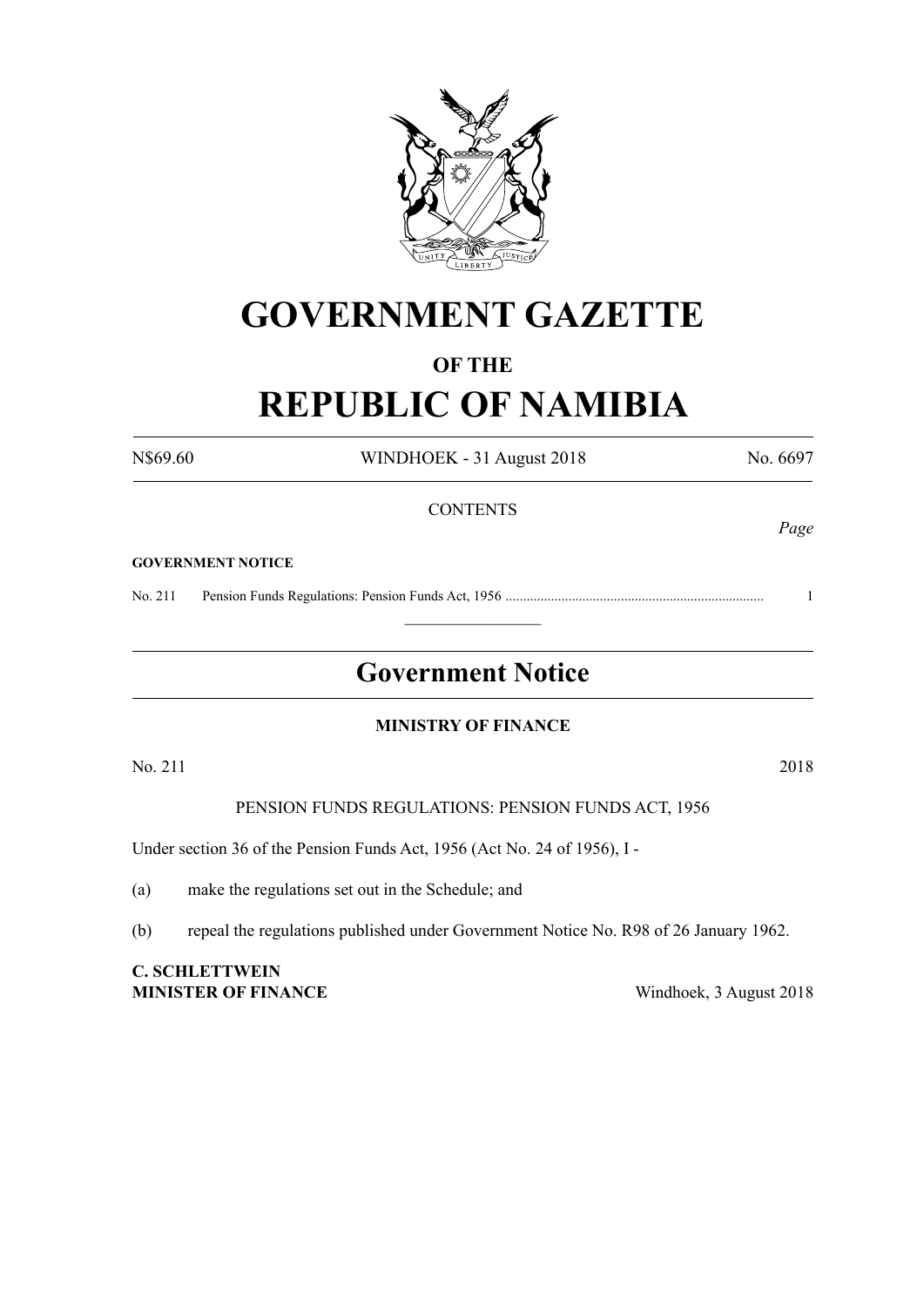# **SCHEDULE**

#### ARRANGEMENT OF REGULATIONS

# PART 1 INTRODUCTORY PROVISIONS

#### 1. Definitions

#### PART 2

# DOCUMENTS AND PARTICULARS TO BE FURNISHED WHEN APPLYING FOR REGISTRATION OF PENSIONS FUNDS UNDER SECTION 4

- 2. Privately administered funds
- 3. Foreign funds
- 4. State-controlled funds
- 5. Underwritten funds

#### PART 3

# FINANCIAL STATEMENTS AND STATISTICS TO BE FURNISHED BY REGISTERED FUNDS

6. Financial statements and statistics

#### PART 4

#### REPORTS BY VALUATOR AND STATEMENTS OF ASSETS AND LIABILITIES

7. Reports and statements by valuator

#### PART 5 SIGNING OF DOCUMENTS

- 8. Rules
- 9. Annual account and statements
- 10. Other documents

#### PART 6

#### AUDIT REQUIREMENTS

11. Auditors

#### PART 7

#### ASSETS IN WHICH REGISTERED FUND MAY INVEST

- 12. Definitions for purposes of this Part
- 13. Limits relating to assets in which registered fund may invest

#### PART 8

# INVESTMENT OF PENSION FUND ASSETS IN UNLISTED INVESTMENTS

- 14. Definitions for purposes of this Part
- 15. Requirements for unlisted investments
- 16. Approval and change of name of special purpose vehicle
- 17. Requirements for special purpose vehicle
- 18. Registration of special purpose vehicle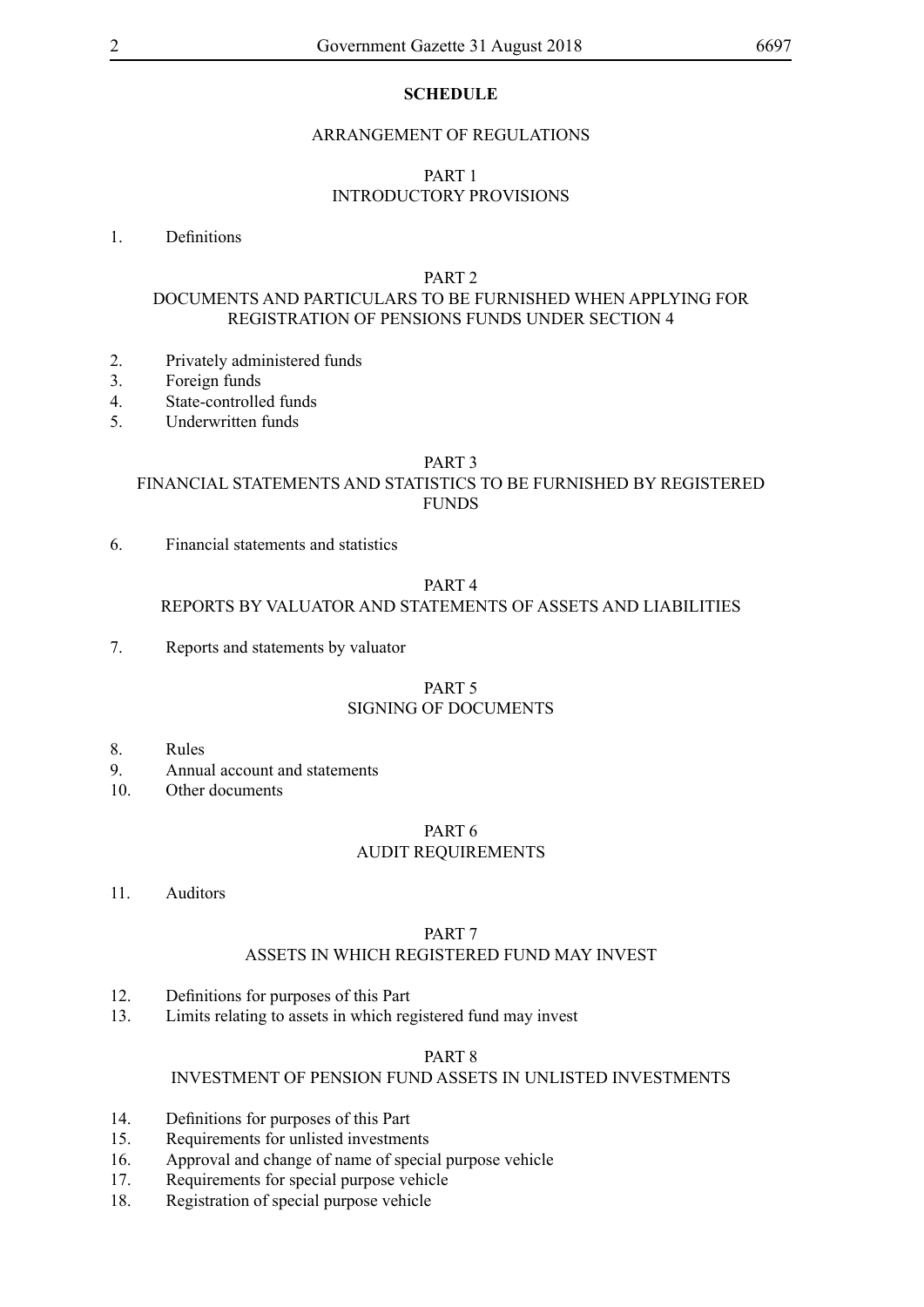- 19. Restrictions on directors or trustees of special purpose vehicle
- 20. Capital of special purpose vehicle
- 21. Powers, restrictions and functions of special purpose vehicle
- 22. Notification of financial year of special purpose vehicle
- 23. Appointment and duties of auditor
- 24. Deregistration of special purpose vehicle<br>25 Unregistered person may not administer u
- Unregistered person may not administer unlisted investments
- 26. Approval and change of name of unlisted investment manager
- 27. Requirements for unlisted investment manager
- 28. Registration of unlisted investment manager
- 29. Restrictions on directors of unlisted investment manager
- 30. Duties of unlisted investment manager
- 31. Co-investment requirement of unlisted investment managers
- 32. Notification of financial year by unlisted investment manager
- 33. Appointment and duties of auditor
- 34. Deregistration of unlisted investment manager
- 35. Reporting requirements for special purpose vehicle
- 36. Reporting requirements for unlisted investment manager
- 37. Investment plan
- 38. Management agreement
- 39. Subscription agreement
- 40. Powers of registrar

#### PART 9 GENERAL PROVISIONS

- 41. Amendment of rules of fund
- 42. Administrative penalties
- 43. Prescribed interest rate

Annexure A: Limits of Investment Annexure B: Prescribed Fees Annexure C: Forms 1 - 8

#### PART 1 INTRODUCTORY PROVISIONS

#### **Definitions**

**1.** In these regulations a word or an expression defined in the Act has that meaning unless the context indicates otherwise -

"Companies Act" means the Companies Act, 2004 (Act No. 28 of 2004);

"foreign fund" means a fund referred to in section 2(2) of the Act;

"friendly society" means a friendly society as defined in the Friendly Societies Act, 1956 (Act No. 25 of 1956);

"Long-term Insurance Act" means the Long-term Insurance Act, 1998 (Act No. 5 of 1998);

"person managing the business of the fund" includes, the committee, committee of management, board of trustees or similar body, administering the fund;

"principal officer" means the principal executive officer referred to in section 8 of the Act who may be a member of the body administering the fund;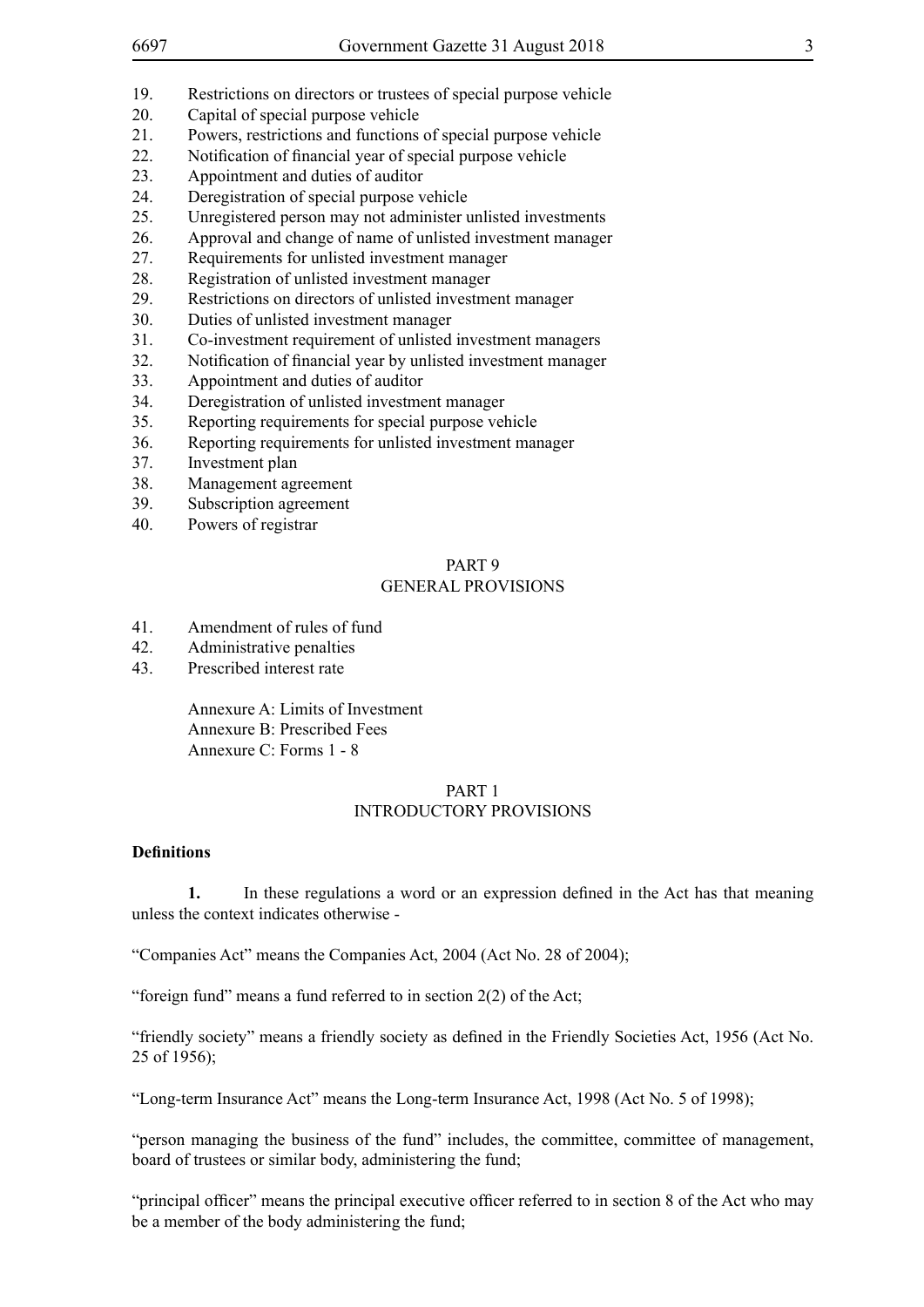"privately administered fund" means a fund other than the funds referred to in sections 2(1), 2(2),  $2(3)(a)(i)$  and  $2(3)(a)(ii)$  of the Act:

"Public Accountants' and Auditors' Act" means the Public Accountants' and Auditors' Act, 1951 (Act No. 51 of 1951);

"state-controlled fund" means a fund referred to in section  $2(3)(a)(i)$  of the Act;

"Stock Exchanges Control Act" means the Stock Exchanges Control Act, 1985 (Act No. 1 of 1985);

"the Act" means the Pension Funds Act, 1956 (Act No. 24 of 1956); and

"underwritten fund" means a fund referred to in section  $2(3)(a)(ii)$  of the Act.

#### PART 2

## DOCUMENTS AND PARTICULARS TO BE FURNISHED WHEN APPLYING FOR REGISTRATION OF PENSIONS FUNDS UNDER SECTION 4

#### **Privately administered funds**

**2.** (1) An application for registration of a privately administered fund must consist of a letter signed by the person managing the business of the fund for the time being or on behalf of the employer participating in the fund, stating -

- (a) the full title of the fund;
- (b) the full physical address of the registered office of the fund and the postal address; and
- (c) the name of the person for the time being, or who will upon registration of the fund, be administering the fund or for the time being at the head of the body administering the fund.
- (3) An application for registration referred to in subregulation (1) must -
- (a) be accompanied by
	- (i) an original and one copy of such rules, duly certified as contemplated in regulation 8, by the applicant as being the rules which will become effective on the date of registration of the fund or the date of commencement of the fund, whichever is the later; and
	- (ii) a certificate by a valuator as to the soundness of the rules from a financial point of view and a copy of such certificate; and
- (b) state
	- (i) the name,
	- (ii) address; and
	- (iii) professional qualifications and experience of the valuator which must be indicated in the certificate;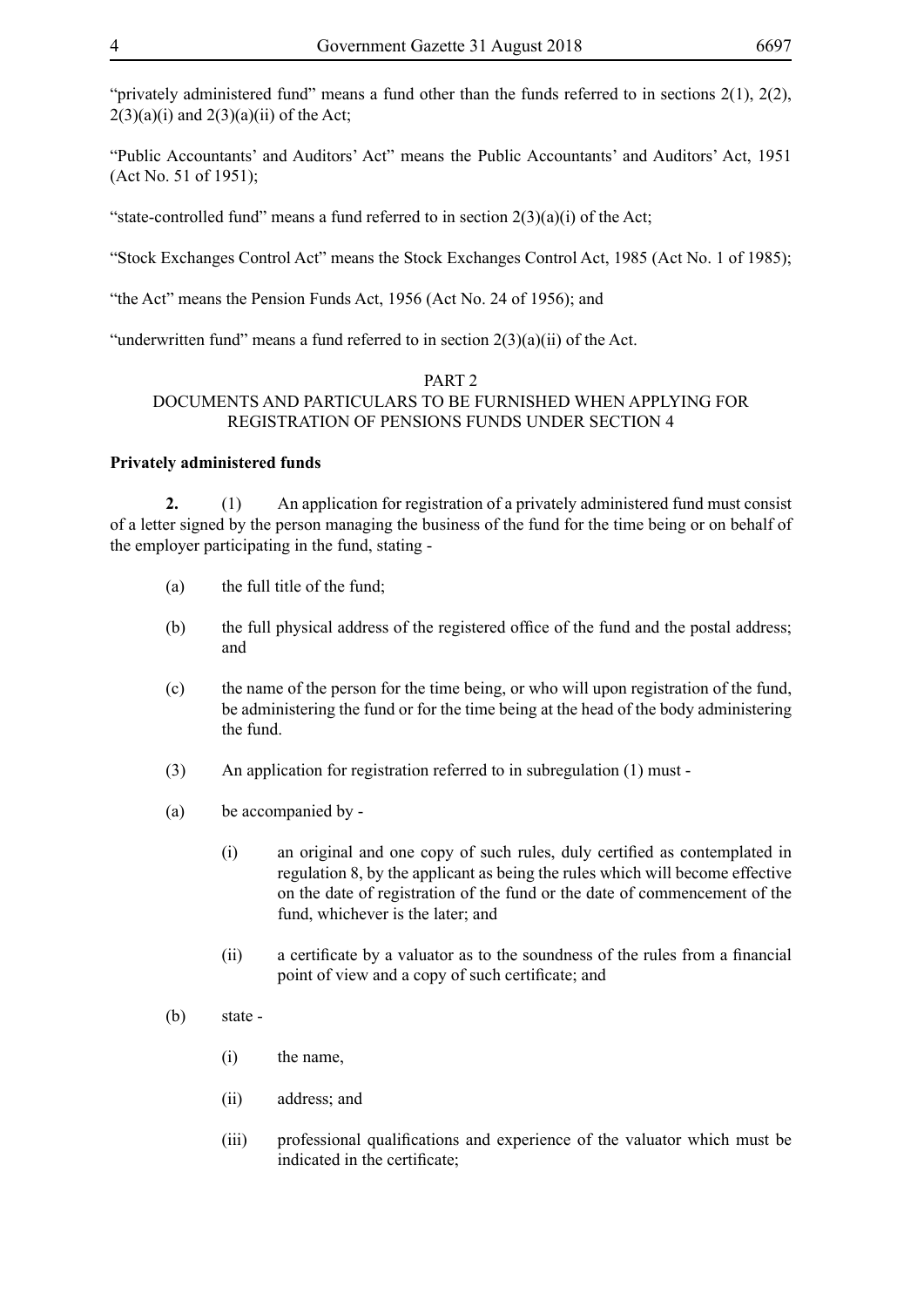- (c) two copies of a document (for example an extract from the articles of association of the participating company and a copy of the directors' resolution, etc.) to indicate the authority in terms of which the fund was established and if such authority does not exists this fact must be clearly stated; and
- (d) the prescribed registration fee of N\$500.00 which must be paid in cash.

(4) If the valuator referred to in subregulation  $(3)(a)(ii)$  has not been employed by the fund or if financial methods will be adopted by the fund which will render periodic investigations by a valuator unnecessary, the applicant must provide information regarding the financial soundness of the rules as the applicant may possess together with an explanation as to why a certificate by a valuator is not available, must be furnished.

(5) If the application referred to in subregulation (1) is in relation to the business of a friendly society as contemplated in the definition of "pension fund organization" in section 1(1) of the Act, the rules covering such friendly society business are also to be submitted if they do not form part of the pension fund rules.

#### **Foreign funds**

**3.** (1) An application for registration of a foreign fund referred to in section 2(2) of the Act must be made on Form 1 in Annexure C and be accompanied by all the documents and particulars mentioned in regulation 2.

(2) An application referred to in subregulation (1) must be accompanied by a memorandum setting out -

- (a) the reasons why exemption is claimed under section  $2(2)$  of the Act;
- (b) the names and registered addresses of the head offices of all the employers participating in the fund;
- (c) the number of members of the fund
	- (i) outside Namibia;
	- (ii) in Namibia who are Namibian citizens; and
	- (iii) in Namibia who are not Namibian citizens.

#### **State-controlled funds**

**4.** (1) An application for registration of a state-controlled fund which claims exemption under section  $2(3)(a)(i)$  of the Act must be made on Form 1 in Annexure C and be accompanied by all the documents and particulars mentioned in regulation 2.

(2) An application referred to in subregulation (1) must be accompanied by a memorandum in which reasons are set out as to why exemption is claimed under section 2(3)(a)(i) of the Act.

# **Underwritten funds**

**5.** (1) An application for registration of an underwritten fund which claims exemption under section  $2(3)(a)(ii)$  of the Act must be made on Form 1 in Annexure C and be accompanied by all the documents and particulars mentioned in regulation 2.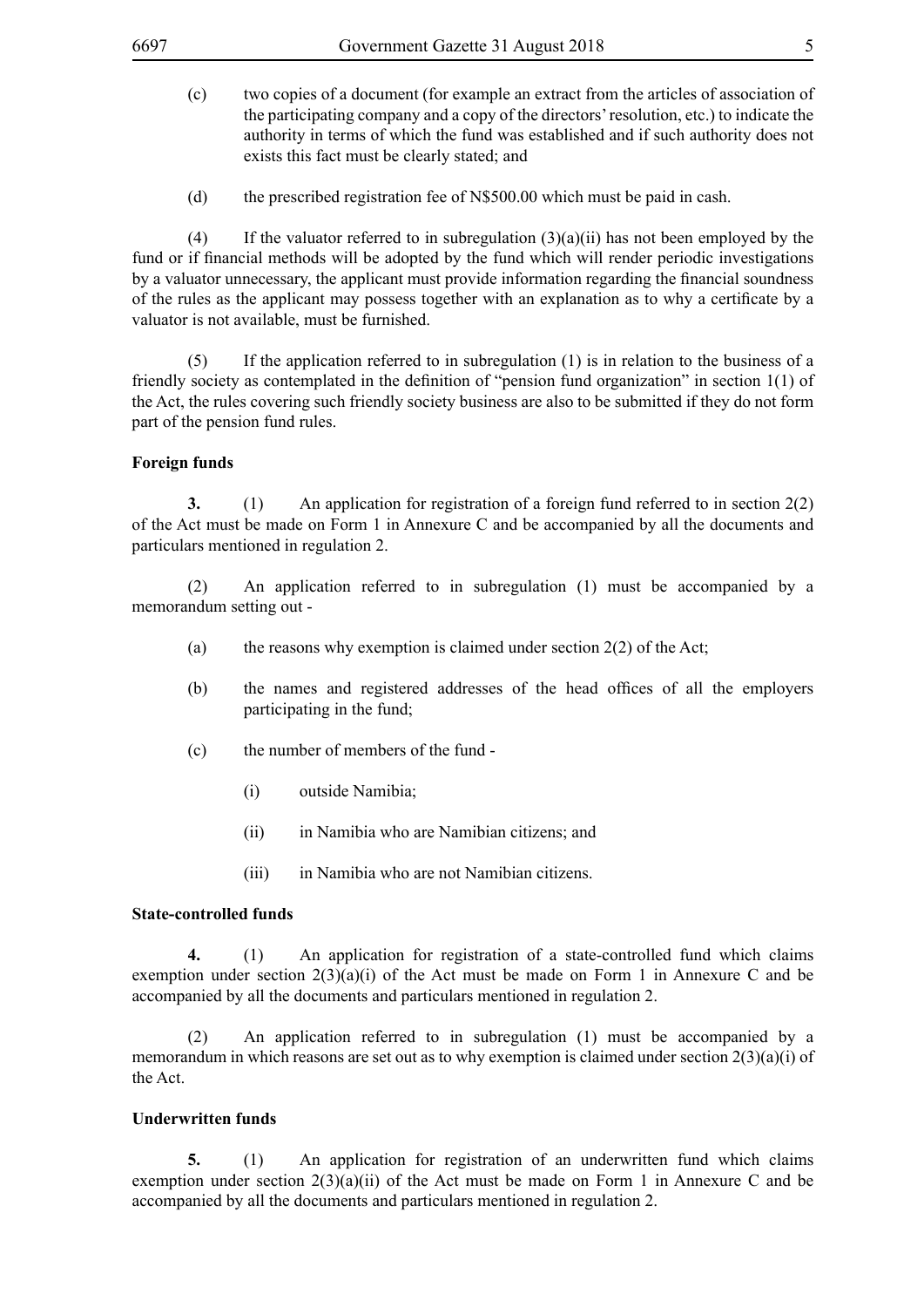(2) An application referred to in subregulation  $(1)$  must be accompanied by a certificate by the insurance company concerned to the effect that -

- (a) an insurance policy has been or will be issued by it in terms of the rules of the fund; and
- (b) the rules submitted by the applicant are those in force at the date of application.

#### PART 3 FINANCIAL STATEMENTS AND STATISTICS TO BE FURNISHED BY REGISTERED FUNDS

#### **Financial statements and statistics**

**6.** (1) Subject to section 15 of the Act, a registered fund must, not later than 6 months after the end of every financial year following the year in which the fund was registered -

- (a) prepare its annual financial statements in the manner set out in Form 2 of Annexure C; and
- (b) submit such annual financial statements to the registrar under cover of a letter signed by the principal officer.
- (2) The annual financial statements referred to in subregulation  $(1)$  must be accompanied

 $by -$ 

- (a) a copy of any special report by the auditor relating to any of the activities of the fund during the financial year to which such documents relate;
- (b) a copy of any annual report that the fund may have issued to its members or shareholders in respect of the said financial year;
- (c) a copy of any other statement that the fund may have presented to its members or shareholders in respect of any of its activities during such financial year; and
- (d) an original and one copy of a list containing the names of all the employers participating in the fund except where such names are incorporated in the rules of the fund this fact need only be mentioned in the covering letter and, once a complete list has been furnished subsequent returns need only mention changes,

(3) If it is not possible to comply with paragraph (a) to (d) of subregulation (2) due to the fact that such reports were not made or such statements were not presented or if there was no change in the list of participating employers referred to in paragraph (d), this fact must be mentioned specifically in the cover letter.

 (4) The name of the fund and the financial year to which the documents relate must be given on each sheet of paper submitted under regulation 6.

#### PART 4

# REPORTS BY VALUATOR AND STATEMENTS OF ASSETS AND LIABILITIES

#### **Reports and statements by valuator**

**7.** (1) A registered fund which carries on only pension fund business referred to in paragraph (a) or (b) of the definition of "pension fund organization" in section 1(1) of the Act must,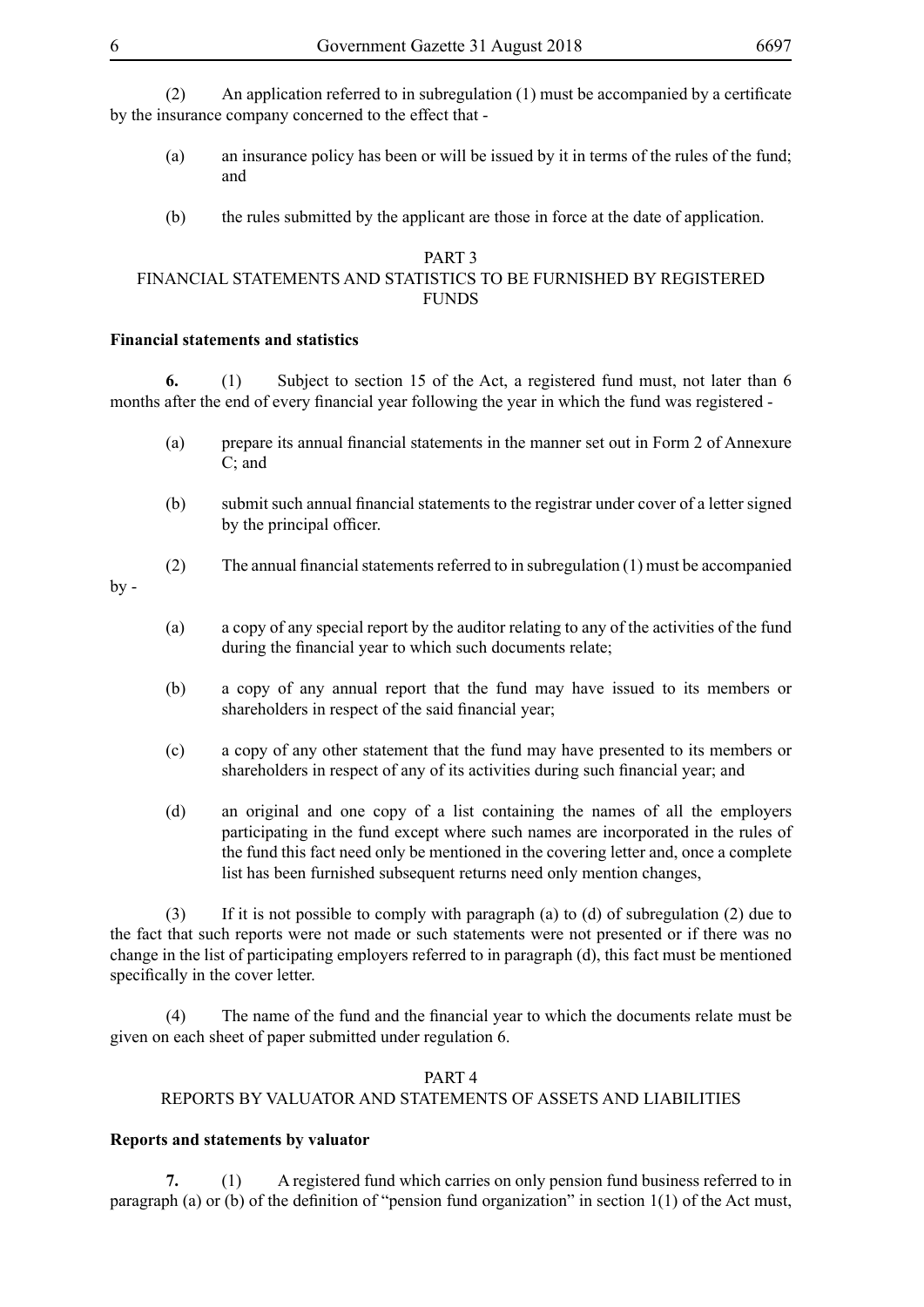whenever the fund sends a summary of a report of a valuator in terms of section 16(1) of the Act to every employer participating in the fund, cause any such summary to be prepared by the valuator concerned in a form substantially corresponding to Form 3 in Annexure C.

(2) A registered fund which in addition to its pension fund business carries on the business of a friendly society must, with regard to its pension fund business, comply with the requirements of section 16 of the Act.

- $(3)$  If -
- (a) the friendly society business of the fund is subject to actuarial scrutiny in terms of the rules, such friendly society business must be investigated and reported upon by a valuator at the same time as the pension fund business is investigated and reported upon in terms of section 16 of the Act and the reports on the pension fund and the friendly society business must be submitted together; or
- (b) the friendly society business is not subject to actuarial scrutiny in terms of the rules, a statement to that effect must accompany the valuation report in respect of the pension fund business submitted in terms of section 16 of the Act.

(4) A registered fund which requires authority to prepare a statement of liabilities and assets in lieu of causing its financial condition to be investigated and reported on by a valuator in terms of section 16 of the Act, must apply to the registrar for the necessary authority in terms of section 17 of the Act.

- (5) The application for authority referred to in subregulation (1) -
- (a) may be submitted at the same time as the application for registration under regulation  $2$ ; and
- (b) must be accompanied by a memorandum setting out in detail the reasons as to why an investigation by a valuator is considered unnecessary.

#### PART 5 SIGNING OF DOCUMENTS

#### **Rules**

**8.** (1) The two copies of the rules of a fund which accompany an application for registration under Part 2 of these regulations, must be certified as follows on the first page or on the cover if the rules are in the form of a booklet:

"Certified that these are the rules of the XYZ Pension Fund which will become effective on the date of registration / commencement\* of the fund."

\*Delete whichever not applicable.

(2) If the application is made by the person managing the business of the fund the certificate is to be signed by such person for the time being as the head of the administering body and by one other member.

(3) If the application is made on behalf of the participating employer the certificate must clearly indicate the capacity in which the applicant signed the document, for example as secretary of the company.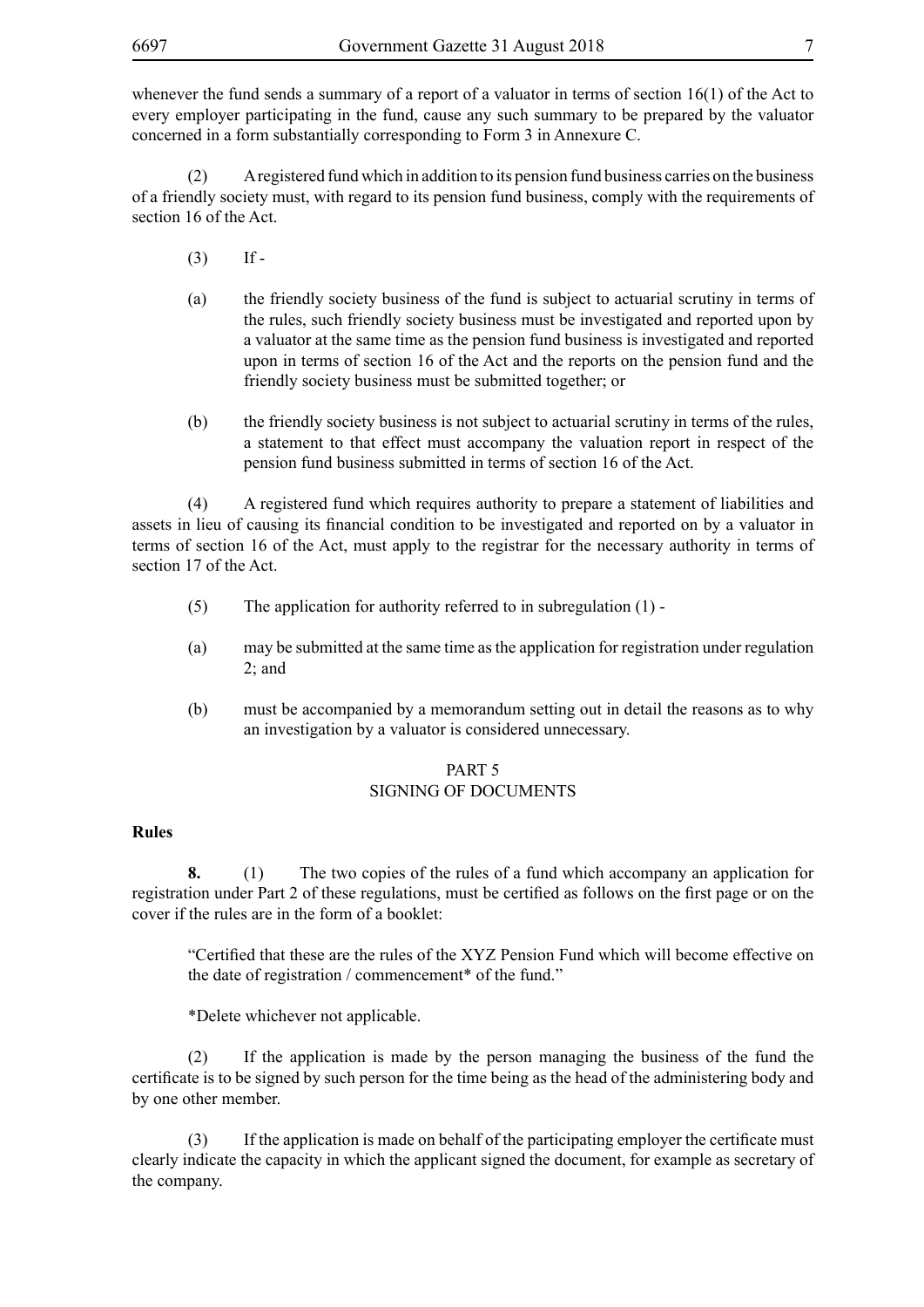# **Annual accounts and statements**

**9.** (1) For the purposes of section 20 of the Act, the annual financial statements prepared in accordance with Form 2 of Annexure C will be regarded as one document and must be accompanied by the following certificate:

"Certified that to the best of our knowledge the attached accounts and statements in respect of the XYZ Pension Fund for the year ended ... ……, 20.., are true and correct."

 (2) The certificate which must be signed as explained in regulation 10, may either be on a separate sheet of paper or be endorsed on the revenue account or where all the documents are bound in one volume the certificate must be on the cover.

#### **Other documents**

**10.** (1) Any document, excluding a letter, other than those referred to in regulations 7(5) and 8 must be signed on the first page as set out in section 20 of the Act, namely -

- (a) where the fund is administered by one individual, by -
- (i) such individual; and
- (ii) the principal officer;
- (b) where the fund is administered by a committee or trustees, by -
- (i) the person for the time being at the head of such committee or trustees;
- (ii) one other member of the committee or a trustee; and
- (iii) the principal officer.

(2) In the case of subregulation  $(1)(a)$ , there must be two signatures by different individuals.

 $(3)$  In the case of subregulation  $(1)(b)$ , there must be three signatures but as the principal officer may be a member of the committee or a trustee it is possible that his or her signature may be two of the three signatures, but at least two different individuals must sign the document.

#### PART 6 AUDIT REQUIREMENTS

#### **Auditors**

**11.** (1) Subject to section 9 of the Act, the person managing the business of the fund must, within 30 days of the registration of a fund, apply in the form set out in Form 4 of Annexure C to the registrar for the approval of the appointment of the auditor.

(2) Subject to section 9 of the Act, whenever a registered fund has appointed a new auditor, the person managing the business of the fund must, within 30 days as from the date of such appointment, apply in the form set out in Form 4 of Annexure C to the registrar for the approval of the appointment of the auditor.

 (3) The annual financial statements referred to in regulation 6 must be accompanied by a report signed by the auditor of the fund as set out in Form 2 of Annexure C.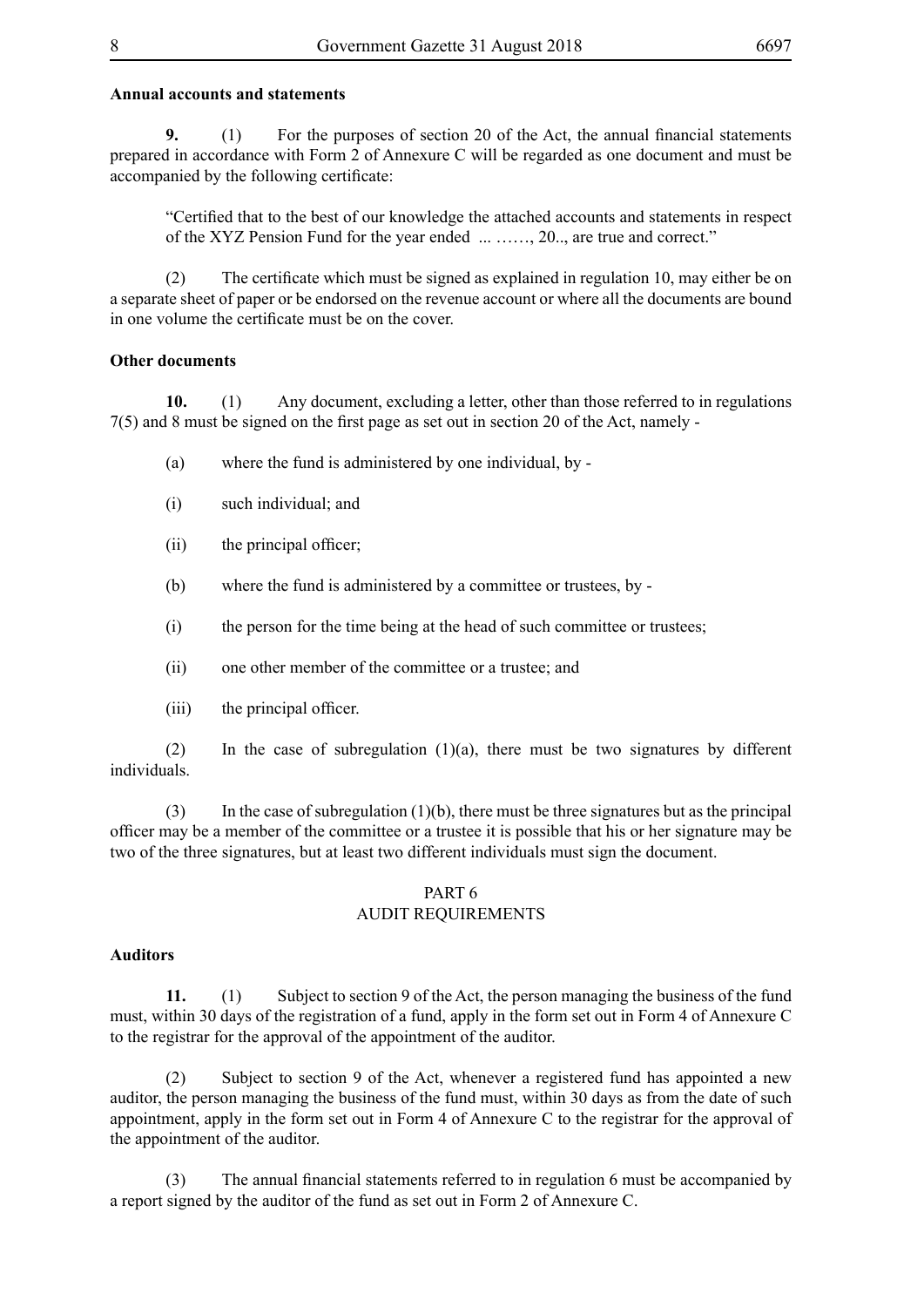(4) If the auditor is unable to sign the report referred to in subregulation (3) in the form so shown without qualification, the report must be in such form as he wishes provided that it must deal with the matters referred to in the report set out in Form 2 of Annexure C and must include his reasons for being unable to sign the report without qualification.

#### PART 7 ASSETS IN WHICH REGISTERED FUND MAY INVEST

#### **Definitions for purposes of this Part**

#### **12.** In this Part -

"any other stock exchange within the common monetary area" means any stock exchange authorised by or under the laws of a country of the common monetary area to function as, or carry on the business of, a stock exchange in that country;

"banking institution" means a banking institution registered under the Banking Institutions Act, 1998 (Act No. 2 of 1998), and includes a banking institution authorised as such under the laws of a country other than Namibia;

"building society" means a building society registered in terms of the Building Societies Act, 1986 (Act No. 82 of 1986), and includes a building society authorised as such under the laws of a country other than Namibia;

"common monetary area" means the Republic of Namibia, the Kingdom of Lesotho, the Kingdom of Swaziland and the Republic of South Africa;

"domestic asset" means assets of the kind referred to in the following items of Column 1 and 2 of Annexure A -

- (a) item 1 (credit balances) where such balances are held in Namibia;
- (b) item 2 (Government Bonds) where such bonds are denominated in any currency, and wherever issued and purchased;
- (c) item 3 (State-owned enterprises, local authorities and regional council bonds) where such bonds are denominated in Namibian currency, and issued and purchased in Namibia;
- (d) item 4 (corporate bonds) where such bonds are denominated in Namibian currency and issued and purchased in Namibia to finance activities within Namibia;
- (e) item 6 (property) where such property is located in Namibia;
- (f) item 7 (shares) where such shares are in a company incorporated in Namibia and includes shares in a company incorporated outside Namibia if such assets have been acquired on a stock exchange licensed under the Stock Exchanges Control Act;
- (g) item 8 (other claims) where such claims are against natural persons resident in Namibia and companies incorporated in Namibia;
- (h) item 9 (other assets) where such other assets are held in Namibia;
- (i) item 10 (unlisted investments); and
- (j) any other asset designated as a domestic asset by the Minister by notice in the *Gazette;*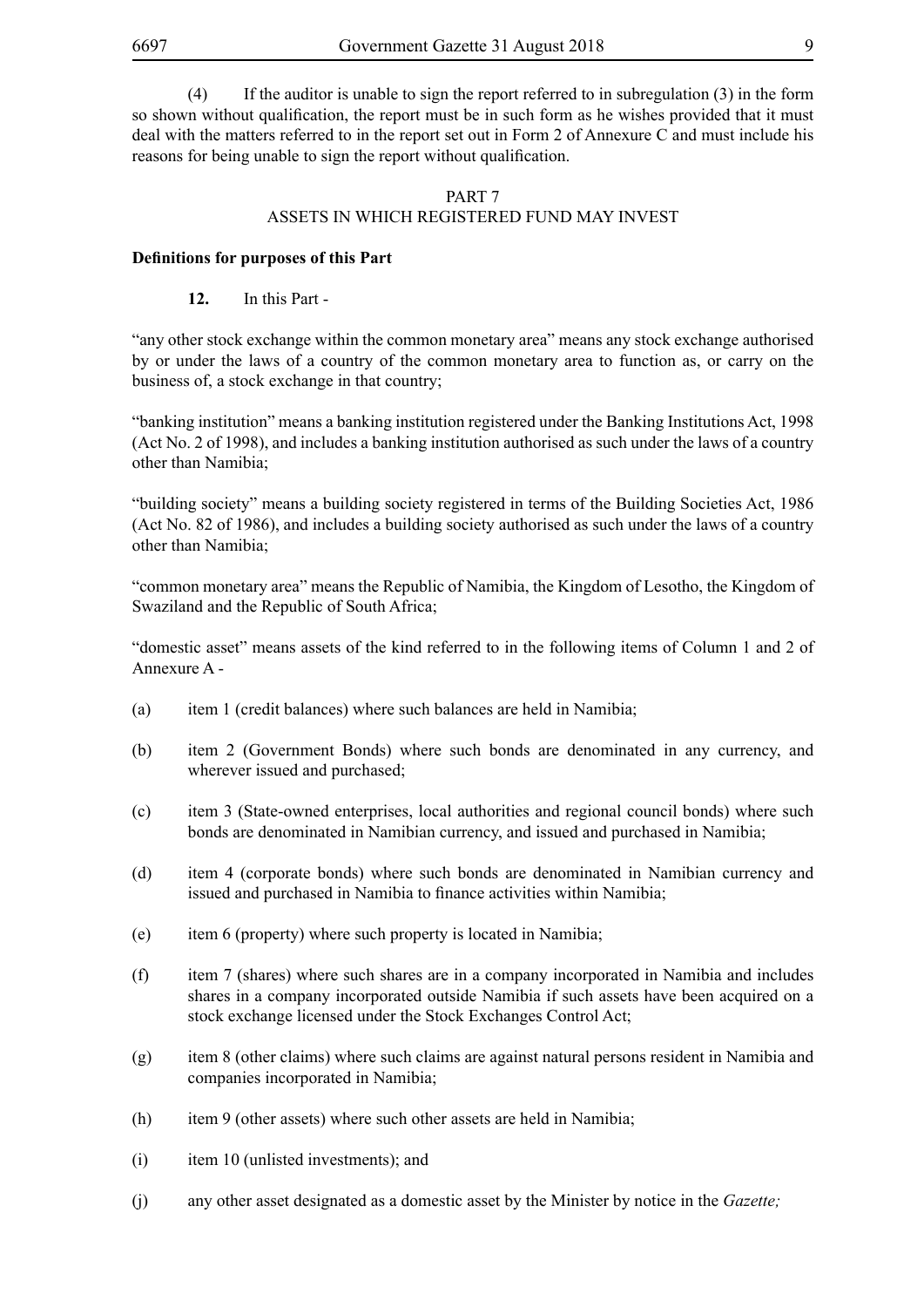"foreign asset" means any asset that is not a domestic asset;

"fund policy" means a fund policy as defined in the Long-term Insurance Act;

"local authority council" means any municipal council, town council or village council as defined in section 1 of the Local Authorities Act, 1992 (Act No. 23 of 1992);

"market value", in relation to -

- (a) the value of every quoted asset, means the price at which it was quoted on a stock exchange licensed under the Stock Exchanges Control Act, or any other stock exchange authorised by law to carry on the business of a stock exchange in the country where it is situated, within a period of three months immediately preceding the date to which the statement relates, which value must be shown in the statement at an amount not exceeding the value determined according to the price last so quoted, but if such quotation relates to a date other than the date to which the statement of assets relates that amount must be properly adjusted in the case of -
	- (i) any interest-bearing asset, by the difference between the amount of the interest which had accrued from the last date on which interest was payable up to the date of the quotation in question and the corresponding amount of interest accrued up to the date to which the statement relates; and
	- (ii) any shares on which dividends have been declared, by the difference between the amount of any dividend which had been declared but not paid on the date of the quotation in question and the amount of any dividend which had been declared but not paid on the date to which the statement relates;
- (b) assets to which paragraph (a)(i) do not apply, means the value determined in accordance with section 19(5A) of the Act;

"Post Office Savings Bank" means the Savings Bank controlled and managed by the Namibia Post Limited established by section 2(1)(a) of the Posts and Telecommunications Companies Establishment Act, 1992 (Act No. 17 of 1992), and includes a savings bank or similar institution authorised as such under the laws of a country other than Namibia;

"property company" means a company -

- (a) of which 50 per cent or more of the market value of its assets consists of immovable property, irrespective of whether such property is held directly by the company as registered owner or indirectly by way of ownership of the shares in the company which is the registered owner of the property or of exercising control over the company which is the registered owner of the property or by way of a trust of which the company is a beneficiary; or
- (b) of which 50 per cent or more of its gross income is derived from direct or indirect investments in immovable property;

"regional council" means a regional council as defined in section 1 of the Regional Councils Act, 1992 (Act No. 22 of 1992);

"State-owned enterprise" means an entity that is named in Schedule 1 to the State-owned Enterprises Governance Act, 2006 (Act No. 2 of 2006);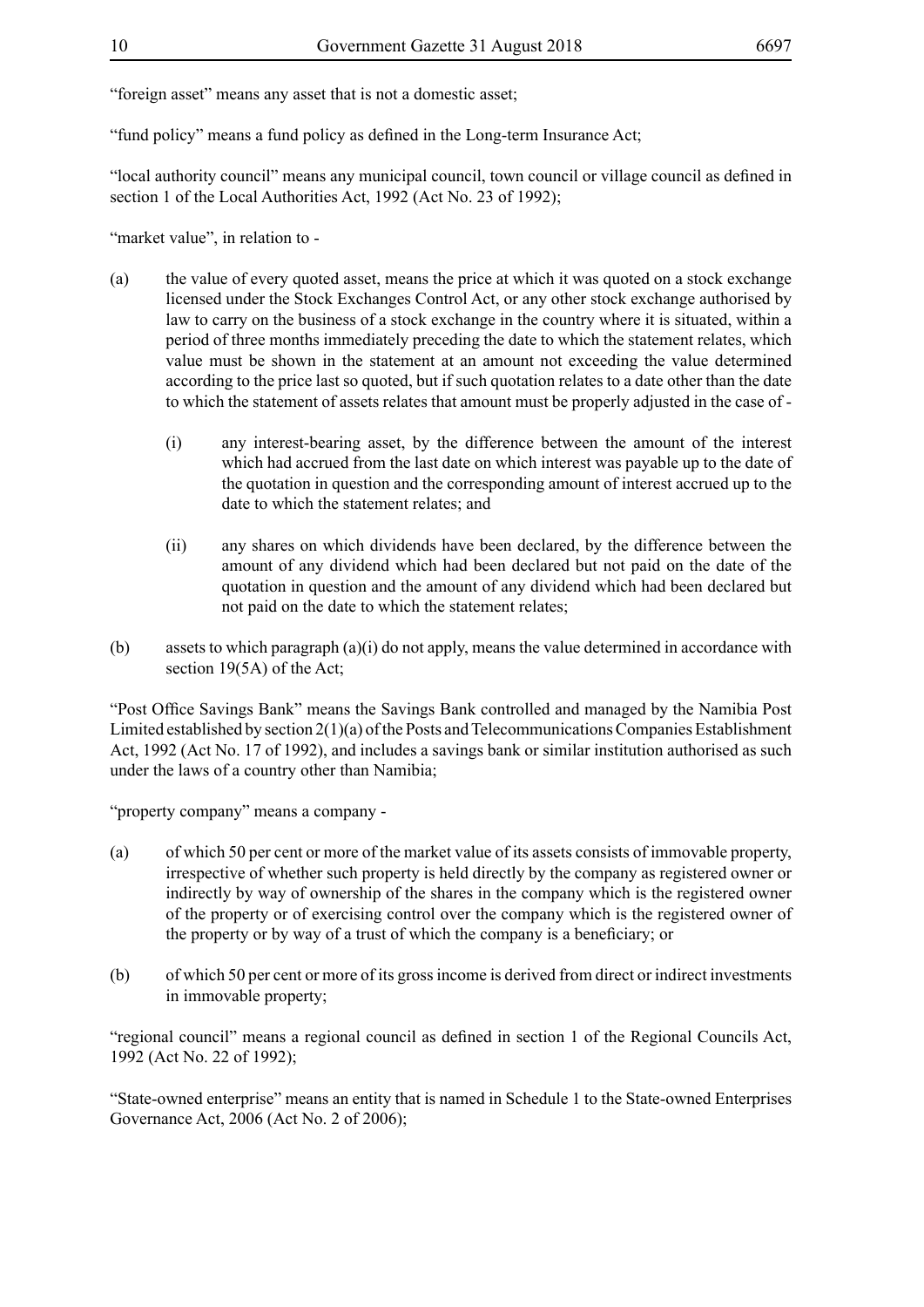# **Limits relating to assets in which registered fund may invest**

**13.** (1) Subject to subregulation (5), (6), (7), (9), (10), (11) and (13) and regulation 12 , a fund may only invest in assets set out in Column 2 of Annexure A and only to the extent set out in Column 3 of that Annexure in respect of such asset, but -

- (a) the aggregate of the market value of investments in assets referred to in items 6 and 7 in Column 2 of that Annexure, expressed as a percentage, may not exceed 90 per cent of the market value of the total assets of the fund;
- (b) the aggregate of the market value of investments in assets referred to in items 6, 7, 8 and 9 in Column 2 of that Annexure, expressed as a percentage, may not exceed 95 per cent of the market value of the total assets of the fund.

(2) Despite subregulation (1), and without prejudice to subregulations (9) and (11) and Annexure 1, a fund must keep invested in domestic assets, at all times after the following dates, not less than the following percentages of the market value of its total assets -

- (a)  $31$  August 2018, not less than 40%;
- (b) 30 November 2018, not less than 42.5%; and
- (c) 31 March 2019, not less than 45%.

(3) In the application of this regulation with regard to domestic assets of a fund, domestic assets consisting of shares acquired in a company incorporated outside Namibia may not exceed -

- (a) 30 per cent of the market value of its total assets from 1 January 2014;
- (b) 25 per cent of the market value of its total assets from 1 January 2015;
- (c) 20 per cent of the market value of its total assets from 1 January 2016;
- (d) 15 per cent of the market value of its total assets from 1 January 2017; or
- (e) 10 per cent of the market value of its total assets from 1 January 2018.

(4) Assets consisting of shares in a company incorporated outside Namibia in excess of the limit set out in subregulation (3), acquired on a stock exchange licensed under the Stock Exchanges Control Act, are regarded as foreign assets.

(5) Despite subregulation (1), a fund must invest in unlisted investments a minimum of 1.75 per cent of the market value of its total assets in accordance with Part 8, but unlisted investments may cumulatively not exceed 3.5 per cent of the market value of the total assets of a fund.

(6) With regard to the assets in which a fund may invest in terms of subregulation (1), where the value of a kind or category of asset or an asset exceeds a percentage contemplated in subregulation (1) by 5% or less, as the result of a movement in the value of any asset and not due to a further investment in the same kind or category of asset or the asset which exceeds the percentage, a fund is not be in contravention of subregulation (1) if the fund -

(a) immediately on becoming aware of such excess notifies the registrar in writing that a percentage contemplated in subregulation (1) has been exceeded; and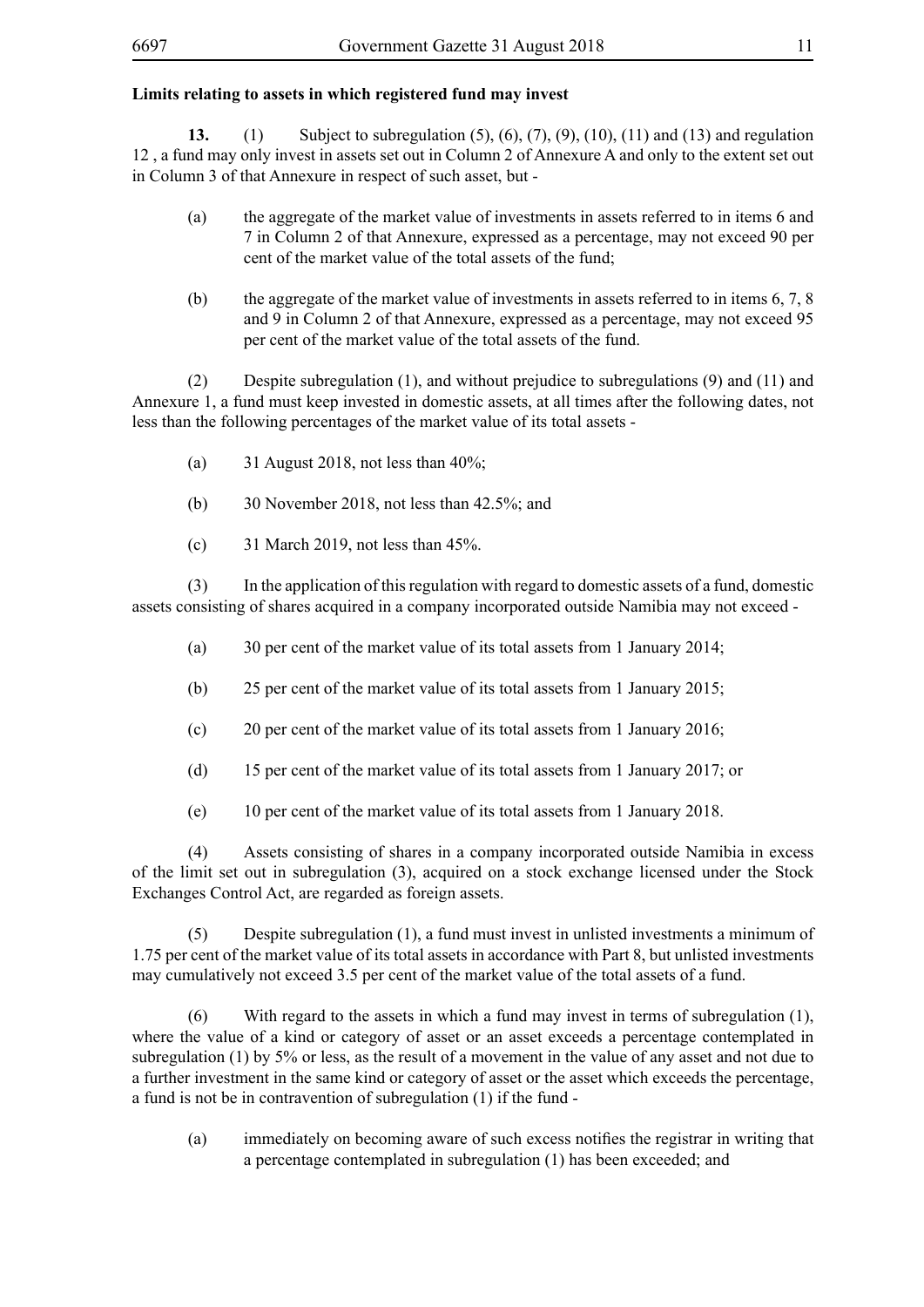(b) complies with this regulation within the period specified by the registrar in writing after having been notified in terms of paragraph (a).

 (7) An investment may only be classified or counted as an investment in one kind or category of asset which may not be changed without the written approval of the registrar upon good cause shown.

(8) A fund must within 90 days, or a shorter period determined, after the end of each calendar quarter, submit to the registrar a statement of investment holdings in such form as the registrar may determine.

(9) With regard to the total assets of a fund, including any fund exempted under section  $2(3)(a)(ii)$  of the Act, a fund policy issued to the fund concerned by an insurer carrying on long-term insurance business as contemplated in the Long-term Insurance Act is considered not to be an asset of the fund.

(10) With regard to the total assets of a fund where a fund invests in a unit trust scheme as defined in the Unit Trusts Control Act, 1981 (Act No. 54 of 1981), such investment is regarded as a proportionate investment in the unit portfolio's underlying securities excluding any unlisted investments included in the unit portfolio of such a unit trust scheme.

(11) Where the membership of a fund, including any fund exempted in terms of section  $2(3)(a)(ii)$  of the Act, is not compulsory and the fund operates by means of individual policies or certificates issued in respect of each member of the fund by an insurer carrying on long-term insurance business as contemplated in the Long-term Insurance Act, such policies or certificates are not subject to this regulation if the assets held by the insurer in respect of their net liabilities under those policies or certificates comply with the requirements of regulation 15 of the Regulations made under the Long-term Insurance Act.

(12) The investments of a fund referred to in section  $2(3)(a)(ii)$  of the Act are not subject to this regulation provided that the investments by such fund in credit balances as contemplated in item 1 of Annexure A does not exceed 10% of the value of the insurance policies at any given time.

(13) Any investment made outside the common monetary area must comply with such limitations as may be determined under the Currency and Exchanges Act, 1933 (Act No. 9 of 1933) from time to time.

(14) The registrar, on a written application by a fund, may grant such fund written exemption from any of the provisions of this regulation upon such conditions as he or she may impose, but the registrar may only exempt a fund from subregulation (5) after having obtained the approval of the Minister.

#### PART 8

#### INVESTMENT OF PENSION FUND ASSETS IN UNLISTED INVESTMENTS

#### **Definitions for purposes of this Part**

**14.** (1) In this Part -

"administration of unlisted investments" means the function performed by an unlisted investment manager in terms of the management agreement with a special purpose vehicle;

"auditor" means an auditor registered in terms of the Public Accountants' and Auditors' Act, 1951 (Act No. 51 of 1951) and who is resident in Namibia;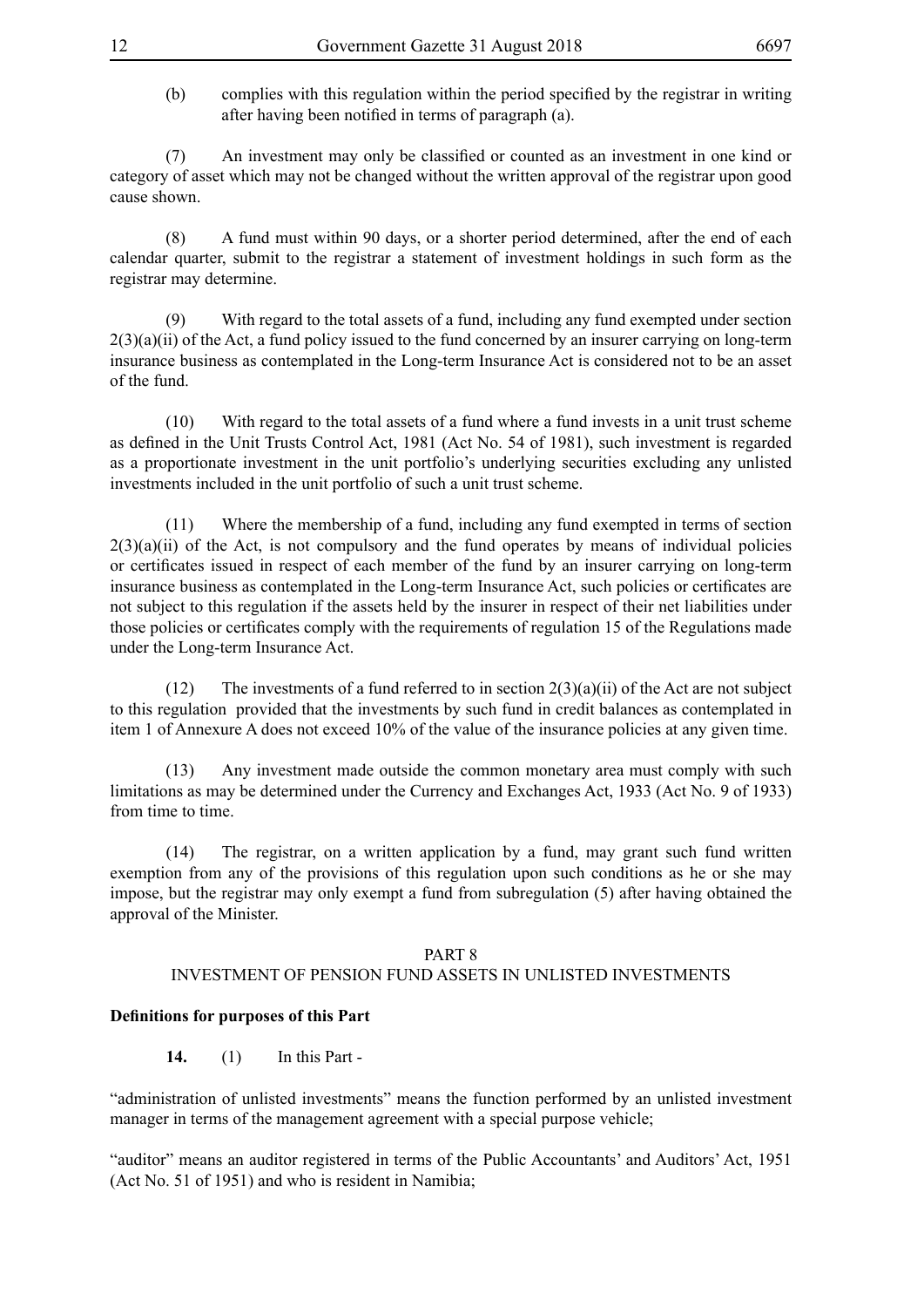"committed capital" means, at any point in time, the total amount of money committed to a special purpose vehicle by an investor in terms of regulation 20(b)(i) pursuant to a subscription agreement, and "capital commitment" has that meaning;

"contributed capital" means, at any point in time, the portion of the committed capital which has been transferred from an investor to a special purpose vehicle;

"co-investor" means any person other than a pension fund or an unlisted investment manager that invests in a special purpose vehicle;

"drawdown" means an amount of money transferred by an investor to a special purpose vehicle;

"drawdown period" means the period in which the special purpose vehicle has the right to drawdown committed capital;

"financial institution" means a financial institution as defined in section 1 of the Namibia Financial Institutions Supervisory Authority Act, 2001 (Act No. 3 of 2001);

"investment plan" means the document in terms of which the special purpose vehicle will invest in unlisted investments and all matters incidental thereto;

"investor" means a pension fund or a co-investor that invests money in a special purpose vehicle;

"portfolio company" means a company into which a special purpose vehicle has invested directly;

"portfolio investment" means any unlisted investment held by a special purpose vehicle;

"special purpose vehicle" means an entity registered in terms of regulation 18(3);

"subscription agreement" means an agreement between an investor and a special purpose vehicle referred to in regulation 39;

"subscription interest" means the capital commitment of an investor to a special purpose vehicle;

"trust property" means any asset held or administered, directly or indirectly, by or on behalf of a pension fund; and

"unlisted investment manager" means a person who is registered in terms of regulation 28(3) and engages in the buying, selling or otherwise dealing with unlisted investments on behalf of a special purpose vehicle.

#### **Requirements for unlisted investments**

**15.** (1) All unlisted investments made pursuant to regulation 13(5) must be used to finance the activities within Namibia of the companies which are the subjects of the unlisted investments -

- (a) may not be transferred out of Namibia in any form or manner; and
- (b) must be held by a special purpose vehicle.

(2) With regard to the total assets of a pension fund, the assets of a pension fund held by a special purpose vehicle are regarded as a proportionate investment in the portfolio investments of the special purpose vehicle.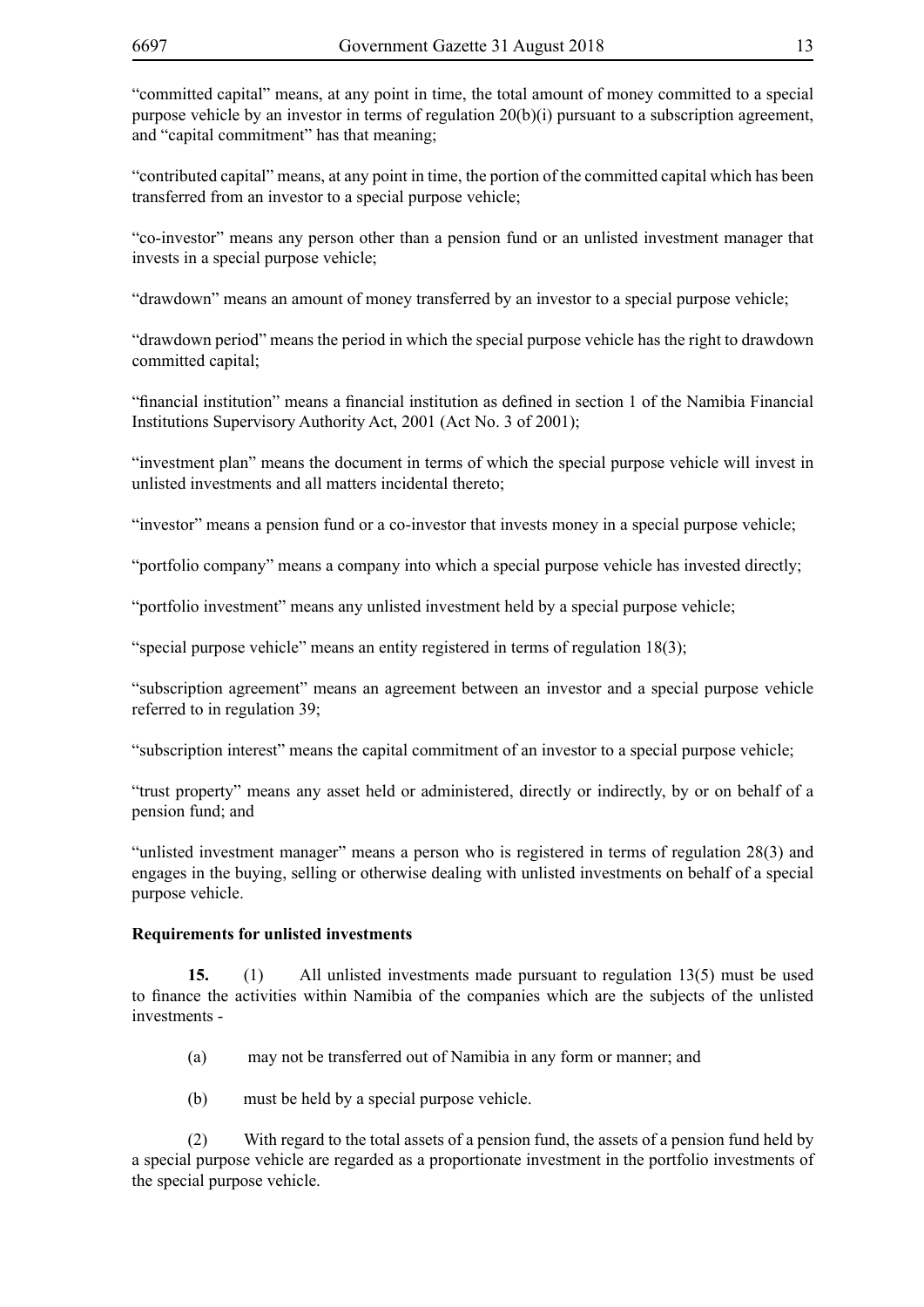(3) A pension fund is considered to have complied with regulation 13(5), if the aggregate amount of all capital commitments to special purpose vehicles falls within the limits of regulation 13(5), subject to regulation 20(b).

(4) A pension fund may not directly or indirectly invest in any unlisted investment manager, except insofar as such indirect investment is through a company listed on a stock exchange.

# **Approval and change of name of special purpose vehicle**

- **16.** (1) A person who wants to register a special purpose vehicle -
- (a) must submit to the registrar a written notification of the proposed name of the special purpose vehicle; and
- (b) may use the proposed name unless the registrar objects in writing within 30 days from the date of the notification referred to in paragraph (a).

(2) A special purpose vehicle may change its name by submitting to the registrar a written notification of the proposed change of name, and may use the proposed name unless the registrar objects in writing within 30 days from the date of such notification.

#### **Requirements for special purpose vehicle**

**17.** A person may be registered or remain so registered as a special purpose vehicle if it -

- (a) is incorporated or registered as
	- (i) either a public or private company under the Companies Act, 2004 (Act No. 28 of 2004) and is solely organized and operated for purposes of holding unlisted investments on behalf of investors; or
	- (ii) a trust under the Trust Moneys Protection Act, 1934 (Act No. 34 of 1934) and is solely organised and operated for purposes of holding unlisted investments on behalf of investors;
- (b) has submitted an investment plan to the registrar for approval;
- (c) has submitted its memorandum of association, trust deed or founding documents that are not inconsistent with the investment plan;
- (d) has submitted a management agreement to the registrar for approval;
- (e) has submitted a generic subscription agreement;
- (f) has at least three directors or trustees;
- (g) has submitted the names of its directors or trustees, and confirmed that the majority of the directors or trustees are independent directors or trustees and are not affiliated, directly or indirectly, to the unlisted investment manager; and
- (h) has submitted any further information that the registrar may reasonably require.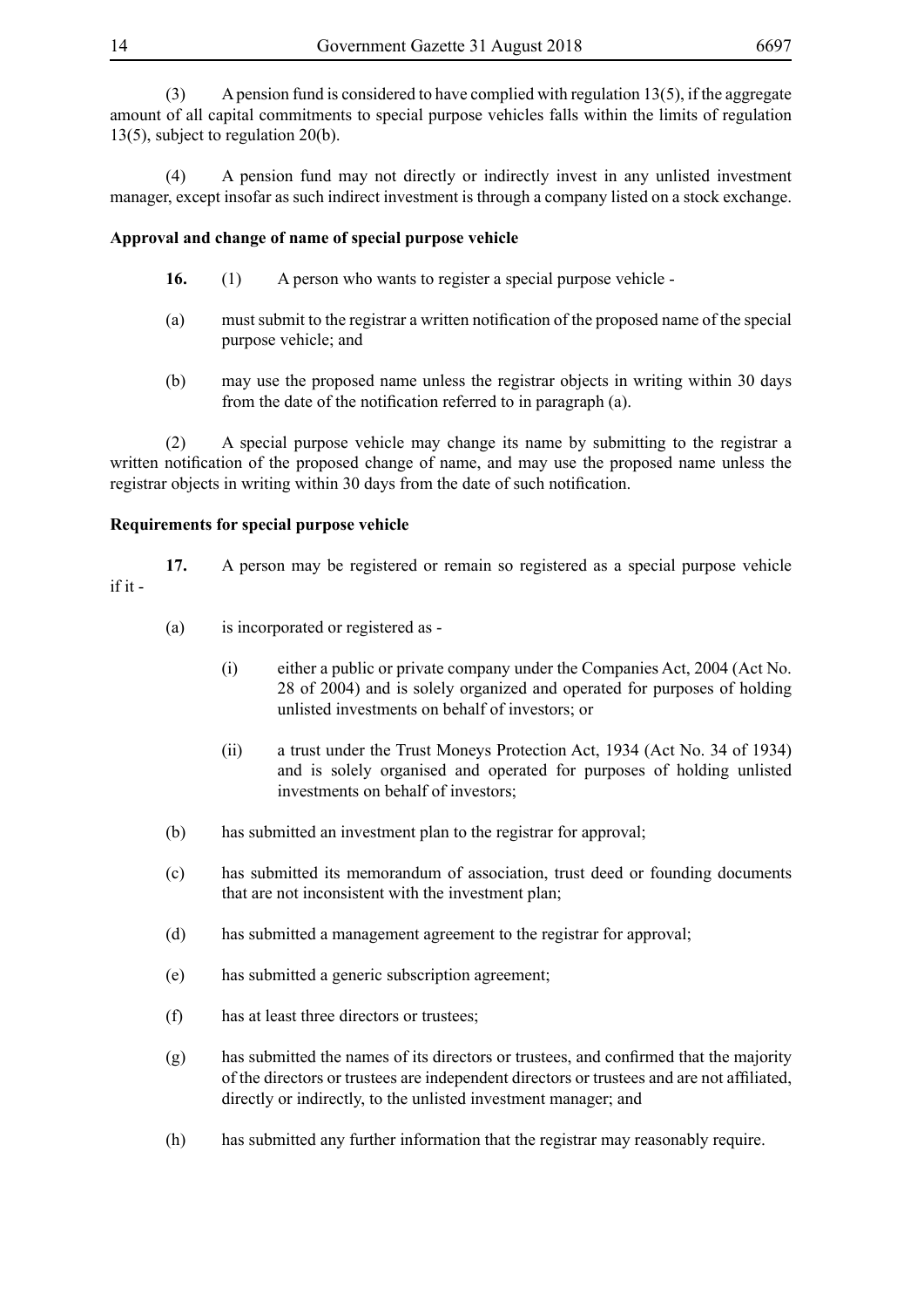# **Registration of special purpose vehicle**

**18.** (1) A person who wants to register a special purpose vehicle under these regulations must -

- (a) lodge with the registrar an application for registration in the form of Form 5 as set out in Annexure C; and
- (b) fully and honestly disclose the required particulars.

(2) The registrar may call on the person to furnish further relevant information considered necessary by the registrar.

- $(3)$  If the registrar is satisfied that -
- (a) the conditions set under regulation 17 and other information contemplated in subregulation (2) are met;
- (b) the proposed directors or trustees are qualified under these regulations to act as directors or trustees; and
- (c) the manner in which the business of the special purpose vehicle is to be carried on is -
	- (i) not inconsistent with the Act and these regulations;
	- (ii) based on sound financial principles; and
	- (iii) in the public interest,

the registrar may register the special purpose vehicle and issue a certificate of registration in the form of Form 6 as set out in Annexure C.

 $(4)$  A special purpose vehicle registered under subregulation  $(3)$  is regarded as a financial institution as defined -

- (a) in section 1 of the Financial Institutions (Investment of Funds) Act, 1984 (Act No. 39 of 1984); and
- (b) in section 1 of the Namibia Financial Institutions Supervisory Authority Act, 2001 (Act No. 3 of 2001),

which invests, keeps in safe custody, controls or administers trust property.

#### **Restrictions on directors or trustees of special purpose vehicle**

- **19.** A person who -
- (a) in terms of section 225 and section 226 of the Companies Act is disqualified from being appointed or acting as a director of a company;
- (b) is a director, trustee or principal officer of a financial institution and such financial institution is not in compliance with any law governing financial institutions; or
- (c) does not meet the fit and proper requirements determined,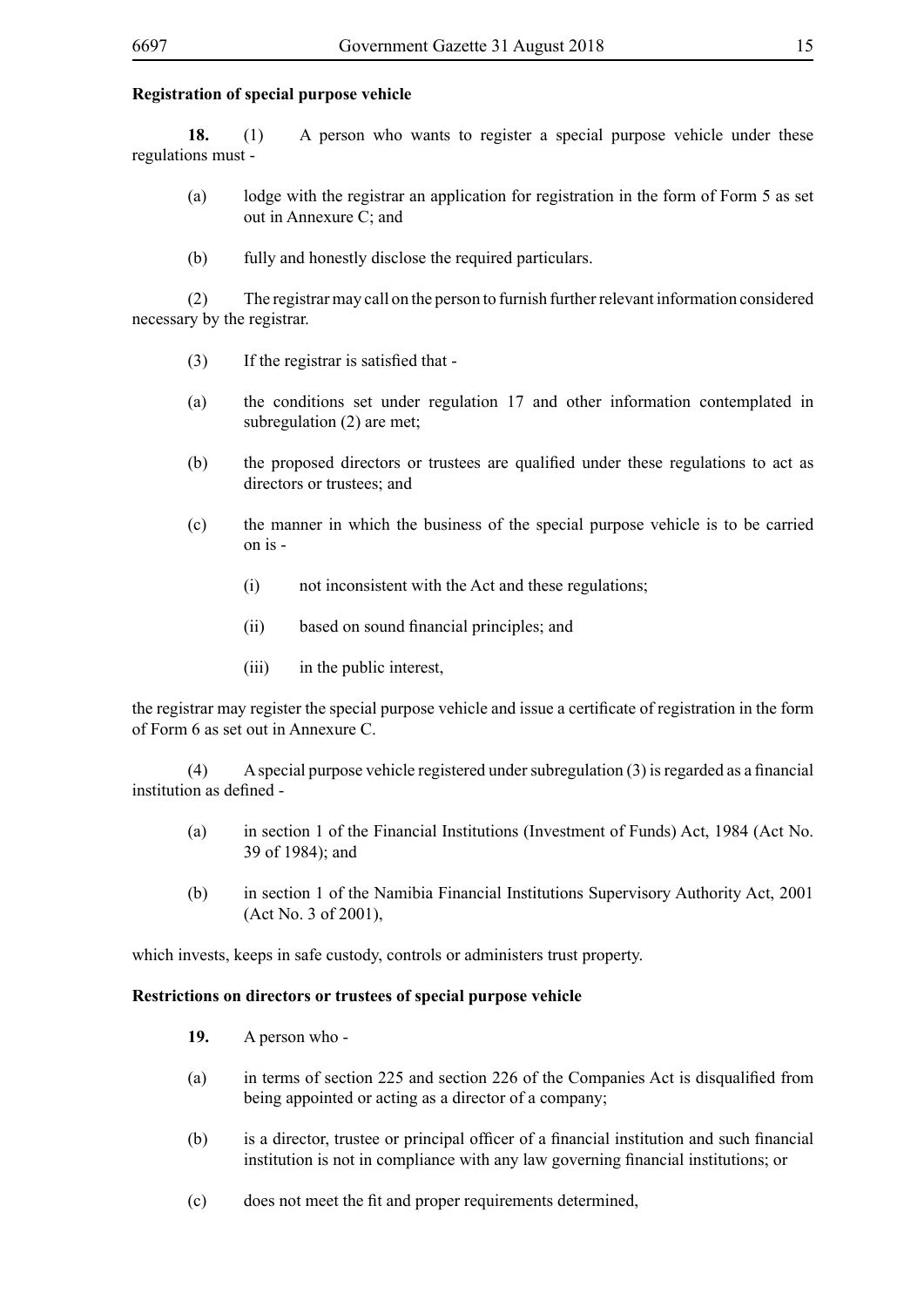does not qualify as a director or trustee of a special purpose vehicle, but the director or trustee appointed by the unlisted investment manager may not serve as chairperson of the board of the special purpose vehicle.

# **Capital of special purpose vehicle**

- **20.** A special purpose vehicle -
- (a) must have subscription interest as specified in its investment plan;
- (b) must enter into a subscription agreement, not inconsistent with the investment plan, with an investor that is desirous of investing in the special purpose vehicle, that specifies -
	- (i) the total committed capital of the investor to the special purpose vehicle; and
	- (ii) the period within which the special purpose vehicle has the right to drawdown the committed capital subject thereto that the special purpose vehicle may only effect a drawdown of the committed capital or a part thereof when such drawdown is necessary to make a specific unlisted investment already identified at the time of the drawdown,

but if a drawdown is not effected, or only partially effected, in respect of a pension fund, within a period of 24 months, the capital commitment lapses in respect of the capital which has not been drawn down, unless the special purpose vehicle and the pension fund agree upon an extension of the drawdown period, and such extension has been approved by the registrar;

- (c) may, if so authorised by its memorandum of association and upon written approval by the registrar, issue debentures, provided that -
	- (i) the special purpose vehicle has submitted to the registrar all particulars of the debenture issuance, including the debenture trust deed; and
	- (ii) the issuance of debentures is not inconsistent with the investment plan and the Companies Act.

# **Powers, restrictions and functions of special purpose vehicle**

- **21.** (1) A special purpose vehicle has the power to -
- (a) accept the sale or transfer of assets in terms of the approved investment plan;
- (b) undertake, on its own or by agreement with any person, such activities as contained in the approved investment plan;
- (c) create any indebtedness or encumbrances to defray administrative or other necessary expenses as specified in the approved investment plan; and
- (d) pay out or invest its funds in accordance with the approved investment plan.
- (2) A special purpose vehicle may not -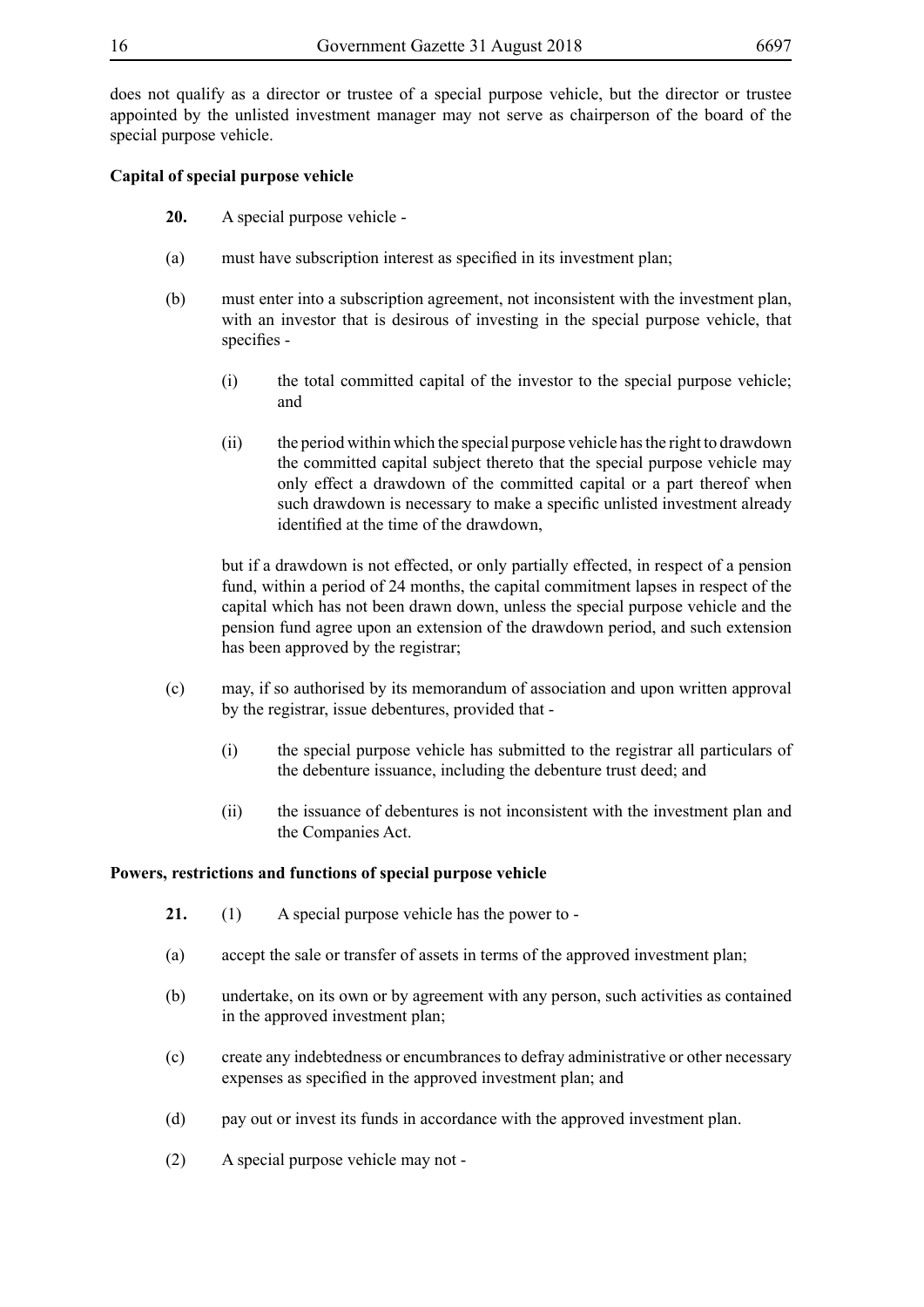- (a) undertake any activity other than that for which it is registered or contained in the approved investment plan;
- (b) amend the investment plan, management agreement or the subscription agreement without the written approval of the registrar, subject thereto that the registrar's written approval is not required if the amendment does not affect the rights or obligations of any person and does not contravene the Act, this regulation or any other law;
- (d) employ people or establish any business places other than its registered office; or
- (e) merge with another entity or change its form without the written approval of the registrar.
- (3) A special purpose vehicle must -
- (a) act in accordance with the investment plan;
- (b) represent the interests of the investors in the special purpose vehicle;
- (c) enter into a management agreement with the unlisted investment manager for the management and administration of the special purpose vehicle and, upon termination of the agreement and notice thereof to the registrar, enter into a management agreement with another unlisted investment manager;
- (d) ensure that the unlisted investment manager acts in accordance with the management agreement and the investment plan;
- (e) monitor the performance of the unlisted investment manager; and
- (f) appoint an auditor.

(4) The directors or trustees, by majority of the quorum of the independent directors or trustees, of a special purpose vehicle must review the proposed investment decisions by the unlisted investment manager, and in writing -

- (a) decline a proposed investment decision if the proposed investment decision is found to be inconsistent with the investment plan; or
- (b) otherwise approve a proposed investment decision,

and keep a record of the decisions.

 $(5)$  In performing the functions under subregulations  $(3)$  and  $(4)$ , the directors or trustees of a special purpose vehicle must -

- (a) observe utmost good faith and act with due skill, care and diligence;
- (b) conduct the business of the special purpose vehicle in a responsible way and not engage in practices which would prejudice the interests of investors, unlisted investment managers, portfolio companies and other stakeholders;
- (c) take a long-term view of the portfolio investments and not engage in speculative activity;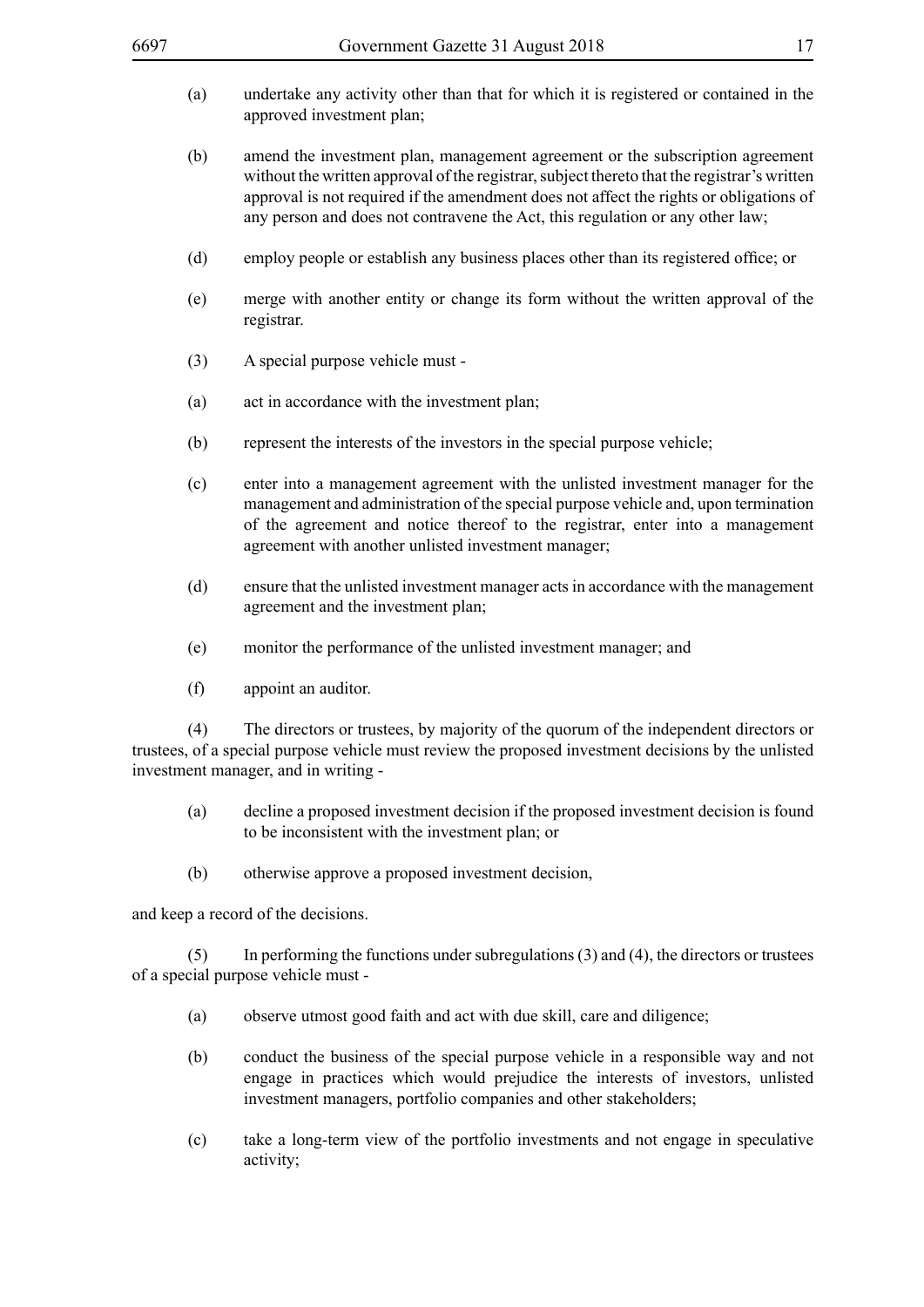- (d) promote and maintain ethical standards of conduct and deal fairly and honestly with investors, unlisted investment managers, portfolio companies and other stakeholders;
- (e) not disclose to third parties any confidential, financial or technical information acquired in the course of negotiations with unlisted investments managers and potential portfolio companies, or in the course of business with unlisted investment managers and portfolio companies, unless it has received permission for such disclosure;
- (f) not use the special purpose vehicle to promote their welfare or private interests; and
- (g) be accountable to the investors by fully disclosing information in a manner that is clear, fair and not misleading.

## **Notification of financial year of special purpose vehicle**

**22.** (1) Every special purpose vehicle must, within a period of 30 days after its registration, notify the registrar of the date on which its financial year ends.

 (2) The financial year of a registered special purpose vehicle may not exceed a period of 12 months.

(3) A special purpose vehicle may not without the prior written approval of the registrar change its financial year.

## **Appointment and duties of auditor**

**23.** (1) A special purpose vehicle must obtain a written approval of the registrar when appointing an auditor, and must at all times have an auditor.

 (2) A director or trustee of a special purpose vehicle, and firm of which such director or trustee is a member, may not be appointed as an auditor of the special purpose vehicle.

 (3) A director, officer or employee of an unlisted investment manager, and a firm of which such director, officer or employee is a member, may not be appointed as an auditor of the special purpose vehicle.

(4) Whenever the appointment of an auditor is terminated, or the auditor has resigned, the special purpose vehicle and the auditor must within seven days from the date of such termination or resignation notify the registrar in writing of the reasons.

The auditor of a special purpose vehicle, in addition to the duties imposed on him or her by the Public Accountants' and Auditors' Act, 1951 (Act No. 51 of 1951), must -

- (a) audit the financial statements of the special purpose vehicle in accordance with regulation 35(2);
- (b) conduct an independent review, as part of their audit, of the valuations conducted by the unlisted investment manager; and
- (c) submit a report to the registrar and the unlisted investment manager on compliance, or otherwise, with these Regulations, the investment plan, the management agreement and any other applicable law.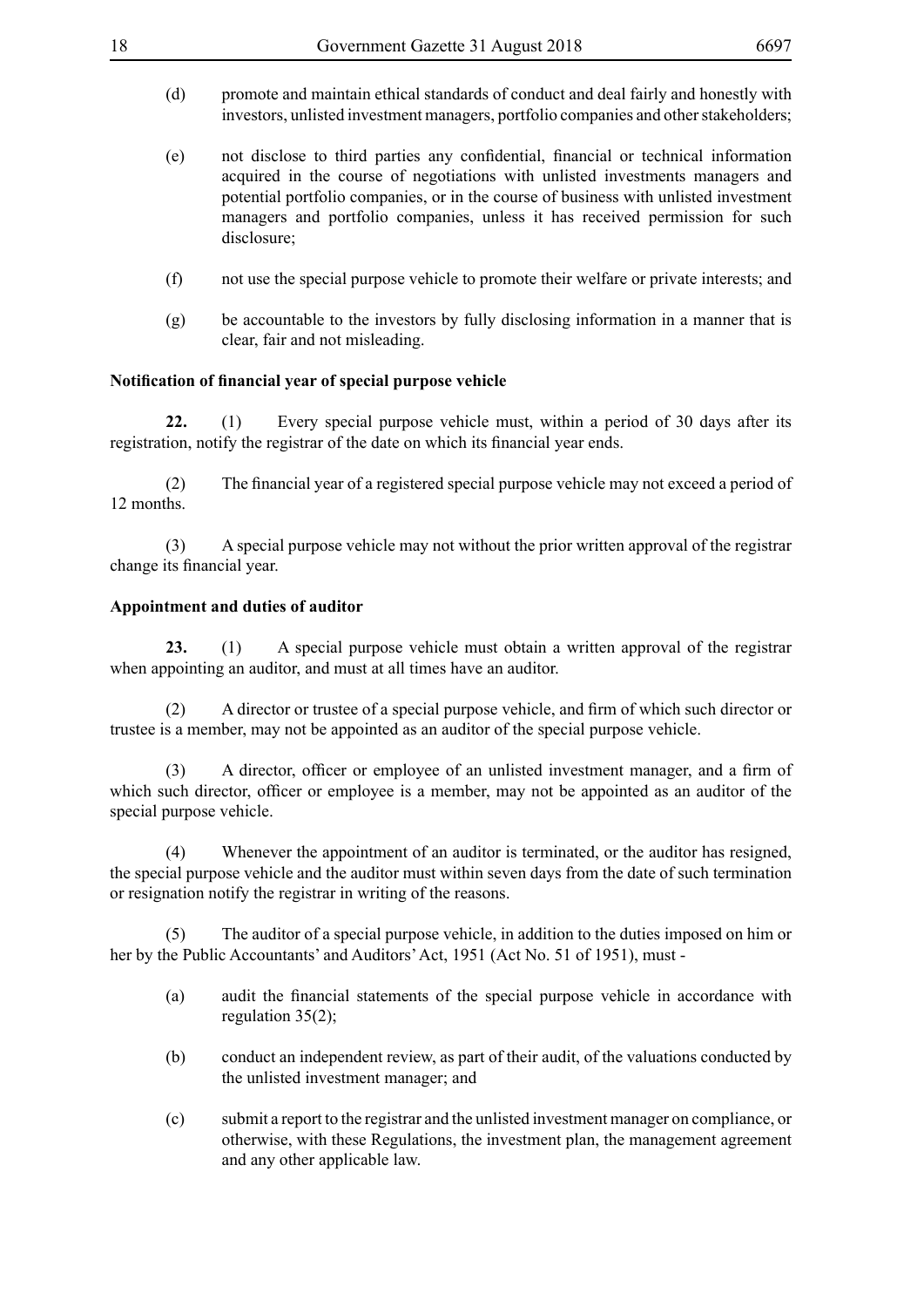(6) The auditor must report to the registrar any irregularity and any other matter which the auditor has become aware of in his or her capacity as auditor of a special purpose vehicle and which in his or her opinion may be of concern to the registrar having regard to the registrar's supervisory functions.

# **Deregistration of special purpose vehicle**

- **24.** (1) The registrar must deregister a special purpose vehicle, if -
- (a) it fails to invest in unlisted investments within 24 months from the date of registration unless extended by the registrar upon application not later than 3 months before the end of the 24 months period;
- (b) holders of at least 75% of the contributed capital or subscription interest in the special purpose vehicle have resolved to liquidate or terminate the special purpose vehicle and the registrar has approved such liquidation or termination;
- (c) conditions for deregistration as specified in the investment plan occur; or
- $(d)$  the registrar is satisfied that the special purpose vehicle no longer meets the conditions upon which it was registered, or fails to comply with these regulations or any other applicable law.

(2) The registrar must give notice to and afford the special purpose vehicle the opportunity to be heard prior to deregistration in terms of subregulation  $(1)(a)$  or  $(d)$ .

#### **Unregistered person may not administer unlisted investments**

**25.** A person may not administer unlisted investments on behalf of pension funds pursuant to regulation 13(5), unless such a person is registered in terms of regulation 28(3).

#### **Approval and change of name of unlisted investment manager**

- **26.** (1) A person desirous to register an unlisted investment manager -
- (a) must submit to the registrar a written notification of the proposed name of the unlisted investment manager; and
- (b) may use the proposed name, unless the registrar objects in writing within 30 days from the date of the notification referred to in paragraph (a).

(2) An unlisted investment manager may change its name by submitting to the registrar a written notification of the proposed change of name, and may use the proposed name unless the registrar objects in writing within 30 days from the date of such notification.

#### **Requirements for unlisted investment manager**

- **27.** (1) A person other than a company which -
- (a) is incorporated as either a public or private company under the Companies Act and its object is to administer unlisted investments;
- (b) has a registered office and operates in Namibia;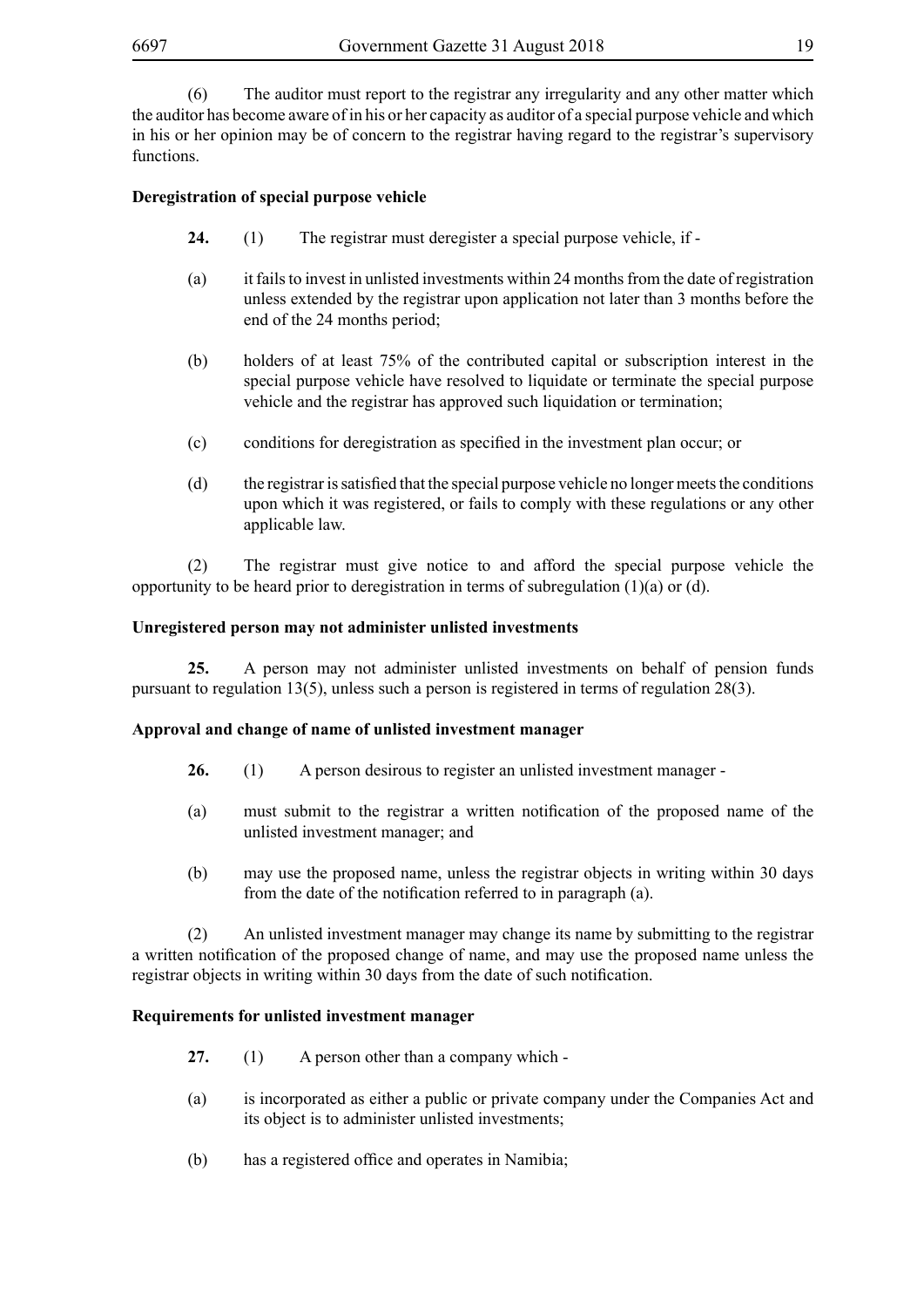- (c) has and maintains paid-up share capital and non-distributable reserves which, at any time, may not be less than an amount equal to 1% of the sum of the committed capital of each special purpose vehicle with which such person has entered into a management agreement;
- (d) has at least three directors;
- (e) has submitted the names of its directors; and
- (f) has appointed persons, or a person, to be its portfolio manager and chief executive officer, who are, unless the registrar in exceptional circumstances otherwise allows on such conditions as specified by the registrar, Namibian citizens resident in Namibia,

may not be registered as an unlisted investment manager.

(2) If an unlisted investment manager, at any time, ceases to comply with subregulation (1), it must within a period of 30 days thereafter report to the registrar in writing to that effect.

## **Registration of unlisted investment manager**

**28.** (1) A company which desires to be registered as an unlisted investment manager must -

- (a) lodge with the registrar an application for registration in the form of Form 7 as set out in Annexure C; and
- (b) fully and honestly disclose the required particulars.

(2) The registrar may call upon any company which has applied for registration to furnish further relevant information considered necessary by the registrar.

- $(3)$  If the registrar is satisfied that -
- (a) the conditions set under regulation  $27(1)$  are complied with:
- (b) the proposed directors are qualified under these regulations to act as directors; and
- (c) the manner in which the business of the unlisted investment manager is to be carried on is -
	- (i) not inconsistent with the Act and these regulations;
	- (ii) based on sound financial principles; and
	- (iii) in the public interest,

the registrar may register the applicant as an unlisted investment manager and issue a certificate of registration in the form of Form 8 as set out in Annexure C.

(4) An unlisted investment manager registered under subregulation (3) is regarded as a financial institution, as defined -

(a) in section 1 of the Financial Institutions (Investment of Funds) Act, 1984 (Act No. 39 of 1984); and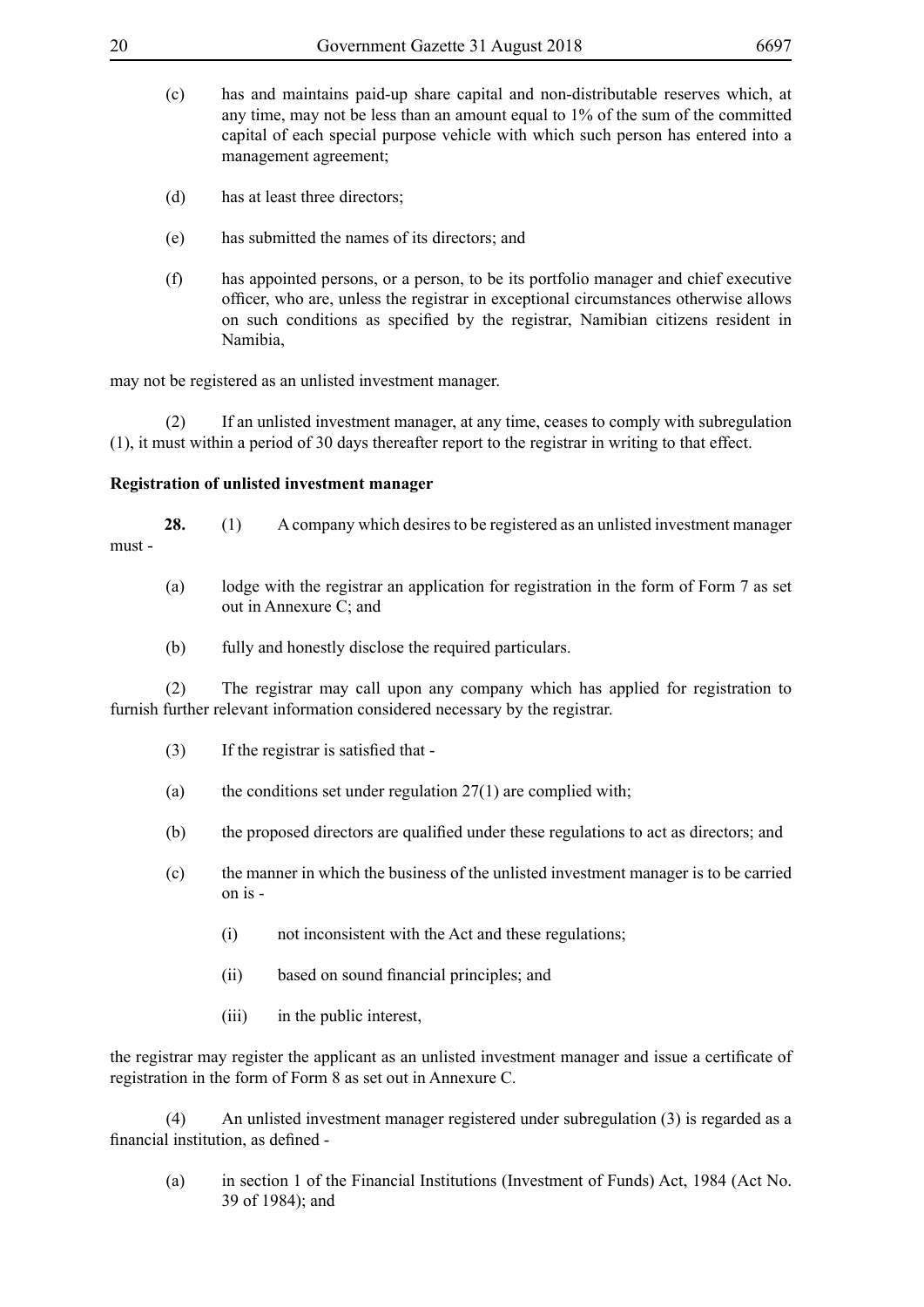(b) in section 1 of the Namibia Financial Institutions Supervisory Authority Act, 2001 (Act No. 3 of 2001),

which invests, keeps in safe custody, controls or administers trust property.

#### **Restrictions on directors of unlisted investment manager**

**29.** A person does not qualify as a director, portfolio manager or chief executive officer of an unlisted investment manager, if the person -

- (a) is disqualified in terms of section 225 and section 226 of the Companies Act from being appointed or acting as a director of a company;
- (b) is a director or principal officer of a financial institution and such financial institution is not in compliance with any law governing financial institutions;
- (c) is a trustee or a principal officer of a pension fund; or
- (e) does not meet the fit and proper requirements determined.

#### **Duties of unlisted investment manager**

- **30.** (1) An unlisted investment manager must -
- (a) have exclusive authority to manage and administer the portfolio investments of a special purpose vehicle in accordance with the investment plan and in terms of the management agreement;
- (b) have the right, power and authority to do on behalf of the special purpose vehicle all things necessary or desirable to carry out its duties and responsibilities to fulfil the requirements of the investment plan and the management agreement, including to initiate, screen, select and conduct due diligence and perform valuations on potential portfolio investments;
- (c) have the right to make investment decisions, not inconsistent with the investment plan and subject to regulation 21(4), on behalf of the special purpose vehicle;
- (d) have the right to exercise the voting power conferred by the securities issued by a portfolio company and held in the special purpose vehicle;
- (e) monitor and report on the performance of portfolio investments of the special purpose vehicle;
- (f) structure and manage portfolio investments; and
- (g) manage and administer the operations of the special purpose vehicle.
- $(2)$  In performing the functions under regulation  $30(1)$ , an unlisted investment manager -
	- (a) may not receive any other type of compensation or commission, direct or indirect, except that specified in the management agreement;
	- (b) must observe utmost good faith and act with due skill, care and diligence;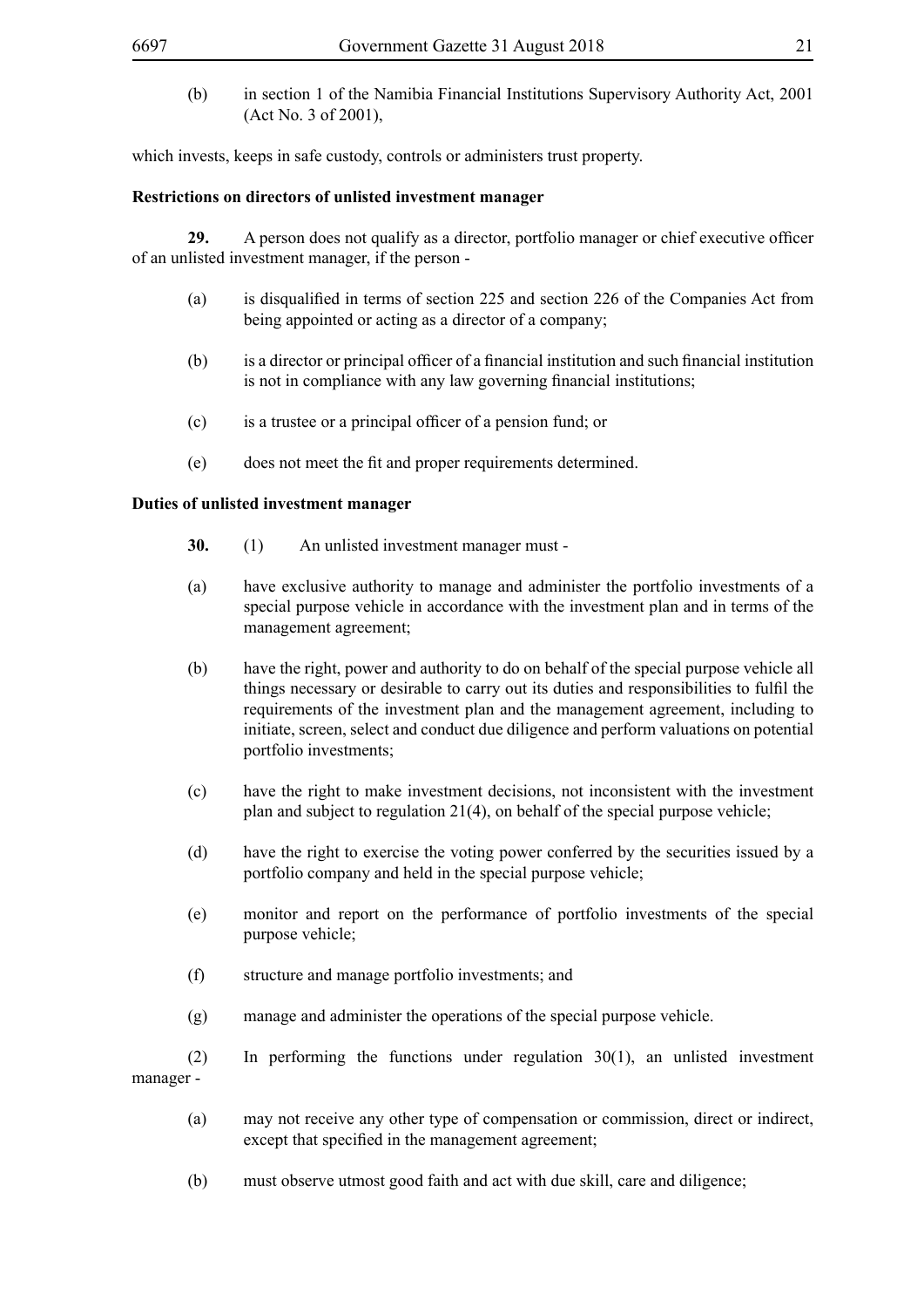- (c) must conduct its business in a responsible way and not engage in practices which would prejudice the interests of investors, special purpose vehicles, portfolio companies and other stakeholders;
- (d) may not engage in speculative activity;
- (e) must exercise the voting power in such a manner that best serves the interests of the special purpose vehicle;
- (f) must promote and maintain ethical standards of conduct and deal fairly and honestly with investors, special purpose vehicles, portfolio companies and other stakeholders;
- (g) may not disclose to third parties any confidential, financial or technical information acquired in the course of negotiations with potential portfolio companies, or in the course of business with portfolio companies, unless they have received explicit permission for such disclosure;
- (h) may not be used to promote the welfare of, or assist its directors, officers or employees, except insofar as they benefit from the performance of the special purpose vehicle in terms of the management agreement;
- (i) must be accountable to the special purpose vehicle by fully disclosing information in a manner that is clear, fair and not misleading; and
- (j) must maintain adequate human, financial and operational resources for its business.

 (3) An unlisted investment manager must require its directors, officers and employees to abide by these regulations.

#### **Co-investment requirement of unlisted investment managers**

**31.** An unlisted investment manager is required to co-invest in any special purpose vehicle with which it has entered into a management agreement a minimum of 1% of the contributed capital on the same terms and conditions as applicable to investors.

#### **Notification of financial year by unlisted investment manager**

**32.** (1) Every unlisted investment manager must, within a period of 30 days after registration, notify the registrar in writing of the date on which its financial year ends.

 (2) The financial year of an unlisted investment manager may not exceed a period of 12 months.

(3) An unlisted investment manager may not without the written approval of the registrar change the financial year.

# **Appointment and duties of auditor**

**33.** (1) An unlisted investment manager must, with the written approval of the registrar, appoint and at all times have an auditor.

 (2) A director or trustee of a special purpose vehicle, and a firm of which such director or trustee is a member, may not be appointed as an auditor of the unlisted investment manager.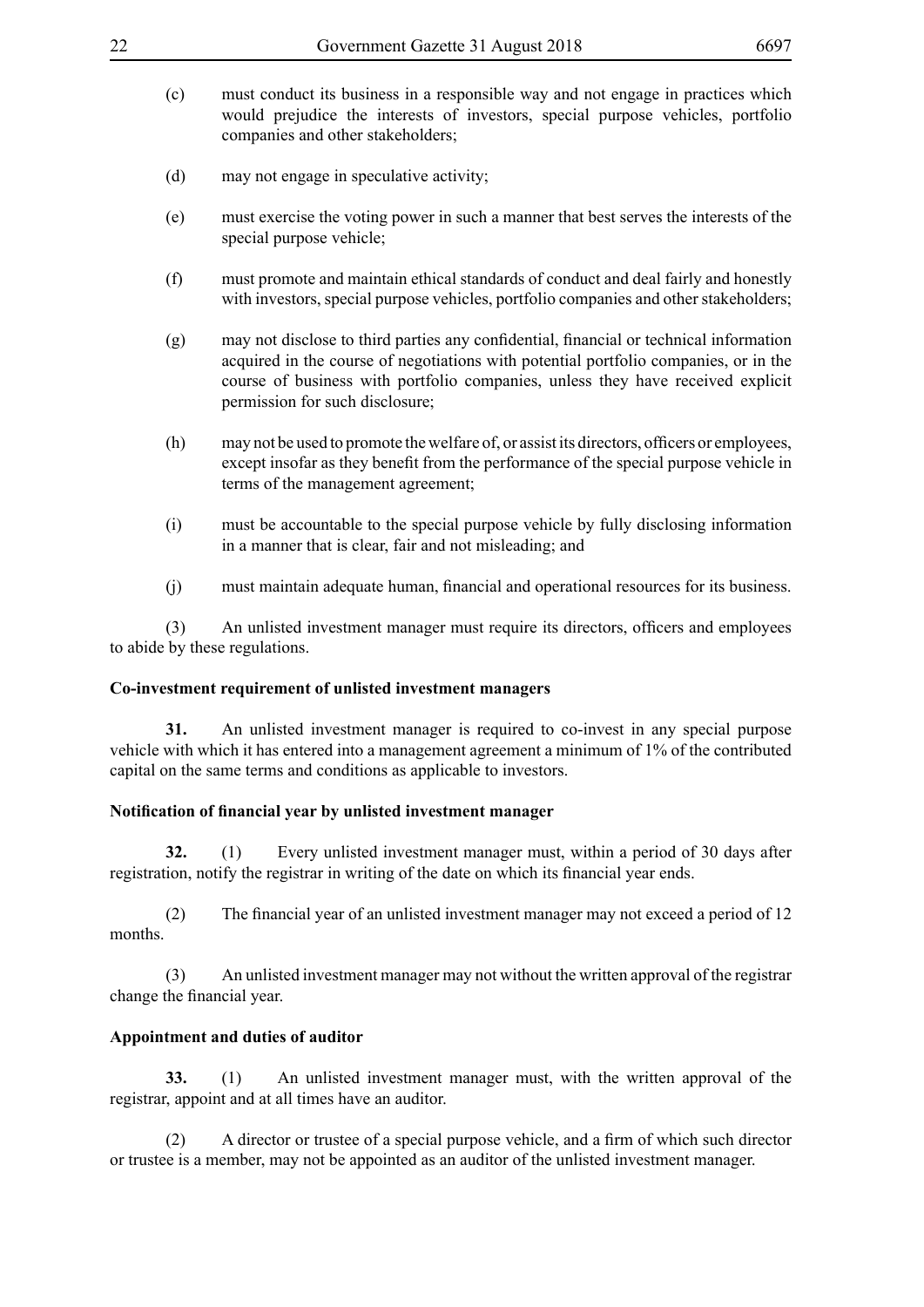(3) A director, officer or employee of an unlisted investment manager, and a firm of which such director, officer or employee is a member, may not be appointed as an auditor of the unlisted investment manager.

(4) Whenever the appointment of an auditor is terminated, or the auditor has resigned, the unlisted investment manager and auditor must within seven days from the date of such termination or resignation notify the registrar in writing of the reasons.

(5) The auditor of an unlisted investment manager, in addition to the duties imposed on him or her by the Public Accountants' and Auditors' Act, 1951 (Act No. 51 of 1951), must -

- (a) audit the financial statements of the unlisted investment manager; and
- (b) submit a report to the registrar on compliance, or otherwise, with these regulations, the management agreement and any other applicable law.

(6) An auditor must report to the registrar any irregularity and any other matter which the auditor has become aware of in his or her capacity as auditor of an unlisted investment manager and which in his or her opinion may be of concern to the registrar having regard to the supervisory functions of the registrar.

# **Deregistration of unlisted investment manager**

- **34.** (1) The registrar must deregister an unlisted investment manager if -
- (a) the unlisted investment manager requests the registrar to be deregistered; or
- (b) the registrar is satisfied that the unlisted investment manager no longer meets the conditions upon which it was registered, or fails to comply with these regulations or any other applicable law.

(2) The registrar must give notice to and afford the unlisted investment manager the opportunity to be heard prior to deregistration in terms of subregulation (1)(b).

# **Reporting requirements for special purpose vehicle**

**35.** (1) A special purpose vehicle must within 60 days after 31 December and 30 June in each year submit to the registrar -

- (a) unaudited financial reports of the special purpose vehicle prepared for the six months in question, and such unaudited financial reports must include -
	- (i) a statement of assets and liabilities;
	- (ii) a statement of profit and loss;
	- (iii) a statement of holdings of securities; and

(iv) a description of the nature of each portfolio investment, including the cost thereof.

(b) details of portfolio investments and disposals made by the special purpose vehicle, including minutes and resolutions as per regulation 21(4) detailing such investment decisions;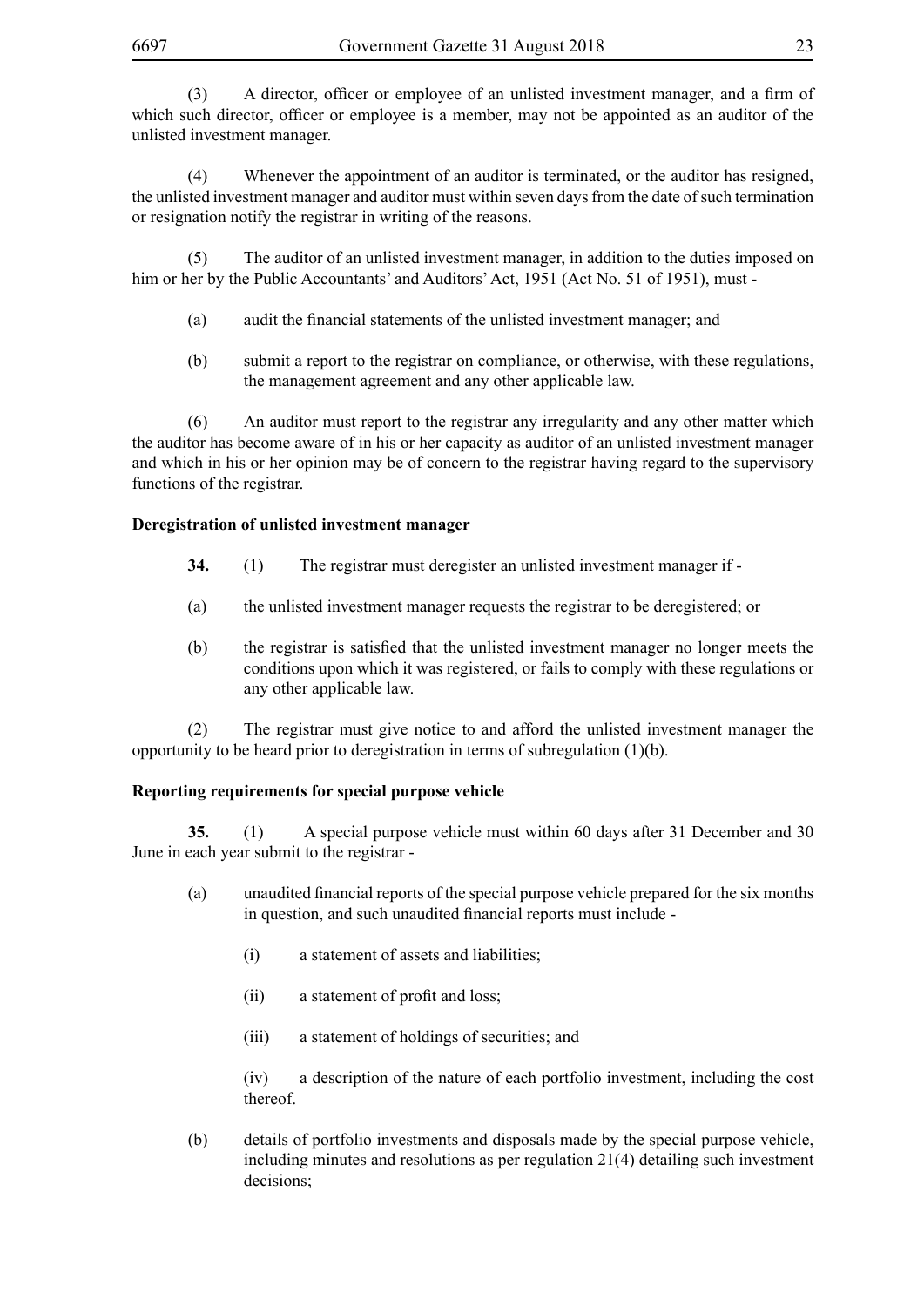- (c) particulars of expenditure incurred by the special purpose vehicle;
- (d) summary of valuations for new portfolio investments indicating the valuation amounts;
- (e) details of drawdowns, total contributed capital and committed capital;
- (f) details of the number of permanent and temporary employees of the portfolio companies; and
- (g) any other information that the registrar may require.

 (2) A special purpose vehicle must within 180 days after the end of the financial year as per regulation 22(1), submit to the registrar annual audited financial statements, prepared in accordance with International Financial Reporting Standards, containing, to the extent possible, all information listed under regulation 35(1).

#### **Reporting requirements for unlisted investment manager**

**36.** An unlisted investment manager must submit to the registrar within 180 days after the end of the financial year as per regulation 32(1), annual audited financial statements, prepared in accordance with International Financial Reporting Standards.

#### **Investment plan**

**37.** (1) The investment plan of a special purpose vehicle must, at a minimum, address -

- (a) the object of the special purpose vehicle;
- (b) the investment objectives of the special purpose vehicle;
- (c) classes and limits of investments;
- (d) risk management;
- (e) details of the possession and ownership of assets;
- (f) the term of the special purpose vehicle;
- (g) the share capital or subscription interest;
- (h) the appointment of directors or trustees of the special purpose vehicle, including but not limited to, the term, number and vacating of office;
- (i) the proceedings of the directors or trustees meetings;
- (j) the powers of the directors or trustees;
- (k) the remuneration of the directors or trustees;
- (l) the management and control of the special purpose vehicle;
- (m) the annual and general meeting;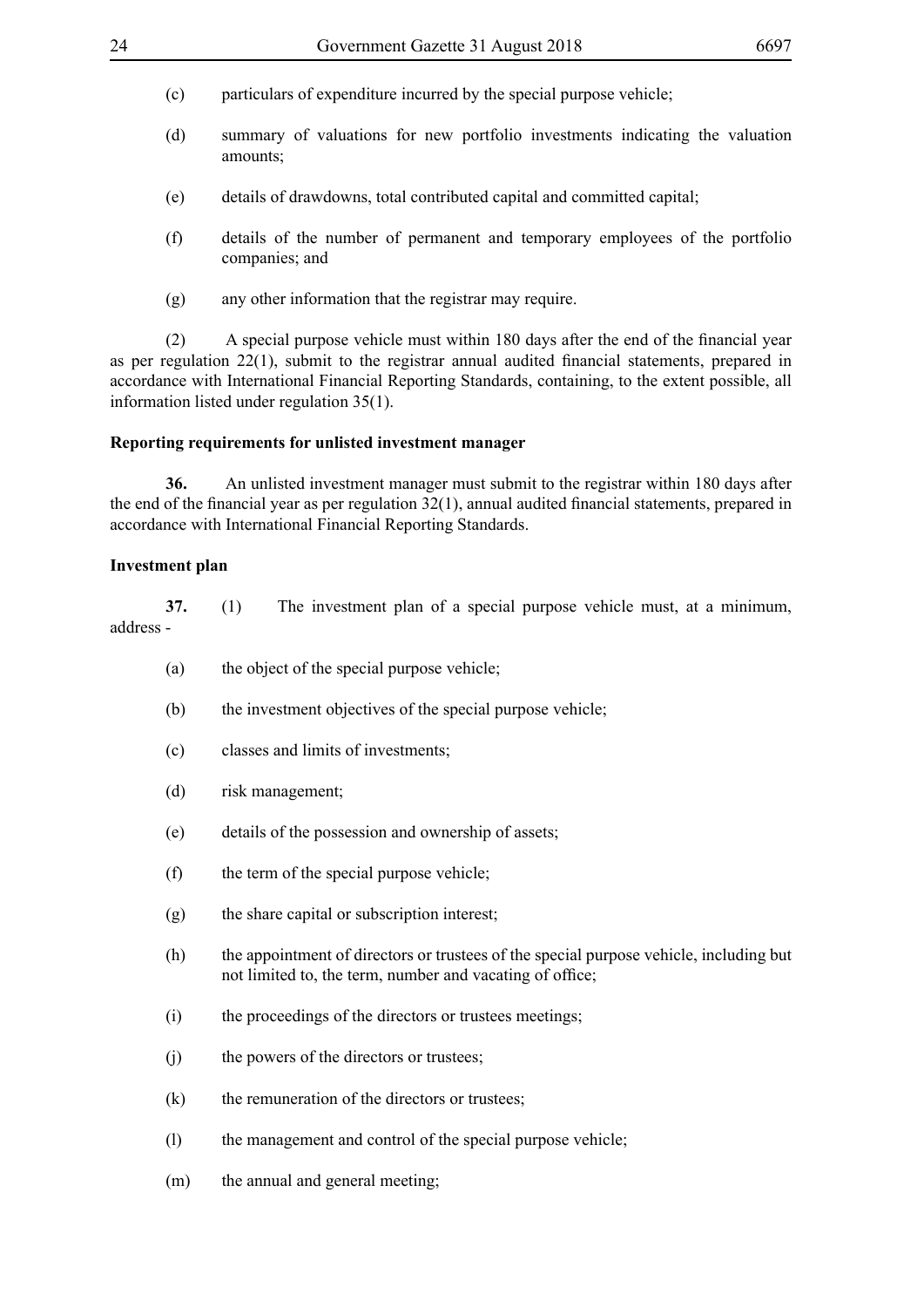| (n)                | the capital commitments;                                                                                                                                                                                                                                                          |
|--------------------|-----------------------------------------------------------------------------------------------------------------------------------------------------------------------------------------------------------------------------------------------------------------------------------|
| $\left( 0 \right)$ | the procedure for drawdown of capital commitments;                                                                                                                                                                                                                                |
| (p)                | the procedure for defaults in effecting payments for a drawdown;                                                                                                                                                                                                                  |
| (q)                | the accounting, auditing, financial year and annual financial statements;                                                                                                                                                                                                         |
| (r)                | the bank accounts;                                                                                                                                                                                                                                                                |
| (s)                | the capital accounts for investors;                                                                                                                                                                                                                                               |
| (t)                | the allocation of income, gains and losses;                                                                                                                                                                                                                                       |
| (u)                | reporting to the regulator and investors;                                                                                                                                                                                                                                         |
| (v)                | the distribution policy;                                                                                                                                                                                                                                                          |
| (w)                | the valuation of portfolio investments;                                                                                                                                                                                                                                           |
| (x)                | performance measurement;                                                                                                                                                                                                                                                          |
| (y)                | non-performing portfolio investments;                                                                                                                                                                                                                                             |
| (z)                | the borrowing policy;                                                                                                                                                                                                                                                             |
| (aa)               | the issue of debentures, if any;                                                                                                                                                                                                                                                  |
| (ab)               | investor participants;                                                                                                                                                                                                                                                            |
| (ac)               | the transfer of business;                                                                                                                                                                                                                                                         |
| (ad)               | termination, de-registration or winding-up of the special purpose vehicle;                                                                                                                                                                                                        |
| (ae)               | confidentiality;                                                                                                                                                                                                                                                                  |
| (af)               | delegation of duties;                                                                                                                                                                                                                                                             |
| (ag)               | amendments to the investment plan;                                                                                                                                                                                                                                                |
| (ah)               | conflict of interest;                                                                                                                                                                                                                                                             |
| (ai)               | arbitration;                                                                                                                                                                                                                                                                      |
| (a <sub>j</sub> )  | fees and remuneration of unlisted investment managers, auditors and, where<br>applicable, portfolio companies, as well as the method by which any losses of the<br>special purpose vehicle will be recouped from any performance bonuses or incentives<br>paid or to be paid; and |

(ak) any other particulars or relevant documents reasonably required by the registrar.

(2) Any provision in the investment plan inconsistent with these regulations or any other law is invalid.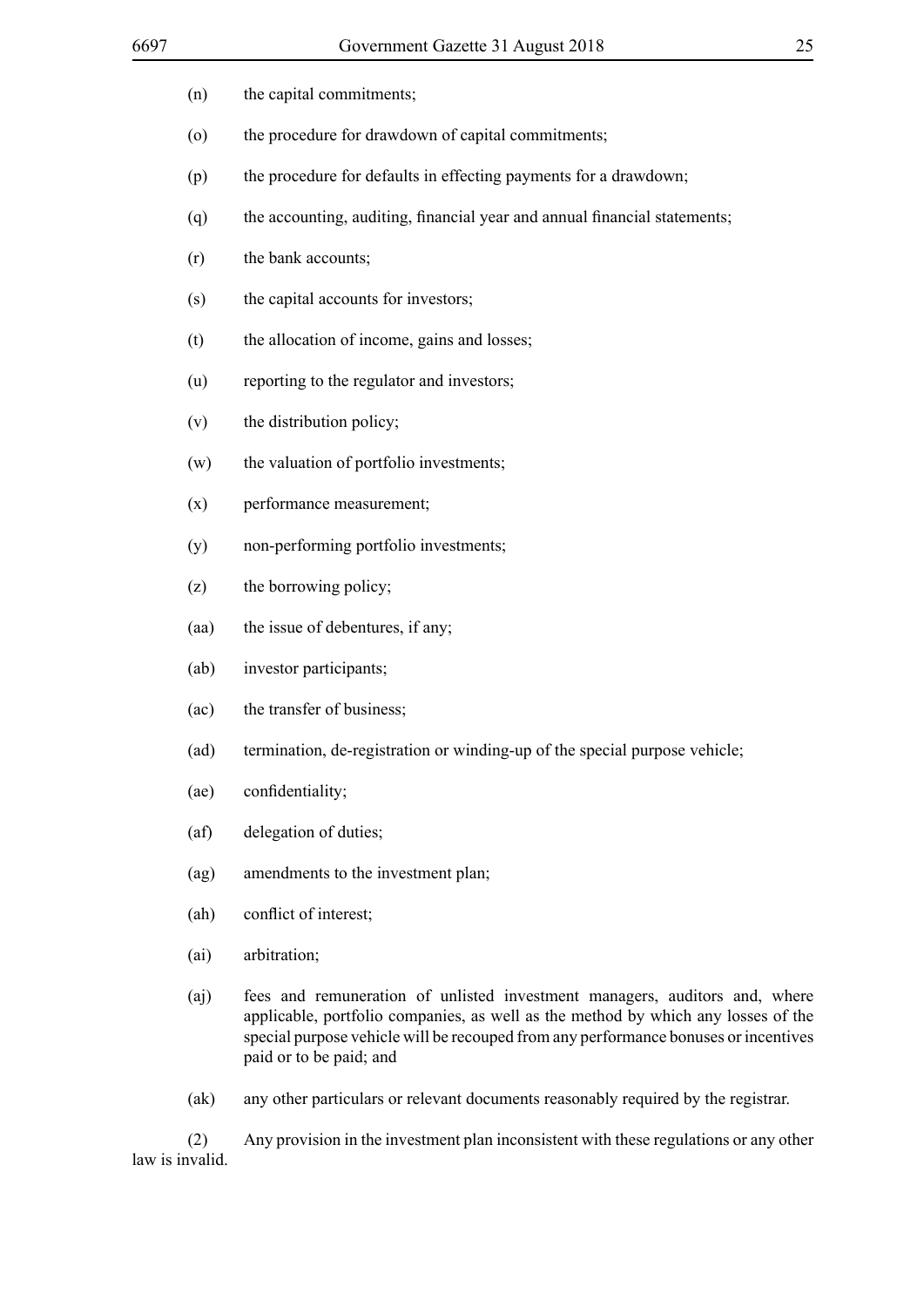#### **Management agreement**

- **38.** (1) The management agreement must, at a minimum, address -
- (a) the terms of appointment of the unlisted investment manager;
- (b) the circumstances under which the appointment of an unlisted investment manager may be terminated prematurely, including the notice period;
- (c) the duties of the unlisted investment manager;
- (d) staffing of the unlisted investment manager;
- (e) the manner in which the performance of the unlisted investment manager is assessed;
- (f) the valuation of portfolio investments;
- (g) the reporting requirements;
- (h) exclusivity, if any;
- (i) management fees, performance fees and other remuneration;
- (j) expenses borne by the special purpose vehicle;
- (k) warranties;
- (l) confidentiality;
- (m) restriction on subcontracting;
- (n) arbitration;
- (o) indemnity and breaches;
- (p) termination; and
- (q) any other particulars or relevant documents reasonably required by the registrar.

(2) Any provision of a management agreement that is inconsistent with any provision of the investment plan, these regulations or any other law is invalid.

#### **Subscription agreement**

- **39.** (1) The subscription agreement must, at a minimum, address -
- (a) the names of the investors and the special purpose vehicle (issuer);
- (b) names of the directors or trustees of the special purpose vehicle;
- (c) description of securities issued, including the form;
- (d) offering price and pricing disclosure;
- (e) subscription interest or committed capital;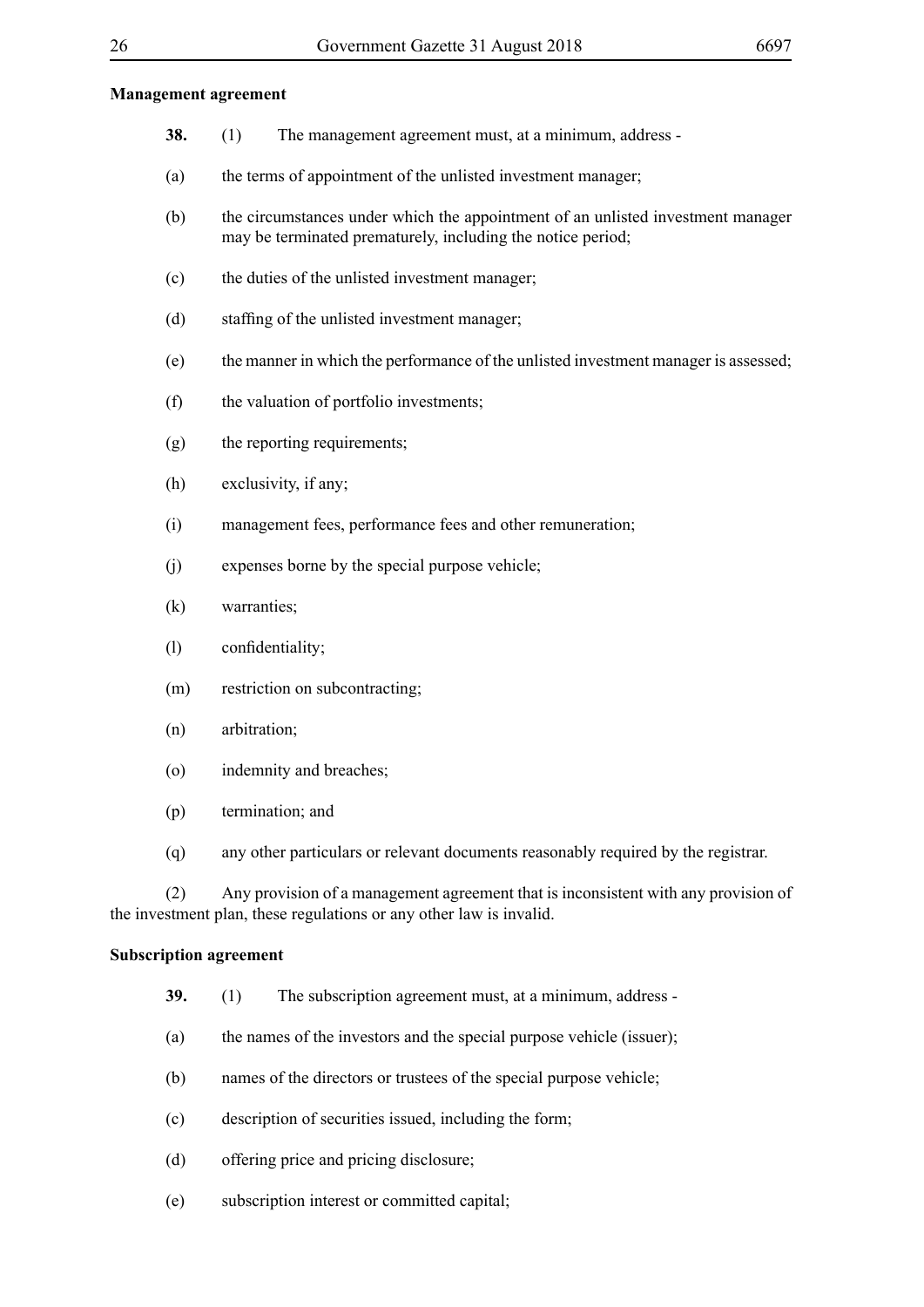- (f) purpose of offer;
- (g) terms and conditions of the securities;
- (h) basis of allotment;
- (i) uses of proceeds;
- (j) offer and subscription in respect of securities;
- (k) drawdown of subscribed amounts;
- (l) encumbrances, contingencies and commitments;
- (m) any conditions precedent; and
- (n) any other particulars or relevant documents reasonably required by the registrar.

(2) A provision of a subscription agreement that is inconsistent with any provision of the investment plan, these regulations or with any other law is invalid.

#### **Powers of registrar**

**40.** (1) The registrar has in relation to special purpose vehicles and unlisted investment managers the powers conferred upon the registrar by -

- (a) the Namibia Financial Institutions Supervisory Authority Act, 2001 (Act No. 3 of 2001);
- (b) the Inspection of Financial Institutions Act, 1984 (Act No. 38 of 1984);
- (c) the Financial Institutions (Investment of Funds) Act, 1984 (Act No. 39 of 1984); and
- (d) any other law,

to regulate and supervise special purpose vehicles and unlisted investment managers, and any matters incidental.

(2) The registrar has in relation to a special purpose vehicle, after due notice, the power to remove -

- (a) a director or trustee; or
- (b) an unlisted investment manager,

if not in compliance with these regulations or any other applicable law.

(3) The registrar has in relation to an unlisted investment manager, after due notice, the power to remove a director, portfolio manager or chief executive officer if not qualified under these regulations or any other applicable law.

(4) When the registrar intends to act as contemplated in subregulations (2) and (3), the registrar must -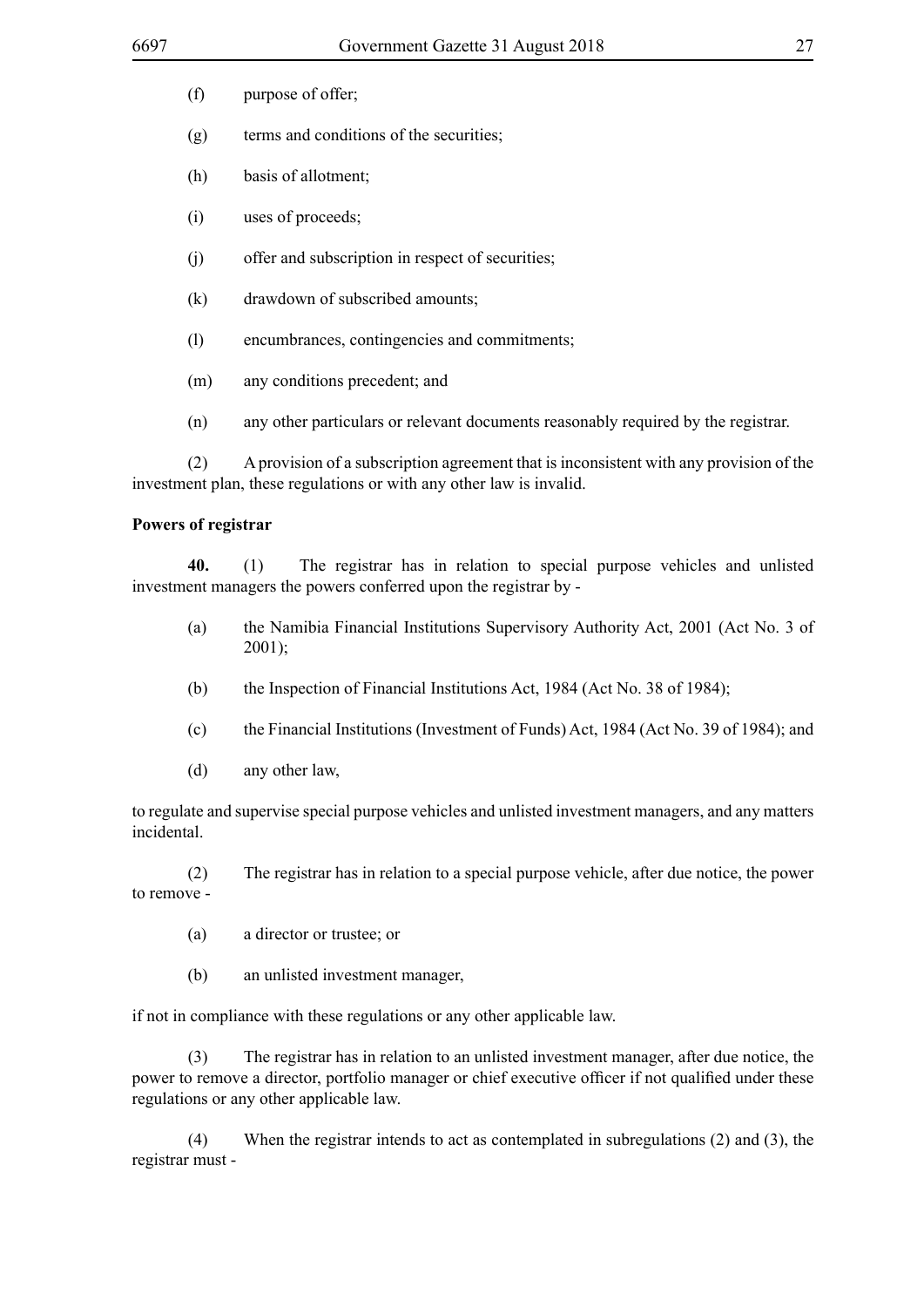- (a) give notice to the special purpose vehicle or unlisted investment manager, or the director, trustee, portfolio manager or chief executive officer concerned, of the intention of the registrar and the reasons therefore; and
- (b) afford the special purpose vehicle or unlisted investment manager, or the director, trustee, portfolio manager or chief executive officer concerned an opportunity to be heard.

(5) The registrar may at any time inspect the affairs or any part of the affairs of a special purpose vehicle or an unlisted investment manager, or instruct an inspector to carry out such inspection in accordance with the powers of the registrar conferred by the Inspection of Financial Institutions Act, 1984 (Act No. 38 of 1984).

#### PART 9

## GENERAL PROVISIONS

# **Amendment of rules of fund**

**41.** (1) A registered fund may not change its registered address unless the procedure prescribed in its rules for the amendment of the rule pertaining to the registered address has been followed and the amendment of the rule has been registered by the registrar.

(2) Within one month from the date of the passing of a resolution for the alteration or rescission of any rule or for the adoption of any additional rule the principal officer of the fund must submit to the registrar -

- (a) a copy of the resolution adopted together with a certificate signed as contempated in regulation 9 to the effect that the resolution has been adopted in accordance with the provisions of the rules of the fund;
- (b) if the alteration or rescission of or addition to the rules affects the financial condition of the fund, a certificate by a valuator as to the financial soundness of the alteration, rescission or addition or, if no valuator has been employed, such information regarding the financial soundness of the altered, rescinded or added rule as the fund may possess; and
- (c) a statement explaining the necessity for the alteration or rescission of or addition to the rules.

(3) An alteration or rescission of or addition to the rules is not valid before registration by the registrar in terms of section 12(4) of the Act, and such alteration, rescission or addition takes effect either as from the date determined by the fund concerned, or if no such date has been so determined, as from the date of the registration thereof.

(4) On payment of the fees prescribed in Annexure B, any person may, between the hours of 9 a.m. and 12 noon and 2 p.m. and 3.30 p.m. on Mondays to Fridays, inspect at the office of the registrar or may make a copy of or take an extract from any document mentioned in the Annexure or may obtain from the registrar a copy of or an extract from any such document.

#### **Administrative penalties**

**42.** (1) Without derogating from section 37 of the Act, a person who fails to make a return or to transmit or deposit a scheme, report, account, statement, other document or information within the time prescribed by the appropriate provision of the Act or these regulations or within any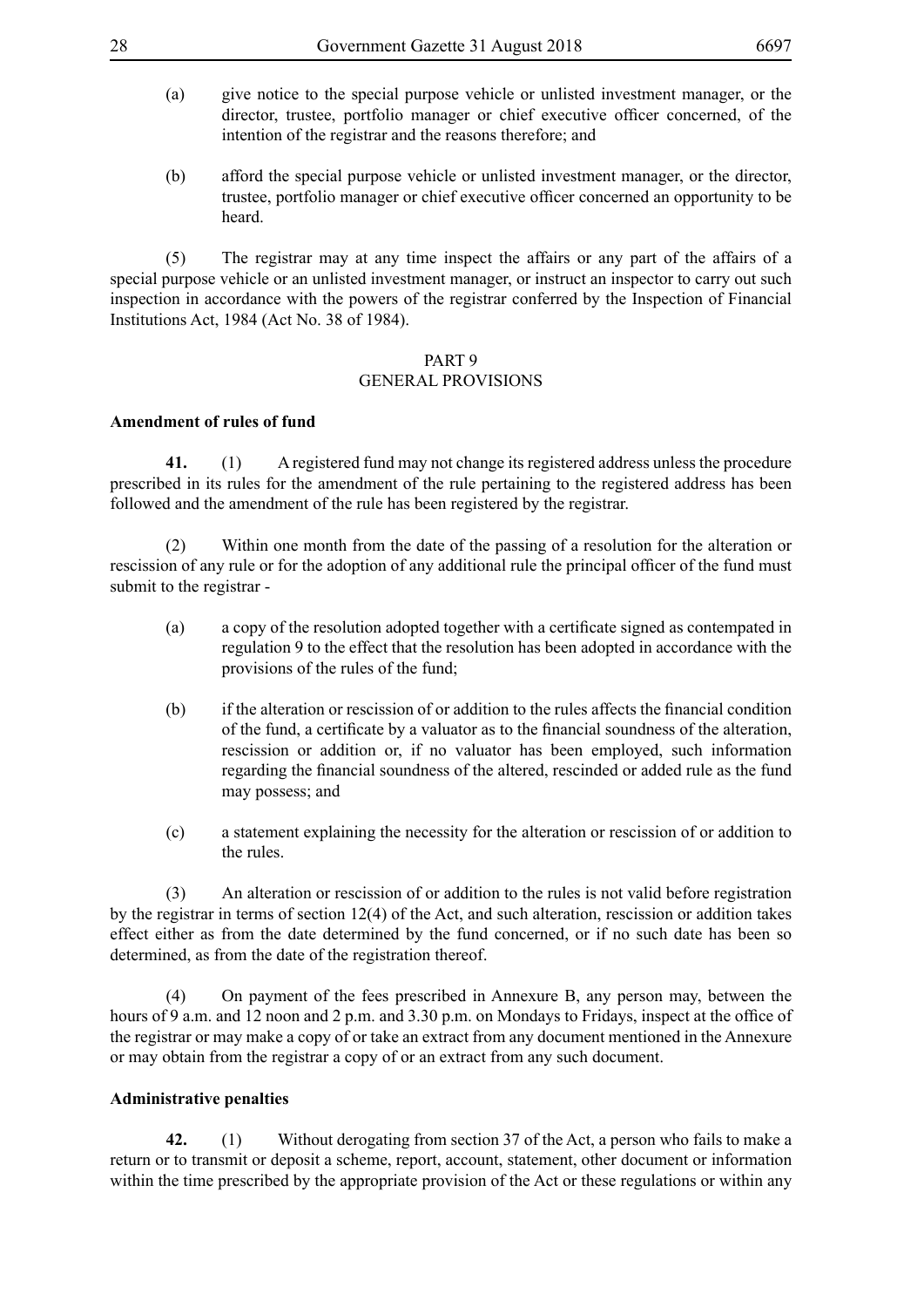- (a) to furnish such return; or
- (b) to transmit or deposit such scheme, report account, statement, other document or information,

subject to the payment of a penalty of N\$500 for every day during which the person remains in default.

(2) A person who contravenes or fails to comply with any provision of regulation 22 is liable to the payment of a penalty of N\$1 000 for every day during which the person remains in default.

#### **Prescribed interest rate**

**43.** For the purpose of section 19(5)(b)(iii) of the Act, the rate of interest is equal to the sum of the percentage of the repo rate charged by the Bank of Namibia plus an additional 4 per cent per annum with effect from the date of publication of these regulations in the *Gazette*.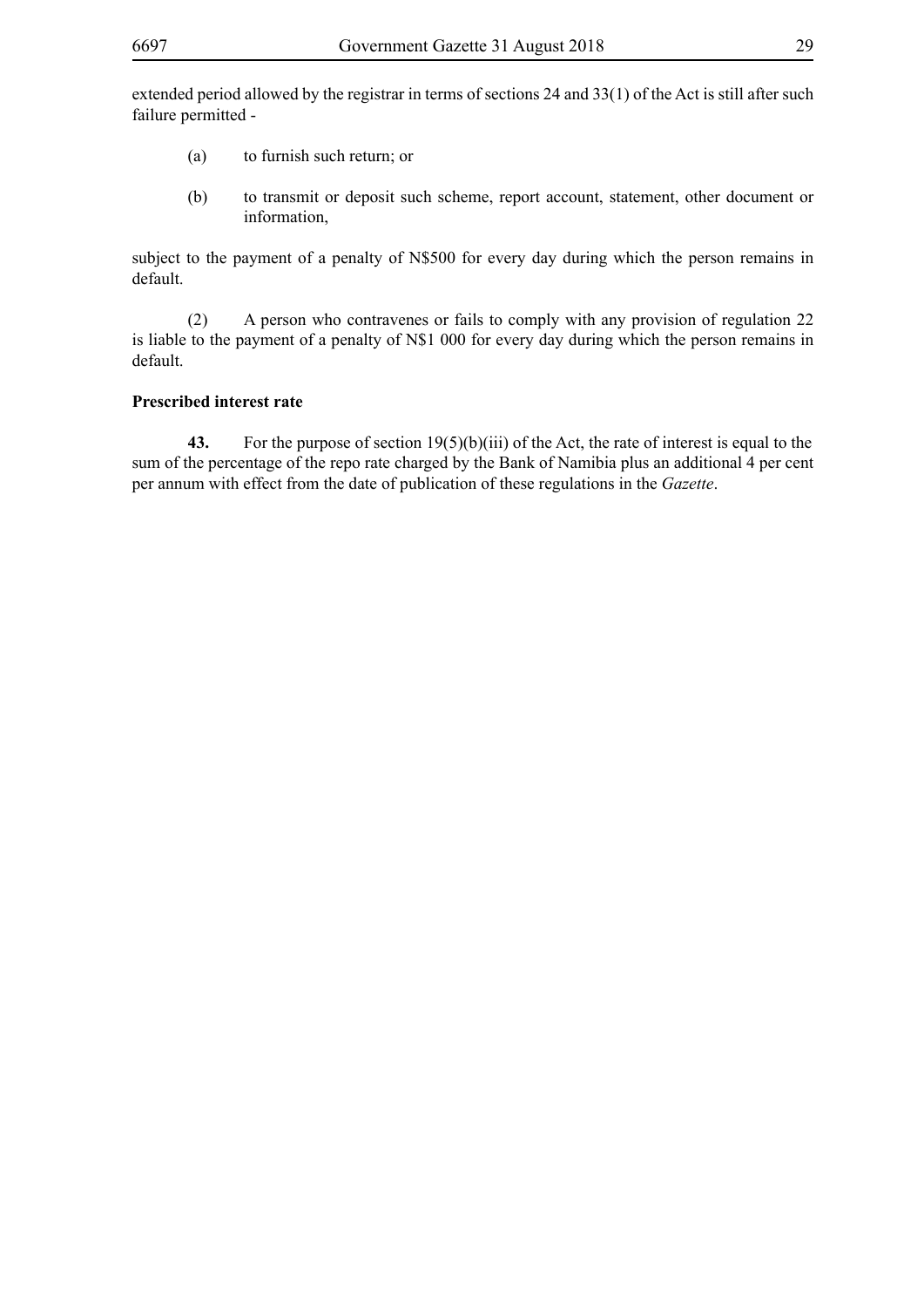# **ANNEXURE A**

# **LIMITS OF INVESTMENT (Regulation 13)**

| Column <sub>1</sub>                                                                       | Column <sub>2</sub>                                                                                                                                                                                                                                                                                                                                                            | Column 3                                                                     |
|-------------------------------------------------------------------------------------------|--------------------------------------------------------------------------------------------------------------------------------------------------------------------------------------------------------------------------------------------------------------------------------------------------------------------------------------------------------------------------------|------------------------------------------------------------------------------|
| <b>Kind of Asset</b>                                                                      | <b>Definition of Asset</b>                                                                                                                                                                                                                                                                                                                                                     | <b>Maximum</b><br>percentage of<br>aggregate market<br>value of total assets |
| 1. Credit<br><b>Balances</b>                                                              | Deposits with and balances in current and savings accounts<br>with a banking institution or a building society, including<br>negotiable deposits and money market instruments in<br>terms of which such a bank or building society is liable,<br>including the paid-up shares of a building society, or<br>deposits and savings accounts with the Post Office Savings<br>Bank: |                                                                              |
|                                                                                           | Per banking institution<br>(a)<br>(b)<br>Per building society<br>Per Post Office Savings Bank<br>(c)                                                                                                                                                                                                                                                                           | 20%<br>20%<br>20%                                                            |
|                                                                                           | Total investments of a fund in assets referred to in this<br>item                                                                                                                                                                                                                                                                                                              | 95%                                                                          |
| 2. Government Bonds                                                                       | Bills, bonds or securities issued or guaranteed by or loans<br>to or guaranteed by the Government of the Republic of<br>Namibia.                                                                                                                                                                                                                                               | 95%                                                                          |
| 3. Statutory body,<br>public enterprise, local<br>authority and regional<br>council Bonds | Bills, bonds or securities issued or guaranteed by or loans<br>to or guaranteed by any statutory body, public enterprise,<br>local authority or regional council in the Republic of<br>Namibia:                                                                                                                                                                                |                                                                              |
|                                                                                           | Per local authority authorised by law to levy rates<br>(a)<br>upon immovable property<br>Per regional council authorised by law to levy rates<br>(b)                                                                                                                                                                                                                           | 20%                                                                          |
|                                                                                           | upon immovable property<br>Per statutory body or public enterprise<br>(c)                                                                                                                                                                                                                                                                                                      | 20%<br>20%                                                                   |
|                                                                                           | Total investments of a fund in assets referred to in this<br>item                                                                                                                                                                                                                                                                                                              | 50%                                                                          |
| 4. Corporate Bonds                                                                        | Bills, bonds or securities issued by or loans to an institution<br>in Namibia:                                                                                                                                                                                                                                                                                                 |                                                                              |
|                                                                                           | Per institution                                                                                                                                                                                                                                                                                                                                                                | 20%                                                                          |
|                                                                                           | Total investments of a fund in assets referred to in this<br>item                                                                                                                                                                                                                                                                                                              | 50%                                                                          |
| 5. Foreign Bonds                                                                          | Bills, bonds or securities issued by Government of, or any<br>other institution in a country other than Namibia:                                                                                                                                                                                                                                                               |                                                                              |
|                                                                                           | Per Government<br>(a)<br>(b)<br>Per institution                                                                                                                                                                                                                                                                                                                                | 40%<br>10%                                                                   |
|                                                                                           | Total investments of a fund in assets referred to in this<br>item                                                                                                                                                                                                                                                                                                              | 50%                                                                          |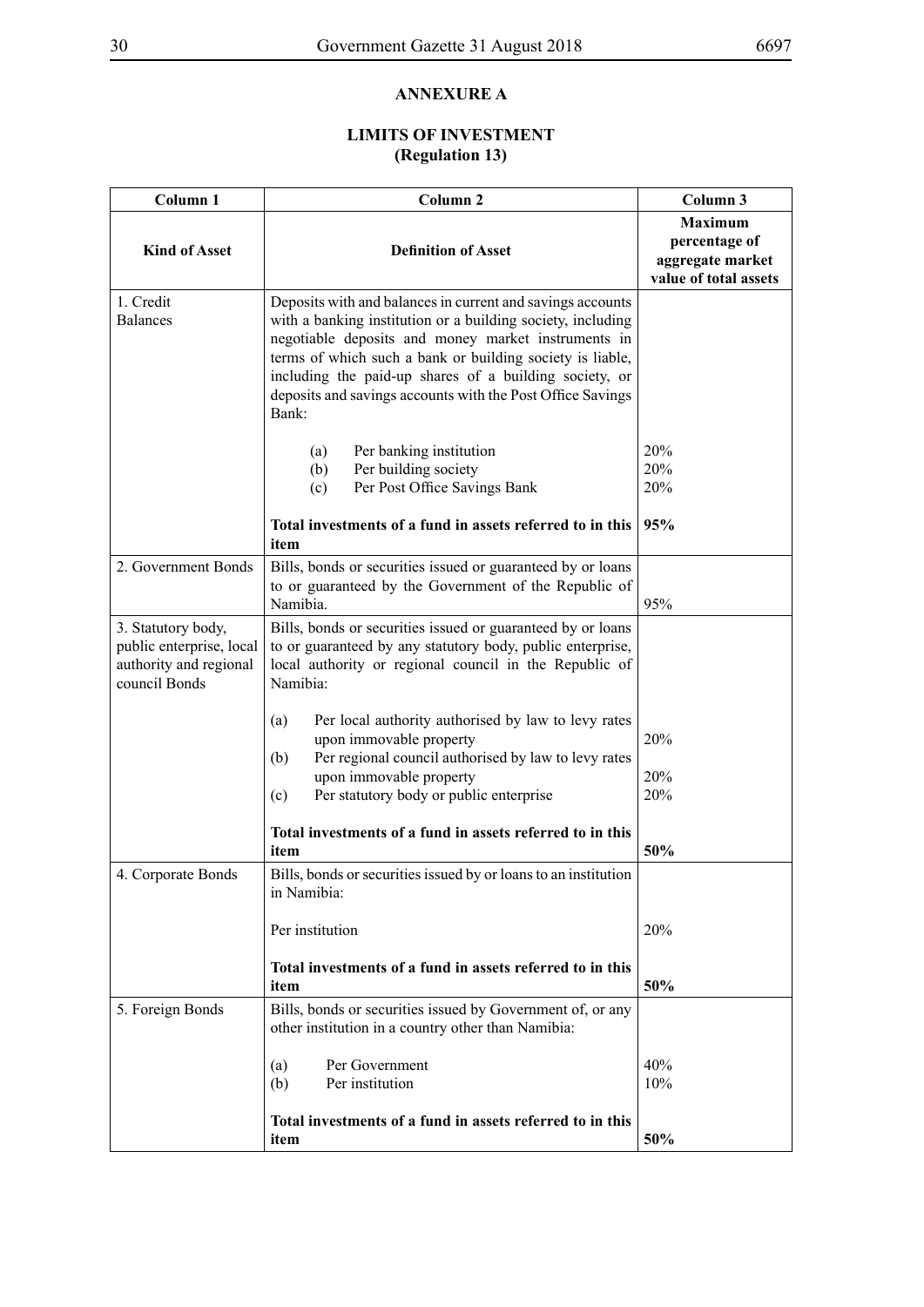| v<br>I<br>I  |  |
|--------------|--|
| ×<br>۰.      |  |
| ۰.<br>×<br>v |  |

| 6. Property | Immovable property, and shares in, loans to and<br>debentures, both convertible and non-convertible, of<br>property companies:                                                                                                                                                                               |           |
|-------------|--------------------------------------------------------------------------------------------------------------------------------------------------------------------------------------------------------------------------------------------------------------------------------------------------------------|-----------|
|             | (a)<br>Per single property                                                                                                                                                                                                                                                                                   | 5%        |
|             | Per property development project<br>(b)                                                                                                                                                                                                                                                                      | 5%        |
|             | Total investments of a fund in assets referred to in this<br>item                                                                                                                                                                                                                                            | 25%       |
| 7. Shares   | Preference and ordinary shares in companies listed on any<br>stock exchange (excluding shares in property companies)<br>and convertible debentures of such listed companies,<br>whether voluntarily or compulsorily convertible (but<br>excluding such debentures of property companies):<br>Provided that - |           |
|             | shares and convertible debentures in a single<br>(a)<br>company or related party listed on any stock<br>exchange within the common monetary area -                                                                                                                                                           |           |
|             | (i)<br>with a market capitalization of N\$5 000<br>million or less are limited to<br>with a market capitalization of more than<br>(ii)<br>N\$5 000 million are limited to                                                                                                                                    | 5%<br>10% |
|             | (b)<br>shares and convertible debentures in a single<br>company or related party listed on a Namibian<br>stock exchange licensed under the Stock Exchanges<br>Control Act, 1985 (Act No. 1 of 1985) -                                                                                                        |           |
|             | (i)<br>with a market capitalization of N\$500<br>million or less are limited to<br>(ii)<br>with a market capitalization of more than<br>N\$500 million are limited to                                                                                                                                        | 5%<br>10% |
|             | shares and convertible debentures in a single<br>(c)<br>company or related party listed on any stock<br>exchange outside the common monetary area in<br>a sector other than in the development capital<br>$sector -$                                                                                         |           |
|             | with a market capitalization of N\$5 000<br>(i)<br>million or less are limited to<br>with a market capitalization of more than<br>(ii)<br>N\$5 000 million are limited to                                                                                                                                    | 5%<br>10% |
|             | Total investments of fund in assets referred to in this<br>item                                                                                                                                                                                                                                              | 75%       |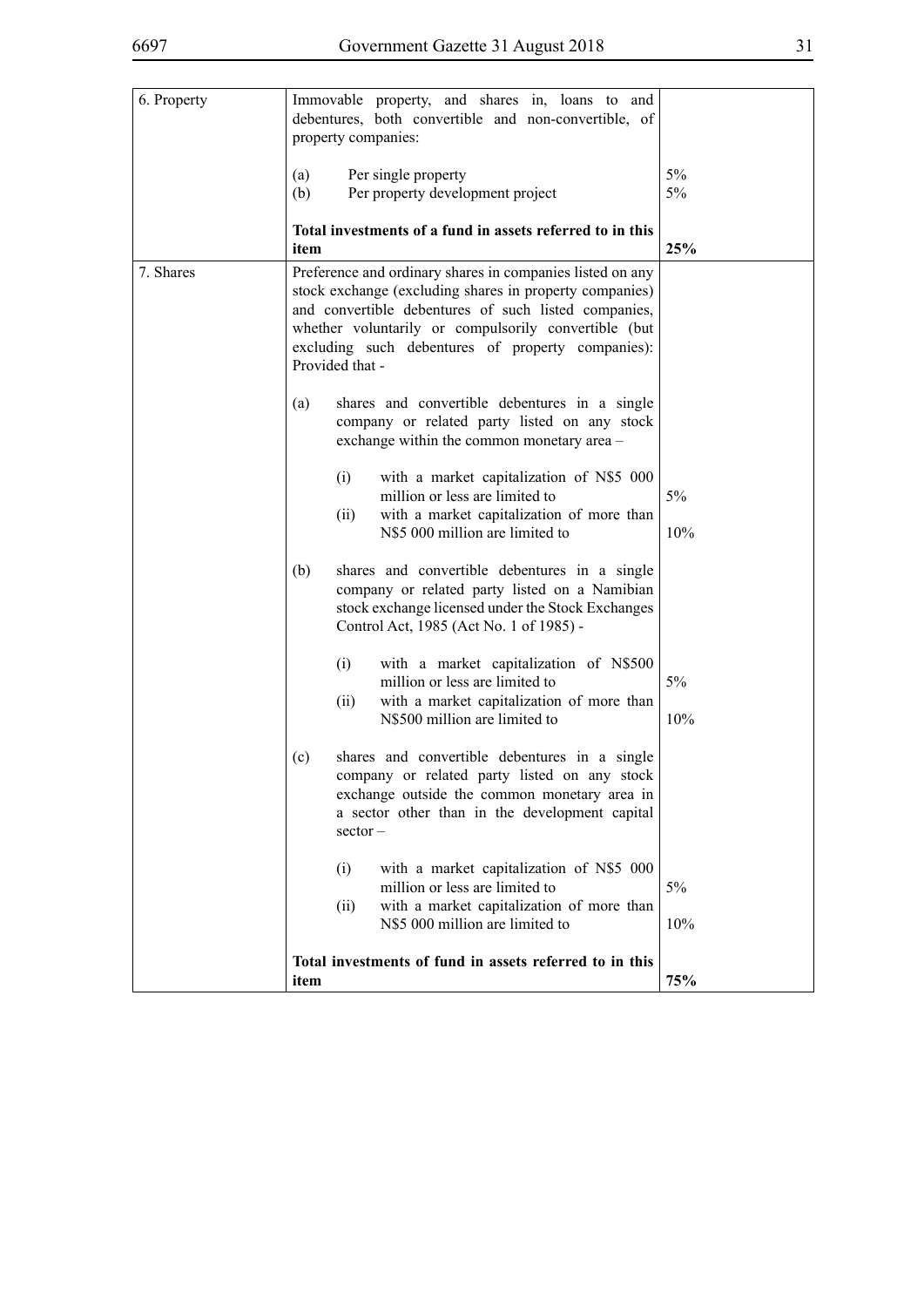| 8. Other claims             | Debentures (listed and unlisted but excluding convertible<br>debentures) and any other secured claims against natural<br>persons (excluding loans or advances referred to in<br>paragraph (c) of item 9 of this Annexure) and companies<br>(excluding loans to and non-convertible debentures<br>referred to in paragraph (b) of item 9 of this Annexure and<br>loans to and debentures of property companies):<br>Provided that -                                                                                                                                                                                                                                                                  |             |
|-----------------------------|-----------------------------------------------------------------------------------------------------------------------------------------------------------------------------------------------------------------------------------------------------------------------------------------------------------------------------------------------------------------------------------------------------------------------------------------------------------------------------------------------------------------------------------------------------------------------------------------------------------------------------------------------------------------------------------------------------|-------------|
|                             | Claims against any one natural person are limited to<br>(a)<br>Claims against any single company are limited to<br>(b)                                                                                                                                                                                                                                                                                                                                                                                                                                                                                                                                                                              | 0.25%<br>5% |
|                             | Total investments of a fund in assets referred to in item<br><b>8 of this Annexure</b>                                                                                                                                                                                                                                                                                                                                                                                                                                                                                                                                                                                                              | 25%         |
| 9. Other Assets             | Any other asset not referred to in this Annexure per kind<br>or category of asset.<br>Provided that the following assets are not subject to the<br>maximum percentage of aggregate market value of total<br>assets in column 3:<br>loans granted to members of the fund concerned in<br>(a)<br>accordance with -<br>section $19(5)$ of the Act; and<br>(i)<br>such exemptions as may have been granted<br>(ii)<br>to the fund in terms of section $19(6)$ of the<br>Act;<br>investments in the business of a participating<br>(b)<br>employer to the extent that it has been allowed by<br>an exemption in terms of -<br>(i)<br>section $19(4)$ of the Act; or<br>section 19(6) of the Act;<br>(ii) | 2.5%        |
|                             | any other asset designated by the Minister by notice<br>(c)<br>in the Gazette.                                                                                                                                                                                                                                                                                                                                                                                                                                                                                                                                                                                                                      |             |
| 10. Unlisted<br>Investments | Equity or debt capital in a company incorporated in Namibia<br>and not listed on any stock exchange, but excluding the<br>kinds or categories of assets defined in column 2 of items<br>1, 2, 3, 5, 6, 7, 8 and 9 of column 1 of this Annexure.                                                                                                                                                                                                                                                                                                                                                                                                                                                     | 3.5%        |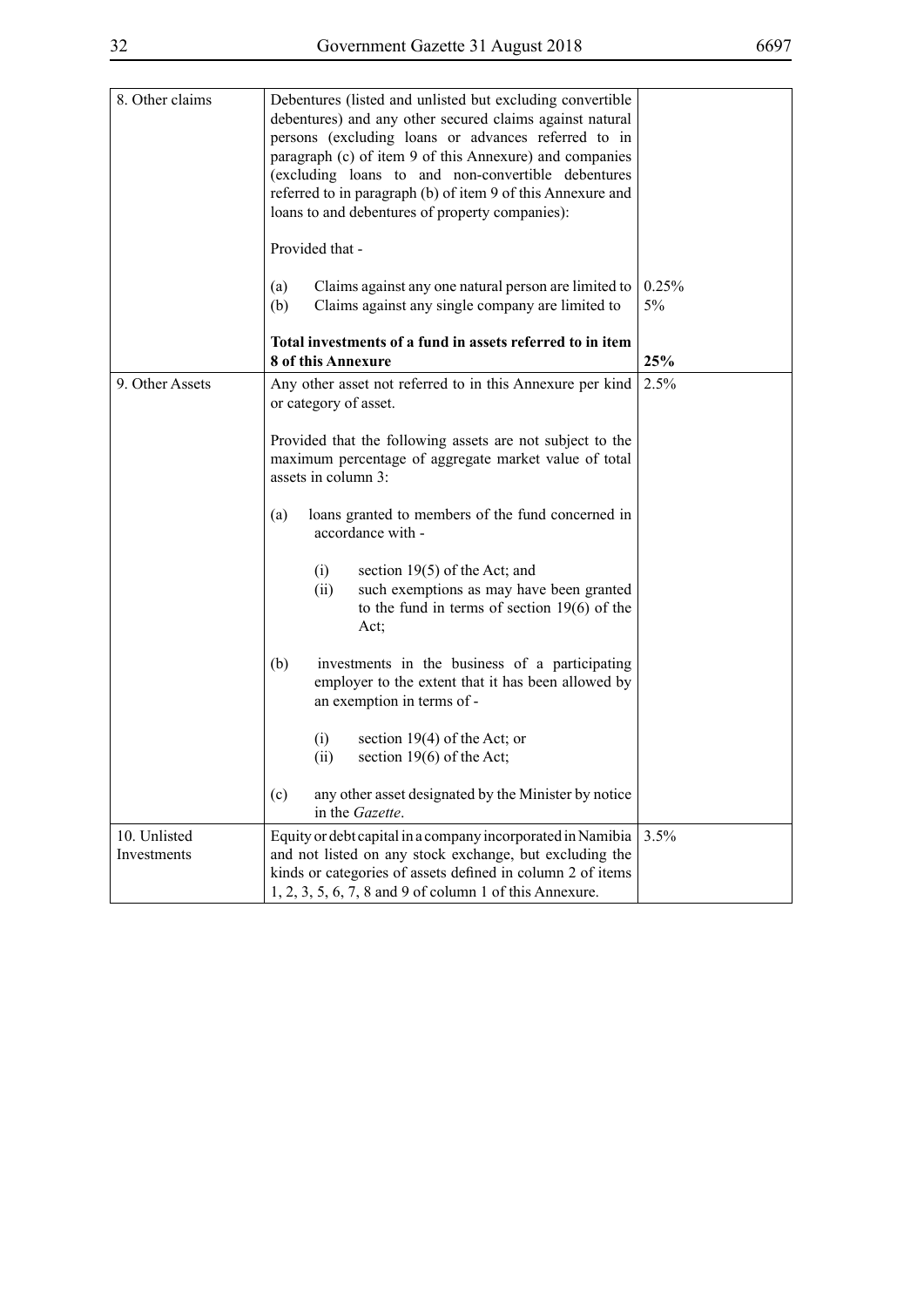# **ANNEXURE B**

# **PRESCRIBED FEES**

|     |                                                                                                                                                                                | Fee payable N\$ |
|-----|--------------------------------------------------------------------------------------------------------------------------------------------------------------------------------|-----------------|
| (a) | For inspection of any document relating to any fund, per document.                                                                                                             | 2.00            |
| (b) | For any photostatic or double-spaced typewritten copy of or extract from any<br>documents mentioned in (a) above made by the registrar, per A4 page or portion                 |                 |
|     | thereof.                                                                                                                                                                       | 0.50            |
| (c) | For authentication by the registrar of any copy made or extract taken under (a) or (b)                                                                                         |                 |
|     | above, per A4 page or portion thereof.                                                                                                                                         | 1.00            |
| (d) | For certifying or confirming that a fund is registered in terms of subsection $(3)$ or $(4)$<br>of section 4 of the Act or that its name has been changed or its rules amended |                 |
|     |                                                                                                                                                                                | 1.00            |
| (e) | For search fee per fund for service rendered in respect of items (a), (b) or (c) above.                                                                                        | 2.00            |
| (f) | For perusal of documents for the purposes of item $(c)$ above, per A4 page or portion                                                                                          |                 |
|     | thereof.                                                                                                                                                                       | 1.00            |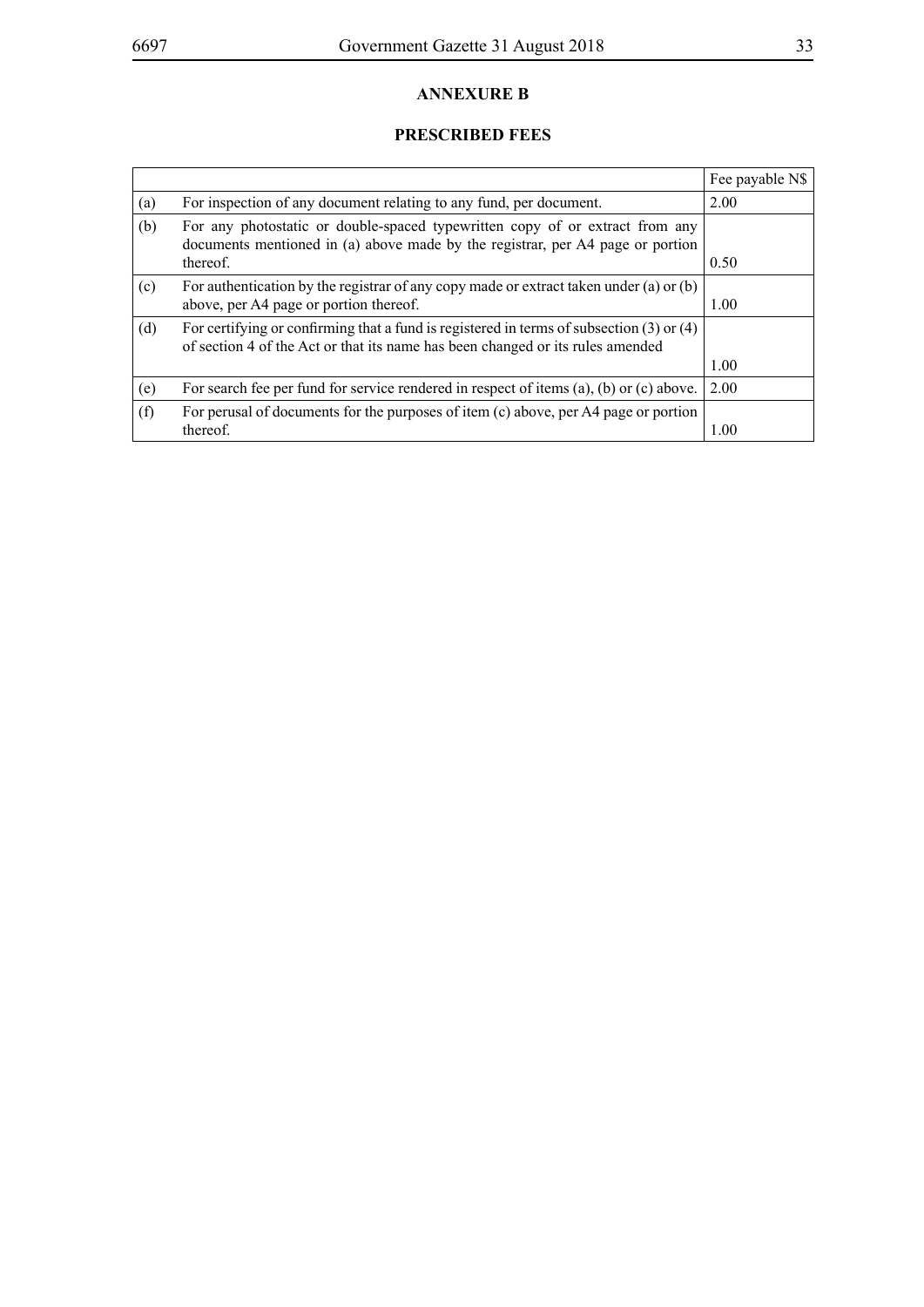# **ANNEXURE C**



# APPLICATION FOR REGISTRATION AS A PENSION FUND IN TERMS OF SECTION 4 OF THE PENSION FUNDS ACT, 1956 (ACT NO. 24 OF 1956) REGULATION 3, 4 AND 5

|     | <b>Section A. General Information</b>                      |  |  |
|-----|------------------------------------------------------------|--|--|
| 1.  | I,                                                         |  |  |
|     | (full name of authorized representative of fund)           |  |  |
|     | hereby apply for the registration of<br>as a pension fund. |  |  |
| 2.  | It is intended that -                                      |  |  |
| (a) | The Principal Officer will be                              |  |  |
|     | (full names)                                               |  |  |
| (b) | The ID number of the of the Principal Officer              |  |  |
| (c) | The physical address of the Principal Officer              |  |  |
|     |                                                            |  |  |
| (d) | The contact details of the Principal Officer               |  |  |
|     |                                                            |  |  |
| (e) | The registered office of the fund                          |  |  |

\_\_\_\_\_\_\_\_\_\_\_\_\_\_\_\_\_\_\_\_\_\_\_\_\_\_\_\_\_\_\_\_\_\_\_\_\_\_\_\_\_\_\_\_\_\_\_\_\_\_\_\_\_\_\_\_\_\_\_\_\_\_\_\_\_\_\_\_\_\_\_\_\_\_\_\_\_\_\_

\_\_\_\_\_\_\_\_\_\_\_\_\_\_\_\_\_\_\_\_\_\_\_\_\_\_\_\_\_\_\_\_\_\_\_\_\_\_\_\_\_\_\_\_\_\_\_\_\_\_\_\_\_\_\_\_\_\_\_\_\_\_\_\_\_\_\_\_\_\_\_\_\_\_\_\_\_\_\_

**Form 1**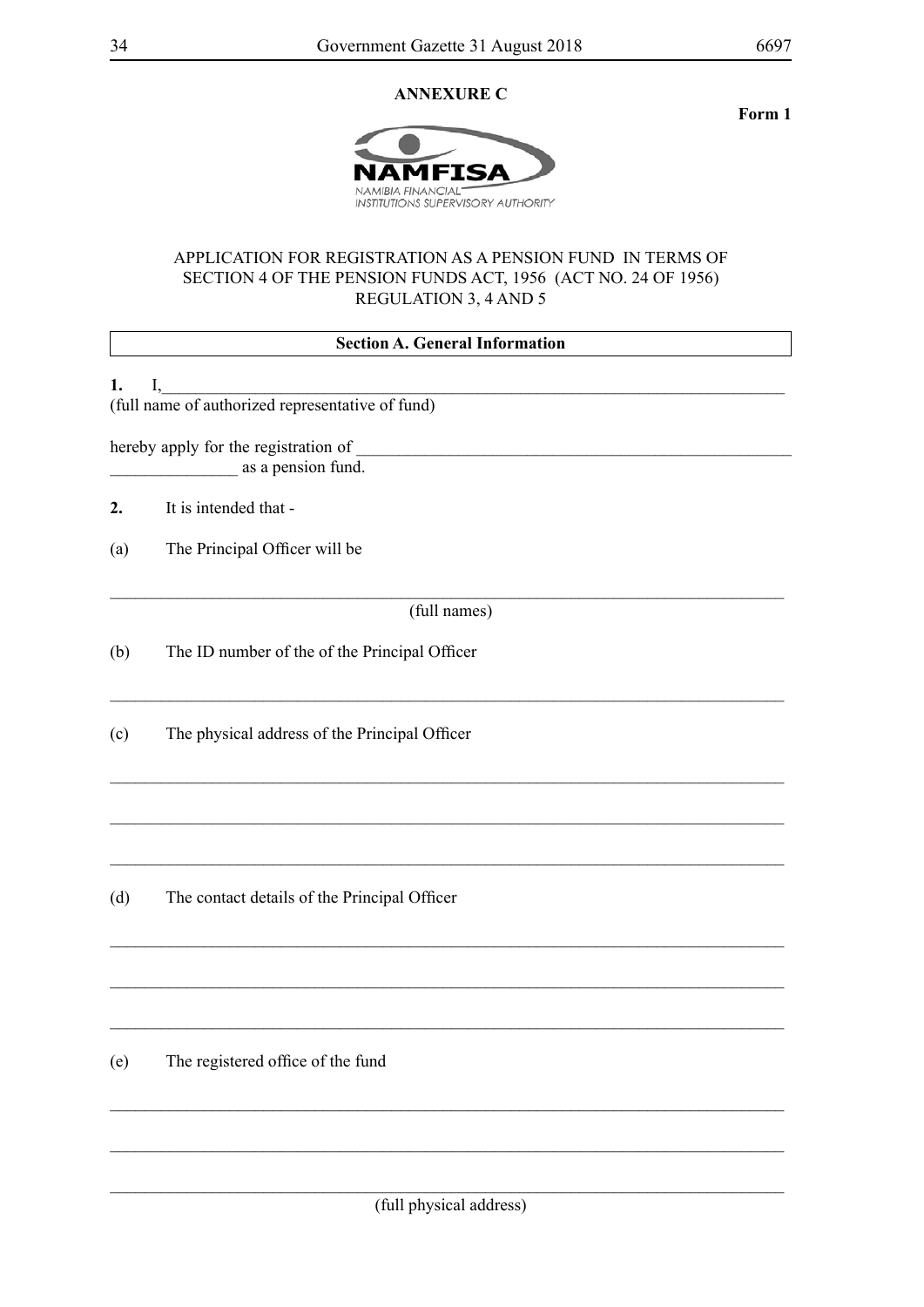|                  | <b>Full Name</b>                | <b>Signature</b><br>(Ordinary Member of the Interim Board)                                                                                                                        | Date |
|------------------|---------------------------------|-----------------------------------------------------------------------------------------------------------------------------------------------------------------------------------|------|
|                  |                                 |                                                                                                                                                                                   |      |
| <b>Full Name</b> |                                 | <b>Signature</b><br>(Interim Board Chairperson)                                                                                                                                   | Date |
|                  |                                 | (To be signed by two Trustees including the Chairperson of the Interim Board of Trustees.)                                                                                        |      |
| $\bullet$        |                                 | Understand that if any information in this application changes before and/or after this<br>application is approved, we must immediately notify NAMFISA in writing of the changes. |      |
| $\bullet$        | correct and can be relied upon. | <b>Declare</b> that all the information and documents provided in this application are complete,                                                                                  |      |
| We:              | (Name of Pension Fund)          |                                                                                                                                                                                   |      |
|                  |                                 | Section B. Applicant's declaration                                                                                                                                                |      |
|                  |                                 |                                                                                                                                                                                   |      |
| (g)              |                                 | The name and contact details of the appointed valuator                                                                                                                            |      |
|                  |                                 |                                                                                                                                                                                   |      |
| (f)              |                                 | The name and contact details of the proposed auditor (if applicable)                                                                                                              |      |
| (e)              |                                 | The name and contact details of the proposed administrator (if applicable)                                                                                                        |      |
|                  |                                 |                                                                                                                                                                                   |      |
|                  |                                 |                                                                                                                                                                                   |      |
| (d)              | The postal address of the fund  |                                                                                                                                                                                   |      |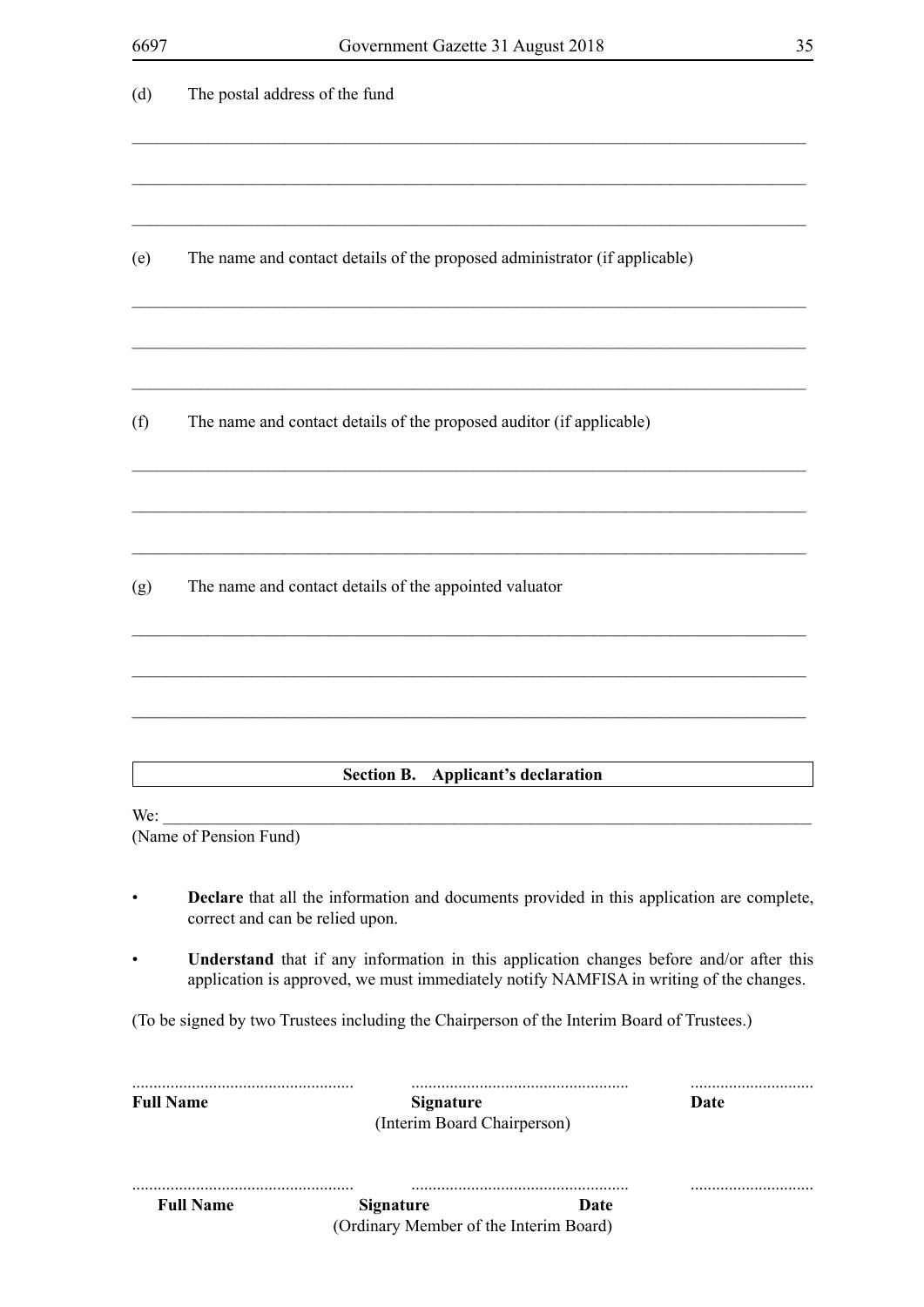# **Section C. Fit and Proper Questionnaire for proposed Principal Officer and Trustees**

# **Kindly complete the questionnaire in full and if the answer to any of the questions is yes, please provide full details and attach to the questionnaire.**

|    |                                                                                                                                                                                                                                                                                                                                  | <b>YES</b> | N <sub>O</sub> |
|----|----------------------------------------------------------------------------------------------------------------------------------------------------------------------------------------------------------------------------------------------------------------------------------------------------------------------------------|------------|----------------|
| 1. | Have you ever been found guilty by any professional or financial services<br>industry body (in Namibia or elsewhere), of an act of dishonesty, negligence,<br>incompetence or mismanagement?                                                                                                                                     |            |                |
| 2. | Are you a member of any professional body?                                                                                                                                                                                                                                                                                       |            |                |
| 3. | Have you ever been denied membership of any professional body referred<br>to in 2 on account of an act of dishonesty negligence, incompetence or<br>mismanagement?                                                                                                                                                               |            |                |
| 4. | Have you ever been found guilty by any regulatory or supervisory body<br>(in Namibia or elsewhere) or has an authorization to carry on business been<br>refused, suspended or withdrawn by any such body on account of an act of<br>dishonesty, negligence, incompetence or mismanagement?                                       |            |                |
| 5. | Have you ever been disqualified or prohibited by any court of law<br>(whether in Namibia or elsewhere) from taking part in the management<br>of any company or other statutorily created, recognized or regulated body,<br>irrespective whether such disqualification has since been lifted or not?                              |            |                |
| 6. | Have you been involved with a corporation, which has been censured,<br>disciplined, suspended or refused membership or registration by a stock<br>exchange, futures exchange, other market or regulatory authority?                                                                                                              |            |                |
| 7. | Have you had any judgment (including a finding of fraud, misrepresentation<br>or dishonesty) given against you in any civil proceedings, in Namibia or<br>elsewhere or are there any proceedings now pending which may lead to<br>such a judgment?                                                                               |            |                |
| 8. | Have you ever been a controlling shareholder, director of a<br>company<br>or member of a close corporation at the time it was placed under judicial<br>management or in provisional or final liquidation?                                                                                                                        |            |                |
| 9. | Have you ever been the subject of any investigation or disciplinary<br>proceedings by any regulatory authority (whether in Namibia or elsewhere)<br>or exchange, professional body or government body or agency?                                                                                                                 |            |                |
|    | 10. Have you ever been declared insolvent?                                                                                                                                                                                                                                                                                       |            |                |
|    | 11. If the answer to 11 is "Yes" have you since been rehabilitated?                                                                                                                                                                                                                                                              |            |                |
|    | 12. Have you ever been a principal officer, member, director or CEO of<br>any business or company which has failed, where that failure has been<br>occasioned entirely or in part by deficiencies in competence, diligence,<br>honesty, integrity, fairness or ethical behavior in the management of the<br>business or company? |            |                |
|    | 13. Are you candid and truthful in all your dealings with any regulatory body<br>and do you demonstrate readiness and willingness to comply with the<br>requirements and standards of the regulatory system and with other legal,<br>regulatory and professional requirements and standards?                                     |            |                |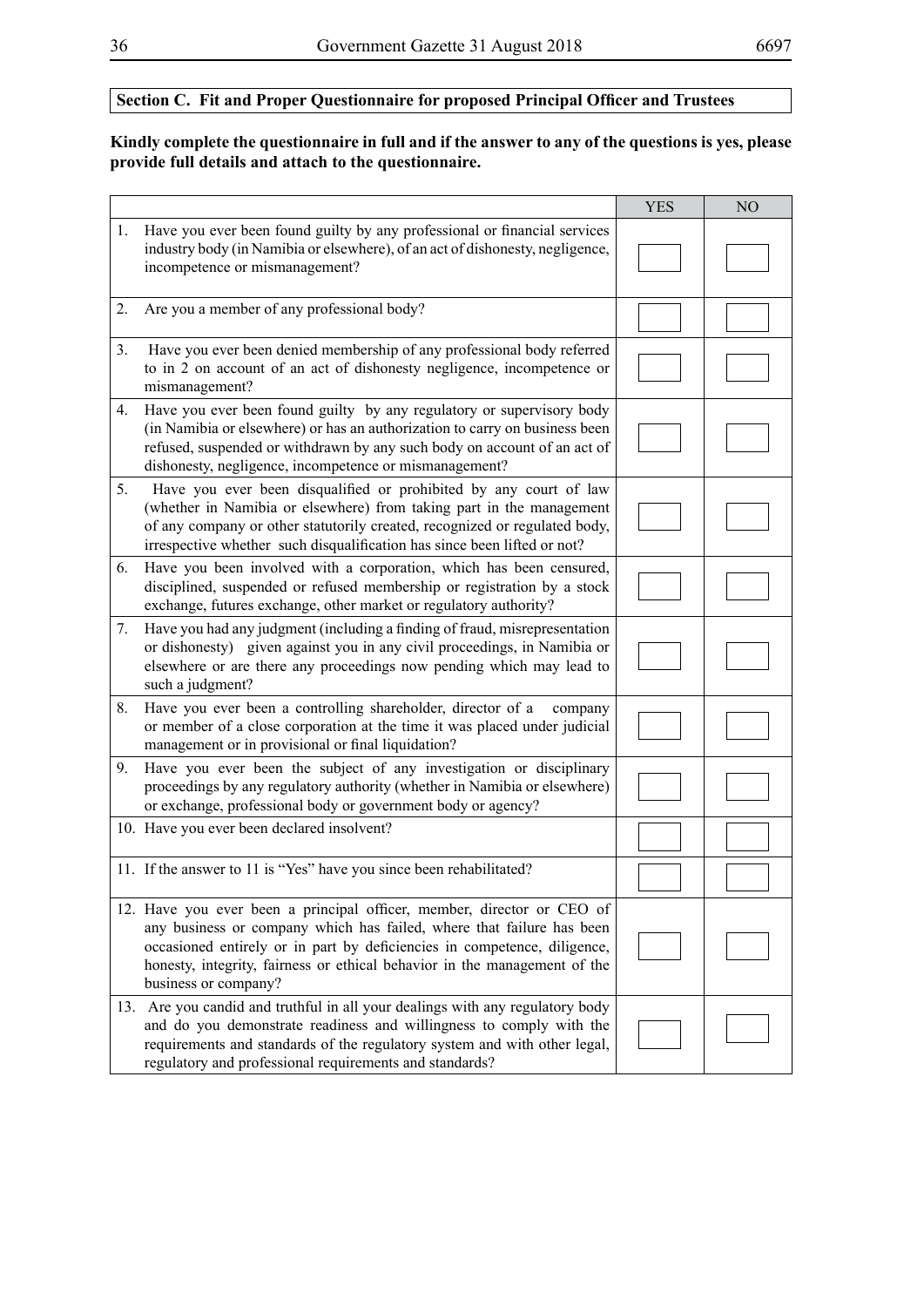# **Section D. Attachments**

# *Kindly confirm the attachment of documents by marking the appropriate box with an "X".*

|                                                                                               |                                                                                                                                                                  | <b>Attached</b> | Comment |
|-----------------------------------------------------------------------------------------------|------------------------------------------------------------------------------------------------------------------------------------------------------------------|-----------------|---------|
| PROPOSED FUND INFORMATION                                                                     |                                                                                                                                                                  |                 |         |
| (a)                                                                                           | Two copies of the proposed rules of the fund;                                                                                                                    |                 |         |
| (b)                                                                                           | The date on which the fund will come into operation;                                                                                                             |                 |         |
| (c)                                                                                           | Full details of those who will be participating employers of the<br>fund (if applicable)                                                                         |                 |         |
| (d)                                                                                           | Number of members who will immediately join the fund upon<br>registration                                                                                        |                 |         |
| (e)                                                                                           | Code of conduct for the members of the Board of Trustees (if<br>available)                                                                                       |                 |         |
|                                                                                               | <b>INTERIM BOARD OF TRUSTEES INFORMATION</b>                                                                                                                     |                 |         |
| (f)                                                                                           | Two copies of the Interim Board of Trustees resolution for the                                                                                                   |                 |         |
|                                                                                               | establishment of the pension fund;                                                                                                                               |                 |         |
| (g)                                                                                           | Full details of the proposed interim trustees;                                                                                                                   |                 |         |
| (h)                                                                                           | Curriculum vitae's of the proposed interim trustees;                                                                                                             |                 |         |
| (i)                                                                                           | Identification documents of proposed interim trustees;                                                                                                           |                 |         |
| (j)                                                                                           | Completed disclosure of interest report by the proposed interim<br>trustees;                                                                                     |                 |         |
| (k)                                                                                           | Proof of application for the Police Clearance by the Police/<br>Certificate of conduct by the Police and                                                         |                 |         |
| (1)                                                                                           | Completed fit and proper form for each trustee                                                                                                                   |                 |         |
|                                                                                               | PRINCIPAL OFFICER INFORMATION                                                                                                                                    |                 |         |
| (m)                                                                                           | The proposed interim Board of Trustees resolution approving the<br>appointment of the principal officer                                                          |                 |         |
| (n)                                                                                           | Curriculum vitae of the proposed Principal Officer;                                                                                                              |                 |         |
| (0)                                                                                           | Proof of Namibian citizenship or permanent residence of principal<br>officer;                                                                                    |                 |         |
| (p)                                                                                           | Completed fit and proper form                                                                                                                                    |                 |         |
|                                                                                               | <b>THIRD PARTY INFORMATION</b>                                                                                                                                   |                 |         |
| (q)                                                                                           | Two copies of the Valuator's Certificate of financial soundness of<br>the rules:                                                                                 |                 |         |
| (r)                                                                                           | Copy of the proposed administration agreement between the fund<br>and the administrator (if applicable)                                                          |                 |         |
| (s)                                                                                           | Copy of any other agreements between the fund and any other<br>party (benefit consultant, valuator, auditor, investment manager) (if<br>applicable)              |                 |         |
|                                                                                               | <b>REGULATORY REQUIREMENTS</b>                                                                                                                                   |                 |         |
| (t)                                                                                           | Proof of payment of the prescribed application fee;                                                                                                              |                 |         |
| ADDITIONAL REQUIREMENTS FOR APPLICATION FOR REGISTRATION AS A FOREIGN<br>FUND i.t.o. S2(2)(a) |                                                                                                                                                                  |                 |         |
| (u)                                                                                           | Copy of latest Audited Annual Financial Statements                                                                                                               |                 |         |
| (v)                                                                                           | Copy of latest Actuarial Valuation Report or<br>Copy of valuation exemption letter from Foreign regulator                                                        |                 |         |
| (w)                                                                                           | Copy of proof of registration with Foreign regulator                                                                                                             |                 |         |
| (x)                                                                                           | Copy of proof of registration with foreign Tax authority                                                                                                         |                 |         |
| ADDITIONAL REQUIREMENTS FOR STATE-CONTROLLED FUNDS i.t.o. S2(3)(a)(i)                         |                                                                                                                                                                  |                 |         |
| (y)                                                                                           | Copy of the establishing document of the fund (e.g. Act of<br>Parliament) and/or details of the Department of State having a<br>measure of control over the Fund |                 |         |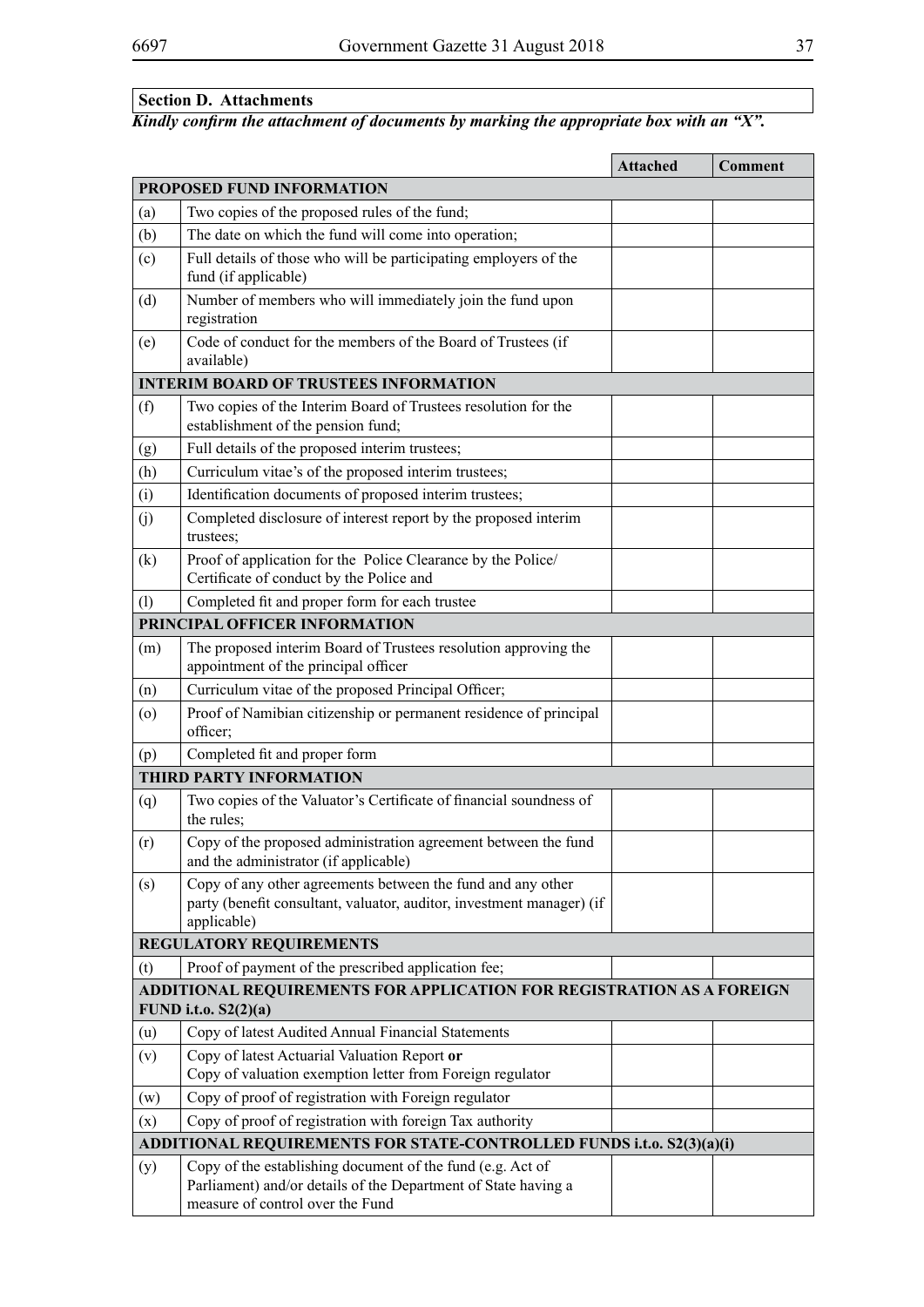| ADDITIONAL REQUIREMENTS FOR EXEMPTION FOR INSURED FUNDS i.t.o. S2(3)(a)(ii) |                                                                                                                                                                  |  |  |
|-----------------------------------------------------------------------------|------------------------------------------------------------------------------------------------------------------------------------------------------------------|--|--|
| (z)                                                                         | Copy of resolution by the interim Board confirming that the Fund<br>will operate exclusively by policies of insurance                                            |  |  |
| (aa)                                                                        | Copy/(ies) of valid policy/(ies) of insurance with an insurance<br>company duly registered in terms of the Long-term Insurance Act,<br>1998 (Act. No. 5 of 1998) |  |  |

# **Section E. Additional Requirements For Application For Registration As A Foreign Fund I.T.O. S2(2)(a)**

\_\_\_\_\_\_\_\_\_\_\_\_\_\_\_\_\_\_\_\_\_\_\_\_\_\_\_\_\_\_\_\_\_\_\_\_\_\_\_\_\_\_\_\_\_\_\_\_\_\_\_\_\_\_\_\_\_\_\_\_\_\_\_\_\_\_\_\_\_\_\_\_\_

\_\_\_\_\_\_\_\_\_\_\_\_\_\_\_\_\_\_\_\_\_\_\_\_\_\_\_\_\_\_\_\_\_\_\_\_\_\_\_\_\_\_\_\_\_\_\_\_\_\_\_\_\_\_\_\_\_\_\_\_\_\_\_\_\_\_\_\_\_\_\_\_\_

\_\_\_\_\_\_\_\_\_\_\_\_\_\_\_\_\_\_\_\_\_\_\_\_\_\_\_\_\_\_\_\_\_\_\_\_\_\_\_\_\_\_\_\_\_\_\_\_\_\_\_\_\_\_\_\_\_\_\_\_\_\_\_\_\_\_\_\_\_\_\_\_\_

 $\_$  , and the set of the set of the set of the set of the set of the set of the set of the set of the set of the set of the set of the set of the set of the set of the set of the set of the set of the set of the set of th

\_\_\_\_\_\_\_\_\_\_\_\_\_\_\_\_\_\_\_\_\_\_\_\_\_\_\_\_\_\_\_\_\_\_\_\_\_\_\_\_\_\_\_\_\_\_\_\_\_\_\_\_\_\_\_\_\_\_\_\_\_\_\_\_\_\_\_\_\_\_\_\_\_

 $\_$  , and the set of the set of the set of the set of the set of the set of the set of the set of the set of the set of the set of the set of the set of the set of the set of the set of the set of the set of the set of th

\_\_\_\_\_\_\_\_\_\_\_\_\_\_\_\_\_\_\_\_\_\_\_\_\_\_\_\_\_\_\_\_\_\_\_\_\_\_\_\_\_\_\_\_\_\_\_\_\_\_\_\_\_\_\_\_\_\_\_\_\_\_\_\_\_\_\_\_\_\_\_\_\_

\_\_\_\_\_\_\_\_\_\_\_\_\_\_\_\_\_\_\_\_\_\_\_\_\_\_\_\_\_\_\_\_\_\_\_\_\_\_\_\_\_\_\_\_\_\_\_\_\_\_\_\_\_\_\_\_\_\_\_\_\_\_\_\_\_\_\_\_\_\_\_\_\_

 $\_$  , and the set of the set of the set of the set of the set of the set of the set of the set of the set of the set of the set of the set of the set of the set of the set of the set of the set of the set of the set of th

 $\_$  , and the set of the set of the set of the set of the set of the set of the set of the set of the set of the set of the set of the set of the set of the set of the set of the set of the set of the set of the set of th

\_\_\_\_\_\_\_\_\_\_\_\_\_\_\_\_\_\_\_\_\_\_\_\_\_\_\_\_\_\_\_\_\_\_\_\_\_\_\_\_\_\_\_\_\_\_\_\_\_\_\_\_\_\_\_\_\_\_\_\_\_\_\_\_\_\_\_\_\_\_\_\_\_

 $\_$  , and the set of the set of the set of the set of the set of the set of the set of the set of the set of the set of the set of the set of the set of the set of the set of the set of the set of the set of the set of th

- 1) Total Membership of the Fund
- 2) Is the Fund financially sound?
- 3) Provide details of any enforcement actions taken by the Regulatory Authority of the Fund in its primary jurisdiction of operation in the last five (5) years?

4) Provide details of any provisions in the Rules only applicable to members resident outside the Fund's primary jurisdiction of operation: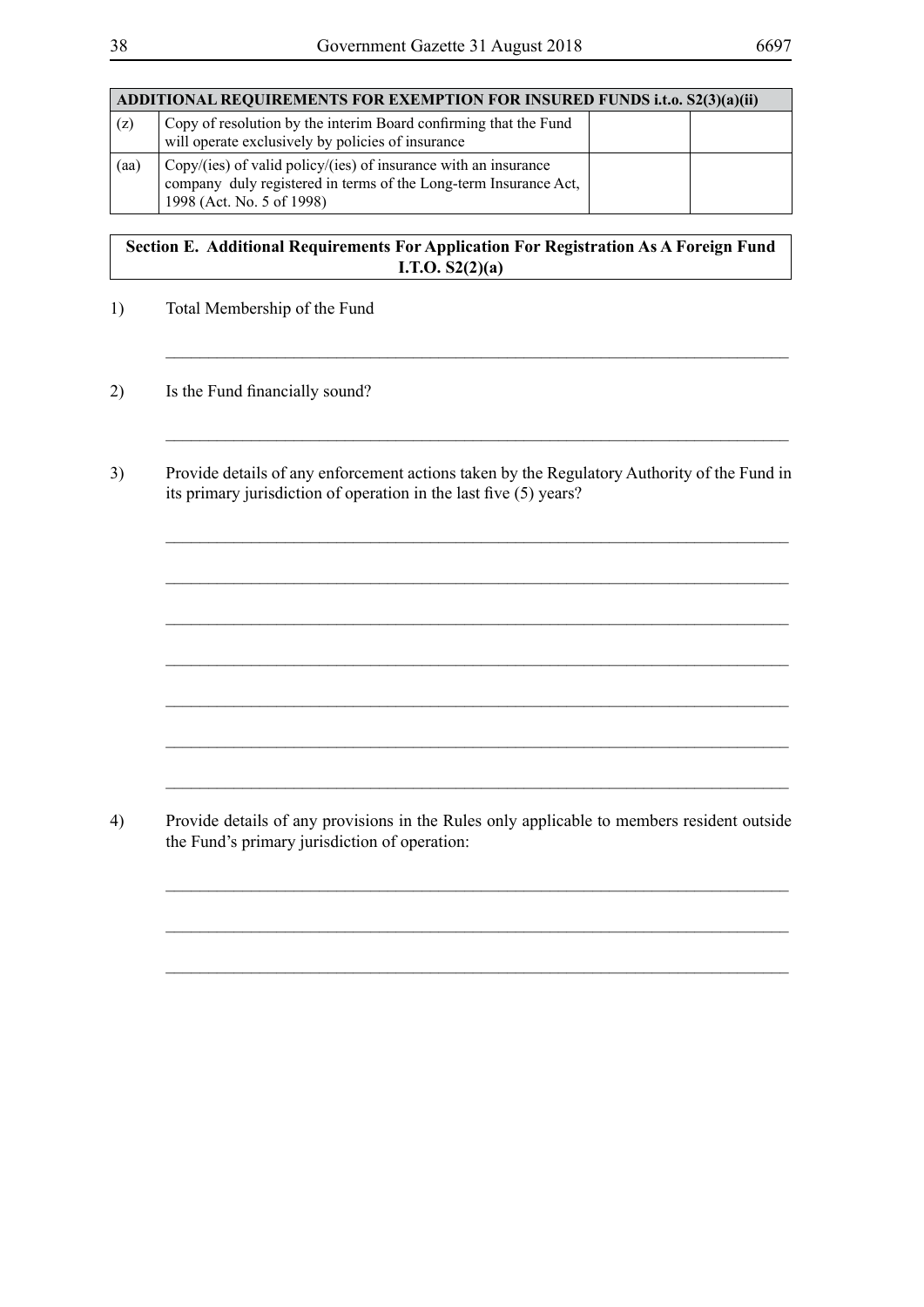

PENSION FUNDS ACT, 1956 (Act No. 24 of 1956) PENSION FUNDS REGULATIONS, 2018

#### **FINANCIAL STATEMENTS AND STATISTICS** (Section 15, Regulation 6)

| <b>NAME OF FUND:</b>                                  |    |  |
|-------------------------------------------------------|----|--|
| <b>NAMFISA REGISTRATION</b><br><b>NUMBER:</b>         |    |  |
| <b>MINISTRY OF FINANCE</b><br><b>APPROVAL NUMBER:</b> |    |  |
| For the period:                                       | to |  |

## **CONTENTS**

Regulatory information **\*** Statement of responsibility by the board of trustees **\*** Statement of responsibility by the principal officer **\*** Report of the independent auditors Report of the board of trustees Statement of net assets and funds Statement of changes in net assets and funds Notes to the annual financial statements \* *(Not subject to audit)*

## **SCHEDULES**

- I Report of the independent auditors to the Board of Trustees and Registrar of Pension Funds in terms of Section 15
- IA Annexure A to Schedule I
- IB Report of the independent auditors to the Board of Trustees on assets held in compliance with Regulation 13
- IC Assets held in compliance with Regulation 13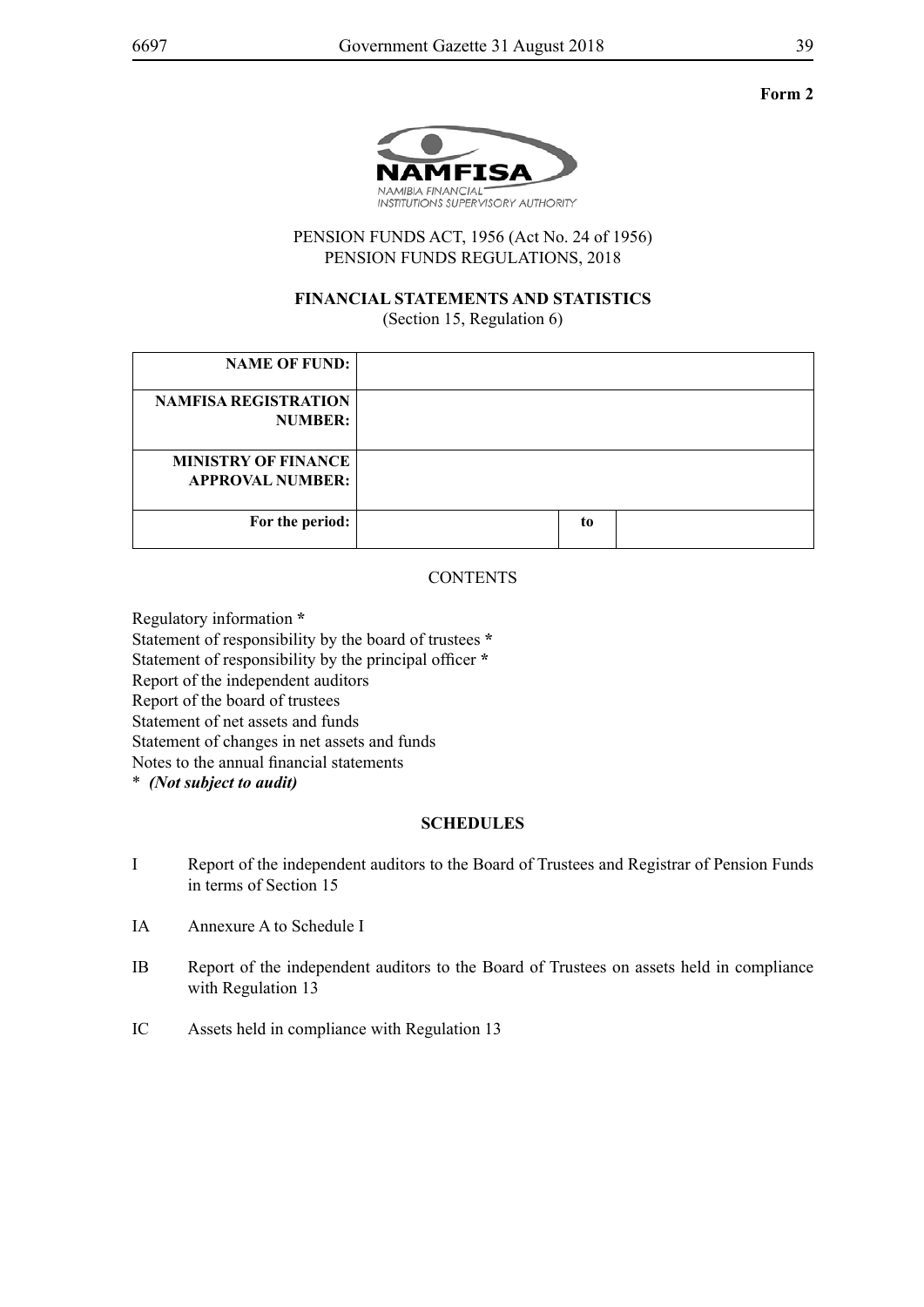## **REGULATORY INFORMATION For the period ended …..**

## **Registered office of the fund**

| Postal address:   |  |
|-------------------|--|
| Physical address: |  |
|                   |  |

### **Financial reporting periods**

| $\sim$<br>.<br>urrent. | to |
|------------------------|----|
| n.<br>10US.            | to |

*<Insert reason for any change in the reporting period of the fund>*

## **Board of trustees**

| <b>Full name</b> | Capacity* | Date<br>appointed or<br>re-appointed | Date resigned |
|------------------|-----------|--------------------------------------|---------------|
|                  |           |                                      |               |
|                  |           |                                      |               |
|                  |           |                                      |               |
|                  |           |                                      |               |
|                  |           |                                      |               |
|                  |           |                                      |               |
|                  |           |                                      |               |
|                  |           |                                      |               |
|                  |           |                                      |               |
|                  |           |                                      |               |
|                  |           |                                      |               |

*\*-* '*M' denotes member elected* 

- *\*- 'E' denotes employer appointed*
- *\*- 'A' denotes alternate*
- *\*- 'C' denotes chairperson*
- *\*-'I' denotes independent*

*\*- 'S' denotes sponsor appointed*

#### **Fund officer**

|                            | <b>Principal officer</b> |
|----------------------------|--------------------------|
| Full name:                 |                          |
| Postal address:            |                          |
| Physical address:          |                          |
| Telephone number:          |                          |
| Email address:             |                          |
| Date appointed / resigned: |                          |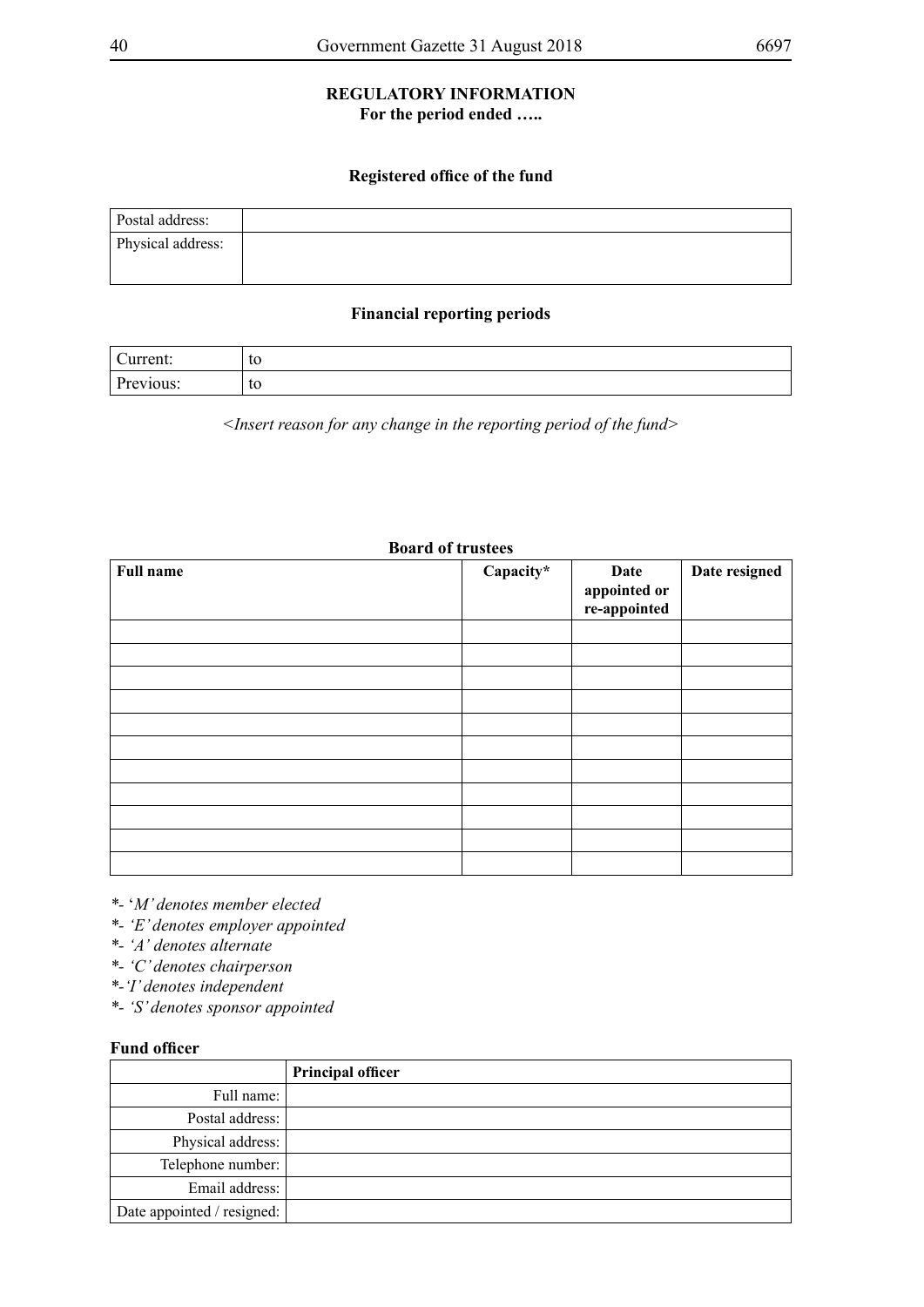## **Professional service providers**

*<Indicate the date of appointment/resignation of any service provider during the reporting period>*

|                            | <b>Actuary/Valuator</b> | <b>Auditor</b> |
|----------------------------|-------------------------|----------------|
| Full name:                 |                         |                |
| Postal address:            |                         |                |
| Physical address:          |                         |                |
| Telephone number:          |                         |                |
| Qualifications:            |                         |                |
| Date appointed / resigned: |                         |                |

#### **Professional service providers**

|                                                 | <b>Benefit administrator</b> | <b>Fund consultant</b> |
|-------------------------------------------------|------------------------------|------------------------|
| Full name:                                      |                              |                        |
| Postal address:                                 |                              |                        |
| Physical address:                               |                              |                        |
| Telephone number:                               |                              |                        |
| Date appointed / resigned:                      |                              |                        |
| Benefit administrator's<br>registration number: |                              |                        |

|                                                    | Investment administrator | Investment consultant |
|----------------------------------------------------|--------------------------|-----------------------|
| Full name:                                         |                          |                       |
| Postal address:                                    |                          |                       |
| Physical address:                                  |                          |                       |
| Telephone number:                                  |                          |                       |
| Date appointed / resigned:                         |                          |                       |
| Investment administrator's<br>registration number: |                          |                       |

|                            | <b>Risk insurer</b> | <b>Custodian and nominee</b> |
|----------------------------|---------------------|------------------------------|
| Full name:                 |                     |                              |
| Postal address:            |                     |                              |
| Physical address:          |                     |                              |
| Telephone number:          |                     |                              |
| NAMFISA registration no:   |                     |                              |
| Date appointed / resigned: |                     |                              |

#### **Participating employers**

The following employer/(s) participate in the fund in terms of the rules of the fund:

*<list participating employers>*

OR

## *<for Umbrella Funds>*

The list of participating employees is available for inspection at the fund's registered office.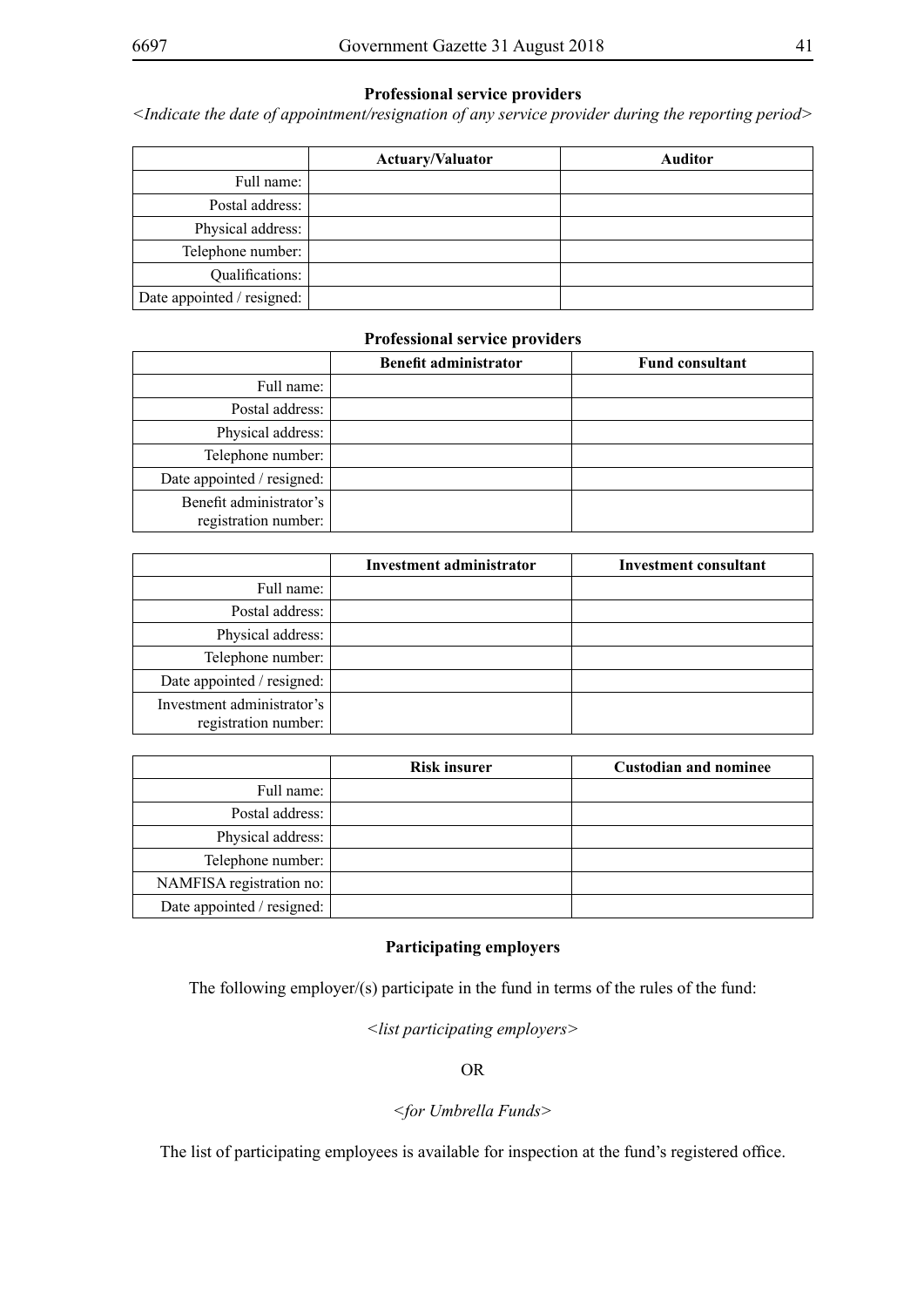#### **STATEMENT OF RESPONSIBILITY BY THE BOARD OF TRUSTEES For the period ended …..**

## **Responsibilities**

The board of trustees hereby confirm to the best of their knowledge and belief that, during the period under review, in the execution of their duties they have complied with the duties imposed by Pension Funds Act, 1956 (Act No. 24 of 1956) ("hereafter referred to as Pension Funds Act) and other relevant legislation as well as the rules of the fund, including the following:

- ensured that proper registers, books and records of the operations of the fund were kept, inclusive of proper minutes of all resolutions passed by the board of trustees;
- ensured that proper internal control systems were employed by or on behalf of the fund;
- ensured that adequate and appropriate information was communicated to the members of the fund, informing them of their rights, benefits and duties in terms of the rules of the fund;
- took all reasonable steps to ensure that contributions, where applicable, were paid timeously to the fund or reported where necessary in accordance with Section 13A of the Pension Funds Act in Namibia;
- obtained expert advice on matters where they lacked sufficient expertise;
- ensured that the rules and the operation and administration of the fund complied with the Pension Funds Act in Namibia and all other applicable laws;
- ensured that fidelity cover was maintained. This cover was deemed adequate and in compliance with the rules of the fund; and
- ensured that investments of the fund were implemented and maintained in accordance with the fund's investment strategy.

## **Approval of the annual financial statements**

The annual financial statements of *<insert fund name>* are the responsibility of the board of trustees. The board of trustees fulfils this responsibility by ensuring the implementation and maintenance of accounting systems and practices adequately supported by internal financial controls. These controls, which are implemented and executed by the fund and/or its benefit administrators, provide reasonable assurance that:

- the fund's assets are safeguarded;
- transactions are properly authorised and executed; and
- the financial records are reliable.

The annual financial statements set out on pages <*insert page no>* to <*insert page no>* have been prepared for regulatory purposes in accordance with:

- the basis of accounting applied to retirement funds in Namibia;
- the rules of the fund: and
- the provisions of the Pension Funds Act in Namibia.

These financial statements have been reported on by the independent auditors, <*insert name of auditing firm>*, who were given unrestricted access to all financial records and related data, including minutes of all relevant meetings. The board of trustees believes that all representations made to the independent auditors during their audit were valid and appropriate. The report of the independent auditors is presented on page <*insert page no>.*

Notwithstanding the above-mentioned information, the board of trustees wish to draw attention to the following: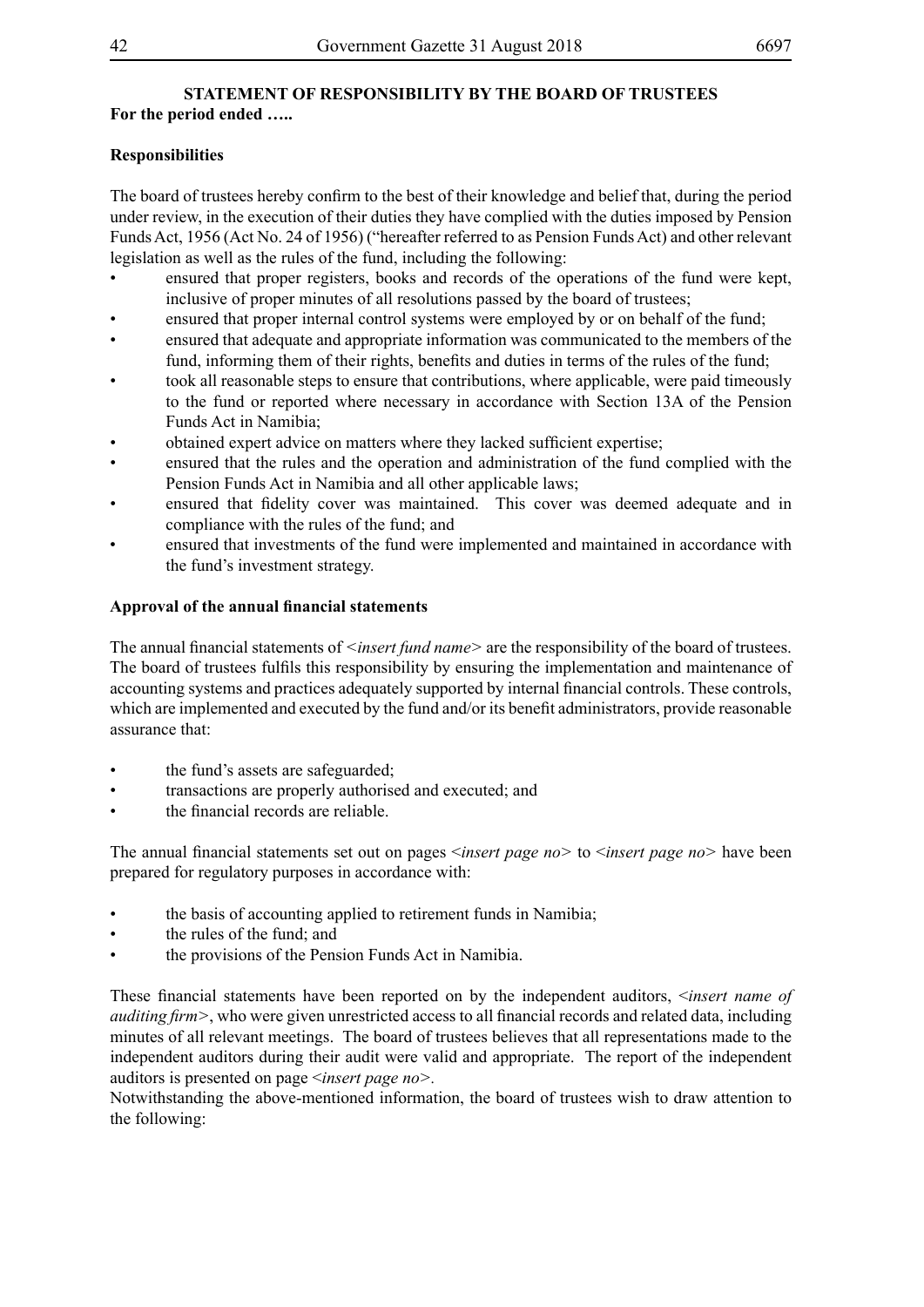| Specific instances of non-compliances | Remedial action taken |
|---------------------------------------|-----------------------|
|                                       |                       |
|                                       |                       |
|                                       |                       |

(provide summary of non-compliance of regulations and/or rules OR delete if n/a) (examples may include fidelity cover, late contributions, investing in employer shares, actuarial valuation)

These financial statements were approved by the board of trustees on *<insert date>* and are signed on the board of trustees' behalf by:

| $\leq$ Insert name $>$ | $\leq$ Insert name $>$    | $\leq$ Insert name $\geq$ |
|------------------------|---------------------------|---------------------------|
| <b>CHAIRPERSON</b>     | <b>TRUSTEE</b>            | <b>TRUSTEE</b>            |
| $\leq$ insert date $>$ | $\leq$ insert date $\geq$ | $\leq$ insert date $>$    |

*Notes: It is recommended that:* 

- the chairperson signs the financial statements together with an employer appointed board *member and a member elected board member.*
- in the case of an umbrella fund, retirement annuity fund or preservation fund that at least *one of the independent board members also signs the financial statements together with the chairperson.*

## **STATEMENT OF RESPONSIBILITY BY THE PRINCIPAL OFFICER**

## **For the period ended …..**

I confirm that for the period under review the *<insert name of fund>* has timeously submitted all regulatory and other returns, statements, documents and any other information as required in terms of the Pension Funds Act in Namibia*.*

> *<Insert name>* **PRINCIPAL OFFICER** *<insert date>*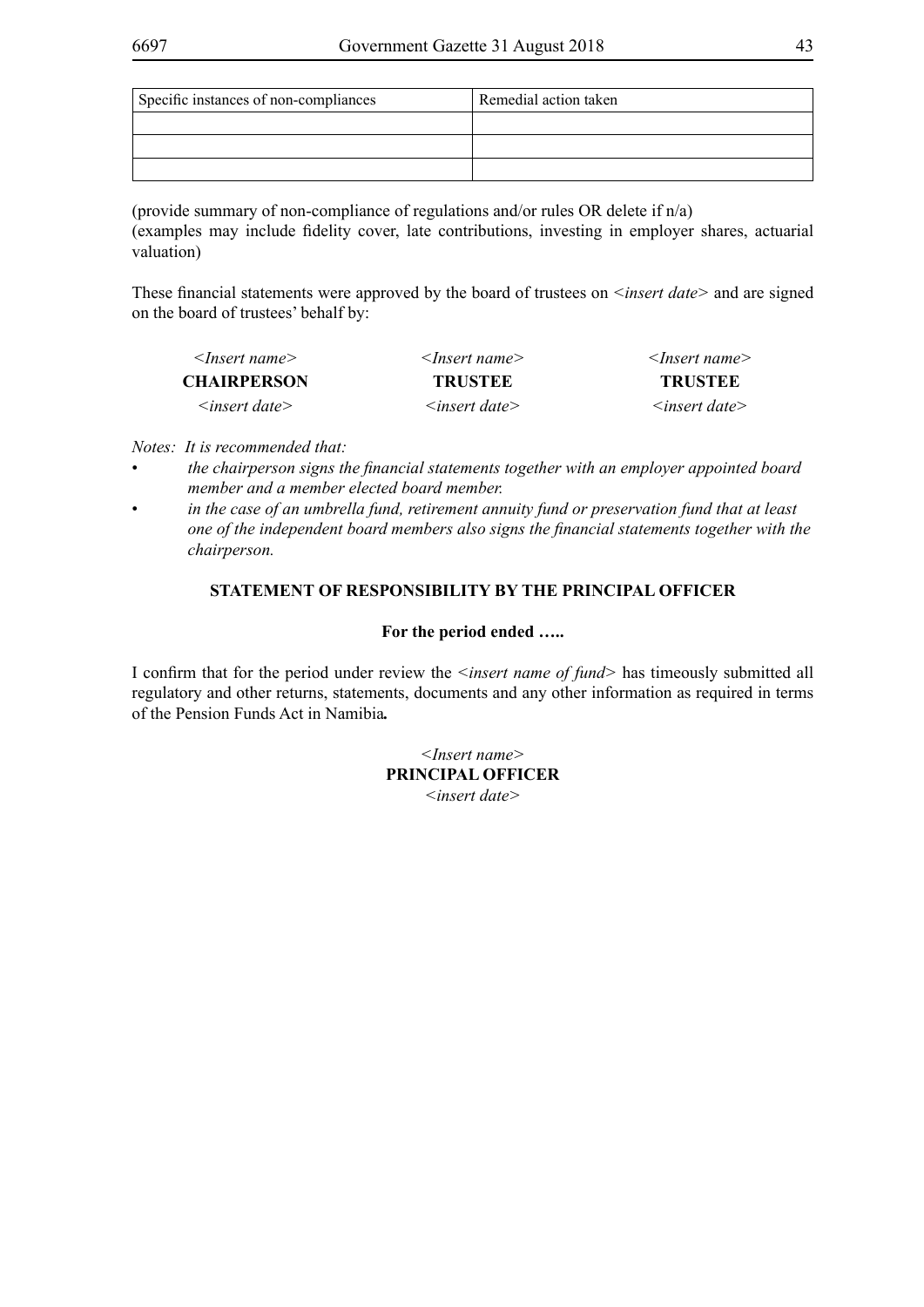#### **REPORT OF THE INDEPENDENT AUDITORS TO THE TRUSTEES OF <INSERT NAME OF FUND> AND THE REGISTRAR OF PENSION FUNDS**

We have audited the annual financial statements of *<insert name of fund*>, which comprise the report of the board of trustees, and the statement of net assets and funds as at *<insert date>*, and the statement of changes in net assets and funds for the year ended *<insert date>*, and the notes to the financial statements, which include the principal accounting policies and other explanatory notes, as set out on pages *<insert page no>* to *<insert page no>*.

#### *Trustees' Responsibility for the Financial* Statements

The trustees are responsible for the preparation and presentation of these financial statements for regulatory purposes, in accordance with the basis of preparation applicable to retirement funds in Namibia, as set out in the notes to the financial statements, and for such internal control as the trustees determine is necessary to enable the preparation and presentation of financial statements that are free from material misstatement, whether due to fraud or error.

#### *Auditor's Responsibility*

Our responsibility is to express an opinion on these financial statements based on our audit. We conducted our audit in accordance with International Standards on Auditing. Those standards require that we comply with ethical requirements and plan and perform the audit to obtain reasonable assurance about whether the financial statements are free from material misstatement.

An audit involves performing procedures to obtain audit evidence about the amounts and disclosures in the financial statements. The procedures selected depend on the auditor's judgment, including the assessment of the risks of material misstatement of the financial statements, whether due to fraud or error. In making those risk assessments, the auditor considers internal control relevant to the entity's preparation and presentation of the financial statements in order to design audit procedures that are appropriate in the circumstances, but not for the purpose of expressing an opinion on the effectiveness of the entity's internal control. An audit also includes evaluating the appropriateness of accounting policies used and the reasonableness of accounting estimates made by the fund, as well as evaluating the overall presentation of the financial statements.

We believe that the audit evidence we have obtained is sufficient and appropriate to provide a basis for our audit opinion.

#### *Opinion*

In our opinion, the financial statements of *<insert name of fund*> for the year ended *<insert date*> have been prepared, in all material respects, in accordance with the basis of preparation applicable to retirement funds in Namibia as set out in the notes to the financial statements.

#### *Other Matter – Report on Other Legal and Regulatory Requirements*

We do not express an opinion on the financial condition of the fund from an actuarial point of view.

#### *Other Matter – Restriction on Use*

The financial statements are prepared for regulatory purposes in accordance with the basis of preparation indicated above. Consequently, the financial statements and related auditor's report may not be suitable for another purpose.

> *<Insert name of auditors> Registered Accountants and Auditors Chartered Accountants (Namibia) Per: <Name of partner> Partner*

> > *<Insert place of signing> <insert date>*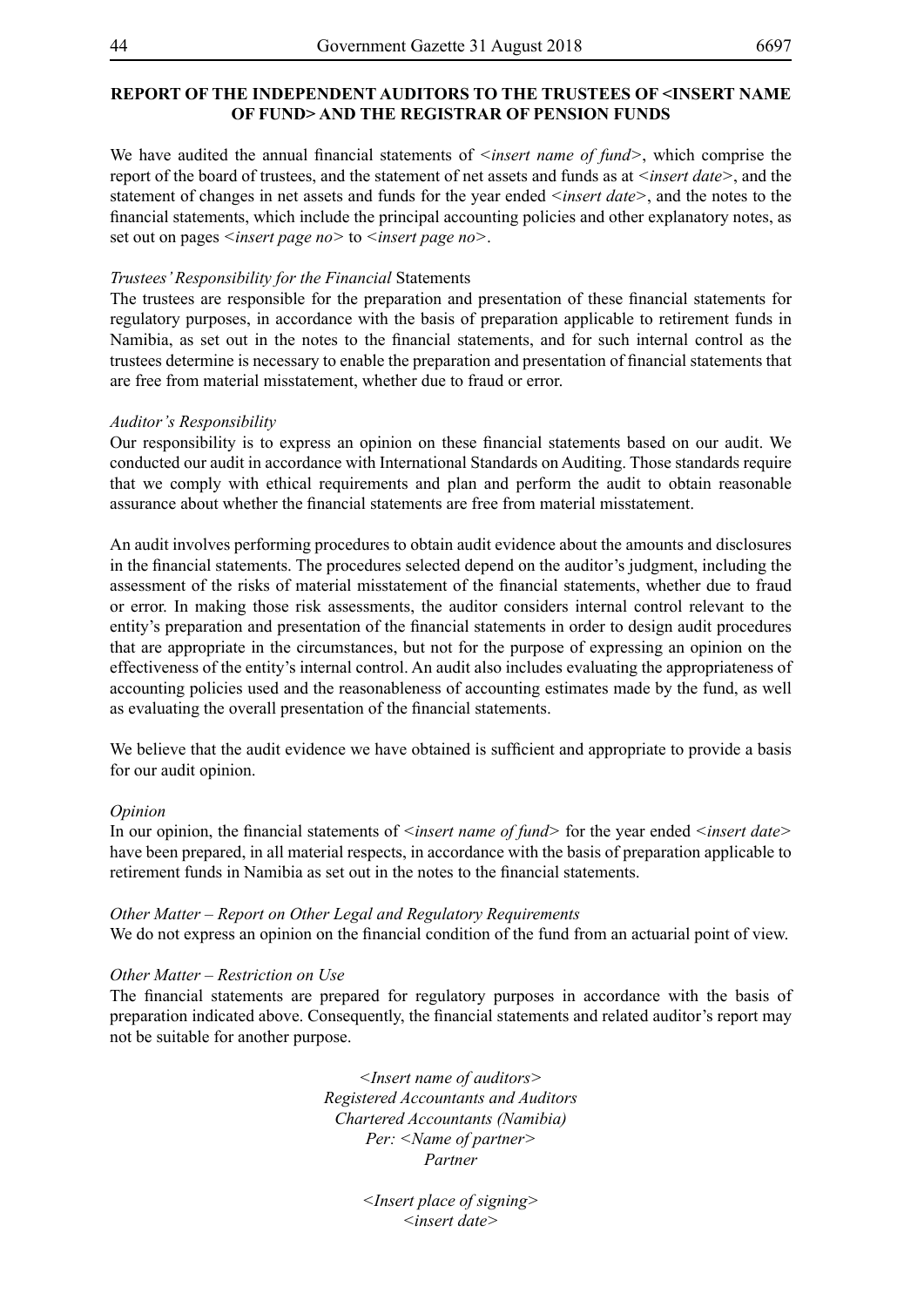## **REPORT OF THE BOARD OF TRUSTEES For the period ended …..**

## **1. DESCRIPTION OF THE FUND**

#### **1.1. Type of fund** *<insert description of the fund>*

Example: In terms of Section 1 of the Income Tax Act (Act No. 24 of 1981), as amended the fund is classified as a provident/pension/retirement annuity fund. The fund is a defined benefit fund/defined contribution fund.

#### **1.2. Benefits**

- **1.2.1.** Summary in terms of the rules of the fund. <*Insert summary of the main benefits provided by the fund>* Example: Lump sum payments to retirees or their dependants, as well as death benefits. Retrenchment benefits. Retirement benefits.
- **1.2.2.** Strategy of board of trustees towards unclaimed benefits. *<Insert the strategy that the board of trustees have adopted towards unclaimed benefits>*
- **1.2.3.** In respect of unclaimed benefits, complete records, as prescribed, are maintained as from *<insert date>.*

#### **1.3. Contributions**

- **1.3.1.** Description in terms of the rules of the fund.
	- **1.3.1.1.** Members' contributions. <*Insert description from the rules pertaining to members' contributions>* Example: Members contribute at a rate of 7.5% of pensionable salary. Members may make additional voluntary contributions as per the rules of the fund.
	- **1.3.1.2.** Employers' contributions. <*Insert description from the rules pertaining to employer's contributions>* Example: Participating employers contribute at a rate of 10.5% of pensionable salary. The rules were amended during the current financial period to increase the employer contribution rate from 10.5% to 12% of the pensionable salary.
	- **1.3.1.3.** Contribution holiday. *<Insert description of contribution holiday taking during the period under review>* Example: The fund was on a contribution holiday from xxx to xxx. The contribution holiday was settled against the Employer surplus account. (Refer to note xx of the financial statements.)

#### **1.4. Rules**

**1.4.1.** Rule amendments

| Rule<br>amendment no. | Date of board of<br>trustees' resolu-<br>tion | <b>Effective date</b> | Date registered<br>by NAMFISA | Date approved<br>by Ministry of<br>Finance |
|-----------------------|-----------------------------------------------|-----------------------|-------------------------------|--------------------------------------------|
|                       |                                               |                       |                               |                                            |
|                       |                                               |                       |                               |                                            |
|                       |                                               |                       |                               |                                            |

*<Description and motivation of significant rule amendments>*

*<All rule amendments are available for inspection at the fund's registered office>*

*<Umbrella funds: All amendments in respect of special rules need not to be listed but will be available for inspection at the fund's registered office>*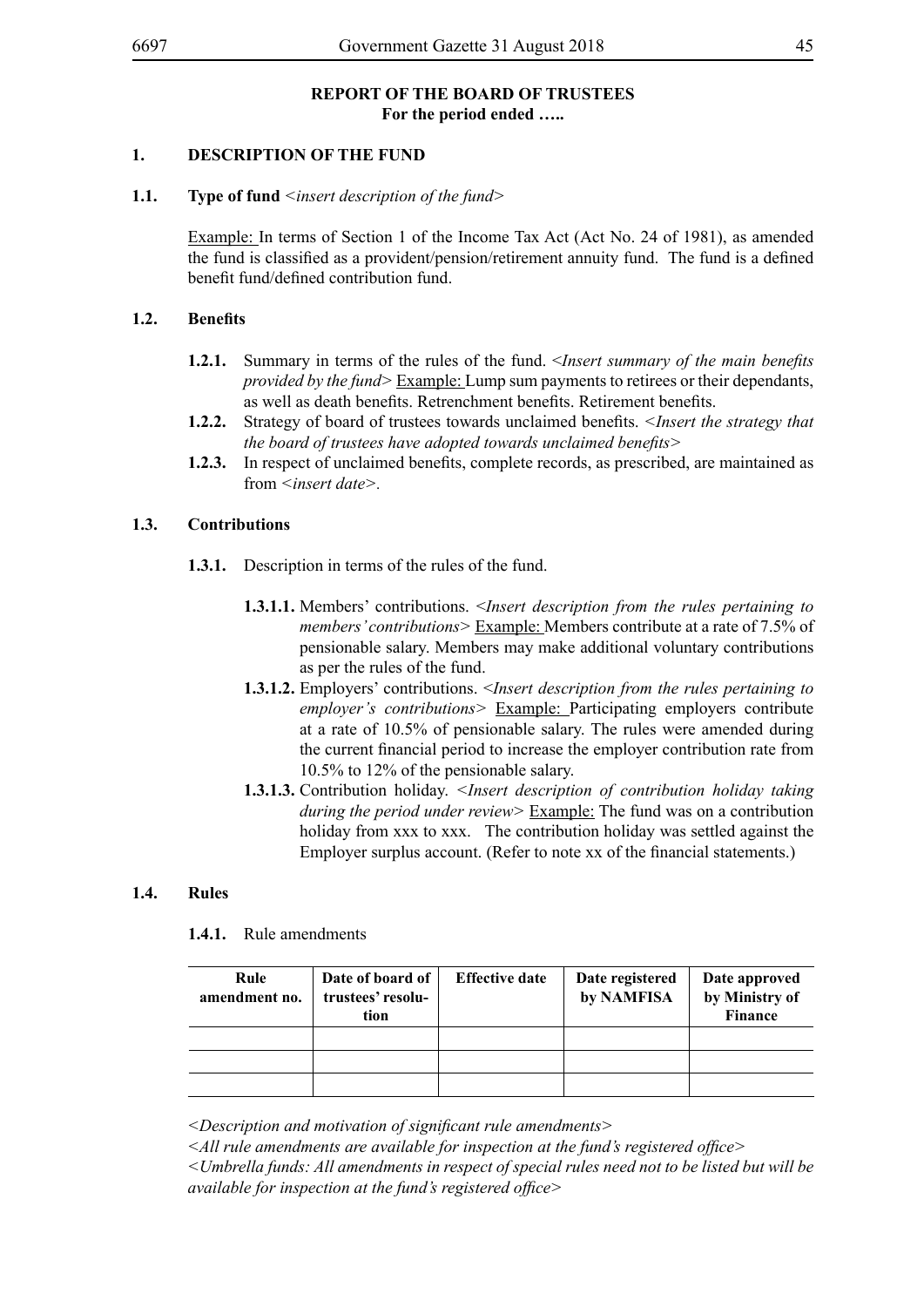## **1.4.2.** Revised rules / Consolidated rules:

During the current financial period the rules of the fund were completely revised / consolidated. The revised / consolidated rules were approved by the Registrar and Ministry of Finance respectively on  $\leq$ insert date $\geq$  and  $\leq$ insert date $\geq$ .

**1.5. Reserves and specific accounts established in terms of the rules of the fund** *<Insert a description of the reserves as shown in the rules of the fund>*

*..................................................................................................................................................*

## **2. INVESTMENTS**

## **2.1. Investment strategy**

Example: The board of trustees have formulated an investment strategy whereby the investments are managed according to the following principles. This investment strategy complies with the provisions of Regulation 13 of the Pension Funds Act in Namibia.

- **2.1.1.** General: *<Insert a description of the investment policy adopted by the board of trustees>* Example: All cash withdrawals will be from ABC Merchant Bank Limited and all new investments will be made by the XYZ Assurance Ltd.
- **2.1.2.** Individual member choice: *<Insert a description of the investment strategy adopted by the board of trustees in respect of individual member investment choice>*
- **2.1.3.** Unclaimed benefits: *<Insert a description of the investment strategy adopted by the board of trustees regarding the investment of unclaimed benefits>*
- **2.1.4.** Reserve accounts *<Insert a description of the investment strategy adopted by the board of trustees regarding the reserve accounts of the fund>*
- **2.1.5.** Derivative Instruments: The board of trustees utilises / does not utilise derivative instruments as part of their investment strategy. The board of trustees ensures that the following have been complied with:
	- ➢ The exposure of the asset class does not exceed the maximum percentages as prescribed to the underlying asset as set out in Regulation 13.
	- ➢ The investment mandate is in place and reviewed by the board of trustees on a regular basis to ensure compliance with the requirements as prescribed by Regulation 13.
	- $\triangleright$  The investments are monitored for compliance with the provisions of Regulation 13 and adherence to the investment mandate.
- **2.1.6.** Hedge funds: The board of trustees utilises / does not utilise hedge funds as part of their investment strategy. The board of trustees ensures that the following have been complied with:
	- $\triangleright$  The exposure of the asset class does not exceed the maximum percentages as prescribed to the underlying asset as set out in Regulation 13.
	- ➢ The investment mandate is in place and reviewed by the board of trustees on a regular basis to ensure compliance with the requirements as prescribed by Regulation 13.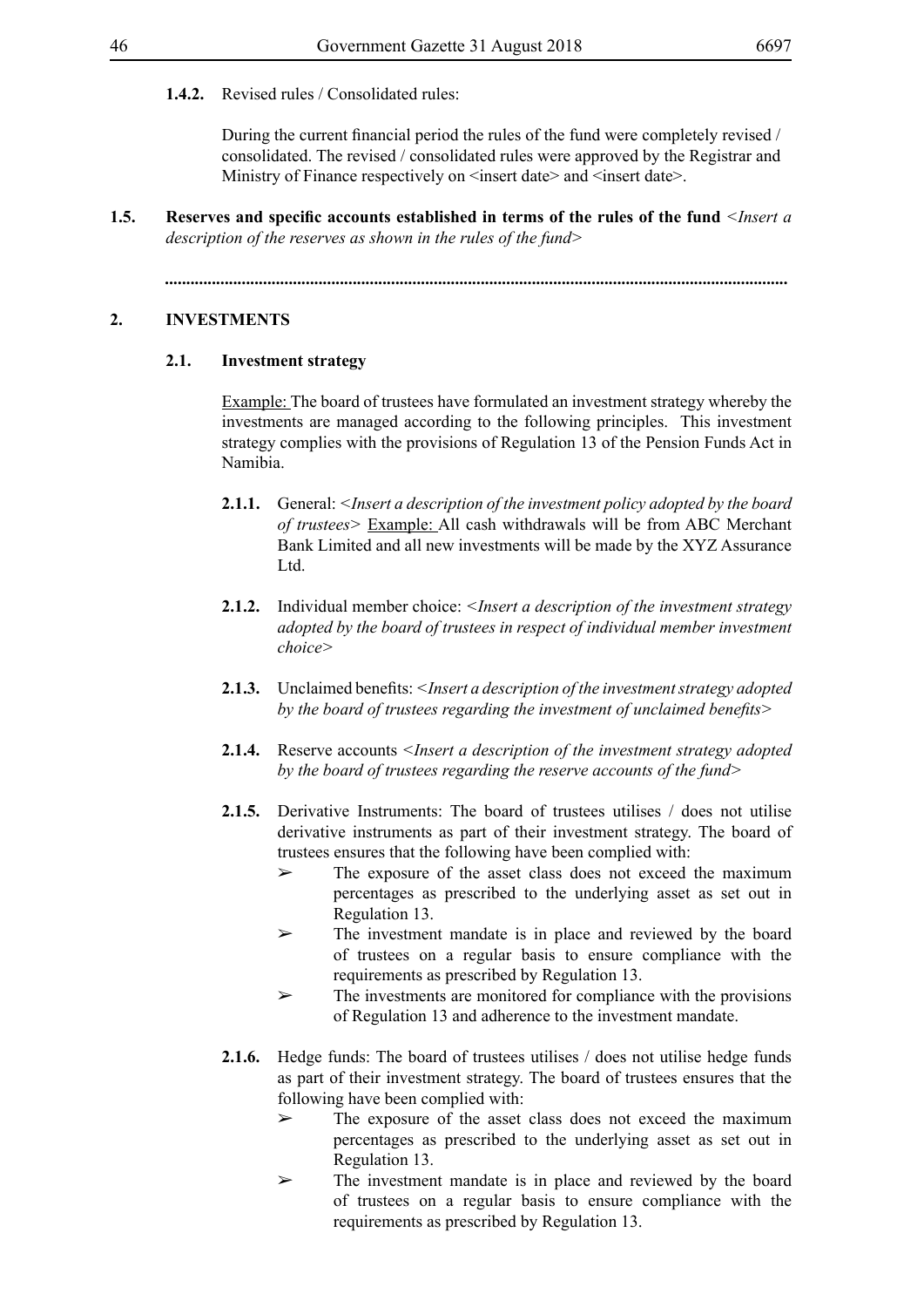- $\triangleright$  The investments are monitored for compliance with the provisions of Regulation 13 and adherence to the investment mandate.
- **2.1.7.** Private Equity Funds: The board of trustees utilises / does not utilise private equity funds as part of their investment strategy. The board of trustees ensures that the following have been complied with:
	- $\geq$  The exposure of the asset class does not exceed the maximum percentages as prescribed to the underlying asset as set out in Regulation 13.
	- ➢ The investment mandate is in place and reviewed by the board of trustees on a regular basis to ensure compliance with the requirements as prescribed by Regulation 13.
	- $\triangleright$  The investments are monitored for compliance with the provisions of Regulation 13 and adherence to the investment mandate.
- **2.1.8**. Securities Lending Transactions: The board of trustees utilises / does not utilise securities lending transactions as part of their investment strategy. The board of trustees ensures that the securities lending transactions are in compliance with the relevant conditions as prescribed.

## **2.2. Management of investments**

Example: The fund's investments consist of guaranteed portfolios and managed portfolios with ABC Merchant Bank Limited and XYZ Assurance Co. Ltd. Both investment administrators have complete discretion as to the composition of their share of the portfolio within the boundaries allowed by the Pension Funds Act in Namibia. The board of trustees meets at quarterly intervals to discuss investment policy and to monitor the asset allocation and performance of the investment administrators against the investment strategy of the fund. ABC Merchant Bank Limited and XYZ Assurance Limited are remunerated on a fee basis and are paid quarterly.

The fair value of the fund's investments administered by the investment administrators at the end of the period is:

|                                                        | Current<br>period<br>N\$ | <b>Previous</b><br>period<br>N\$ |
|--------------------------------------------------------|--------------------------|----------------------------------|
| Investment administrator 1                             |                          |                                  |
| Investment administrator 2                             |                          |                                  |
| Total investments managed by investment administrators |                          |                                  |

#### **3. MEMBERSHIP**

|                                   | Active<br>members | <b>Deferred</b><br>pensioners | <b>Pensioners</b> | <b>Unclaimed</b><br>benefits |
|-----------------------------------|-------------------|-------------------------------|-------------------|------------------------------|
| Numbers at beginning of<br>period |                   |                               |                   |                              |
| Adjustments $(*)$                 |                   |                               |                   |                              |
| <b>Additions</b>                  |                   |                               |                   |                              |
| Transfers in                      |                   |                               |                   | N/a                          |
| Transfers out                     |                   |                               |                   | N/a                          |
| Withdrawals                       |                   |                               |                   | N/a                          |
| Retirements                       |                   |                               |                   | N/a                          |
| Deaths                            |                   |                               |                   | N/a                          |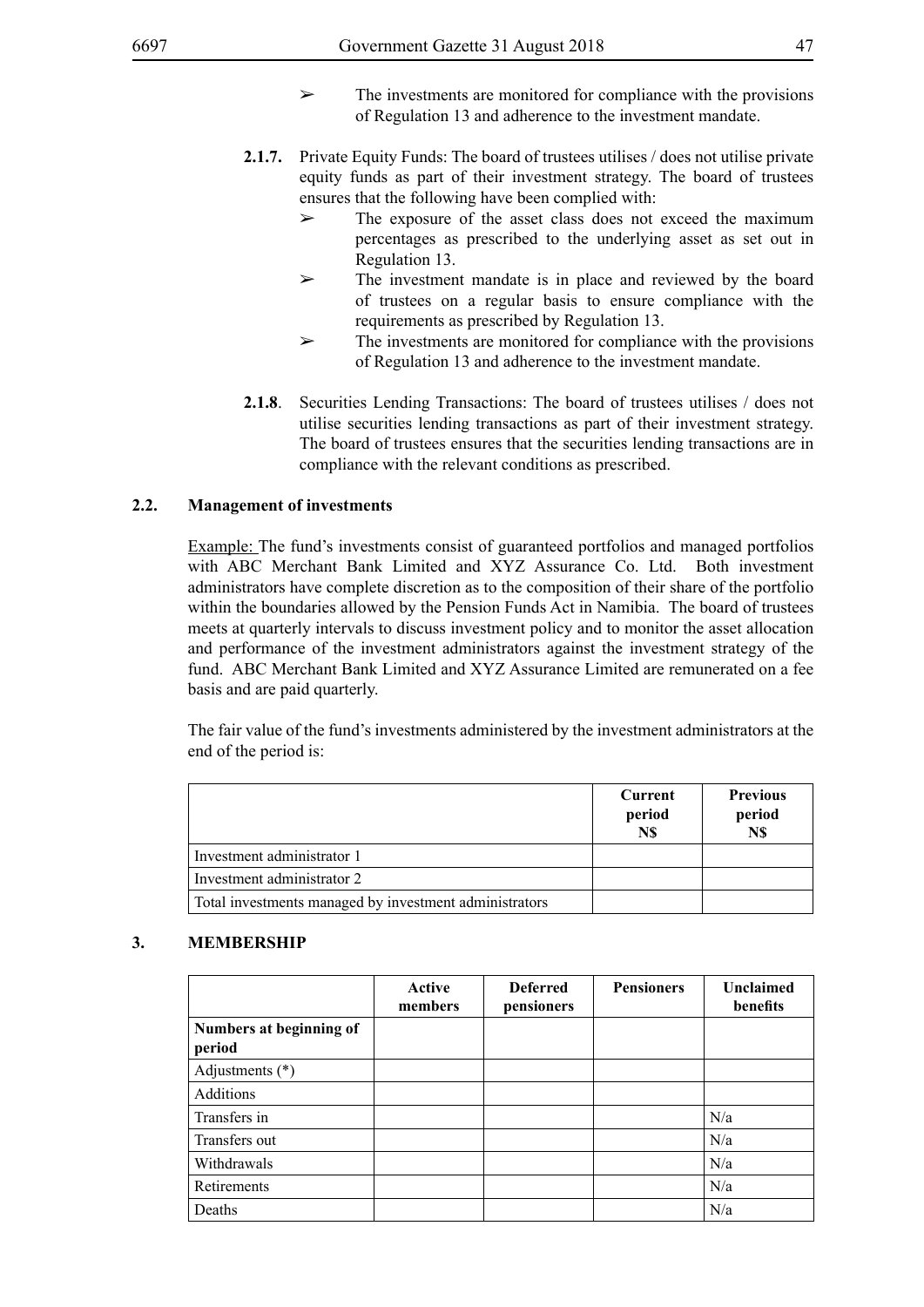| Retrenchments                                                          |  | N/a |
|------------------------------------------------------------------------|--|-----|
| Transfers (from)/to de-<br>ferred pensioners<br>Unclaimed benefit paid |  |     |
| Numbers at end of period                                               |  |     |

*<Insert a description of the reasons for any significant movement in membership.>* Example: The majority of the members shown as 'transferred in' relates to new participating employers entering the fund.

> Adjustments (\*): <*Insert an explanation for adjustments to the membership recon>* Example: The adjustments relate to 6 late withdrawals.

## **4. ACTUARIAL VALUATION**

The fund has been exempted from the provisions of Sections 9A and 16 of the Pension Funds Act in Namibia. In order for the fund to continue to be exempted, an actuarial certificate for the three years ending *<insert date>* was obtained. The actuarial certificate was submitted to the Registrar of Pension Funds on *<insert date>.*

## *OR*

The financial statements summarise the transactions and net assets of the fund. They do not take account of liabilities to pay pensions and other benefits in the future. In accordance with the rules of the fund, the actuarial position of the fund, which does take account of such liabilities, is examined and reported on by the actuary at intervals not exceeding three years.

A valuation was performed as at *<insert date>* and the valuator reported that the fund was in a sound financial position, and that the present rates of contributions are adequate to enable the fund to provide the benefits to which members are entitled.

# **5. HOUSING LOAN FACILITIES / HOME LOAN GUARANTEES**

Loans and guarantees to members were granted in terms of rule *<insert rule no* and the provisions of Section 19(5) of the Pension Funds Act in Namibia, and are secured by members' withdrawal benefits and/or mortgage bonds.

#### *AND/OR*

*<User defined paragraph giving details of the home loan guarantees>*

## **6. INVESTMENTS IN PARTICIPATING EMPLOYERS**

The fund holds no direct investments in the participating employer.

#### OR

*<Insert detail pertaining to investments in participating employer>*

Details of investments held in participating employers are provided in note *<insert note no>* to the financial statements. The Registrar of Pension Funds has approved investments exceeding 5%, but not 10% of the fair value of the fund's investments.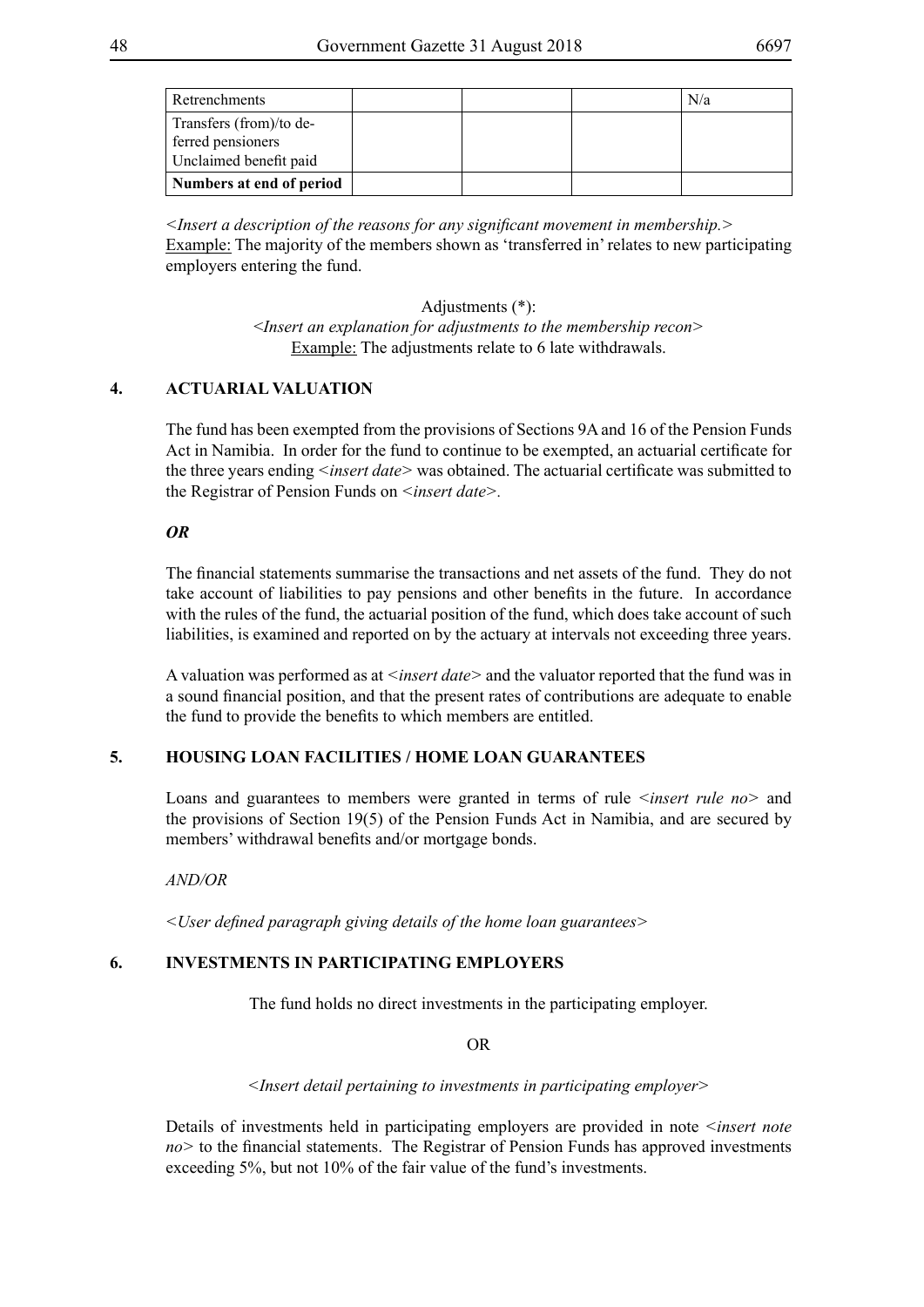*<Insert detail of any significant matters>*

#### Examples:

Change of name

On *<insert date>* the fund changed its name from ......................... to ........................

Section 14 transfer to xxx:

The fund is in the process of applying for a Section 14 transfer to *<Fund name>* with effect from *<insert date>*. The Section 14 transfer application was submitted to the Registrar on *<insert date>*. The value of the Section 14 transfer was N\$XXX as at the end of the financial period.

## **8. SUBSEQUENT EVENTS**

*<Insert description of any material occurrences affecting the financial position of the fund subsequent to the end of the current period>*

Examples:

Subsequent to the end of the current period the fair value of investments decreased by N\$XXX. This devaluation of x% in the investment portfolio has not been accounted for in the annual financial statements.

Rule amendment <insert rule number> was approved by the Registrar after year end on <insert date> which allows for the following:

xxxxxx

Subsequent to year end the fund's investment strategy changed to incorporate the following: xxxxxx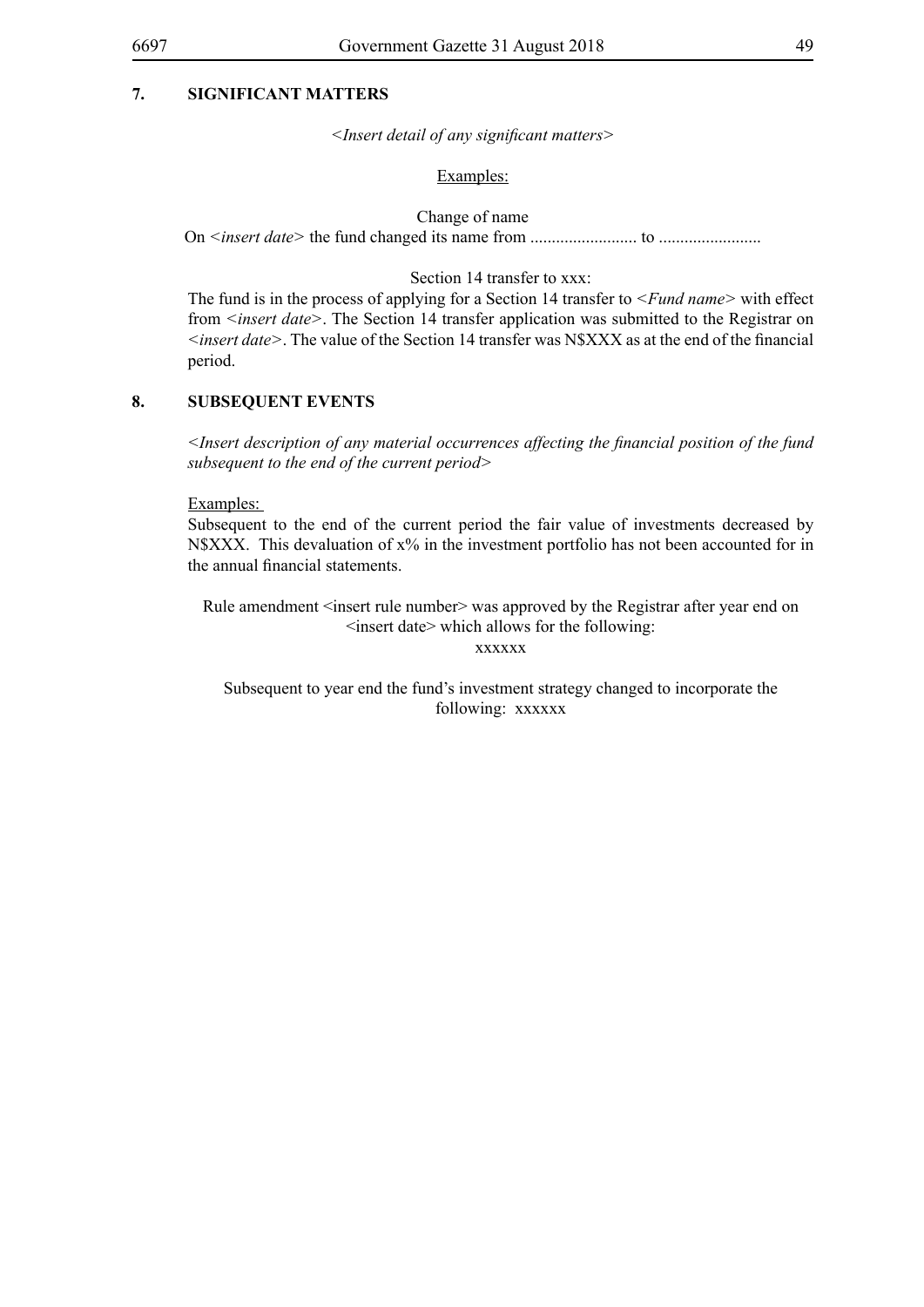# **STATEMENT OF NET ASSETS AND FUNDS**

**At …..**

|                                                    | <b>Notes</b>     | <b>Current</b><br>period<br>N\$ | <b>Previous</b><br>period<br>N\$ |
|----------------------------------------------------|------------------|---------------------------------|----------------------------------|
| <b>ASSETS</b>                                      |                  |                                 |                                  |
| <b>Non-current assets</b>                          |                  |                                 |                                  |
| Property, plant and equipment                      | 1                |                                 |                                  |
| Investments (including investment and owner        | $\overline{2}$   |                                 |                                  |
| occupied properties)                               |                  |                                 |                                  |
| Housing loans                                      | $\overline{3}$   |                                 |                                  |
|                                                    |                  |                                 |                                  |
| <b>Current assets</b>                              |                  |                                 |                                  |
| Transfers receivable                               | 5                |                                 |                                  |
| Accounts receivable                                | $\overline{4}$   |                                 |                                  |
| Contributions receivable                           | 11.2             |                                 |                                  |
| Cash at bank                                       |                  |                                 |                                  |
|                                                    |                  |                                 |                                  |
| <b>Total assets</b>                                |                  |                                 |                                  |
|                                                    |                  |                                 |                                  |
|                                                    |                  |                                 |                                  |
| (Applicable to defined contribution funds)         |                  |                                 |                                  |
| <b>FUNDS AND LIABILITIES</b>                       |                  |                                 |                                  |
| <b>Members' funds</b>                              |                  |                                 |                                  |
| Active Members' individual accounts                |                  |                                 |                                  |
| Pensioners' accounts                               |                  |                                 |                                  |
| <b>Reserves</b>                                    |                  |                                 |                                  |
| Reserve accounts                                   | 21               |                                 |                                  |
| Revaluation reserve: Property, plant and equipment | $\tau$           |                                 |                                  |
| <b>Total funds and reserves</b>                    |                  |                                 |                                  |
| (Applicable to defined benefit funds)              |                  |                                 |                                  |
| <b>FUNDS AND LIABILITIES</b>                       |                  |                                 |                                  |
| <b>Funds</b>                                       |                  |                                 |                                  |
| Accumulated funds                                  |                  |                                 |                                  |
| <b>Reserves</b>                                    |                  |                                 |                                  |
| Reserve accounts                                   | 21               |                                 |                                  |
| Revaluation reserve: Property, plant and equipment | $\boldsymbol{7}$ |                                 |                                  |
| <b>Total funds and reserves</b>                    |                  |                                 |                                  |
| <b>Non-current liabilities</b>                     |                  |                                 |                                  |
| <b>Financial liabilities</b>                       | 16.1             |                                 |                                  |
| Provisions                                         | 16.2             |                                 |                                  |
| Unclaimed benefits                                 | 9                |                                 |                                  |
| <b>Current liabilities</b>                         |                  |                                 |                                  |
| Transfers payable                                  | 6                |                                 |                                  |
| Benefits payable                                   | $\,8\,$          |                                 |                                  |
| Accounts payable                                   | 10               |                                 |                                  |
|                                                    |                  |                                 |                                  |
| <b>Total funds and liabilities</b>                 |                  |                                 |                                  |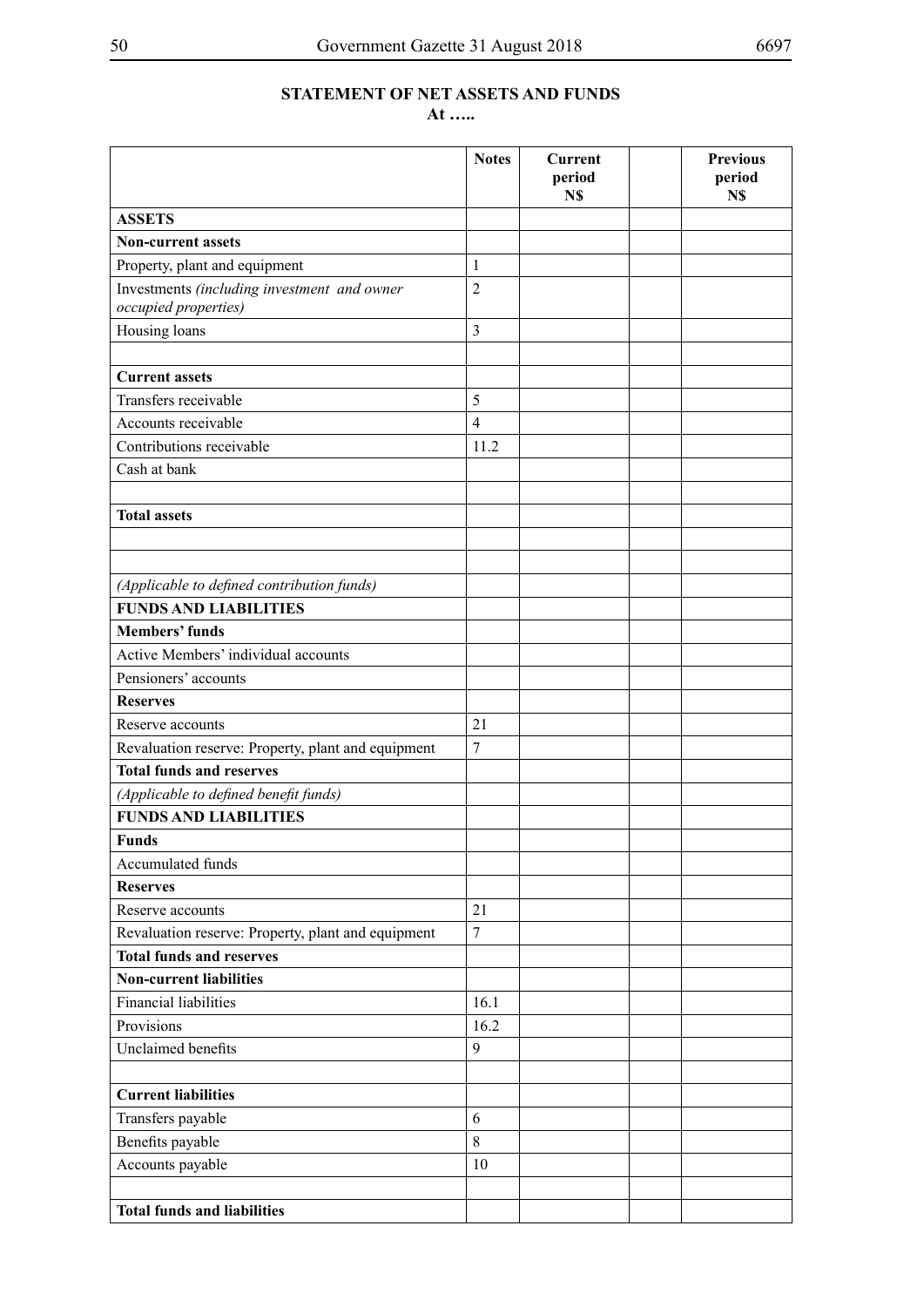| Previous<br>accounts<br>Reserve<br>period<br>$\tilde{\mathbf{z}}$                                                  |                                       |                                                    |                       |                      |              |       |                       |                         |                                             |                               |                            |                          |                 |                                                              |
|--------------------------------------------------------------------------------------------------------------------|---------------------------------------|----------------------------------------------------|-----------------------|----------------------|--------------|-------|-----------------------|-------------------------|---------------------------------------------|-------------------------------|----------------------------|--------------------------|-----------------|--------------------------------------------------------------|
| Pensioners'<br>accounts<br>Previous<br>period<br>$\tilde{\mathbf{z}}$                                              |                                       |                                                    |                       |                      |              |       |                       |                         |                                             |                               |                            |                          |                 |                                                              |
| Accumulated<br>funds<br>Members'<br>individual<br>accounts/<br>Previous<br>Active<br>period<br>N\$                 |                                       |                                                    |                       |                      |              |       |                       |                         |                                             |                               |                            |                          |                 |                                                              |
| Previous<br>period<br>Total<br>$\tilde{\mathbf{z}}$                                                                |                                       |                                                    |                       |                      |              |       |                       |                         |                                             |                               |                            |                          |                 |                                                              |
| Current<br>period<br>Total<br>$\frac{8}{5}$                                                                        |                                       |                                                    |                       |                      |              |       |                       |                         |                                             |                               |                            |                          |                 |                                                              |
| accounts<br>Current<br>Reserve<br>period<br>$\tilde{\mathbf{z}}$                                                   |                                       |                                                    |                       |                      |              |       |                       |                         |                                             |                               |                            |                          |                 |                                                              |
| Pensioners'<br>accounts<br>Current<br>period<br>$\tilde{\mathbf{z}}$                                               |                                       |                                                    |                       |                      |              |       |                       |                         |                                             |                               |                            |                          |                 |                                                              |
| Accumulated<br>Members'<br>individual<br>accounts/<br>Current<br>Active<br>period<br>funds<br>$\tilde{\mathbf{z}}$ |                                       |                                                    |                       |                      |              |       |                       |                         |                                             |                               |                            |                          |                 |                                                              |
| <b>Notes</b>                                                                                                       | $\Xi$                                 | 21                                                 |                       |                      | 13           |       |                       | $\overline{1}$          |                                             |                               | 5                          | $\circ$                  | $\infty$        |                                                              |
|                                                                                                                    | Contributions received and<br>accrued | Contributions transferred from<br>reserve accounts | Net investment income | Reinsurance proceeds | Other income | Less: | Re-insurance premiums | Administration expenses | Net income before transfers and<br>benefits | <b>Transfers and benefits</b> | Transfers from other funds | Transfers to other funds | <b>Benefits</b> | Net income after transfers and<br>benefits (carried forward) |

STATEMENT OF CHANGES IN NET ASSETS AND FUNDS<br>For the period ended ... **STATEMENT OF CHANGES IN NET ASSETS AND FUNDS For the period ended …**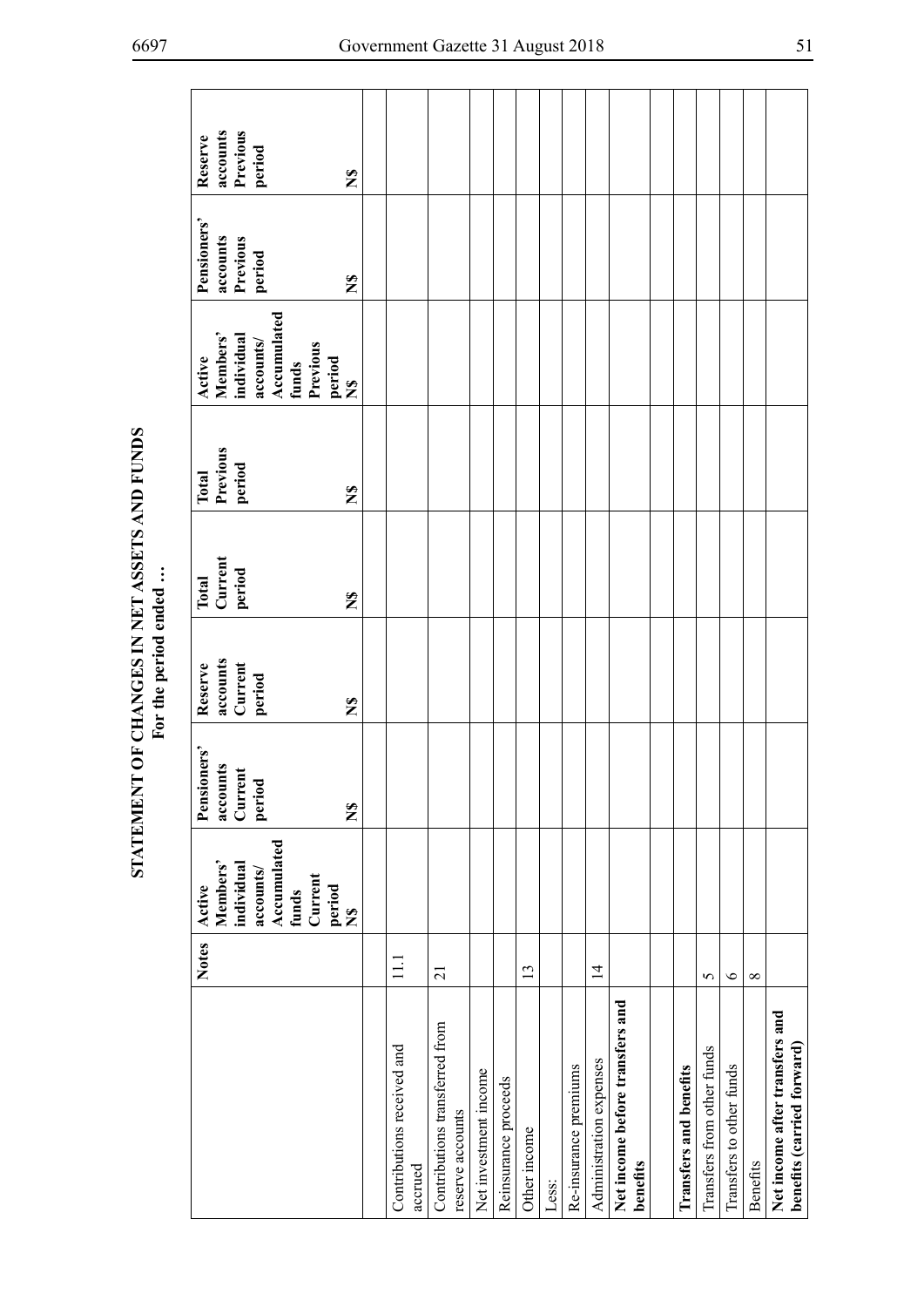|                                                              | <b>Notes</b> | Accumulated<br>Members'<br>individual<br>accounts/<br>Active | Pensioners'<br>accounts<br>Current<br>period | accounts<br>Current<br>Reserve<br>period | Current<br>period<br><b>Total</b> | Previous<br>period<br>Total | Accumulated<br>Members'<br>individual<br>accounts/<br>Active | Pensioners'<br>Previous<br>accounts<br>period | accounts<br>Previous<br>Reserve<br>period |
|--------------------------------------------------------------|--------------|--------------------------------------------------------------|----------------------------------------------|------------------------------------------|-----------------------------------|-----------------------------|--------------------------------------------------------------|-----------------------------------------------|-------------------------------------------|
|                                                              |              | Current<br>period<br>funds<br>$\tilde{\mathbf{z}}$           | $\mathbf{z}$                                 | $\mathbf{z}$                             | $\tilde{\mathbf{z}}$              | $\mathbf{z}$                | Previous<br>period<br>funds<br>$\boldsymbol{\Sigma}$         | $\frac{6}{5}$                                 | $\mathbf{z}$                              |
|                                                              |              |                                                              |                                              |                                          |                                   |                             |                                                              |                                               |                                           |
| Net income after transfers and<br>benefits (brought forward) |              |                                                              |                                              |                                          |                                   |                             |                                                              |                                               |                                           |
|                                                              |              |                                                              |                                              |                                          |                                   |                             |                                                              |                                               |                                           |
| Funds and reserves                                           |              |                                                              |                                              |                                          |                                   |                             |                                                              |                                               |                                           |
| Balance at beginning of period                               |              |                                                              |                                              |                                          |                                   |                             |                                                              |                                               |                                           |
| Prior period adjustments                                     | 15           |                                                              |                                              |                                          |                                   |                             |                                                              |                                               |                                           |
|                                                              |              |                                                              |                                              |                                          |                                   |                             |                                                              |                                               |                                           |
| Investment income allocated                                  |              |                                                              |                                              |                                          |                                   |                             |                                                              |                                               |                                           |
| Current members                                              |              |                                                              |                                              |                                          |                                   |                             |                                                              |                                               |                                           |
| Unclaimed benefits                                           |              |                                                              |                                              |                                          |                                   |                             |                                                              |                                               |                                           |
| Pensioners                                                   |              |                                                              |                                              |                                          |                                   |                             |                                                              |                                               |                                           |
| Transfers to other funds                                     |              |                                                              |                                              |                                          |                                   |                             |                                                              |                                               |                                           |
|                                                              |              |                                                              |                                              |                                          |                                   |                             |                                                              |                                               |                                           |
| Transfer between reserve accounts<br>and                     |              |                                                              |                                              |                                          |                                   |                             |                                                              |                                               |                                           |
| Accumulated funds / members<br>individual accounts           |              |                                                              |                                              |                                          |                                   |                             |                                                              |                                               |                                           |
| Revaluation surplus: Property,<br>plant and equipment        |              |                                                              |                                              |                                          |                                   |                             |                                                              |                                               |                                           |
| Balance at end of period                                     |              |                                                              |                                              |                                          |                                   |                             |                                                              |                                               |                                           |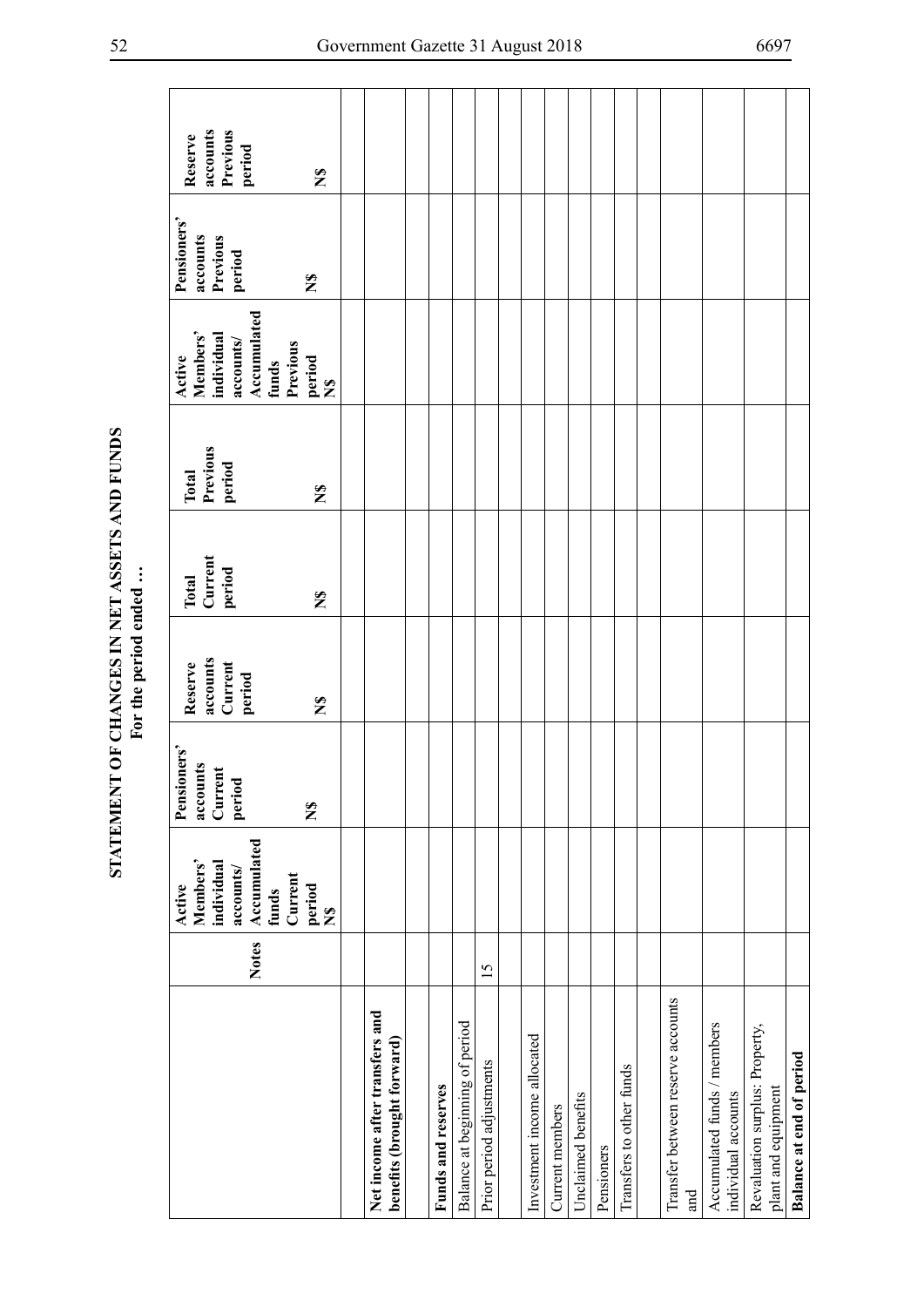## **NOTES TO THE FINANCIAL STATEMENTS For the period ended…**

## **Basis of preparation**

The financial statements are prepared for Regulatory Reporting Requirements in accordance with the Regulations of the Pension Funds Act in Namibia. The regulations require that the basis of accounting applied by the pension funds comprise generally accepted accounting practice, as applied to retirement funds in Namibia, except for:

- the recognition, measurement and disclosure of actuarial liabilities;
- disclosure of cash flow information:
- disclosure of prior year adjustments;
- presentation of consolidated financial statements in which investments in subsidiaries are consolidated in accordance with the standard on consolidated and separate financial statements;
- disclosure of quantitative risk disclosures as required by IFRS7.

The financial statements are prepared on the historical cost and going concern basis except for items carried at fair value as set out in the accounting polices below. The financial statements are measured and presented in the functional currency.

## **PRINCIPAL ACCOUNTING POLICIES**

The following are the principal accounting policies adopted and applied consistently for similar transactions, other events and circumstances for the reporting period, and are consistent in all material respects with those applied in the previous reporting period, by the fund, except as otherwise indicated.

*<Insert principal accounting policies>*

*(The following statements are examples only)*

#### **Asset impairments**

Asset impairment tests are applied annually to individual assets whose measurement basis is historic cost or historic cost as adjusted for revaluations. An impairment loss is recognised when an asset's carrying value exceeds its recoverable amount. Impairment losses are initially adjusted against any applicable revaluation reserve and any excess above this expensed. If the impairment loss for an individual asset exceeds the carrying value of the asset the excess is recognised as a provision.

The recoverable value is the higher of the individual asset's fair value less costs to sell and its value in use. Fair value less costs to sell is the amount obtainable from the sale of the asset in an arm's length transaction between knowledgeable, willing parties, less the cost of disposal. Value in use is the present value of estimated future cash flows expected to flow from the continuing use of the asset and from its disposal at the end of its useful life.

If the recoverable amount of a individual asset subsequently exceeds the carrying value resulting from the application of its accounting policy, an impairment reversal is recognised to that extent. The impairment reversal is applied in reverse order to the impairment loss.

## **Property, plant and equipment**

Property, plant and equipment are recognised when they are held for operational use for more than one reporting period and are initially recorded at cost. Property, plant and equipment are measured at cost as adjusted for any subsequent revaluations, accumulated depreciation and impairments.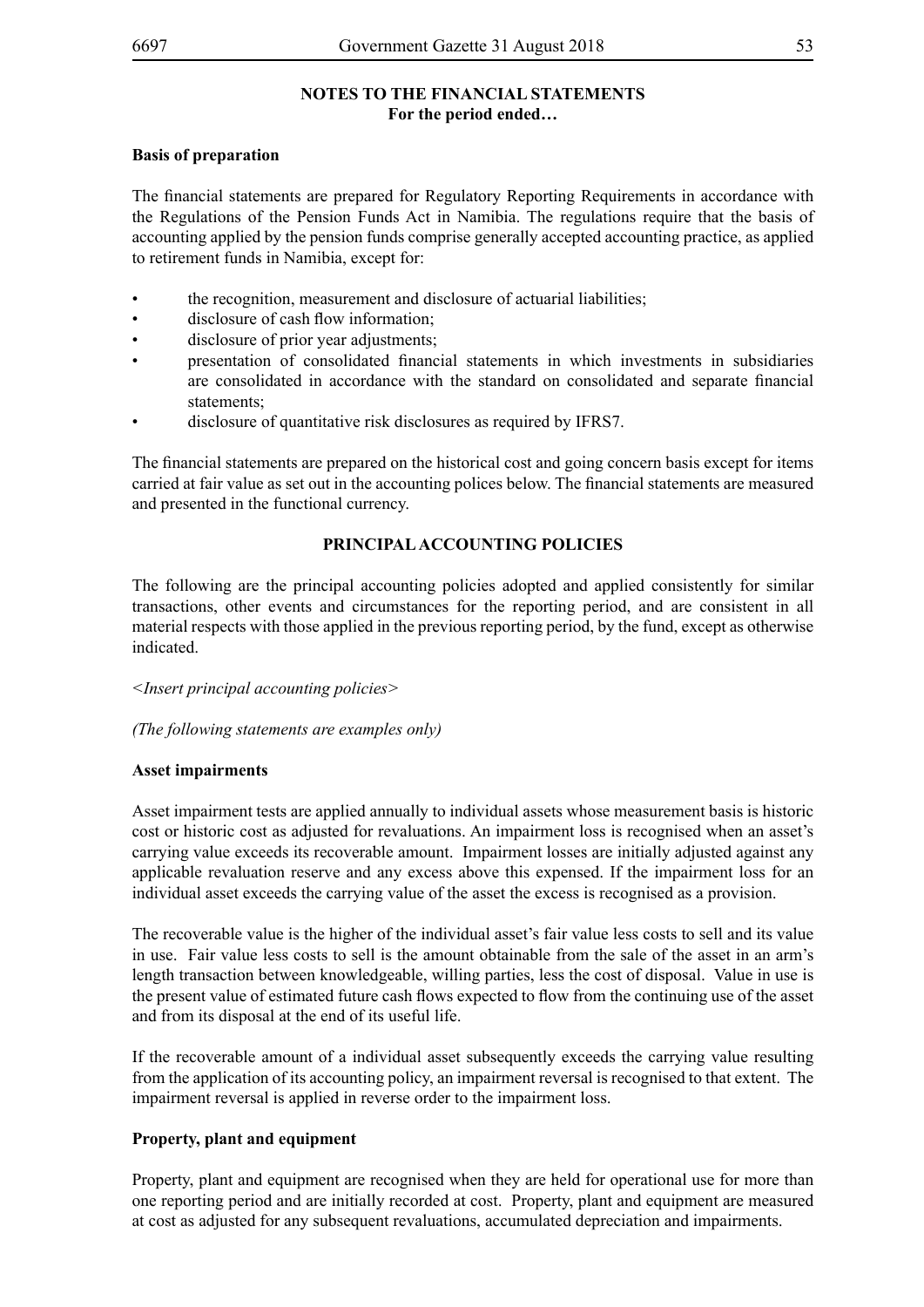Revaluations for ……… (asset class) are conducted on a …. year cycle by independent valuators using …………. (enter details of revaluation) basis. Revaluation increases are credited directly to the revaluation reserve in equity. Revaluation decreases are debited directly against the assets related revaluation reserve. If the decrease exceeds the amount held in the revaluation reserve the excess is recognised as an impairment expense. If the revaluation increase reverses a revaluation decrease of the same asset previously recognised as an impairment expense it is recognised as impairment reversal to that extent in income. Revaluation reserves realised on disposal or from revaluation depreciation are transferred from the revaluation reserve to the statement of changes in net assets and funds.

Land is not depreciated as it is deemed to have an indefinite life.

Depreciation is provided over the useful life of each asset to write down its carrying value on a systematic basis to its estimated residual value. The depreciation method adopted reflects the pattern in which the asset's, or its components, economic benefits are consumed. The depreciation charge of an impaired asset is adjusted in future periods to allocate the asset's revised carrying value, less its residual value, on a systematic basis over its remaining useful life.

Gains and losses on disposal of property, plant and equipment are determined by reference to their carrying amount and are taken into account in determining the net surplus or deficit.

Costs of replacements, restoration or renewals that are immaterial or consumed in a reporting period or less are expensed as repairs and maintenance as and when incurred.

#### **Leased assets**

Leased property, plant and equipment are capitalised, at the equivalent of their cash cost or the present value of the underlying lease payments, when substantially all the benefits and risks of ownership on the asset concerned are assumed. The corresponding finance lease obligations are raised net of finance charges as financial liabilities. Leased assets are accounted for in the same manner as owned assets.

|                      | <b>Gross carrying</b><br>value | Depreciation<br>method | <b>Depreciation</b><br>measure | Recoverable<br>value             |
|----------------------|--------------------------------|------------------------|--------------------------------|----------------------------------|
| <b>Owned assets</b>  |                                |                        |                                |                                  |
| Property             | Valuation                      | Straight line          | 50 years                       | Value in use                     |
| <b>Transport</b>     | Cost                           | Straight line          | 33.30%                         | Value in use                     |
| Administration       | Cost                           | Straight line          | 10%                            | Fair value less<br>costs to sell |
| Sundry               | Cost                           | Diminishing<br>balance | 10%                            | Fair value less<br>costs to sell |
|                      |                                |                        |                                |                                  |
| <b>Leased assets</b> |                                |                        |                                |                                  |
| Leasehold property   | Valuation                      | Lease period           | $3 - 5$ years                  | Value in use                     |

The classes of property, plant and equipment are measured as follows:

#### **Investments**

#### **Investment property**

Investment properties are held to earn rental income and for appreciation in capital value. Owneroccupied properties are held for administrative purposes. This distinguishes owner-occupied properties from investment properties. Investment property is distinguished from owner occupied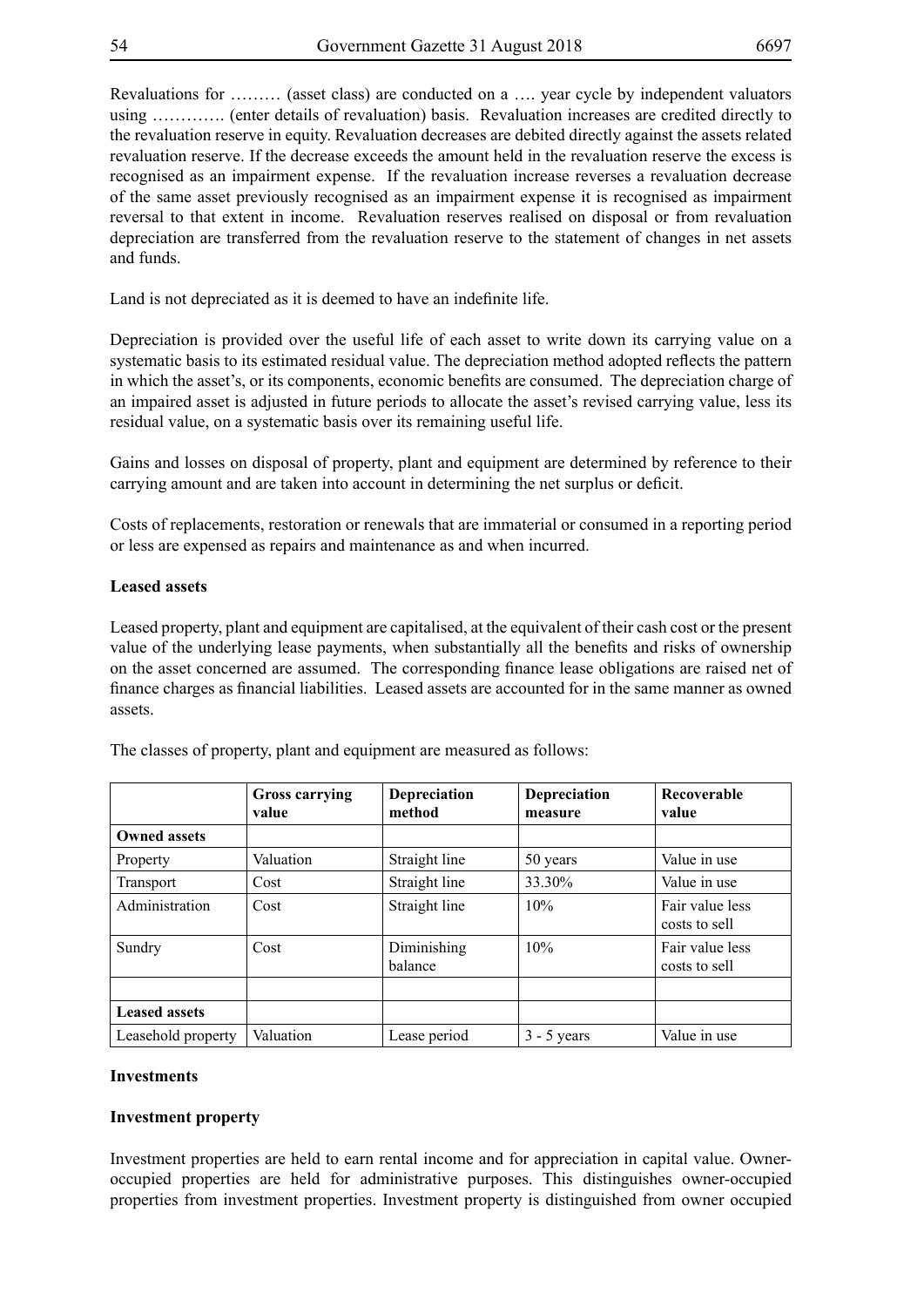property on the substantive percentage usage basis. Reclassifications to or from investment property are only recognised when a change in use is evidenced by the substantive percentage usage basis.

Investment property is measured at fair value determined annually at market value on a net rental return basis/comparable market transaction basis << edit as required>> and every three years by independent valuation. Any resulting fair value adjustments are recognised in income. Investment properties are not subject to depreciation.

Investment property is derecognised on reclassification to owner occupied property or on disposal and is remeasured to fair value at the date of derecognition.

## **Investments in financial instruments**

A financial instrument is any contract that gives rise to both a financial asset of one entity and a financial liability or equity instrument of another entity. A financial asset or a financial liability is recognised when its contractual arrangements become binding.

| Investment                                       | Classification                                                        | Carrying value |
|--------------------------------------------------|-----------------------------------------------------------------------|----------------|
|                                                  |                                                                       |                |
| Equities:                                        |                                                                       |                |
| Equities with primary listing on<br><b>NSX</b>   | At fair value through statement of<br>changes in net assets and funds | Fair value     |
| Equities with secondary listing on<br><b>NSX</b> | At fair value through statement of<br>changes in net assets and funds | Fair value     |
| Foreign listed equities                          | At fair value through statement of<br>changes in net assets and funds | Fair value     |
| Equity index-linked instruments                  | At fair value through statement of<br>changes in net assets and funds | Fair value     |
| Unlisted equities                                | At fair value through statement of<br>changes in net assets and funds | Fair value     |
| Collective investment schemes                    | At fair value through statement of<br>changes in net assets and funds | Fair value     |
| Participating employer<br>investments:           |                                                                       |                |
| Listed equities                                  | At fair value through statement of<br>changes in net assets and funds | Fair value     |
| Unlisted equities                                | At fair value through statement of<br>changes in net assets and funds | Fair value     |
| Debentures                                       | Loans and receivables                                                 | Amortised cost |
| Loans                                            | Loans and receivables                                                 | Amortised cost |
| Debt instruments                                 | At fair value through statement of<br>changes in net assets and funds | Fair value     |
| Participating mortgage bonds                     | Loans and receivables                                                 | Amortised cost |
| Insurance policies:                              |                                                                       |                |
| Non-market related policies                      | At fair value through statement of<br>changes in net assets and funds | Fair value     |
| Market related policies                          | At fair value through statement of<br>changes in net assets and funds | Fair value     |
| Loans (other than housing loans)                 | Loans and receivables                                                 | Amortised cost |
| Housing loans                                    | Loans and receivables                                                 | Amortised cost |

Investments in financial instruments are classified and measured as follows: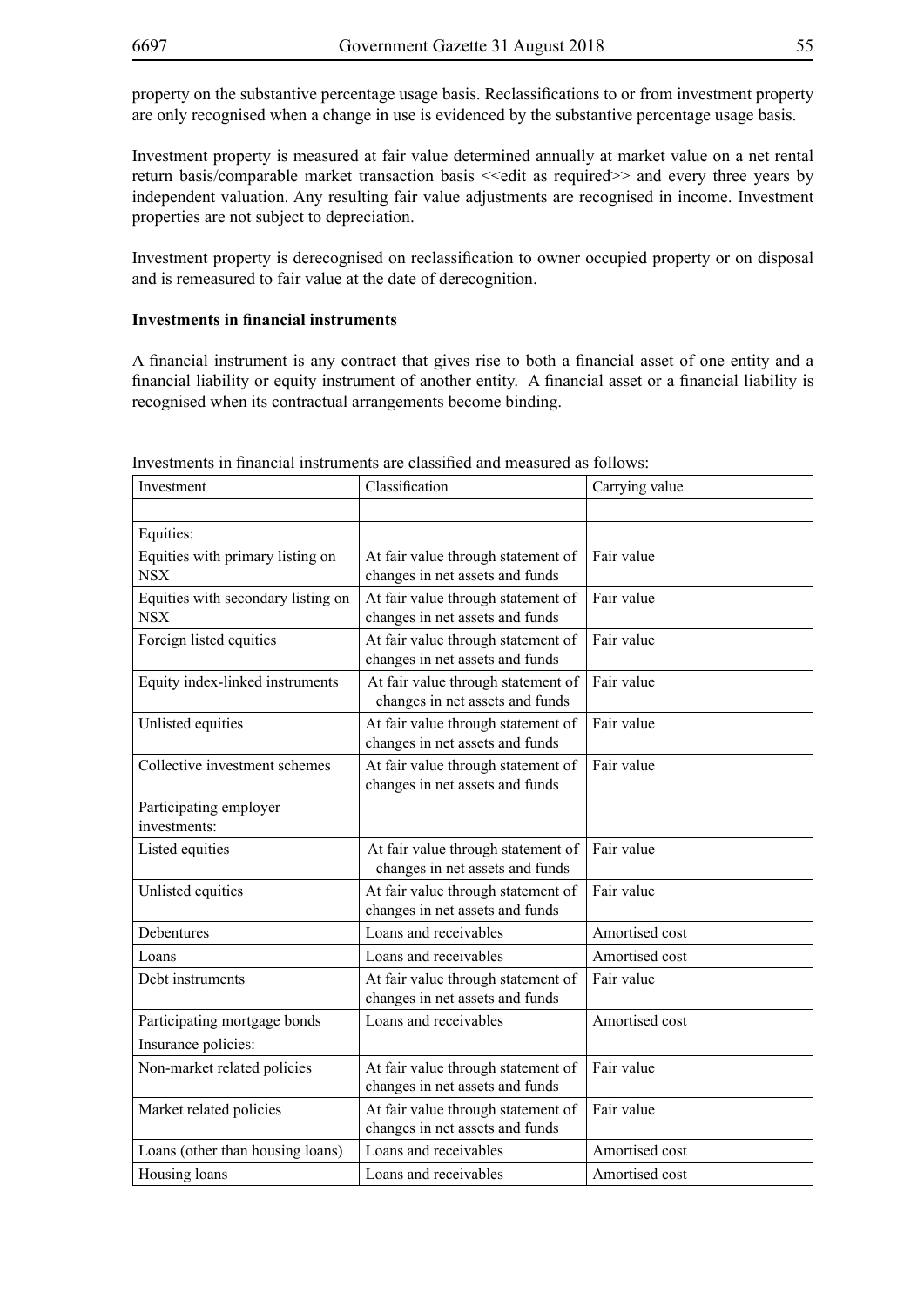| Derivative market instruments         | At fair value through statement of<br>changes in net assets and funds | Fair value     |
|---------------------------------------|-----------------------------------------------------------------------|----------------|
| Cash and deposits                     | Loans and receivables                                                 | Amortised cost |
| Commodities                           | At fair value through statement of<br>changes in net assets and funds | Fair value     |
| Hedge funds                           | At fair value through statement of<br>changes in net assets and funds | Fair value     |
| Private equity funds                  | At fair value through statement of<br>changes in net assets and funds | Fair value     |
| Other investments under<br>management | At fair value through statement of<br>changes in net assets and funds | Fair value     |

## **At fair value through statement of changes in net assets and funds**

A financial asset at fair value through the statement of changes in net assets and funds is initially measured at cost on trade date, which includes transaction costs. Subsequent to initial recognition, these instruments are measured as set out below.

A financial asset at fair value through the statement of changes in net assets and funds is measured at fair value, which is the fair value without any deduction for transaction costs that may be incurred on sale or other disposal.

*Fair value is determined as follows:*

#### *Listed investments*

Investments listed on a recognised stock exchange are valued by reference to stock exchange quoted selling prices at the close of business on the reporting date.

#### *Unlisted investments*

Unlisted equity investments are calculated by the board of trustees, with reference to the directors' valuation as at the end of the reporting period.

## *Market related insurance policies*

Market related policies are valued at the equivalent to the market value of the underlying assets as certified by the investment insurers concerned.

#### *Non-market related insurance policies*

Non-market related policies are valued at the equivalent of the guaranteed amount and bonuses as certified by the insurer concerned. Non-vested income is included in the valuation.

#### *Derivative market instruments*

Derivative market instruments are valued at market value.

#### *Other investments under management*

*<Detail the method of fair value for other insurance policies (user defined paragraph)>*

#### *Subsequent measurement*

Any gain or loss arising on remeasurement to fair value of a financial asset classified as at fair value through the statement of changes in net assets and funds is recognised in net investment income in the reporting period of occurrence.

#### *Derecognition*

On derecognition, a financial asset classified as at fair value through the statement of changes in net assets and funds, is remeasured to fair value at the date of derecognition.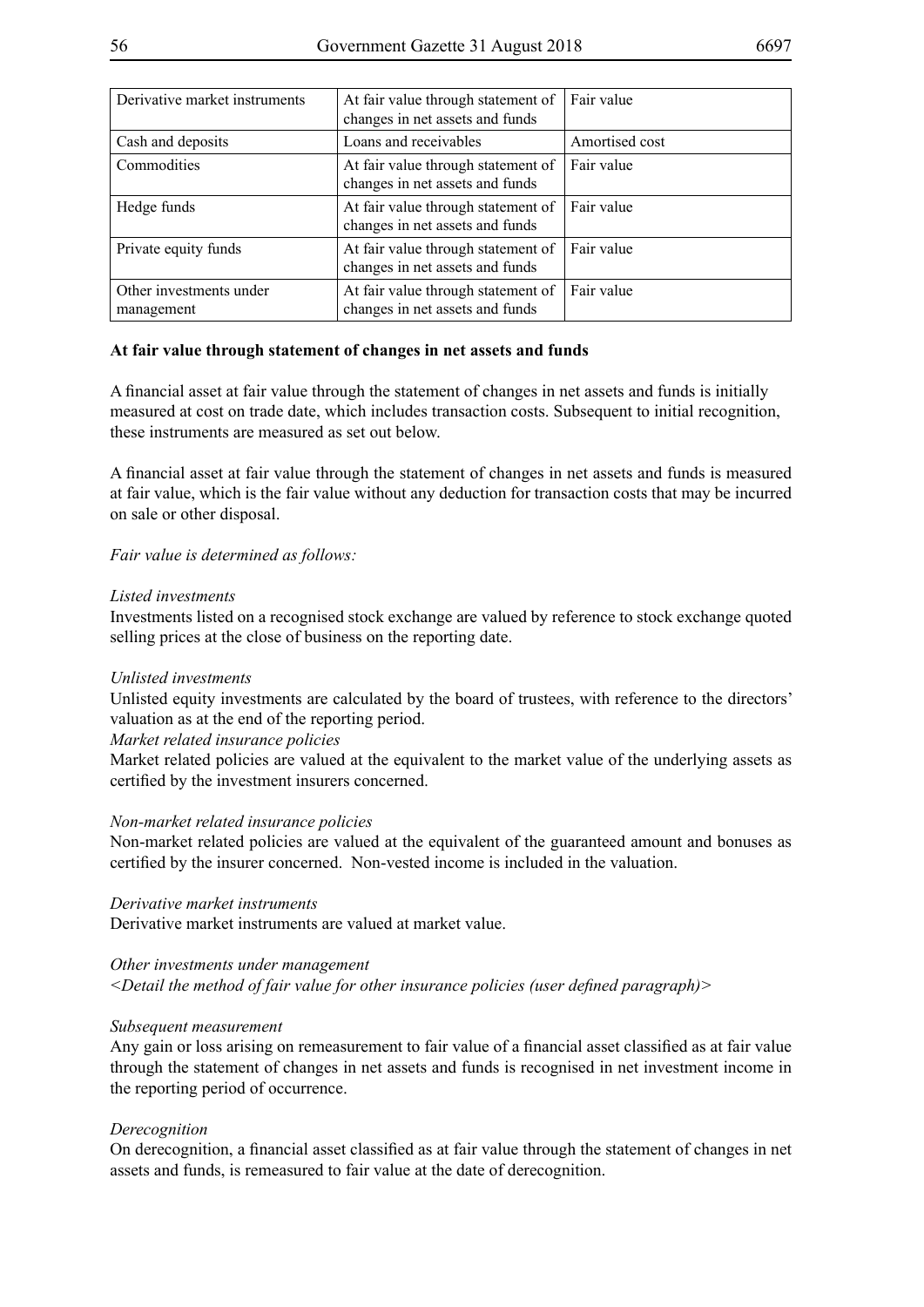## **Pensioner annuity policies**

Pensioner annuity policies purchased in the name of the fund are disclosed as an asset of the fund and included under investments. The corresponding pensioner liability is included under accumulated funds *(defined benefit)* / pensioners' accounts *(defined contribution)*. These policies are valued at fair value, equivalent to the market value as certified by the insurer concerned.

### **Loans and receivables**

Loans and receivables are non-derivative financial assets with fixed or determinable payments that are not quoted in an active market and are recognised when the asset is acquired using trade date accounting.

Loans and receivables are measured at amortised cost.

#### *Amortised Cost*

Amortised cost is calculated by using the effective interest rate method as adjusted for any impairment. Transaction costs on acquisition are included in the cost of the asset on initial recognition.

#### *Impairment*

Losses measured on impairments and gains recognised on the reversal of impairments are recognised as an expense or income in the statement of changes in net assets and funds in the reporting period of occurrence.

#### *Gains and losses*

A gain or loss on loans and receivables is recognised in the statement of changes in net assets and funds when the financial asset is derecognised or impaired, and through the amortisation process.

#### **Benefits**

Benefit expenses are recognised as the benefits occur, through the statement of changes in net assets and funds on an accrual basis. A liability is raised for all benefits accruing at the end of the financial year, which has not been paid.

#### **Transfers to and from other funds**

Section 14 transfers to or from other funds are recognised on approval being granted by the Registrar. Individual transfers are recognised when the individual member's transfer is received or paid.

#### **Other financial instruments**

Financial instruments other than investments and transfers to and from other funds are recognised at amortised cost. Other financial assets are tested for impairment annually and adjusted for any impairment write offs and reversals.

#### **Provision for employee benefits**

Employee benefits for compensated absences arising from past events, for which it is probable that an outflow of economic benefits will be required to settle the obligation, are recognised as a provision at the net total of the present value of the obligation at the reporting date. Changes in the outstanding obligation, in a reporting period, are recognised in the statement of changes in net assets and funds.

#### **Contributions**

Contributions are brought to account on the accrual basis except for voluntary contributions, which are recorded in the period in which they are received.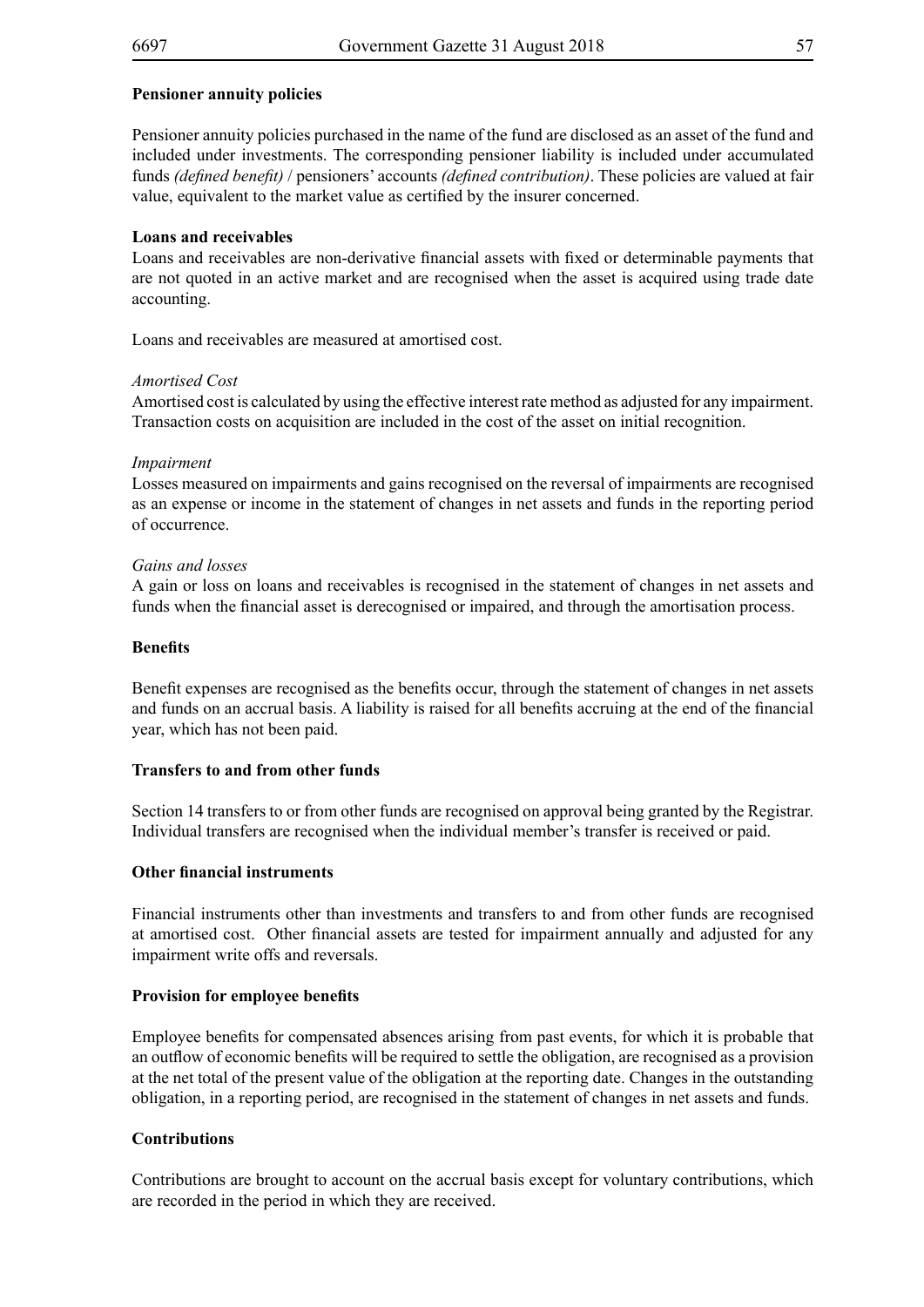## **Dividend income**

Dividend income is recognised when the right to receive payment is established.

### **Insurance policy income**

Insurance policy income is recognised when the right to receive payment is established.

## **Interest income**

Interest income is recognised and accrued to the investment using the effective interest rate method and recognised in net investment income. Interest received is credited to the investment on receipt.

## **Collective investment schemes**

Income on collective investment schemes is recognised when the right to receive payment is established.

## **Rental income**

Rental income is recognised on the accrual basis in accordance with the substance of the relevant agreements over the lease term. Rental premiums as per the rental contract are amortised on a straight-line basis over the lease term.

## **Right of use income**

Revenue arising from the use or right of use of an asset is recognised on the accrual basis in accordance with the substance of the relevant agreement on a straight-line basis over the contractual term.

## **Comparatives**

Where necessary, comparative figures have been reclassified to conform to changes in presentation in the current period.

#### OR

Comparative figures, in accordance with the basis of accounting applicable to retirement funds in Namibia, are not adjusted to conform with changes in presentation in the current reporting period.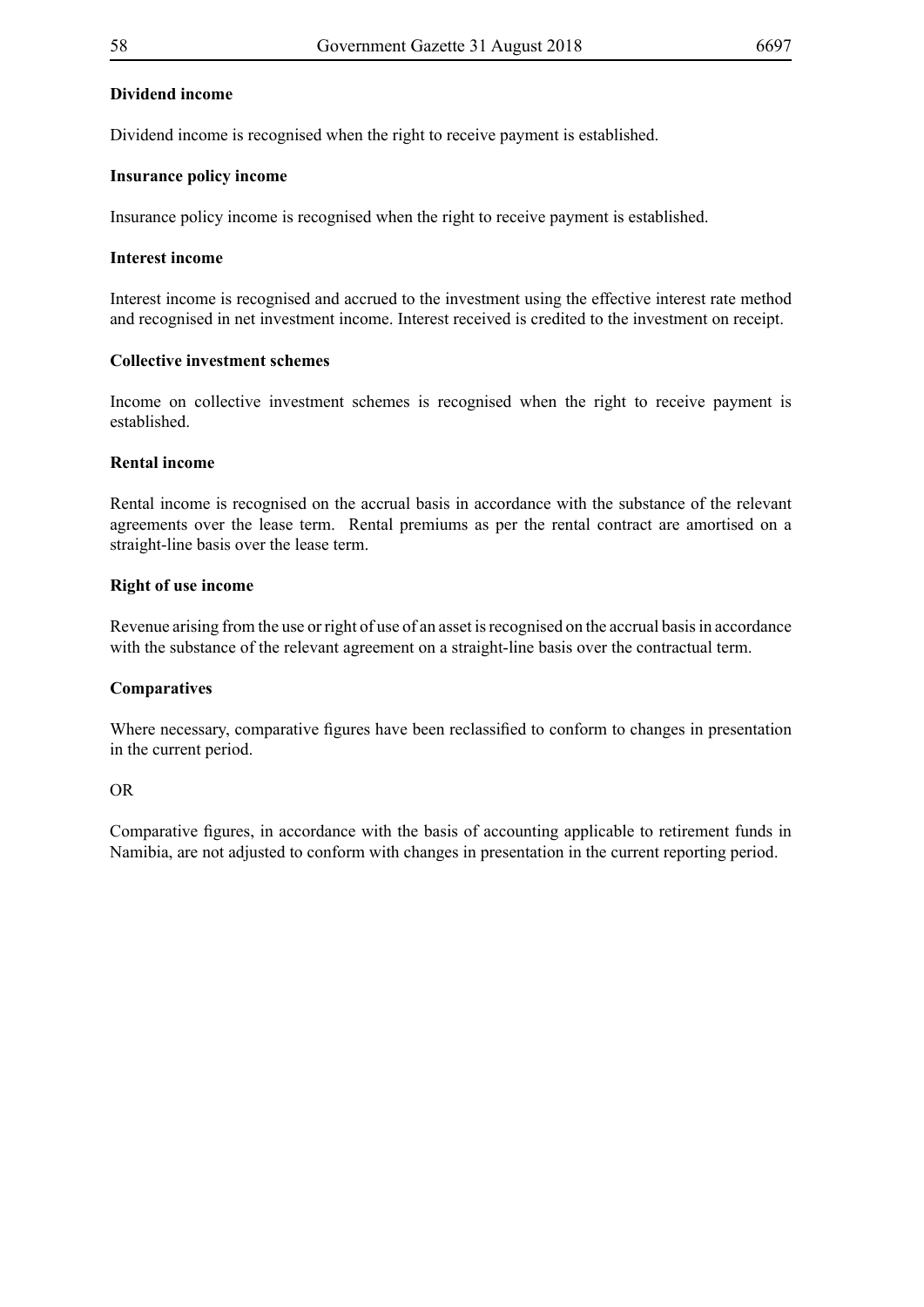| Property, plant and equipment                                                                                                                                                                                                                           |                                     |                                                       |                                     |                                           |                                           |              |
|---------------------------------------------------------------------------------------------------------------------------------------------------------------------------------------------------------------------------------------------------------|-------------------------------------|-------------------------------------------------------|-------------------------------------|-------------------------------------------|-------------------------------------------|--------------|
| Current period<br>$\Xi$                                                                                                                                                                                                                                 |                                     |                                                       |                                     |                                           |                                           |              |
|                                                                                                                                                                                                                                                         | buildings<br>Land &<br>$\mathbf{z}$ | equipment and<br>Computer<br>software<br>$\mathbf{z}$ | equipment<br>Office<br>$\mathbf{z}$ | and fittings<br>Furniture<br>$\mathbf{z}$ | improvements<br>Leasehold<br>$\mathbf{z}$ | Total<br>N\$ |
| Gross carrying amount                                                                                                                                                                                                                                   |                                     |                                                       |                                     |                                           |                                           |              |
|                                                                                                                                                                                                                                                         |                                     |                                                       |                                     |                                           |                                           |              |
| At beginning of period                                                                                                                                                                                                                                  |                                     |                                                       |                                     |                                           |                                           |              |
| Additions                                                                                                                                                                                                                                               |                                     |                                                       |                                     |                                           |                                           |              |
| Disposals                                                                                                                                                                                                                                               |                                     |                                                       |                                     |                                           |                                           |              |
| Revaluation reserve (note 7)                                                                                                                                                                                                                            |                                     |                                                       |                                     |                                           |                                           |              |
| Other movements                                                                                                                                                                                                                                         |                                     |                                                       |                                     |                                           |                                           |              |
|                                                                                                                                                                                                                                                         |                                     |                                                       |                                     |                                           |                                           |              |
| At end of period                                                                                                                                                                                                                                        |                                     |                                                       |                                     |                                           |                                           |              |
|                                                                                                                                                                                                                                                         |                                     |                                                       |                                     |                                           |                                           |              |
| Accumulated depreciation and impairment losses                                                                                                                                                                                                          |                                     |                                                       |                                     |                                           |                                           |              |
|                                                                                                                                                                                                                                                         |                                     |                                                       |                                     |                                           |                                           |              |
| At beginning of period                                                                                                                                                                                                                                  |                                     |                                                       |                                     |                                           |                                           |              |
| Depreciation charges                                                                                                                                                                                                                                    |                                     |                                                       |                                     |                                           |                                           |              |
| Accumulated depreciation on disposals                                                                                                                                                                                                                   |                                     |                                                       |                                     |                                           |                                           |              |
| Impairment write down                                                                                                                                                                                                                                   |                                     |                                                       |                                     |                                           |                                           |              |
| Other movements                                                                                                                                                                                                                                         |                                     |                                                       |                                     |                                           |                                           |              |
|                                                                                                                                                                                                                                                         |                                     |                                                       |                                     |                                           |                                           |              |
| Net carrying amount at end of period                                                                                                                                                                                                                    |                                     |                                                       |                                     |                                           |                                           |              |
| Example: The impairment charge of N\$XXX for office equipment comprises N\$XXX relating to [inset type of office equipment] and N\$XXX relating to [insert type<br>and The land and huildings against of an office block situated an out<br>$f \circ f$ |                                     |                                                       | $W_{\text{in}}$ dhoolr              |                                           |                                           |              |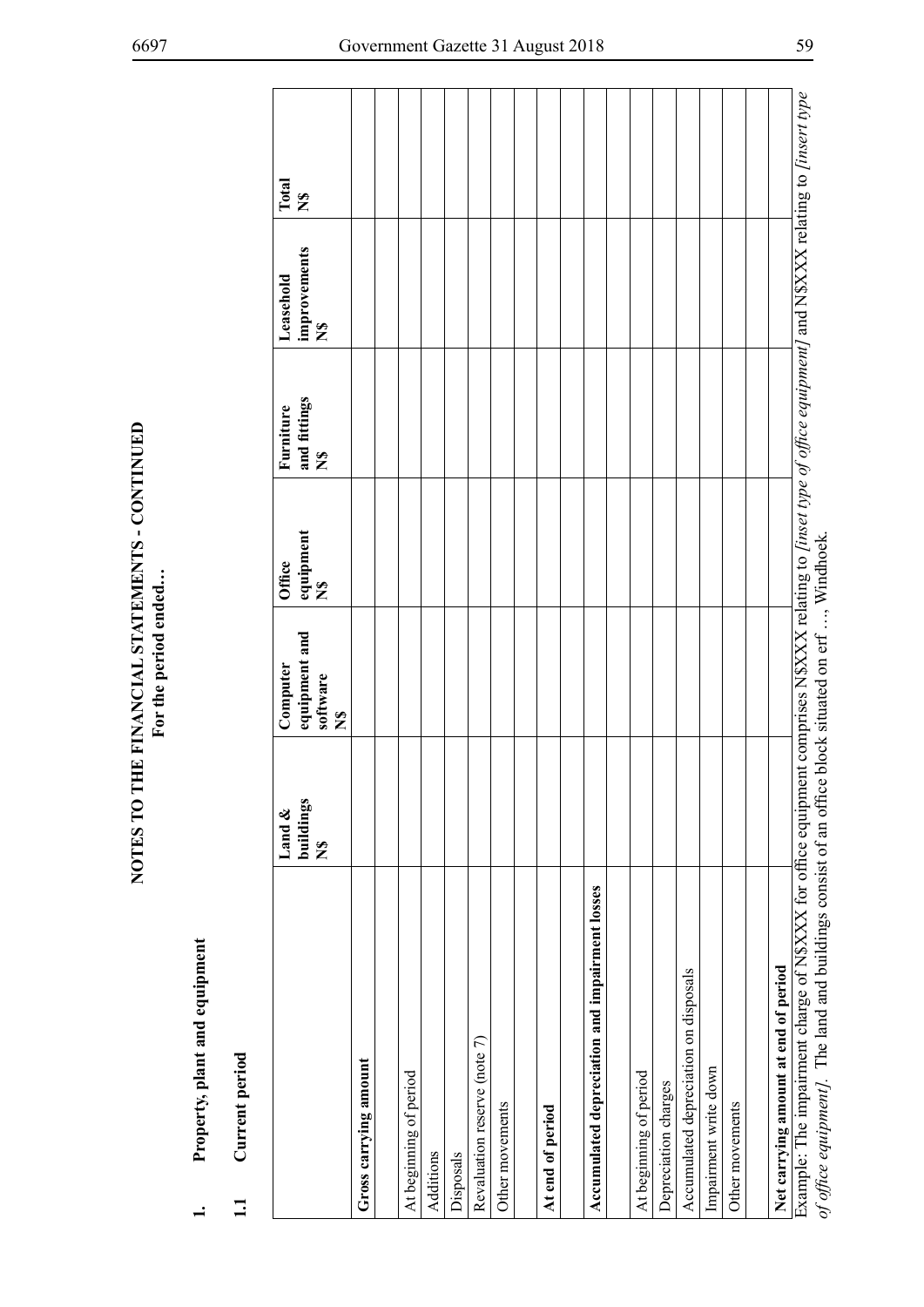| Total<br>$\sum_{i=1}^{n}$<br>Improvements<br>Leasehold<br>$\sum_{i=1}^{n}$<br>and fittings<br>Furniture<br>$\tilde{\mathbf{z}}$<br>  equipment<br>N\$<br>Office<br>equipment and<br>Computer<br>software<br>$\mathbf{z}$<br>buildings<br>Land &<br>$\sum_{i=1}^{n}$<br>Accumulated depreciation and impairment losses<br>Accumulated depreciation on disposals<br>Revaluation reserve (note 7)<br>Gross carrying amount<br>Impairment write down<br>At beginning of period<br>At beginning of period<br>Depreciation charges<br>Other movements<br>Other movements<br>At end of period<br>Disposals<br>Additions | Previous period<br>1.2               |  |  |  |
|------------------------------------------------------------------------------------------------------------------------------------------------------------------------------------------------------------------------------------------------------------------------------------------------------------------------------------------------------------------------------------------------------------------------------------------------------------------------------------------------------------------------------------------------------------------------------------------------------------------|--------------------------------------|--|--|--|
|                                                                                                                                                                                                                                                                                                                                                                                                                                                                                                                                                                                                                  |                                      |  |  |  |
|                                                                                                                                                                                                                                                                                                                                                                                                                                                                                                                                                                                                                  |                                      |  |  |  |
|                                                                                                                                                                                                                                                                                                                                                                                                                                                                                                                                                                                                                  |                                      |  |  |  |
|                                                                                                                                                                                                                                                                                                                                                                                                                                                                                                                                                                                                                  |                                      |  |  |  |
|                                                                                                                                                                                                                                                                                                                                                                                                                                                                                                                                                                                                                  |                                      |  |  |  |
|                                                                                                                                                                                                                                                                                                                                                                                                                                                                                                                                                                                                                  |                                      |  |  |  |
|                                                                                                                                                                                                                                                                                                                                                                                                                                                                                                                                                                                                                  |                                      |  |  |  |
|                                                                                                                                                                                                                                                                                                                                                                                                                                                                                                                                                                                                                  |                                      |  |  |  |
|                                                                                                                                                                                                                                                                                                                                                                                                                                                                                                                                                                                                                  |                                      |  |  |  |
|                                                                                                                                                                                                                                                                                                                                                                                                                                                                                                                                                                                                                  |                                      |  |  |  |
|                                                                                                                                                                                                                                                                                                                                                                                                                                                                                                                                                                                                                  |                                      |  |  |  |
|                                                                                                                                                                                                                                                                                                                                                                                                                                                                                                                                                                                                                  |                                      |  |  |  |
|                                                                                                                                                                                                                                                                                                                                                                                                                                                                                                                                                                                                                  |                                      |  |  |  |
|                                                                                                                                                                                                                                                                                                                                                                                                                                                                                                                                                                                                                  |                                      |  |  |  |
|                                                                                                                                                                                                                                                                                                                                                                                                                                                                                                                                                                                                                  |                                      |  |  |  |
|                                                                                                                                                                                                                                                                                                                                                                                                                                                                                                                                                                                                                  |                                      |  |  |  |
|                                                                                                                                                                                                                                                                                                                                                                                                                                                                                                                                                                                                                  |                                      |  |  |  |
|                                                                                                                                                                                                                                                                                                                                                                                                                                                                                                                                                                                                                  |                                      |  |  |  |
|                                                                                                                                                                                                                                                                                                                                                                                                                                                                                                                                                                                                                  |                                      |  |  |  |
|                                                                                                                                                                                                                                                                                                                                                                                                                                                                                                                                                                                                                  |                                      |  |  |  |
|                                                                                                                                                                                                                                                                                                                                                                                                                                                                                                                                                                                                                  | Net carrying amount at end of period |  |  |  |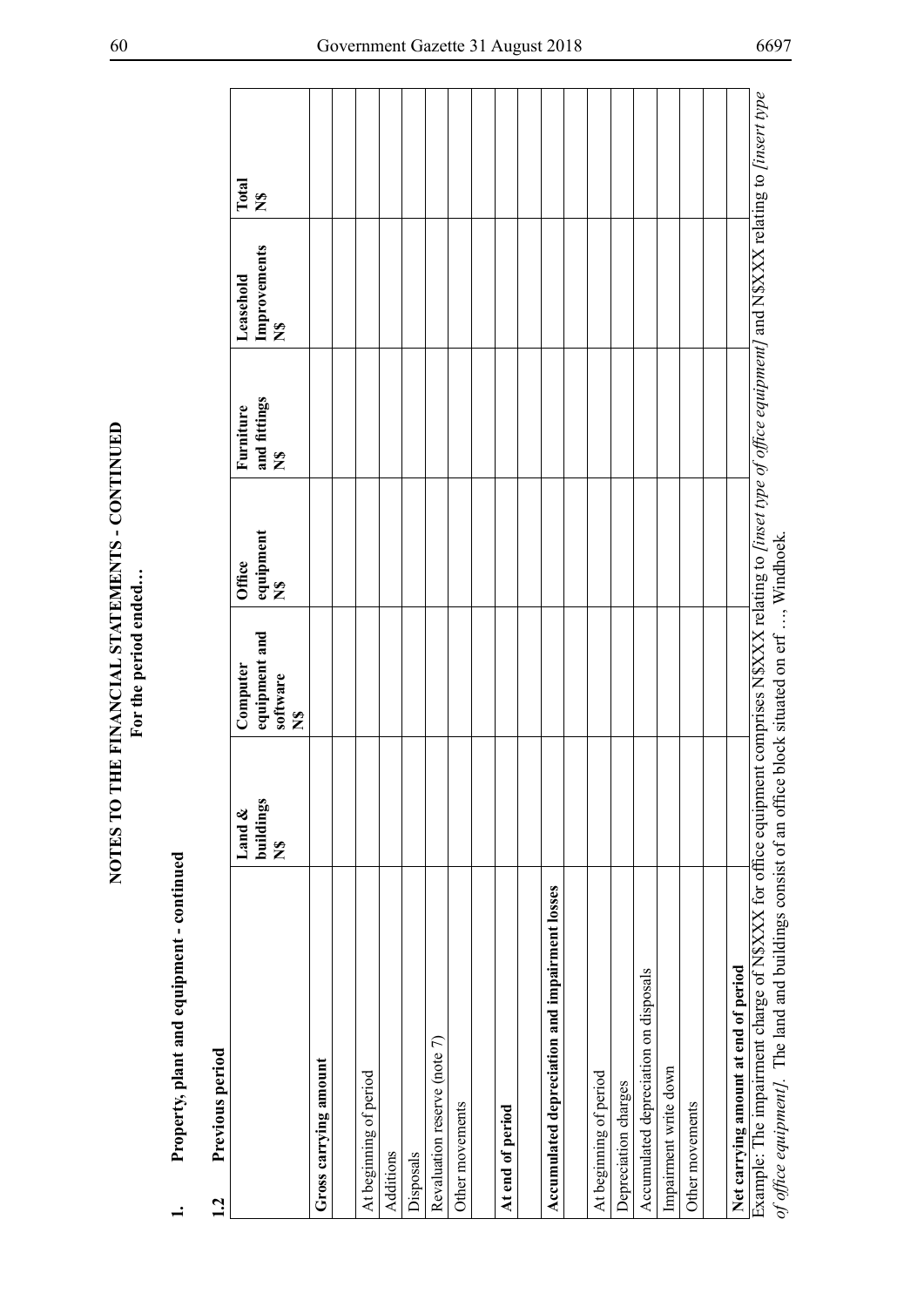## **NOTES TO THE FINANCIAL STATEMENTS – CONTINUED For the period ended …**

## **2. Investments**

## **2.1 Investment summary**

|                                                                                                               | <b>Notes</b> | Local<br>N\$ | Common<br>Monetary<br>Area<br>N\$ | Foreign<br>N\$ | <b>Total</b><br><b>Current</b><br>period<br>N\$ | <b>Total</b><br><b>Previous</b><br>period<br>N\$ |
|---------------------------------------------------------------------------------------------------------------|--------------|--------------|-----------------------------------|----------------|-------------------------------------------------|--------------------------------------------------|
| At fair value                                                                                                 |              |              |                                   |                |                                                 |                                                  |
| Cash and deposits                                                                                             |              |              |                                   |                |                                                 |                                                  |
| Commodities                                                                                                   |              |              |                                   |                |                                                 |                                                  |
| Debt instruments                                                                                              |              |              |                                   |                |                                                 |                                                  |
| Investment properties and<br>owner occupied properties *                                                      | 2.3          |              |                                   |                |                                                 |                                                  |
| Equities: **                                                                                                  |              |              |                                   |                |                                                 |                                                  |
| - Equities with primary listing<br>on NSX                                                                     |              |              |                                   |                |                                                 |                                                  |
| - Equities with secondary<br>listing on NSX                                                                   |              |              |                                   |                |                                                 |                                                  |
| - Foreign listed equities                                                                                     |              |              |                                   |                |                                                 |                                                  |
| - Equity index-linked<br>instruments                                                                          |              |              |                                   |                |                                                 |                                                  |
| - Unlisted equities                                                                                           |              |              |                                   |                |                                                 |                                                  |
| Insurance policies: ***                                                                                       |              |              |                                   |                |                                                 |                                                  |
| - Non-market related policies                                                                                 |              |              |                                   |                |                                                 |                                                  |
| - Market related policies                                                                                     |              |              |                                   |                |                                                 |                                                  |
| Collective investment schemes                                                                                 |              |              |                                   |                |                                                 |                                                  |
| Derivative market instruments<br>Hedge funds<br>Private equity funds<br>Other investments under<br>management |              |              |                                   |                |                                                 |                                                  |
| At amortised cost                                                                                             |              |              |                                   |                |                                                 |                                                  |
| Loans (other than housing<br>loans)                                                                           |              |              |                                   |                |                                                 |                                                  |
| Participating mortgage bonds                                                                                  |              |              |                                   |                |                                                 |                                                  |

Included in non-market related insurance policies are non-vested bonuses amounting to N\$ *<insert amount>*.

*Note: For purposes of the categorisation in terms of IAS 39, investments must be categorised under the following and the value determined as follows:*

| $\sim$ | Held for Trading                                 | $\sim$ 100 $\sim$ | at fair value                                              |
|--------|--------------------------------------------------|-------------------|------------------------------------------------------------|
| $\sim$ | Held-to-maturity<br>$\sim$ 100 $\sim$ 100 $\sim$ |                   | at amortised cost using the effective interest rate method |
| $\sim$ | Loans and receivables originated by the entity   | $\sim$            | at amortised cost                                          |
| $\sim$ | <i>Available for sale</i>                        | $\sim$            | at fair value                                              |

\* The land and buildings consist of an office block situation on stand … The land and buildings were revalued by an independent valuator. The valuation was performed as at xxx. The valuator used the following assumptions in determining the fair value of the land and buildings…….. The fair value was determined directly by reference to observable prices in an active market. If the land and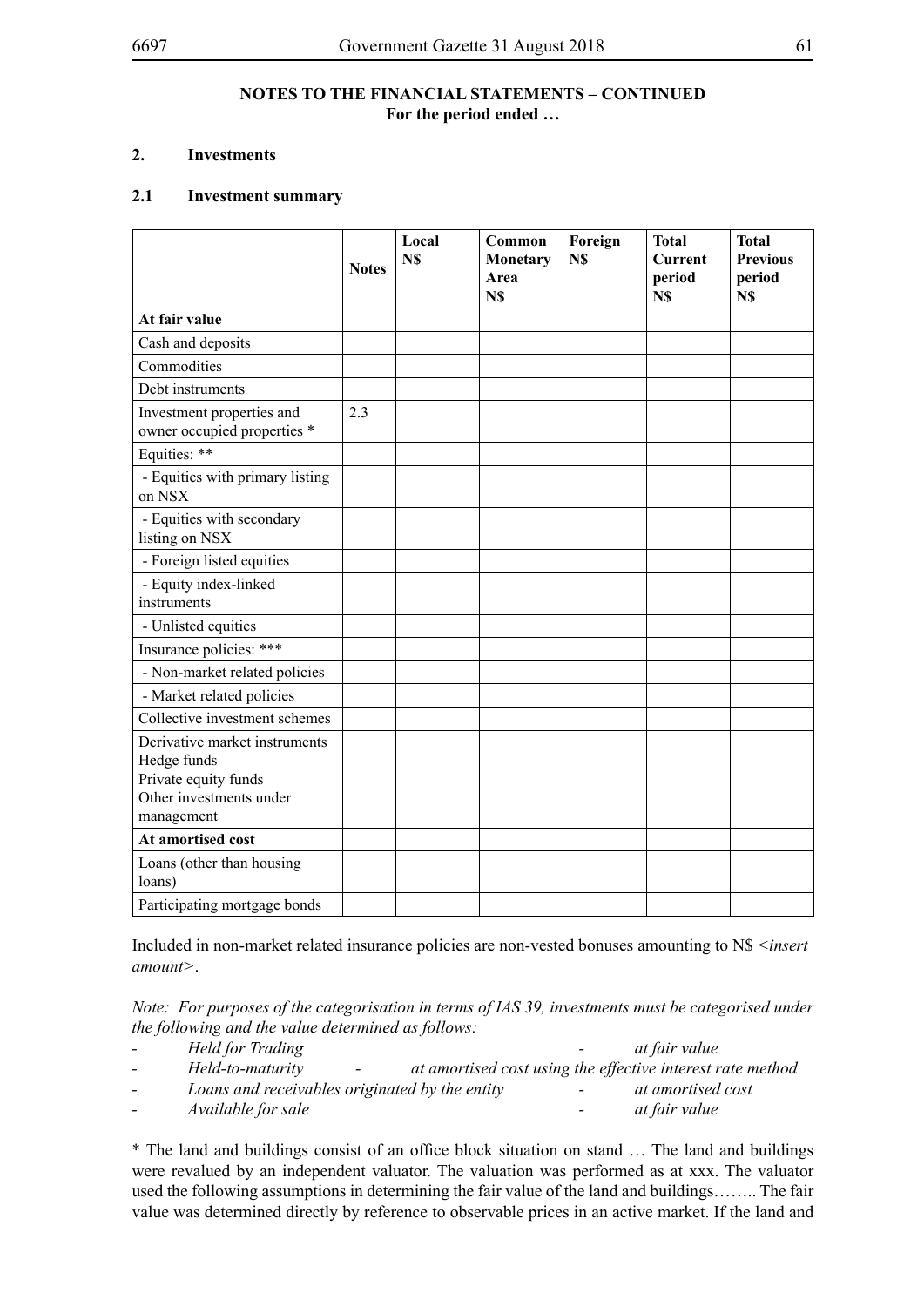buildings had been carried at the cost model, the value of the land and buildings would have been N\$XXX.

- \*\* Unlisted equities must be disclosed
- \*\*\*Includes non-linked policies with vested bonuses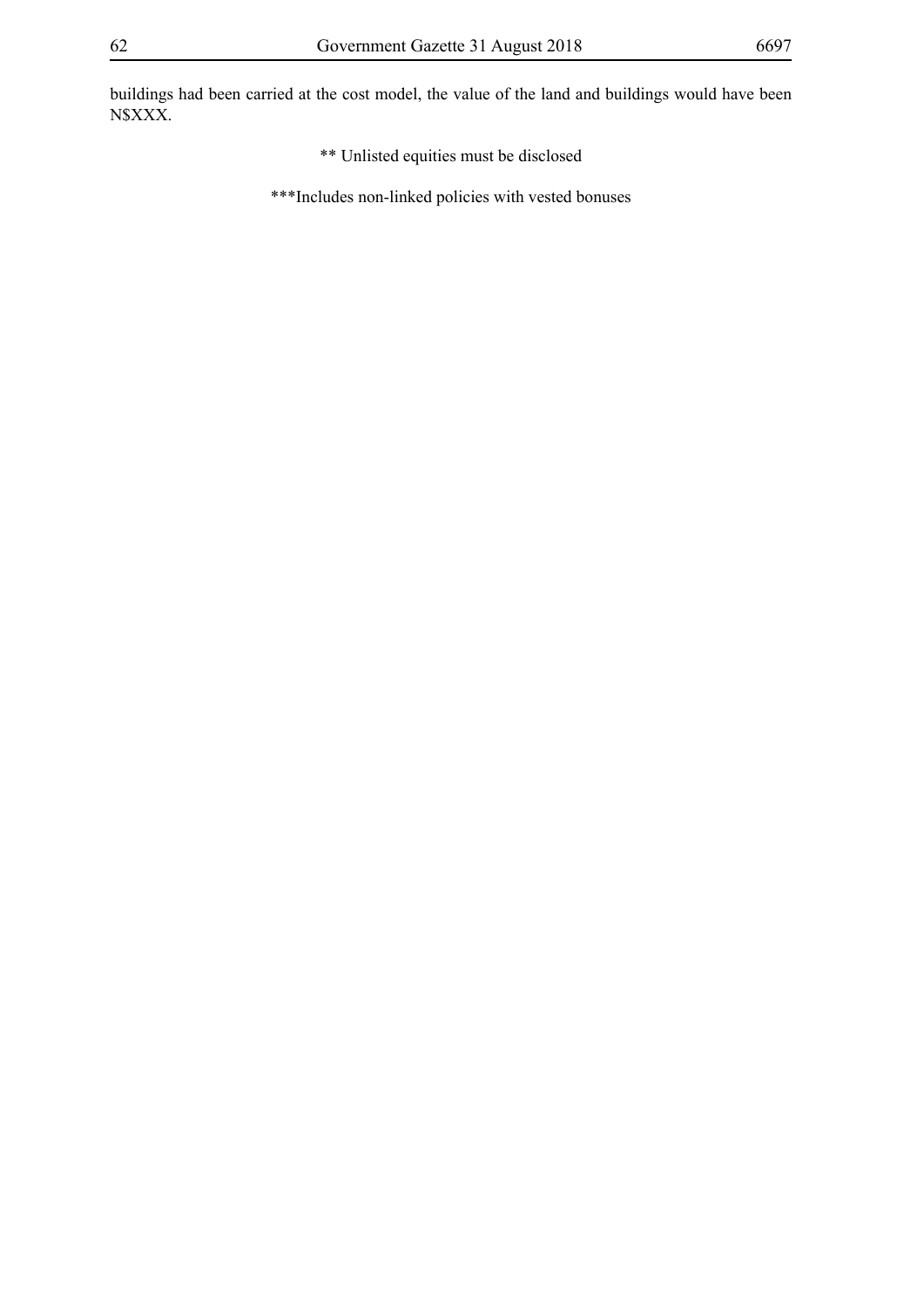| 2.2                                                                                                                                                                                                                                            |  |           |                                          |                                         |                                                     |                                     |  |
|------------------------------------------------------------------------------------------------------------------------------------------------------------------------------------------------------------------------------------------------|--|-----------|------------------------------------------|-----------------------------------------|-----------------------------------------------------|-------------------------------------|--|
| Investments in participating employer/s                                                                                                                                                                                                        |  |           |                                          |                                         |                                                     |                                     |  |
| $\frac{8}{5}$<br>At beginning<br>of period<br>$\tilde{\mathbf{z}}$                                                                                                                                                                             |  | Additions | Disposals<br>Repaid/<br>$\sum_{i=1}^{n}$ | capitalised<br>Interest<br>$\mathbf{z}$ | adjustments<br><b>Other</b><br>$\tilde{\mathbf{z}}$ | At end of<br>period<br>$\mathbf{z}$ |  |
| At fair value                                                                                                                                                                                                                                  |  |           |                                          |                                         |                                                     |                                     |  |
| Cash and deposits<br>Debt instruments<br>Commodities                                                                                                                                                                                           |  |           |                                          |                                         |                                                     |                                     |  |
| 2.3<br>Investment properties and owner occupied properties                                                                                                                                                                                     |  |           |                                          |                                         |                                                     |                                     |  |
| - Equities with primary listing on NSX<br>Equities:                                                                                                                                                                                            |  |           |                                          |                                         |                                                     |                                     |  |
| - Equities with secondary listing on NSX<br>- Foreign listed equities                                                                                                                                                                          |  |           |                                          |                                         |                                                     |                                     |  |
| - Equity index-linked instruments                                                                                                                                                                                                              |  |           |                                          |                                         |                                                     |                                     |  |
| - Non-market related policies<br>- Unlisted equities<br>Insurance policies:                                                                                                                                                                    |  |           |                                          |                                         |                                                     |                                     |  |
| Collective investment schemes<br>- Market related policies                                                                                                                                                                                     |  |           |                                          |                                         |                                                     |                                     |  |
| Derivative market instruments<br>Hedge funds                                                                                                                                                                                                   |  |           |                                          |                                         |                                                     |                                     |  |
| Other investments under management<br>Private equity funds                                                                                                                                                                                     |  |           |                                          |                                         |                                                     |                                     |  |
| At amortised cost                                                                                                                                                                                                                              |  |           |                                          |                                         |                                                     |                                     |  |
| Loans (other than housing loans)                                                                                                                                                                                                               |  |           |                                          |                                         |                                                     |                                     |  |
| Participating mortgage bonds                                                                                                                                                                                                                   |  |           |                                          |                                         |                                                     |                                     |  |
| $\lt$ insert paragraph to explain approvals listed above given by the Registrar of Pension Funds for the investments in the participating employers $\gt$<br>$\leq$ Insert paragraph to explain the terms of the loans and the security given> |  |           |                                          |                                         |                                                     |                                     |  |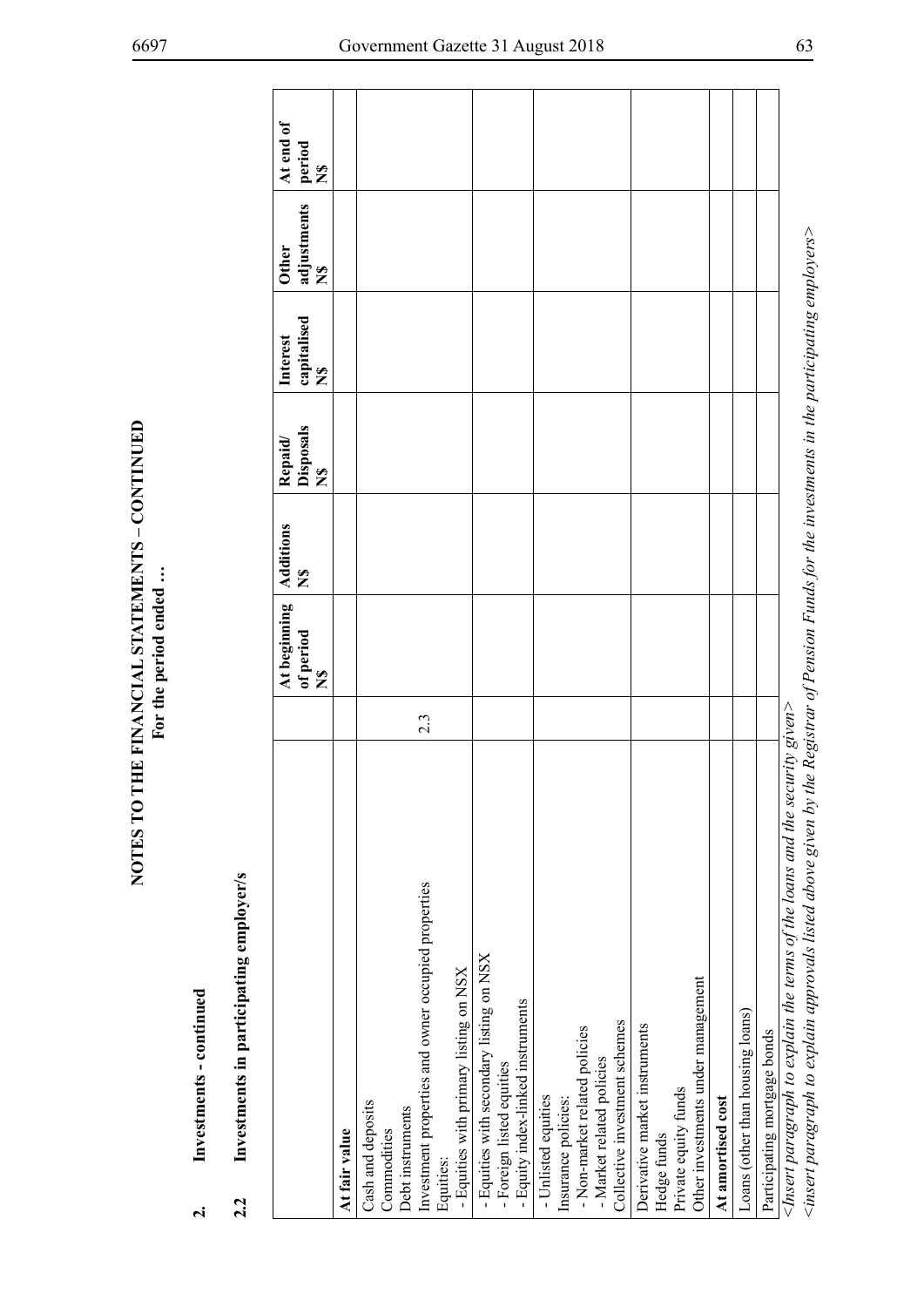- 
- 

| $\dot{\mathbf{c}}$ | Investments - continued                                                                                       |                                                   |                                                   |                                                                                     |                           |                                                                                                       |                                              |                                          |
|--------------------|---------------------------------------------------------------------------------------------------------------|---------------------------------------------------|---------------------------------------------------|-------------------------------------------------------------------------------------|---------------------------|-------------------------------------------------------------------------------------------------------|----------------------------------------------|------------------------------------------|
| 2.3                | Investment properties                                                                                         |                                                   |                                                   |                                                                                     |                           |                                                                                                       |                                              |                                          |
|                    | Description                                                                                                   | At beginning of<br>period<br>$\tilde{\mathbf{z}}$ | <b>Additions</b><br>$\tilde{\mathbf{z}}$          | Disposals<br>$\mathbf{z}$                                                           | adjustments<br>Fair value | Transfer to/from<br>owner occupied<br>properties<br>$\tilde{\mathbf{z}}$                              | <b>Other</b><br>$\tilde{\mathbf{z}}$         | At end of period<br>$\mathbf{z}$         |
|                    |                                                                                                               |                                                   |                                                   |                                                                                     |                           |                                                                                                       |                                              |                                          |
|                    | All investment properties were revalued on [insert date], by an                                               |                                                   |                                                   |                                                                                     |                           | independent qualified valuer who is familiar with revaluation of office towers at open market values. |                                              |                                          |
| $\ddot{ }$         | Housing loan facilities                                                                                       |                                                   |                                                   |                                                                                     |                           |                                                                                                       |                                              |                                          |
| 3.1                | Housing loans                                                                                                 |                                                   |                                                   |                                                                                     |                           |                                                                                                       |                                              |                                          |
|                    |                                                                                                               |                                                   | At beginning of<br>period<br>$\tilde{\mathbf{z}}$ | Granted<br>$\tilde{\mathbf{z}}$                                                     | Repaid<br>$\mathbf{z}$    | Interest capital-<br>ised<br>$\mathbf{z}$                                                             | adjustments<br>Other<br>$\tilde{\mathbf{z}}$ | At end of period<br>$\tilde{\mathbf{z}}$ |
|                    | the fund and Section 19(5) of the Pen-<br>Loans granted in terms of the rules of<br>sion Funds Act in Namibia |                                                   |                                                   |                                                                                     |                           |                                                                                                       |                                              |                                          |
|                    |                                                                                                               |                                                   |                                                   |                                                                                     |                           |                                                                                                       |                                              |                                          |
|                    |                                                                                                               |                                                   |                                                   | $\leq$ Insert paragraph explaining the terms of the loan and the security given $>$ |                           |                                                                                                       |                                              |                                          |

|                                                                                                               | At beginning of   Granted<br>period<br>S<br>S | $\tilde{\mathbf{z}}$ | Repaid<br>$\frac{6}{5}$ | Interest capital- Other<br>ised<br>$\tilde{\mathbf{z}}$ | adjustments<br>  N\$ | At end of period<br>$\frac{8}{5}$ |
|---------------------------------------------------------------------------------------------------------------|-----------------------------------------------|----------------------|-------------------------|---------------------------------------------------------|----------------------|-----------------------------------|
|                                                                                                               |                                               |                      |                         |                                                         |                      |                                   |
| the fund and Section 19(5) of the Pen-<br>Loans granted in terms of the rules of<br>sion Funds Act in Namibia |                                               |                      |                         |                                                         |                      |                                   |
|                                                                                                               |                                               |                      |                         |                                                         |                      |                                   |
|                                                                                                               |                                               |                      |                         |                                                         |                      |                                   |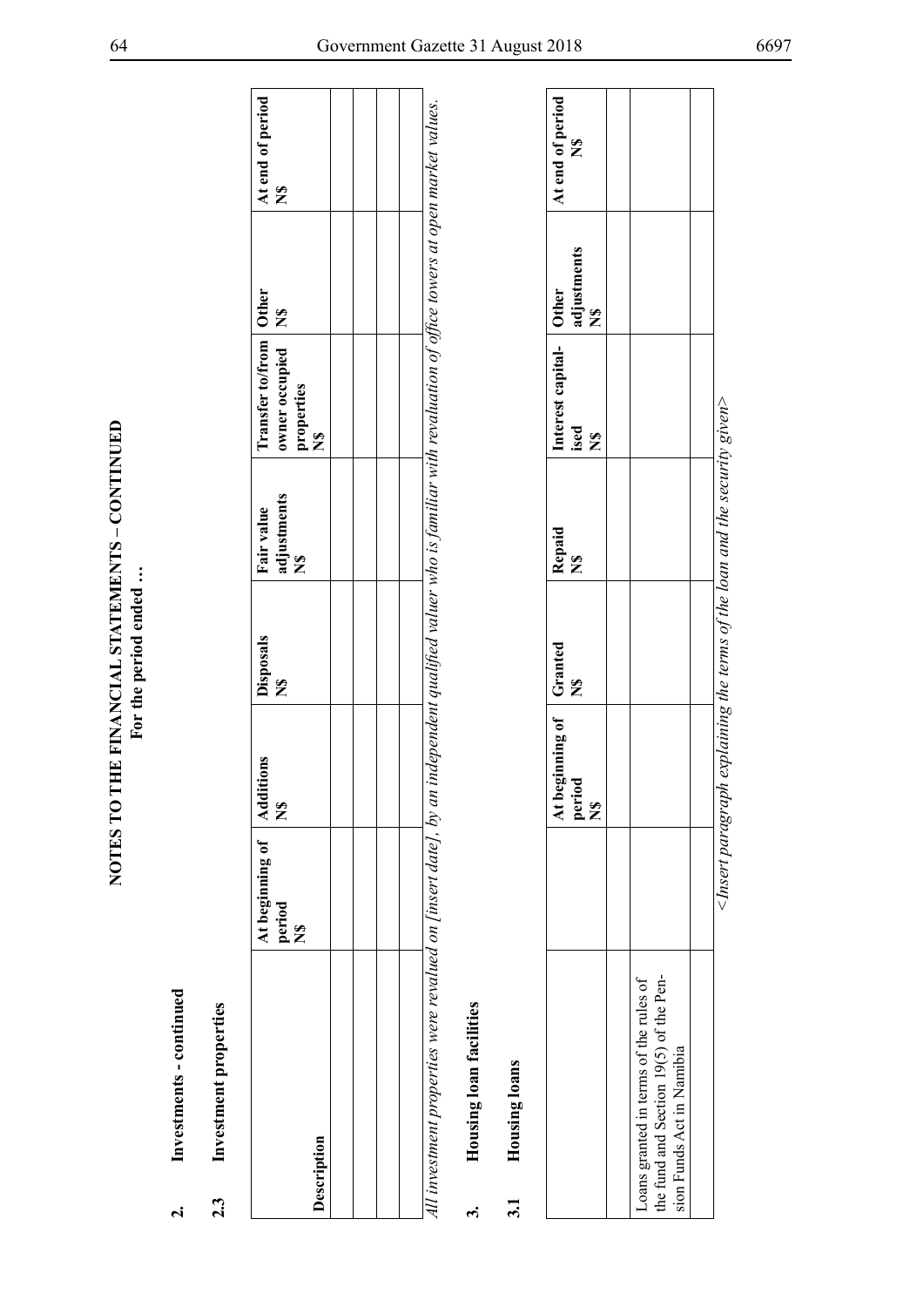## **3.2 Housing loan guarantees**

- The fund has granted guarantees to ……….. (Institution) for loans granted to members. A guarantee amounting to N\$…….. is renewable on ….. (date).
- The amount of the guarantee may not exceed ....% of the cash benefit that a member would receive if he or she had to terminate membership to the fund voluntarily.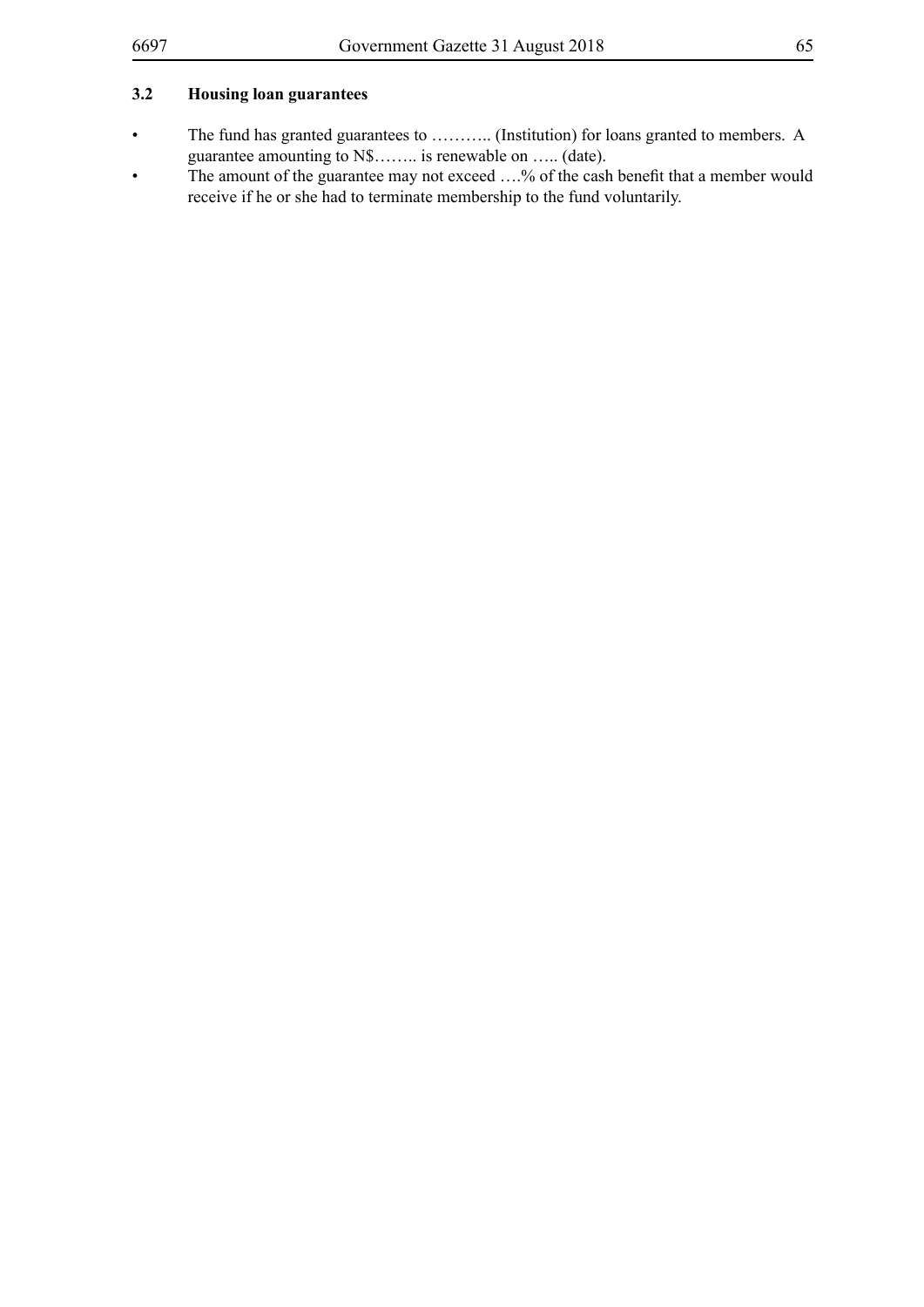| Accounts receivable<br>4.       |                |         |                      |                      |                      |                          |                           |  |
|---------------------------------|----------------|---------|----------------------|----------------------|----------------------|--------------------------|---------------------------|--|
|                                 |                |         |                      |                      |                      | Current<br>period<br>N\$ | Previous<br>period<br>N\$ |  |
|                                 |                |         |                      |                      |                      |                          |                           |  |
| (Specify if material)           |                |         |                      |                      |                      |                          |                           |  |
|                                 |                |         |                      |                      |                      |                          |                           |  |
| Transfers from other funds<br>n |                |         |                      |                      |                      |                          |                           |  |
|                                 | Effective date | No. of  | At beginning         | Transfers            | Net investment       | Assets                   | At end of                 |  |
|                                 |                | members | of period            | approved             | return               | transferred and period   |                           |  |
|                                 |                |         | $\tilde{\mathbf{z}}$ | $\tilde{\mathbf{z}}$ | $\tilde{\mathbf{z}}$ | adjustments              | $\frac{8}{5}$             |  |
|                                 |                |         |                      |                      |                      | $\tilde{\mathbf{z}}$     |                           |  |
|                                 |                |         |                      |                      |                      |                          |                           |  |
| In terms of Section 14          |                |         |                      |                      |                      |                          |                           |  |
| Name of fund                    |                |         |                      |                      |                      |                          |                           |  |
| Name of fund                    |                |         |                      |                      |                      |                          |                           |  |
| Individual transfers            |                |         |                      |                      |                      |                          |                           |  |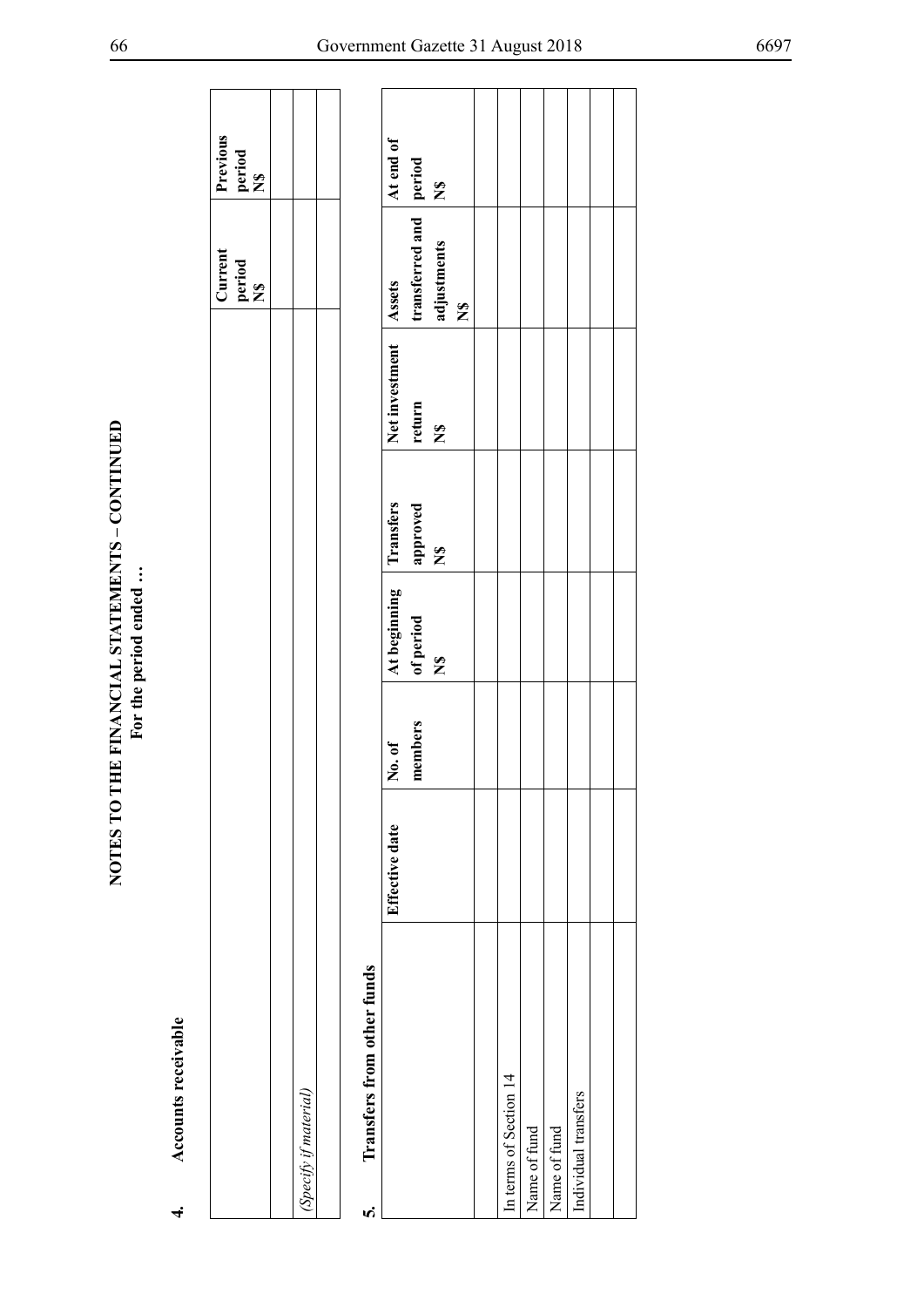| T Transiers abilition in April 10 approved |                |                       |
|--------------------------------------------|----------------|-----------------------|
|                                            | No. of members | Total<br>$\mathbb{Z}$ |
| n terms of Section 14                      |                |                       |
| Vame of fund                               |                |                       |
| Vame of fund                               |                |                       |
| Transfers to other funds                   |                |                       |

| 5.1 Transfers applied for not yet approved |                |         |                               |                 |                |                                                 | Total                         |
|--------------------------------------------|----------------|---------|-------------------------------|-----------------|----------------|-------------------------------------------------|-------------------------------|
|                                            |                |         |                               |                 |                | No. of members                                  | $\tilde{\mathbf{z}}$          |
| In terms of Section 14                     |                |         |                               |                 |                |                                                 |                               |
| Name of fund                               |                |         |                               |                 |                |                                                 |                               |
| Name of fund                               |                |         |                               |                 |                |                                                 |                               |
| Transfers to other funds<br>ق              |                |         |                               |                 |                |                                                 |                               |
|                                            | Effective date | No. of  |                               | Transfers       | Net investment | Assets                                          | At end of                     |
|                                            |                | members | Beginning<br>of period<br>N\$ | approved<br>N\$ | return<br>N\$  | transferred and<br>adjustments<br>$\frac{6}{5}$ | period<br>N\$                 |
|                                            |                |         |                               |                 |                |                                                 |                               |
| In terms of Section 14                     |                |         |                               |                 |                |                                                 |                               |
| Name of fund                               |                |         |                               |                 |                |                                                 |                               |
| Name of fund                               |                |         |                               |                 |                |                                                 |                               |
| Individual transfers                       |                |         |                               |                 |                |                                                 |                               |
| 6.1 Transfers applied for not yet approved |                |         |                               |                 |                |                                                 |                               |
|                                            |                |         |                               |                 | Effective date | No. of members                                  | Total<br>$\tilde{\mathbf{z}}$ |
| In terms of Section 14                     |                |         |                               |                 |                |                                                 |                               |
| Name of fund                               |                |         |                               |                 |                |                                                 |                               |
| Name of fund                               |                |         |                               |                 |                |                                                 |                               |

|                        |  | Effective date | No. of members | $\Gamma$ otal<br>Ş |
|------------------------|--|----------------|----------------|--------------------|
| In terms of Section 14 |  |                |                |                    |
| Vame of fund           |  |                |                |                    |
| Jame of fund           |  |                |                |                    |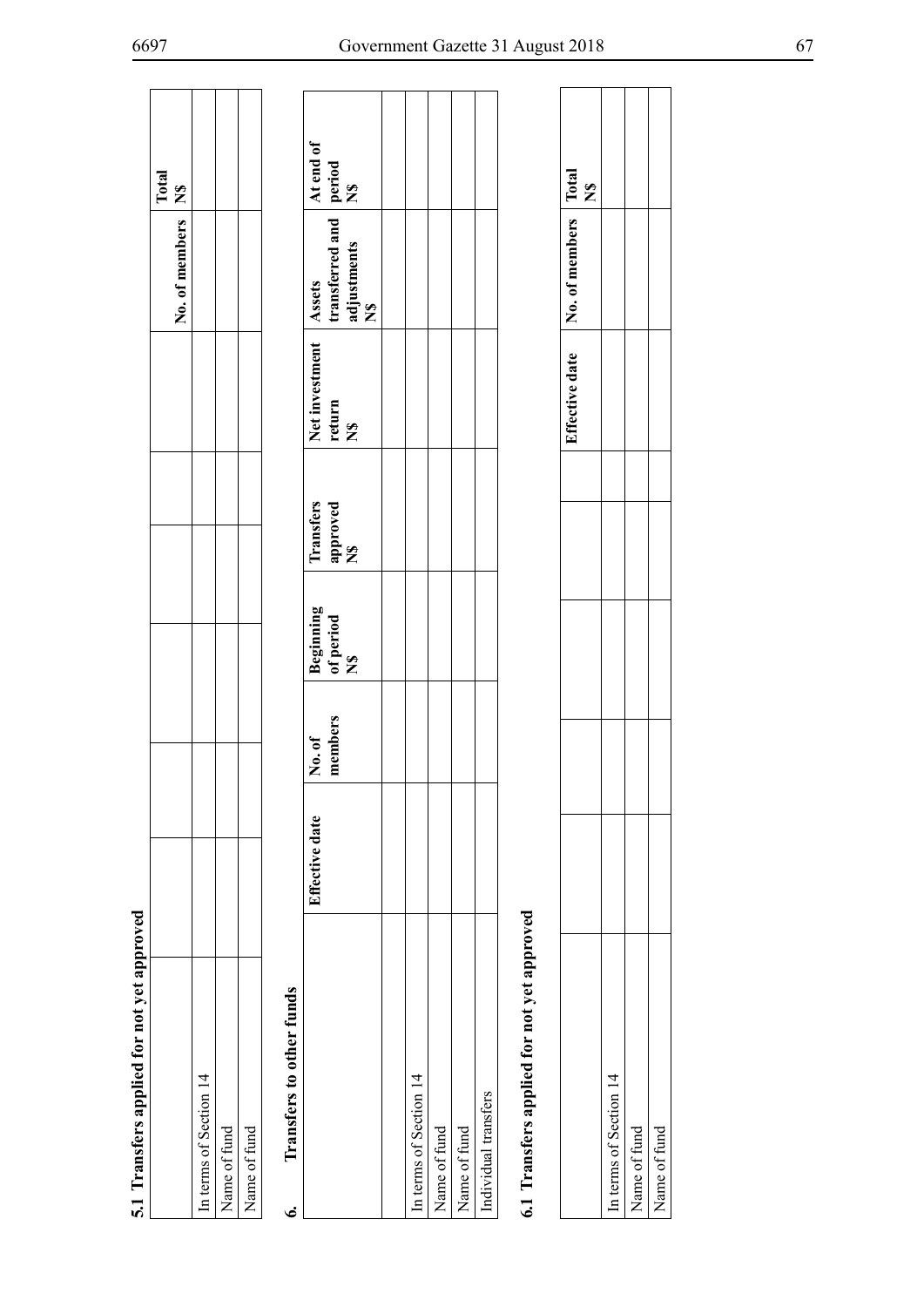## **NOTES TO THE FINANCIAL STATEMENTS – CONTINUED For the period ended …**

# **7. Revaluation reserve - Property, plant and equipment**

|                                                          | <b>Current period</b><br>N\$ | <b>Previous period</b><br>N\$ |
|----------------------------------------------------------|------------------------------|-------------------------------|
| At beginning of period                                   |                              |                               |
| Revaluation                                              |                              |                               |
| Impairments                                              |                              |                               |
| Transfer to statement of changes in net assets and funds |                              |                               |
| At end of period                                         |                              |                               |

## **8. Benefits**

|                                    | <b>Benefits</b><br><b>Current</b><br>period<br>N\$ | <b>Benefits</b><br><b>Previous</b><br>period<br>N\$ | <b>Benefits due</b><br><b>Current</b><br>period<br>N\$ | <b>Benefits due</b><br><b>Previous</b><br>period<br>N\$ |
|------------------------------------|----------------------------------------------------|-----------------------------------------------------|--------------------------------------------------------|---------------------------------------------------------|
|                                    |                                                    |                                                     |                                                        |                                                         |
| Monthly pensions                   |                                                    |                                                     |                                                        |                                                         |
| Lump sums on retirements           |                                                    |                                                     |                                                        |                                                         |
| Full benefit                       |                                                    |                                                     |                                                        |                                                         |
| Pensions commuted                  |                                                    |                                                     |                                                        |                                                         |
| Lump sums before retirement        |                                                    |                                                     |                                                        |                                                         |
| Disability benefits                |                                                    |                                                     |                                                        |                                                         |
| Death benefits                     |                                                    |                                                     |                                                        |                                                         |
| Withdrawal benefits                |                                                    |                                                     |                                                        |                                                         |
| Defaults - housing loan facilities |                                                    |                                                     |                                                        |                                                         |
| Other (Specify if material)-       |                                                    |                                                     |                                                        |                                                         |
|                                    |                                                    |                                                     |                                                        |                                                         |

# **9. Unclaimed benefits**

|                                   | <b>Current</b><br>period<br>N\$ | <b>Previous</b><br>period<br>N\$ |
|-----------------------------------|---------------------------------|----------------------------------|
| At beginning of period            |                                 |                                  |
| Transferred from benefits payable |                                 |                                  |
| Less:                             |                                 |                                  |
| Tracing expenses                  |                                 |                                  |
| Administration expenses           |                                 |                                  |
| Other expenses                    |                                 |                                  |
| Investment income allocated       |                                 |                                  |
| Benefits paid-                    |                                 |                                  |
|                                   |                                 |                                  |
| At end of period                  |                                 |                                  |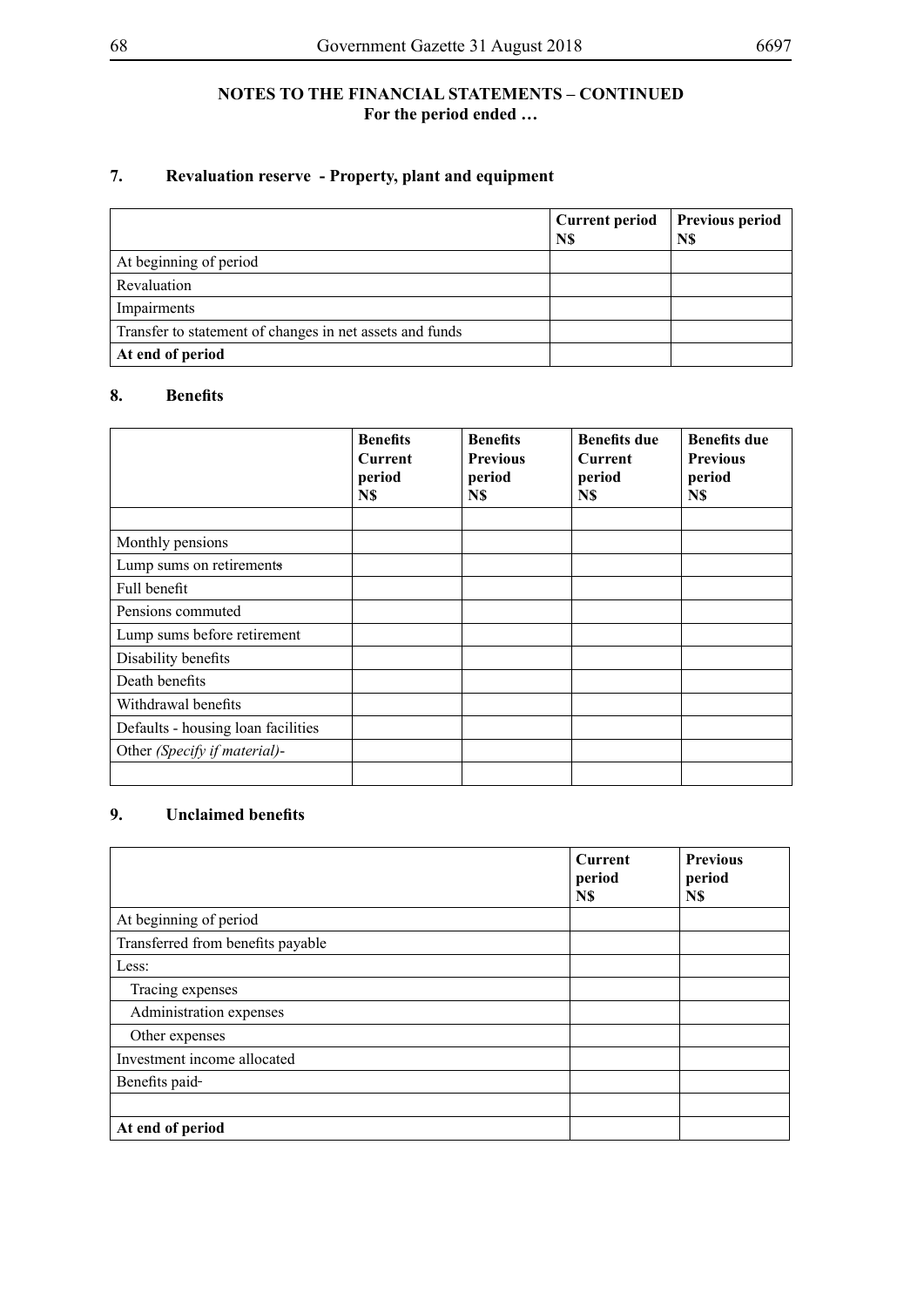# **10. Accounts payable**

|                       | Current<br>period<br>N\$ | <b>Previous</b><br>period<br>N\$ |
|-----------------------|--------------------------|----------------------------------|
|                       |                          |                                  |
| (Specify if material) |                          |                                  |
|                       |                          |                                  |

## **11. Contributions**

## **11.1 Contributions received**

|                                                              | <b>Towards</b><br>retirement<br>N\$ | <b>Towards</b><br>re-insurance<br>and expenses<br>N\$ | <b>Total</b><br>contributions<br>Current<br>period<br>N\$ | <b>Total</b><br>contributions<br><b>Previous</b><br>period<br>N\$ |
|--------------------------------------------------------------|-------------------------------------|-------------------------------------------------------|-----------------------------------------------------------|-------------------------------------------------------------------|
| Member contributions - received and<br>accrued               |                                     |                                                       |                                                           |                                                                   |
| Employer contributions - received and<br>accrued             |                                     |                                                       |                                                           |                                                                   |
| Additional contribution in respect of<br>actuarial shortfall |                                     |                                                       |                                                           |                                                                   |
| Additional voluntary contributions -<br>members              |                                     |                                                       |                                                           |                                                                   |
| Additional voluntary contributions -<br>employer             |                                     |                                                       |                                                           |                                                                   |

# **11.2 Contributions receivable**

|                                                           | Current<br>period<br>N\$ | <b>Previous</b><br>period<br>N\$ |
|-----------------------------------------------------------|--------------------------|----------------------------------|
| Member contributions                                      |                          |                                  |
| <b>Employer contributions</b>                             |                          |                                  |
| Additional contribution in respect of actuarial shortfall |                          |                                  |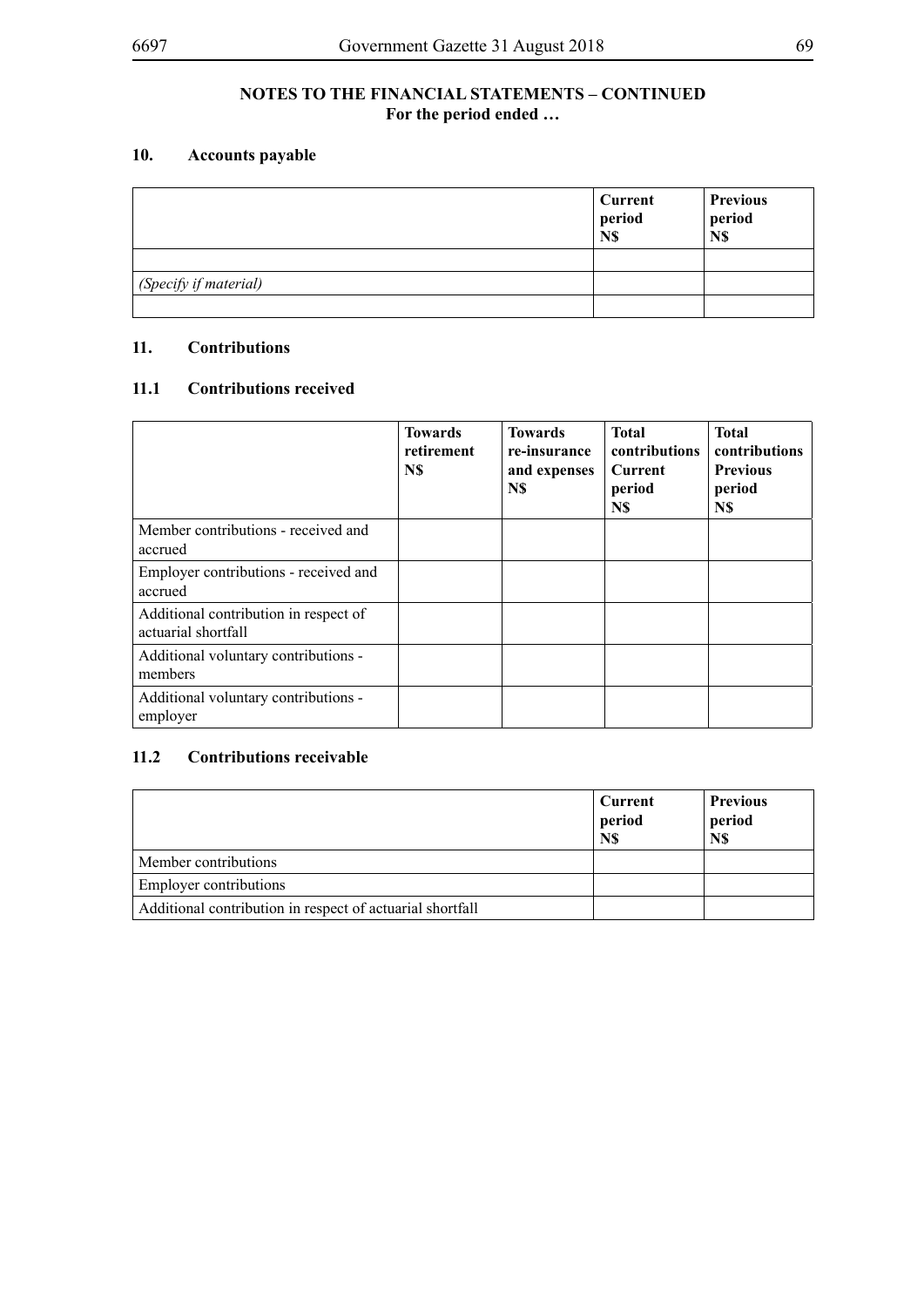## **NOTES TO THE FINANCIAL STATEMENTS – CONTINUED For the period ended …**

## **12. Net investment income**

|                                                   | <b>Current</b><br>period<br>N\$ | <b>Previous</b><br>period<br>N\$ |
|---------------------------------------------------|---------------------------------|----------------------------------|
|                                                   |                                 |                                  |
| Income from investment properties and investments |                                 |                                  |
| Dividends                                         |                                 |                                  |
| Interest                                          |                                 |                                  |
| Rentals                                           |                                 |                                  |
| Collective investment schemes distributions       |                                 |                                  |
| Income from insurance policies                    |                                 |                                  |
|                                                   |                                 |                                  |
| Other (Specify if material)                       |                                 |                                  |
| Interest on late payment of contributions         |                                 |                                  |
| Adjustment to fair value                          |                                 |                                  |
|                                                   |                                 |                                  |
| Less: Expenses incurred in managing investments   |                                 |                                  |
| Less: Interest paid on borrowings                 |                                 |                                  |
|                                                   |                                 |                                  |

# **13. Other income**

|                        | Current<br>period<br>N\$ | <b>Previous</b><br>period<br>N\$ |
|------------------------|--------------------------|----------------------------------|
|                        |                          |                                  |
| Bad debts recovered    |                          |                                  |
| Other (provide detail) |                          |                                  |
|                        |                          |                                  |

# **14. Administration expenses**

|                               | <b>Notes</b> | <b>Current</b><br>period<br>N\$ | <b>Previous</b><br>period<br>N\$ |
|-------------------------------|--------------|---------------------------------|----------------------------------|
|                               |              |                                 |                                  |
| Actuarial fees                |              |                                 |                                  |
| Administration fees           |              |                                 |                                  |
| Asset impairment              |              |                                 |                                  |
| Audit fees                    |              |                                 |                                  |
| Audit services                |              |                                 |                                  |
| Expenses                      |              |                                 |                                  |
| Other                         |              |                                 |                                  |
| Bank charges                  |              |                                 |                                  |
| Consultancy fees              |              |                                 |                                  |
| Depreciation - at cost        |              |                                 |                                  |
| Depreciation - at revaluation |              |                                 |                                  |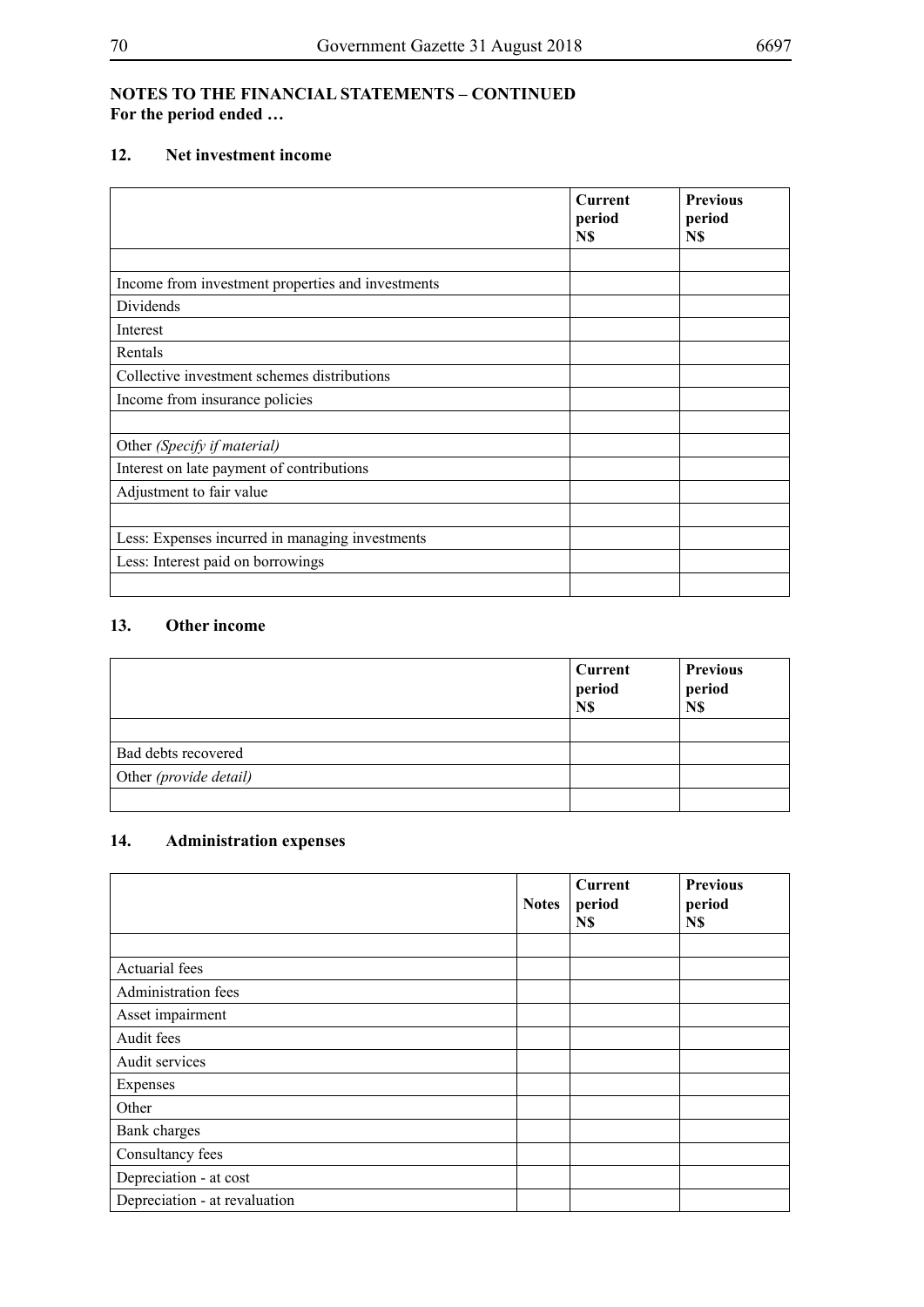| Fidelity insurance                                     |   |  |
|--------------------------------------------------------|---|--|
| Levies                                                 |   |  |
| Office expenses                                        |   |  |
| Operating lease payments                               |   |  |
| Other (Specify if material)                            |   |  |
| Penalties                                              |   |  |
| Principal officer expenses                             |   |  |
| Fees as trustee (Specify if material)                  |   |  |
| Remuneration (Specify if material)                     |   |  |
| Allowances (Specify if material)                       |   |  |
| Contributions to retirement fund (Specify if material) |   |  |
| Bonus (Specify if material)                            |   |  |
| Other payments (Specify if material)                   |   |  |
| Secretarial fees                                       |   |  |
| Staff expenses                                         |   |  |
| Remuneration (Specify if material)                     |   |  |
| Contributions to retirement fund (Specify if material) |   |  |
| Training expenses (Specify if material)                |   |  |
| Other payments (Specify if material)                   |   |  |
| Trustee expenses                                       |   |  |
| Remuneration (Specify if material)                     |   |  |
| Meeting allowances (Specify if material)               |   |  |
| Expenses (Specify if material)                         |   |  |
| Other payments (Specify if material)                   |   |  |
| Less: Amount allocated to unclaimed benefits           | 9 |  |
|                                                        |   |  |

# **15. Prior period adjustment - change in accounting policy**

During the period, the fund changed its accounting policy with respect to (mention the specific standard or interpretation, *nature of change, amount of adjustment for each financial statement line and reason for change*). Consistent with the regulatory authorities requirements comparatives have not been restated.

## OR

During the prior period, the following error occurred: (mention nature of the error and the amount). Consistent with the regulatory authorities requirements comparatives have not been restated. (*Insert information necessary to allow the user to restate the comparatives)*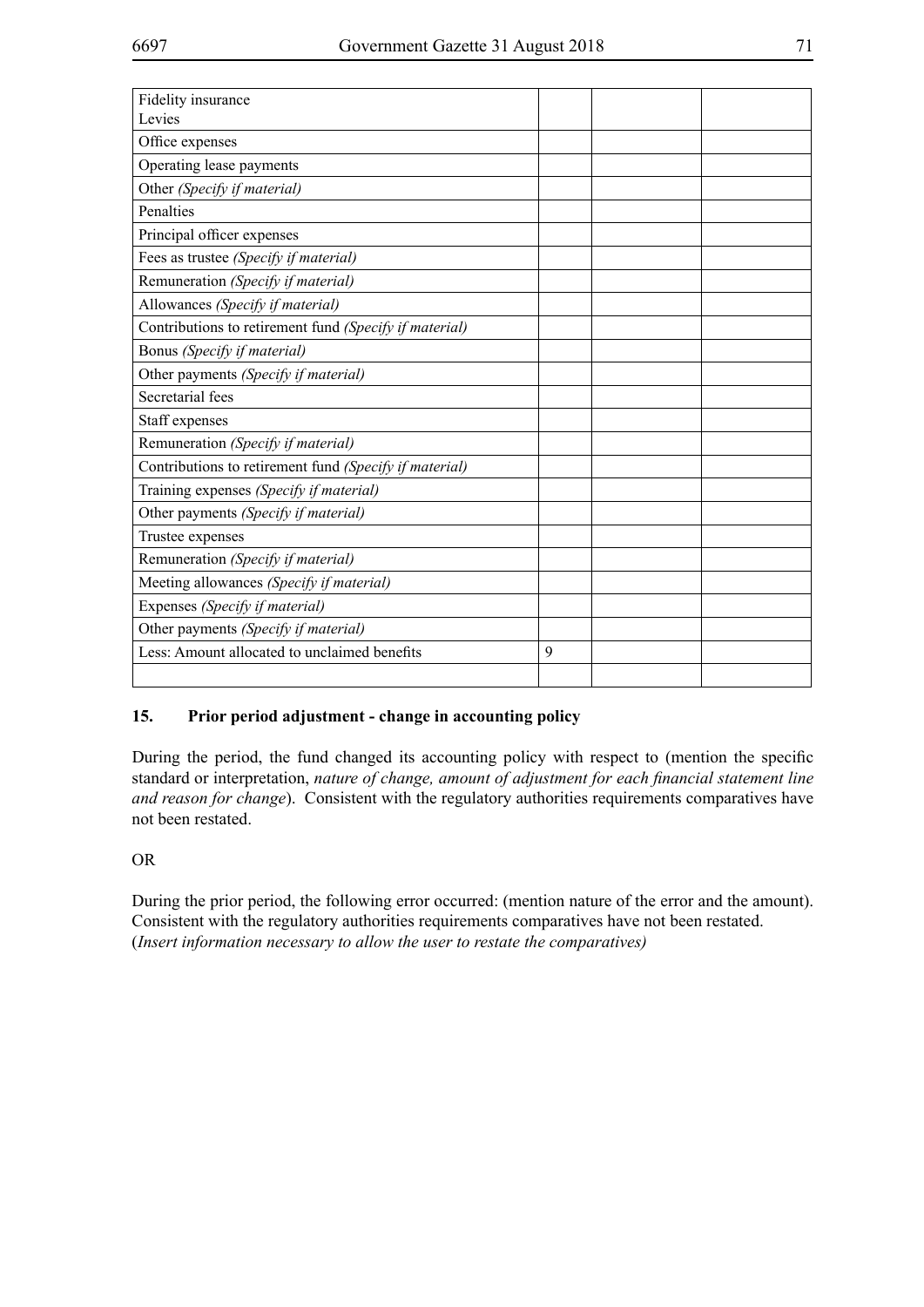## **NOTES TO THE FINANCIAL STATEMENTS – CONTINUED For the period ended …**

## **16. Financial liabilities and provisions**

## **16.1 Financial liabilities**

|                       | Current<br>period<br>N\$ | <b>Previous</b><br>period<br>N\$ |
|-----------------------|--------------------------|----------------------------------|
|                       |                          |                                  |
| (Specify if material) |                          |                                  |
|                       |                          |                                  |

## **16.2 Provisions**

|                       | <b>Current</b><br>period<br>N\$ | <b>Previous</b><br>period<br>N\$ |
|-----------------------|---------------------------------|----------------------------------|
|                       |                                 |                                  |
| (Specify if material) |                                 |                                  |
|                       |                                 |                                  |

For each class of provision, disclose the following:

- Description of the underlying obligation and expected timing of the settlement thereof.
- Indication of uncertainties about the amount or timing of those settlements
- Amount of expected reimbursements

## **16.3 Contingent liability**

- Nature of the contingent liability
- **Estimated financial effect**
- Indication of the uncertainties relating to the amount or timing of any outflow
- Possibility of any reimbursement and estimated amount thereof.

## **16.4 Contingent asset**

- Nature of the contingent asset
- **Estimated financial effect**

## **17. Risk management policies** *(The following statements are examples only)*

#### **Risk management framework**

The board of trustees has overall responsibility for the establishment and oversight of the fund's risk management policies. (If applicable) [The board of trustees has established the Risk Management Committee, which is responsible for developing and monitoring the fund's risk management policies. The committee reports regularly to the board of trustees on its activities.]

The fund's risk management policies are established to identify and analyse the risks faced by the fund, to set appropriate risk limits and controls, and to monitor risks and adherence to limits. Risk management policies and systems are reviewed regularly to reflect changes in market conditions and the fund's activities.

## **Solvency risk**

Solvency risk is the risk that the investment returns on assets will not be sufficient to meet the funds contractual obligations to members.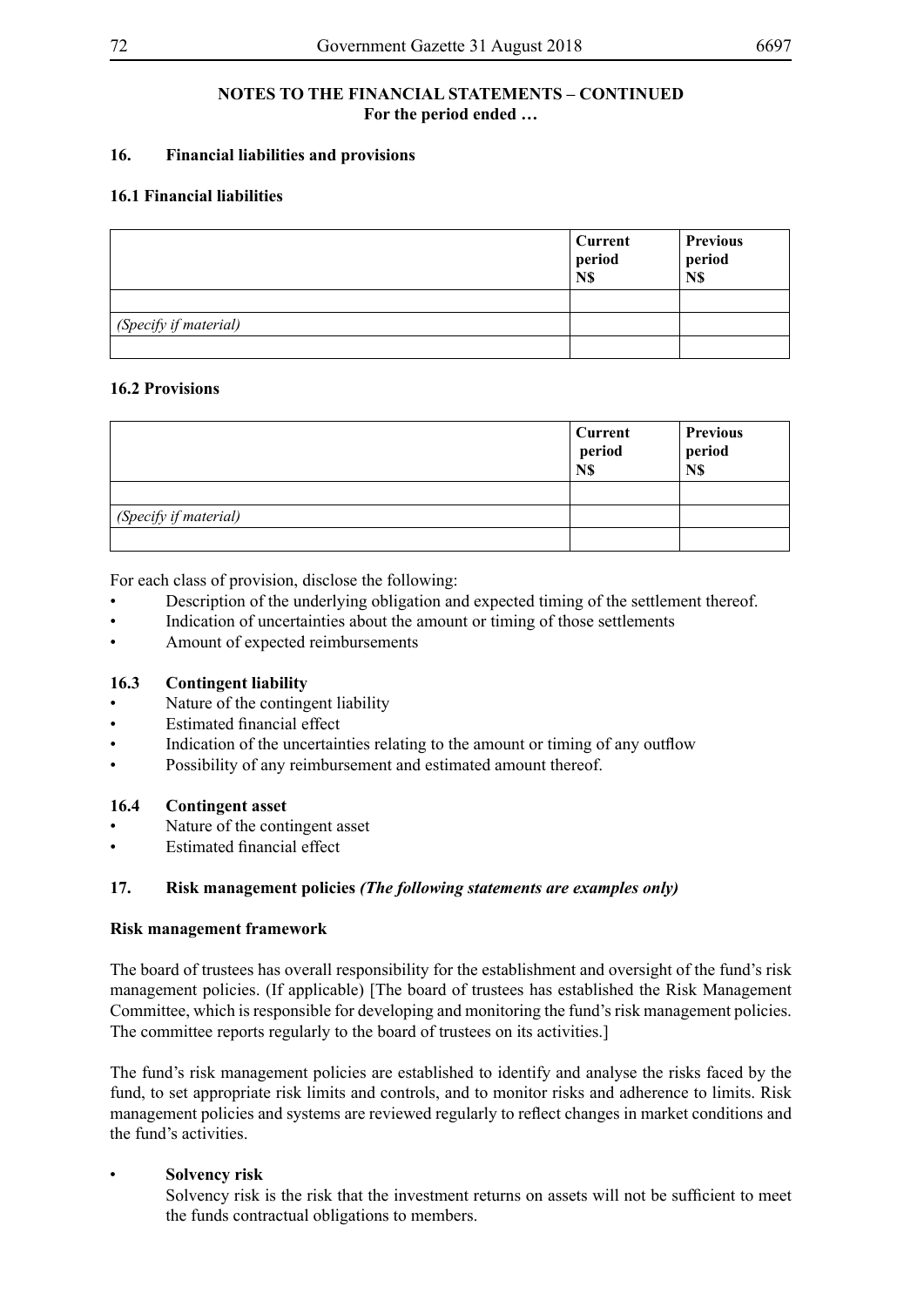Continuous monitoring by the board of trustees and the fund's actuary takes place to ensure that appropriate assets are held where the fund's obligation to members are dependent upon the performance of specific portfolio assets and that a suitable match of assets exists for all other liabilities.

#### • **Credit risk**

Credit risk is the risk that a counter-party to a financial instrument will fail to discharge an obligation, and cause the fund to incur a financial loss.

The board of trustees monitors receivable balances on an ongoing basis with the result that the fund's exposure to bad debts is not significant. An appropriate level of provision is maintained.

#### • **Legal risk**

Legal risk is the risk that the fund will be exposed to contractual obligations which have not been provided for. Legal representatives of the fund monitor the drafting of contracts to ensure that rights and obligations of all parties are clearly set out.

## • **Cash flow interest rate risk**

Cash flow risk isthe risk that future cash flows associated with monetary financial instruments will fluctuate in amount. In the case of a floating rate debt instrument, for example, such fluctuations result in a change in the effective interest rate of the financial instrument, usually without a corresponding change in its fair value. The board of trustees monitors cash flows by using monthly cash flow projections.

#### • **Market risk**

Market risk is the risk that the value of a financial instrument will fluctuate as a result of changes in the market. Market risk applies to all investments accounted for at fair value. Market risk comprises:

#### *Currency risk*

Currency risk is the risk that the value of a financial instrument will fluctuate, in Namibia Dollar, because of changes in foreign exchange rates.

#### *Fair value interest rate risk*

Fair value interest rate risk is the risk that the value of a financial instrument will fluctuate because of changes in market interest rates.

#### *Price risk*

Price risk isthe risk that the value of a financial instrument will fluctuate as a result of changes in market prices, whether those changes are caused by factors specific to the individual instrument, or its issuer, or factors affecting all instruments traded in the market.

#### • **Liquidity risk**

Liquidity risk is the risk that the fund will encounter difficulty in raising funds to meet commitments associated with financial instruments. The fund's liabilities are backed by appropriate assets and it has significant liquid resources.

## **18. Special dispensations granted by the registrar**

*(Specify, e.g. investments held in participating employer)*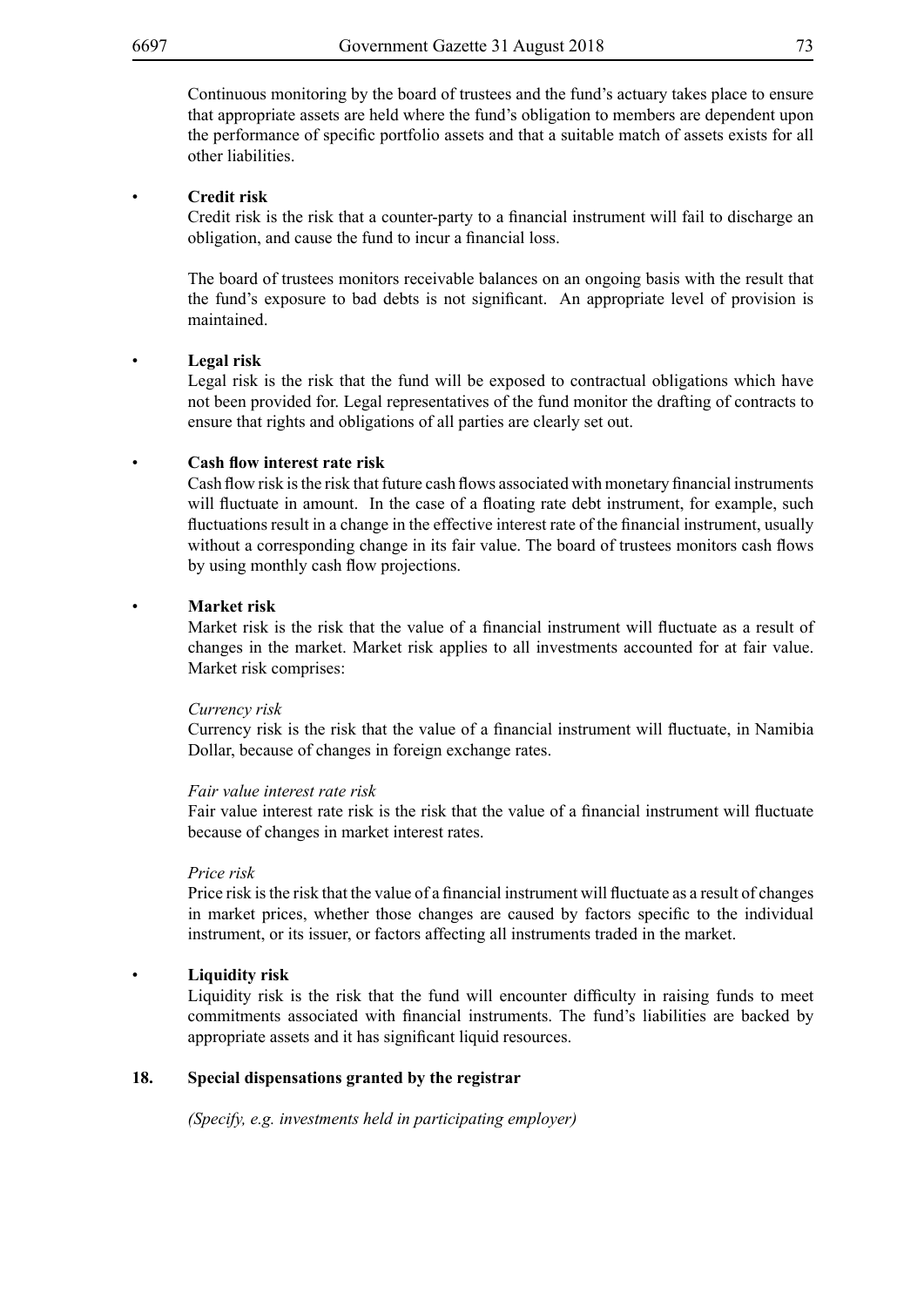## **19. Related party transactions** *<The following are examples only>*

The fund has made an investment in the XYZ (Pty) Ltd in Windhoek, which is a company owned by the trustees. The investment represents 7% of the issued share capital of XYZ (Pty) Ltd. The carrying value of the investment at 31 December 2002 was N\$1m (2001: N\$1m).

The independent chairperson on the fund owns the company, which provides consulting services to the fund. Consulting fees for 2002 amounted to N\$XXX (2001: N\$XXX) (refer note XX to the financial statements). At year-end consulting fees payable amounted to N\$XXX (2001: N\$XXX). Consulting fees were charged at market related prices.

The principal officer is also the managing director and holder of 50% interest in Retirement Fund Administrators Limited, the third party administrator of the fund. Administration fees for 2002 amounted to N\$XXX (2001: N\$XXX) (refer note XX to the financial statements). At the end of the period administration fees payable amounted to N\$XXX (2001: N\$XXX). Administration fees were charged at market related prices.

The participating employer occupies an investment property owned by the fund. Rent of N\$120 000 (2001: N\$105 000) was received from the participating employer (refer note XX to the financial statements). Rent was charged at market related price.

The participating employer purchased a property owned by the fund during the current period. The purchase price of N\$XXX was a market related price. The profit on the sale of the property is reflected in note XX to the financial statements.

#### Principal officer fees

During the current financial period, fees amounting to N\$XXX were paid to the Principal Officer.

#### Administration & consulting fees

Administration fees of N\$XXX and consulting fees of N\$XXX were paid to the administrator of the fund.

## Board of trustees

The trustees of the Fund make contributions to the fund and receive benefits from the fund. The trustees of the Fund incurred expenses to the amount of N\$XXX during the current financial period.

The following transactions between the participating employer and the fund occurred during the period

- The participating employer made contributions to the fund for members' retirement and towards the fund's expenses to the value of N\$XXX and N\$XXX respectively. (Refer note XX of the financial statements).
- The fund has granted a loan to the participating employer to the value of N\$XXX (Refer note XX of the financial statements).
- The fund holds investments in the participating employer to the value of N\$XXX (Refer note XX of the financial statements).
- PHI premiums amounting to N\$XXX and funeral premiums amounting to N\$XXX were settled against the contributions towards risk and expenses. Included in Accounts payable is an amount payable to the employer towards outstanding PHI premiums. (refer to note xx of the financial statements).
- The participating employer was on a full contribution holiday during the current financial period. The contribution holiday of N\$XXX was settled against the Employer surplus account. (Refer to note xx of the financial statements.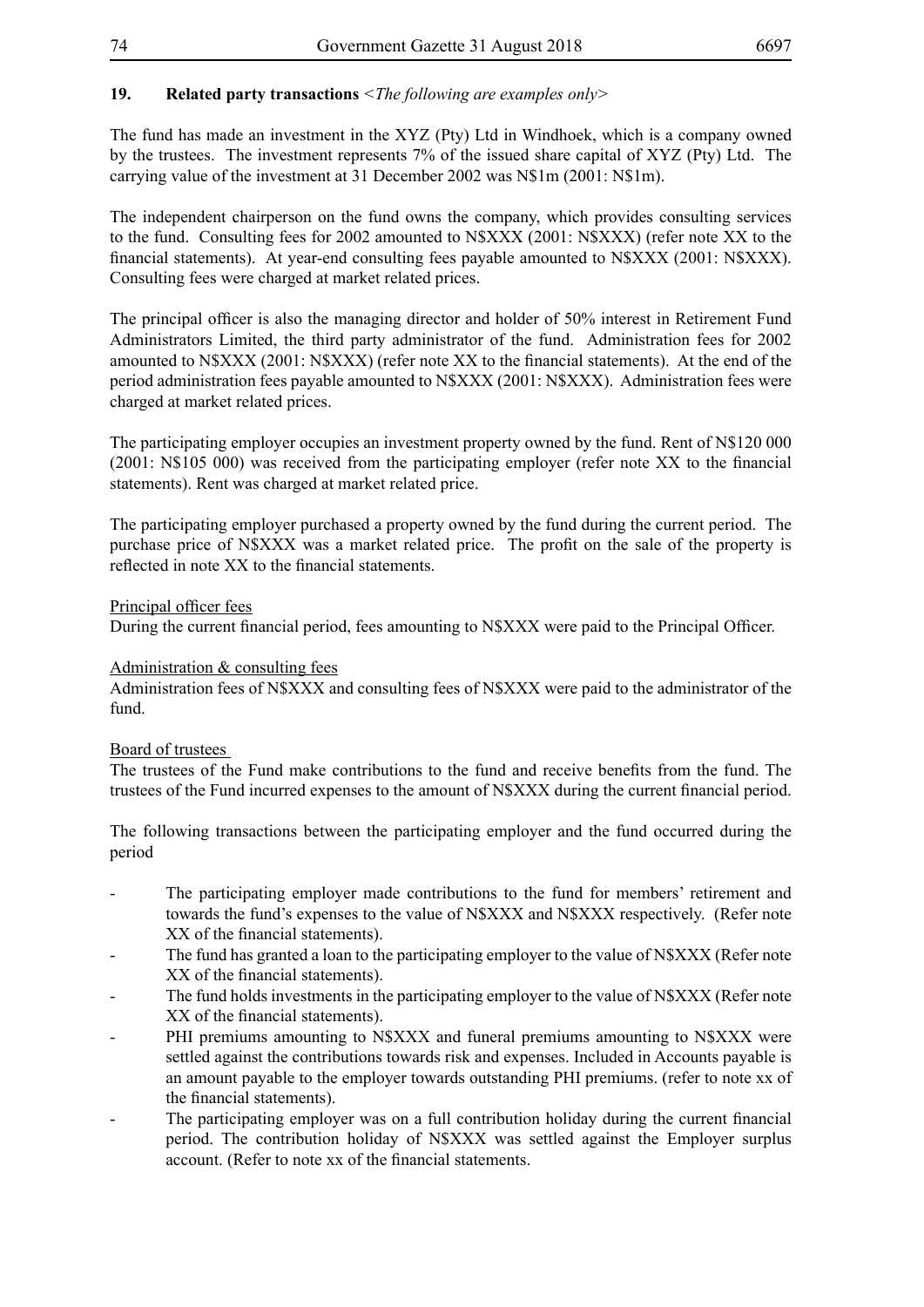## **20. Operating lease commitments** *<Split between buildings, equipment, etc. if material>*

|                                         | Current<br>period<br>N\$ | <b>Previous</b><br>period<br>N\$ |
|-----------------------------------------|--------------------------|----------------------------------|
|                                         |                          |                                  |
| Future minimum operating lease payments |                          |                                  |
| Within one year                         |                          |                                  |
| Between one and five years              |                          |                                  |
| After five years                        |                          |                                  |
|                                         |                          |                                  |

## **21. Reserve accounts**

|                                                        | Employer<br>protection<br>reserve<br>N\$ | Contingency<br>reserve<br>N\$ | <b>Investment</b><br>reserve<br>N\$ | <b>Risk reserve</b><br>N\$ | Other<br>reserves<br>N\$ |
|--------------------------------------------------------|------------------------------------------|-------------------------------|-------------------------------------|----------------------------|--------------------------|
| At beginning of period                                 |                                          |                               |                                     |                            |                          |
| Employer surplus<br>apportionment                      |                                          |                               |                                     |                            |                          |
| Member surplus<br>apportionment                        |                                          |                               |                                     |                            |                          |
| Benefit enhancement-<br>current members                |                                          |                               |                                     |                            |                          |
|                                                        |                                          |                               |                                     |                            |                          |
| Transfer between reserve<br>accounts                   |                                          |                               |                                     |                            |                          |
| Return on investment                                   |                                          |                               |                                     |                            |                          |
| Benefit enhancement-<br>pensioners                     |                                          |                               |                                     |                            |                          |
| Contribution holiday - after<br>surplus apportionment  |                                          |                               |                                     |                            |                          |
| Contribution holiday - before<br>surplus apportionment |                                          |                               |                                     |                            |                          |
| At end of period                                       |                                          |                               |                                     |                            |                          |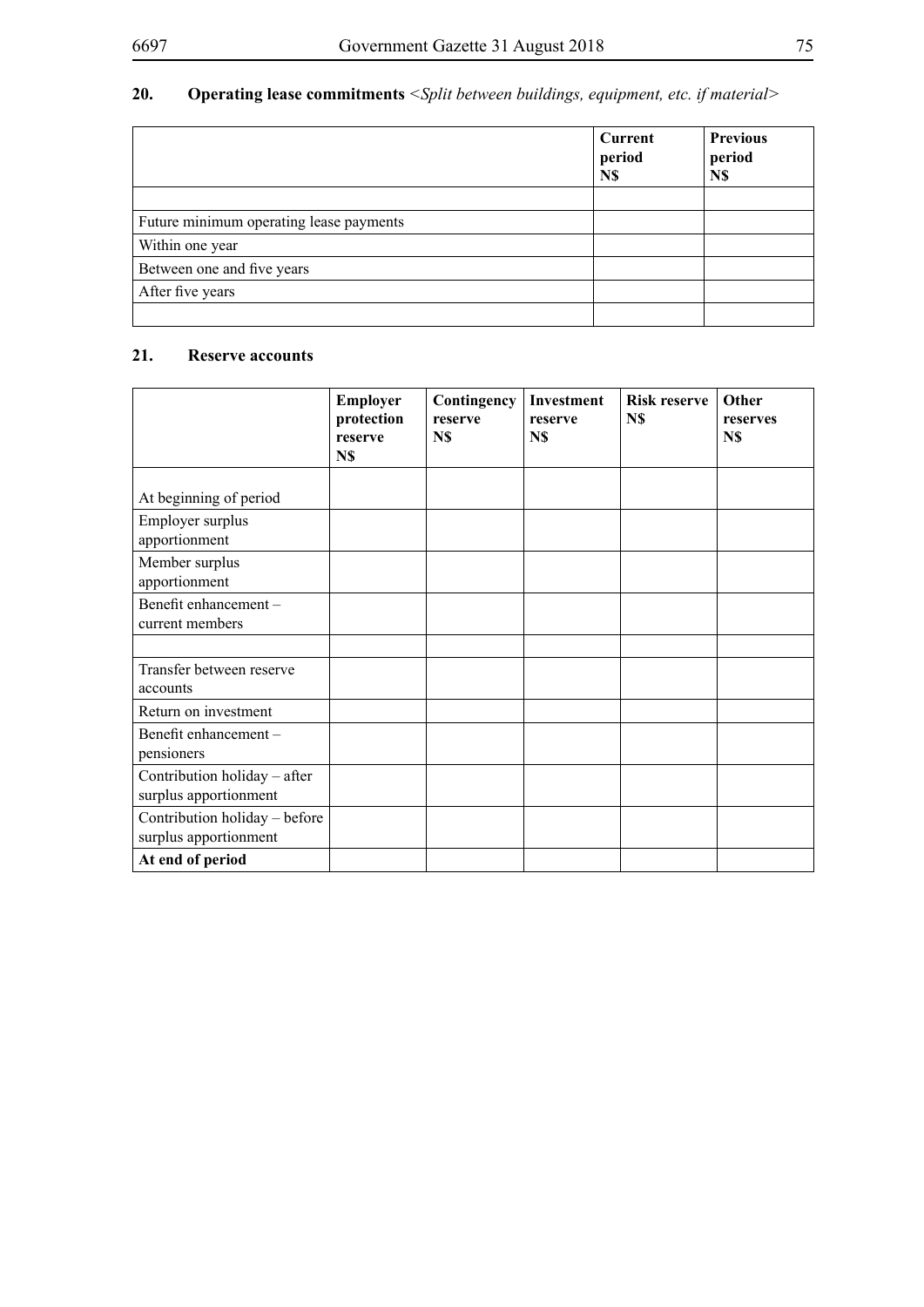## **SCHEDULE I**

## **Report of the independent auditors to the Board of Trustees of** *<Insert name of fund>* **and the Registrar of Pension Funds in terms of Section 15**

#### **Scope**

We have performed the procedures agreed with you and enumerated below with respect to the accounting records of *<Insert name of fund>* for the period ended *<insert year end of fund>*, as required by you in terms of Section 15 of the Pension Funds Act of Namibia, (the Act). Our engagement was undertaken in accordance with the International Standard on Related Services (4400), *Engagements to perform agreed-upon procedures regarding financial information*. The responsibility for determining the adequacy or otherwise of the procedures agreed to be performed is that of the Registrar of Pension Funds.

#### **Procedures and findings**

Our procedures and our corresponding findings thereon are set out in the table below:

|                | <b>Procedures</b>                                                                                                                                                                                                              | <b>Findings</b>                                                                                                                                    |
|----------------|--------------------------------------------------------------------------------------------------------------------------------------------------------------------------------------------------------------------------------|----------------------------------------------------------------------------------------------------------------------------------------------------|
| 1              | On a test basis, we examined the contributions re-<br>ceived and ensured that the contributions received<br>were deposited with a registered bank in accor-<br>dance with Section 13A of the Act.                              | We report that all contributions selected by us<br>were received within the prescribed period.                                                     |
| 2              | We inspected the accounting records of the fund<br>to test that the amounts disclosed as arrear contri-<br>butions at year end have been paid to the fund in<br>accordance with the requirements of Section 13A<br>of the Act. | We report that the arrear contributions at year end<br>were received within the prescribed period.                                                 |
| 3              | We inspected the most recent actuarial review for<br>the period dated $\leq$ <i>insert year end of review</i> $>$ to<br>determine whether the fund was underfunded.                                                            | We report that in accordance with the actuarial re-<br>view that the fund is not underfunded.                                                      |
| $\overline{4}$ | We inspected the list of investments held by the<br>fund for any investments prohibited in terms of<br>Section $19(4)$ of the Act.                                                                                             | We report that the fund does not have investments<br>in its participating employers.                                                               |
| 5              | We inspected loans granted to members by the<br>fund to ensure that these loans were granted in<br>terms of Section $19(5)$ of the Act.                                                                                        | We report that all loans granted to members se-<br>lected by us were granted in terms of the Act.                                                  |
| 6              | We inspected the fidelity guarantee to establish<br>that during the year fidelity cover was maintained<br>in compliance with the rules of the fund, as dis-<br>closed in the report of the trustees.                           | We confirm that during the year fidelity cover was<br>maintained in compliance with the rules of the<br>fund, as disclosed in the trustees report. |

As the above procedures do not constitute either an audit or a review made in accordance with International Standards on Auditing or International Standards on Review Engagements, we do not express an assurance on the procedures performed.

Had we performed additional procedures, other matters might have come to our attention that would have been reported to you.

Our report is solely for regulatory purposes and may not be distributed to, or relied on, by parties other than the Registrar of Pension Funds.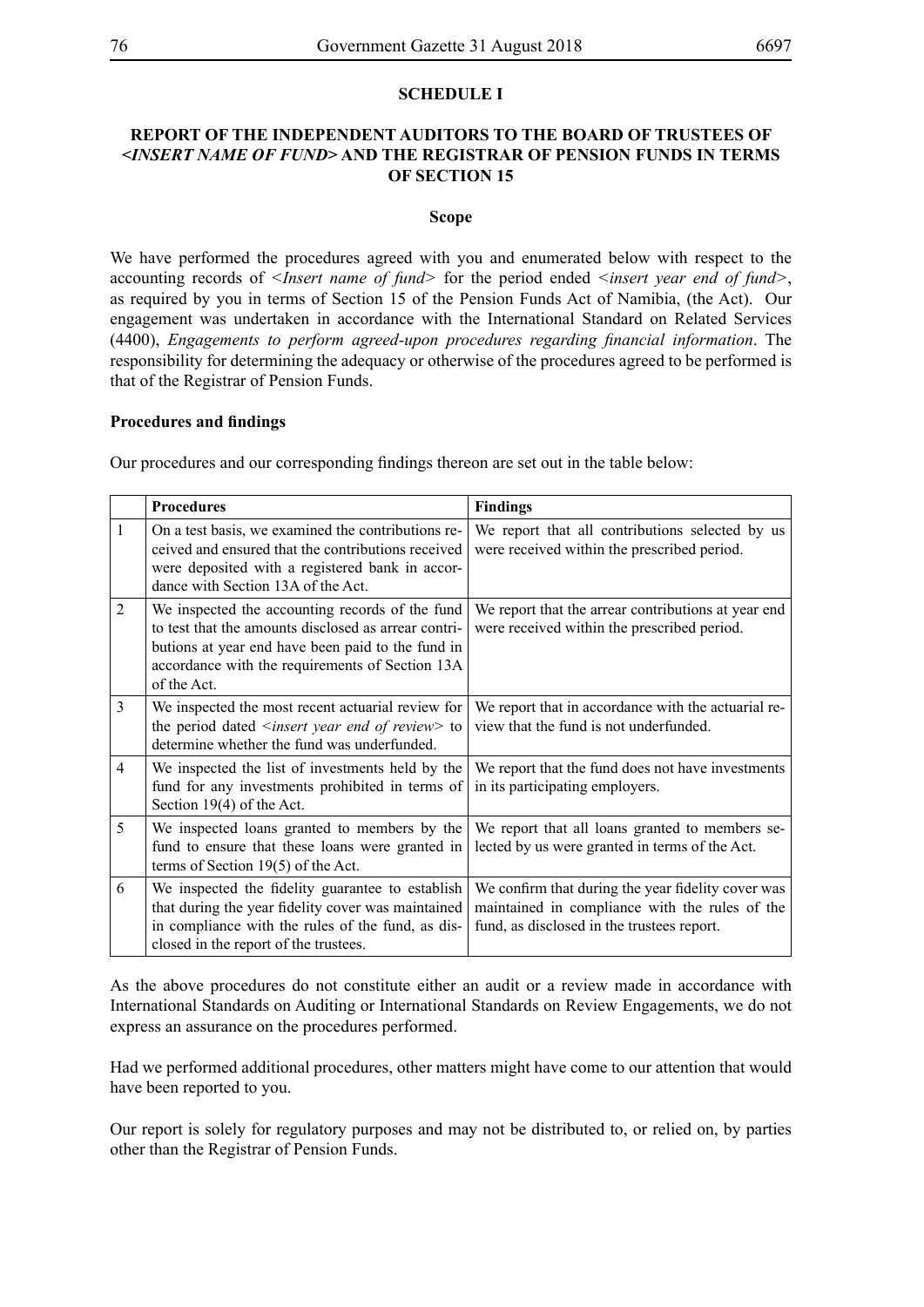*<Insert name of audit firm>* Registered Accountants and Auditors Chartered Accountants (Namibia)

Per: *<Insert name of partner>* **Partner Windhoek, Namibia**

…………………………………

**Date**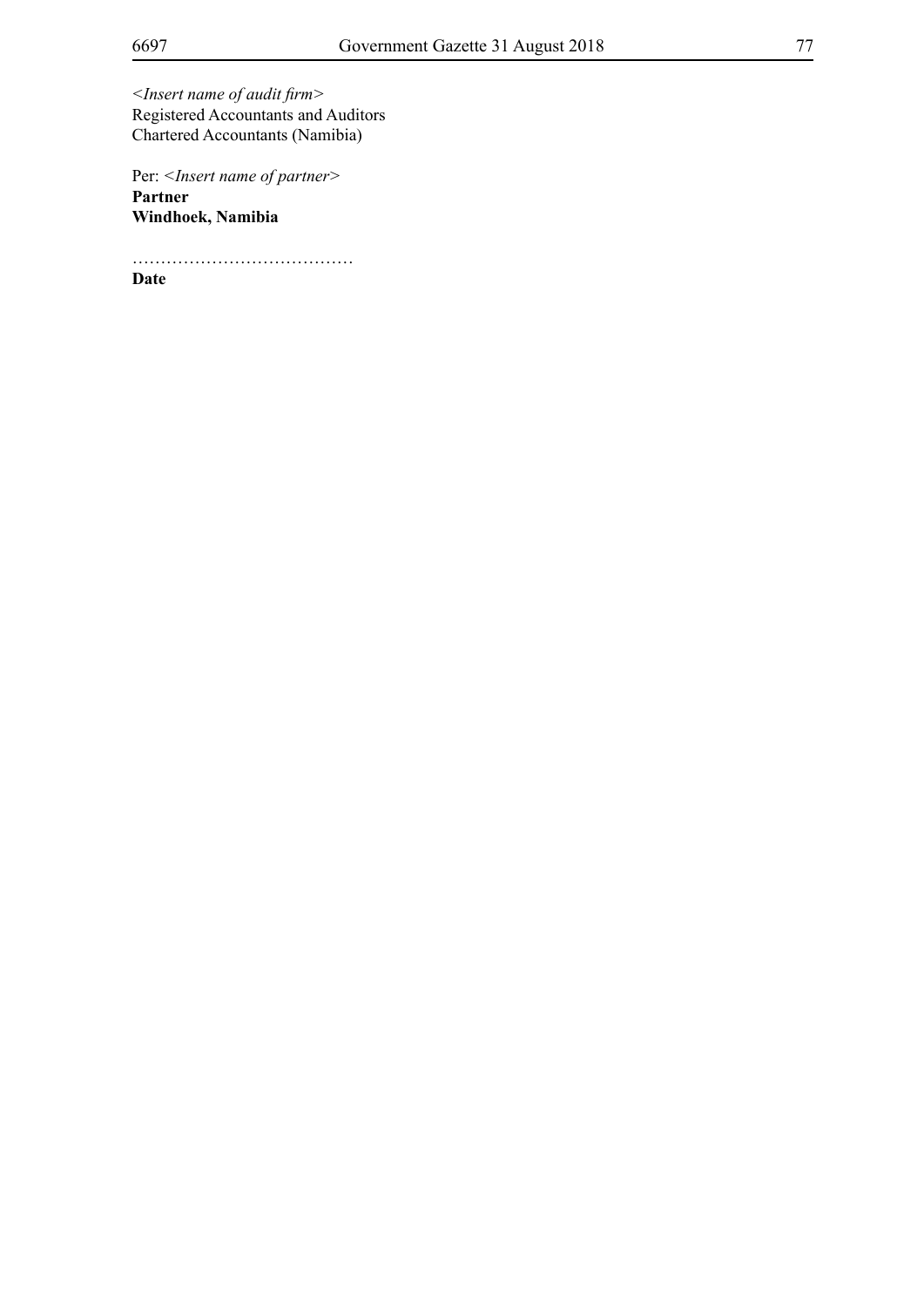## **SCHEDULE IA**

## **Annexure A to Schedule I For the period ended …**

| $\mathbf{1}$     | <b>Membership statistics</b>                                                                              |                 | <b>Current</b><br>period<br><b>Number</b> | <b>Previous</b><br>period<br><b>Number</b> |  |
|------------------|-----------------------------------------------------------------------------------------------------------|-----------------|-------------------------------------------|--------------------------------------------|--|
|                  | (a) Active members                                                                                        |                 |                                           |                                            |  |
|                  | (b) Pensioners in receipt of regular payments                                                             |                 |                                           |                                            |  |
|                  |                                                                                                           |                 |                                           |                                            |  |
|                  |                                                                                                           |                 |                                           |                                            |  |
| $\boldsymbol{2}$ | <b>Equities:</b>                                                                                          |                 |                                           |                                            |  |
| 2.1              | Equities with primary listing on<br><b>NSX</b>                                                            | No of<br>shares | <b>Current</b><br>period<br>N\$           | <b>Previous</b><br>period<br>N\$           |  |
|                  | <insert listed="" name="" of="" share=""></insert>                                                        |                 |                                           |                                            |  |
|                  | <insert listed="" name="" of="" share=""></insert>                                                        |                 |                                           |                                            |  |
|                  |                                                                                                           |                 |                                           |                                            |  |
|                  |                                                                                                           |                 |                                           |                                            |  |
| 2.2              | Equities with secondary listing on<br><b>NSX</b>                                                          | No of<br>shares | <b>Current</b><br>period<br>N\$           | <b>Previous</b><br>period<br>N\$           |  |
|                  |                                                                                                           |                 |                                           |                                            |  |
|                  | <insert listed="" name="" of="" share=""><br/><insert listed="" name="" of="" share=""></insert></insert> |                 |                                           |                                            |  |
|                  |                                                                                                           |                 |                                           |                                            |  |
|                  |                                                                                                           |                 |                                           |                                            |  |
| 2.3              | <b>Foreign listed equities</b>                                                                            | No of<br>shares | <b>Current</b><br>period<br>N\$           | <b>Previous</b><br>period<br>N\$           |  |
|                  |                                                                                                           |                 |                                           |                                            |  |
|                  | <insert listed="" name="" of="" share=""></insert>                                                        |                 |                                           |                                            |  |
|                  | <insert listed="" name="" of="" share=""></insert>                                                        |                 |                                           |                                            |  |
|                  |                                                                                                           |                 |                                           |                                            |  |
| 2.4              | <b>Equity index-linked instruments</b>                                                                    | No of<br>shares | <b>Current</b><br>period<br>N\$           | <b>Previous</b><br>period<br>N\$           |  |
|                  |                                                                                                           |                 |                                           |                                            |  |
|                  | <insert listed="" name="" of="" share=""></insert>                                                        |                 |                                           |                                            |  |
|                  | <insert listed="" name="" of="" share=""></insert>                                                        |                 |                                           |                                            |  |
|                  |                                                                                                           |                 |                                           |                                            |  |
| 2.5              | <b>Unlisted equities</b>                                                                                  | No of<br>shares | <b>Current</b><br>period<br>N\$           | <b>Previous</b><br>period<br>N\$           |  |
|                  | $<$ Insert name of share>                                                                                 |                 |                                           |                                            |  |
|                  |                                                                                                           |                 |                                           |                                            |  |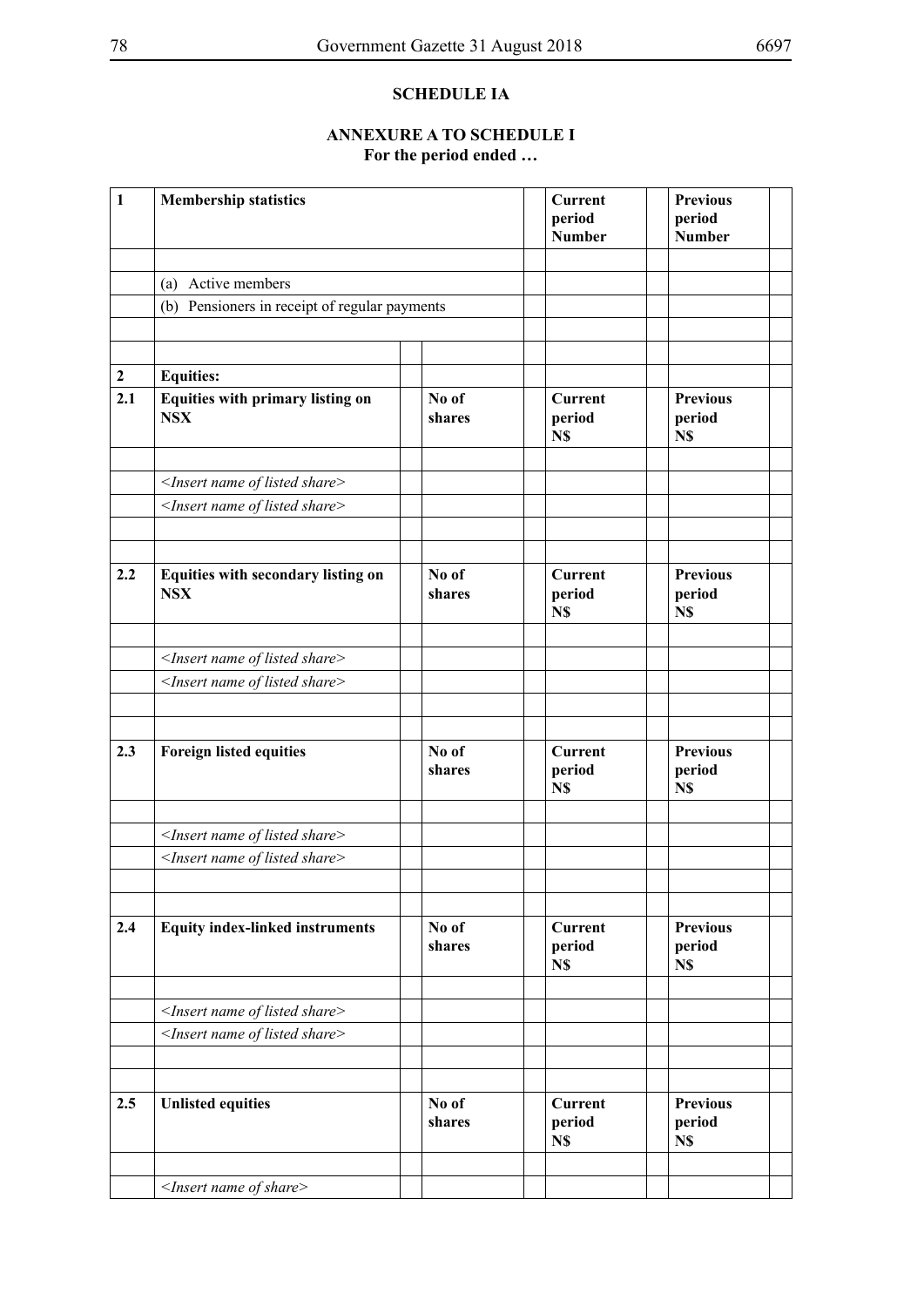|                         | <insert name="" of="" share=""></insert>                                 |                                |                      |                                 |                                  |  |
|-------------------------|--------------------------------------------------------------------------|--------------------------------|----------------------|---------------------------------|----------------------------------|--|
|                         |                                                                          |                                |                      |                                 |                                  |  |
|                         |                                                                          |                                |                      |                                 |                                  |  |
| $\mathbf{3}$            | <b>Collective investment schemes</b>                                     |                                | No of units          | <b>Current</b><br>period<br>N\$ | <b>Previous</b><br>period<br>N\$ |  |
|                         |                                                                          |                                |                      |                                 |                                  |  |
|                         | <insert collective="" investment<br="" name="" of="">scheme&gt;</insert> |                                |                      |                                 |                                  |  |
|                         | <insert collective="" investment<br="" name="" of="">scheme&gt;</insert> |                                |                      |                                 |                                  |  |
|                         |                                                                          |                                |                      |                                 |                                  |  |
| $\overline{\mathbf{4}}$ | <b>Debt instruments</b>                                                  |                                |                      | <b>Current</b><br>period<br>N\$ | <b>Previous</b><br>period<br>N\$ |  |
|                         |                                                                          |                                |                      |                                 |                                  |  |
|                         |                                                                          |                                |                      |                                 |                                  |  |
|                         | <insert debt="" instrument="" name="" of=""></insert>                    |                                |                      |                                 |                                  |  |
|                         | <insert debt="" instrument="" name="" of=""></insert>                    |                                |                      |                                 |                                  |  |
|                         |                                                                          |                                |                      |                                 |                                  |  |
| 5                       | <b>Insurance policies:</b>                                               |                                |                      |                                 |                                  |  |
|                         |                                                                          |                                |                      |                                 |                                  |  |
| 5.1                     | Non-market related policies                                              |                                |                      | <b>Current</b><br>period<br>N\$ | <b>Previous</b><br>period<br>N\$ |  |
|                         |                                                                          |                                |                      |                                 |                                  |  |
|                         |                                                                          |                                |                      |                                 |                                  |  |
|                         | <insert insurance="" name="" of="" policy=""></insert>                   |                                |                      |                                 |                                  |  |
|                         | <insert insurance="" name="" of="" policy=""></insert>                   |                                |                      |                                 |                                  |  |
|                         |                                                                          |                                |                      |                                 |                                  |  |
| 5.2                     | <b>Market related policies</b>                                           |                                |                      | <b>Current</b>                  | <b>Previous</b>                  |  |
|                         |                                                                          |                                |                      | period<br>N\$                   | period<br>N\$                    |  |
|                         |                                                                          |                                |                      |                                 |                                  |  |
|                         |                                                                          |                                |                      |                                 |                                  |  |
|                         | <insert insurance="" name="" of="" policy=""></insert>                   |                                |                      |                                 |                                  |  |
|                         | <insert insurance="" name="" of="" policy=""></insert>                   |                                |                      |                                 |                                  |  |
|                         |                                                                          |                                |                      |                                 |                                  |  |
| 6                       | Loans (other<br>than housing<br>loans)                                   | <b>Secured By</b>              | <b>Interest Rate</b> | <b>Current</b><br>period<br>N\$ | <b>Previous</b><br>period<br>N\$ |  |
|                         |                                                                          |                                |                      |                                 |                                  |  |
|                         | $<$ Insert name of<br>loan                                               | $<$ <i>Insert</i><br>security> | $XX\%$               |                                 |                                  |  |
|                         | $<$ Insert name of<br>loan                                               | $<$ Insert<br>security>        | $xx\%$               |                                 |                                  |  |
|                         |                                                                          |                                |                      |                                 |                                  |  |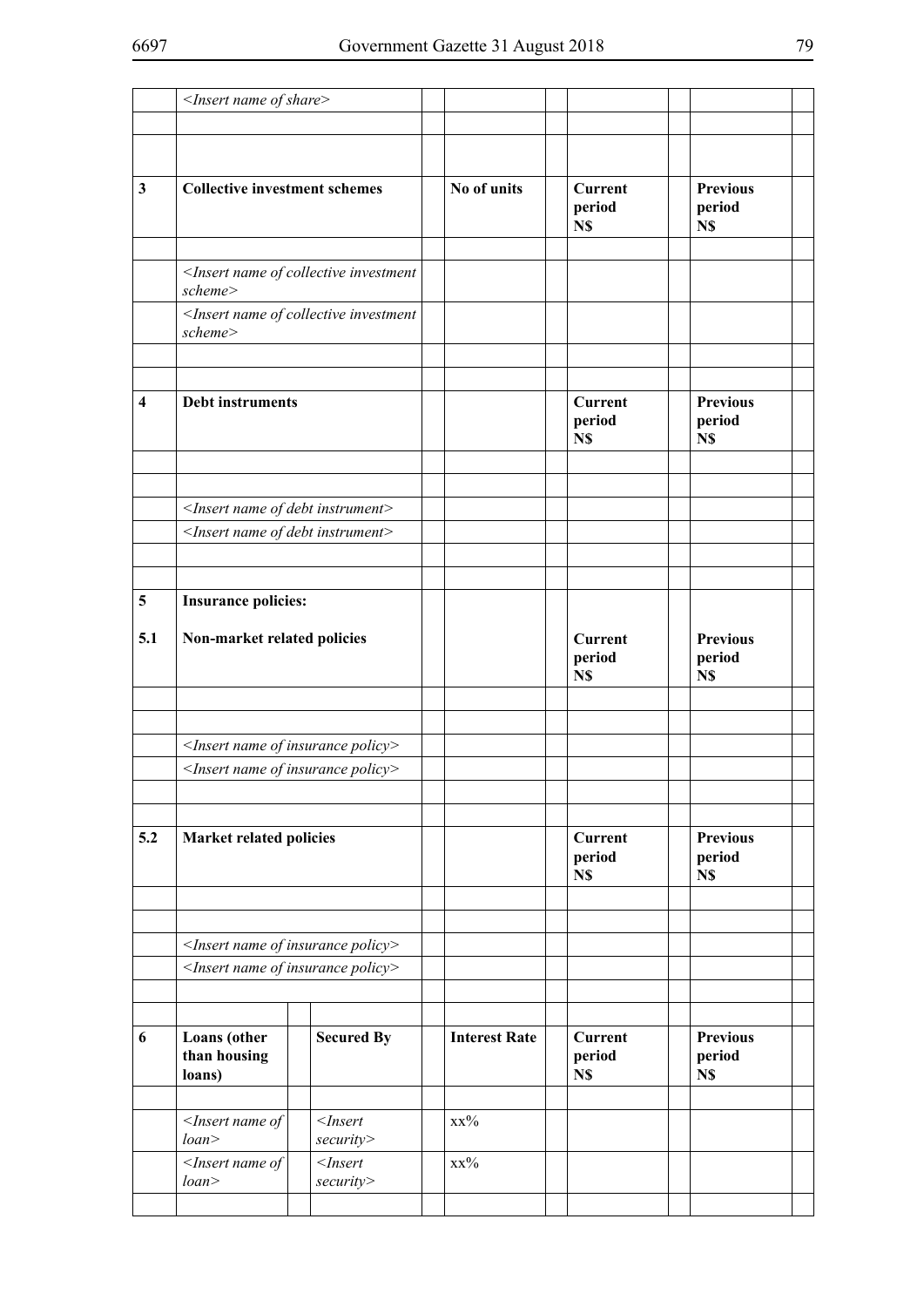| $\overline{7}$   | <b>Housing loans</b>                                                                          | <b>Secured By</b>             | <b>Interest Rate</b> | <b>Current</b><br>period<br>N\$ | <b>Previous</b><br>period<br>N\$ |  |
|------------------|-----------------------------------------------------------------------------------------------|-------------------------------|----------------------|---------------------------------|----------------------------------|--|
|                  | Loans<br>to<br>members                                                                        | Withdrawal<br><b>Benefits</b> | $XX\%$               |                                 |                                  |  |
|                  |                                                                                               |                               |                      |                                 |                                  |  |
| 8                | <b>Derivative market instruments</b>                                                          |                               |                      | <b>Current</b><br>period<br>N\$ | <b>Previous</b><br>period<br>N\$ |  |
|                  | <insert derivative="" market<br="" name="" of="">instrument&gt;</insert>                      |                               |                      |                                 |                                  |  |
|                  | <insert derivative="" market<br="" name="" of="">instrument</insert>                          |                               |                      |                                 |                                  |  |
|                  |                                                                                               |                               |                      |                                 |                                  |  |
| $\boldsymbol{9}$ | <b>Cash and deposits</b>                                                                      |                               |                      | <b>Current</b><br>period<br>N\$ | <b>Previous</b><br>period<br>N\$ |  |
|                  | <insert cash="" deposit="" name="" of="" or=""></insert>                                      |                               |                      |                                 |                                  |  |
|                  | <insert cash="" deposit="" name="" of="" or=""></insert>                                      |                               |                      |                                 |                                  |  |
|                  |                                                                                               |                               |                      |                                 |                                  |  |
|                  |                                                                                               |                               |                      |                                 |                                  |  |
| 10               | Other investments under manage-<br>ment                                                       |                               |                      | <b>Current</b><br>period<br>N\$ | <b>Previous</b><br>period<br>N\$ |  |
|                  | $\leq$ Insert name of other investment>                                                       |                               |                      |                                 |                                  |  |
|                  | $\leq$ Insert name of other investment>                                                       |                               |                      |                                 |                                  |  |
|                  |                                                                                               |                               |                      |                                 |                                  |  |
|                  |                                                                                               |                               |                      |                                 |                                  |  |
| 11               | <b>Commodities</b>                                                                            |                               |                      | <b>Current</b><br>period<br>N\$ | <b>Previous</b><br>period<br>N\$ |  |
|                  |                                                                                               |                               |                      |                                 |                                  |  |
|                  | <insert commodity="" name="" of=""><br/><insert commodity="" name="" of=""></insert></insert> |                               |                      |                                 |                                  |  |
|                  |                                                                                               |                               |                      |                                 |                                  |  |
|                  |                                                                                               |                               |                      |                                 |                                  |  |
| 12               | Investment properties and owner<br>occupied properties                                        |                               |                      | <b>Current</b><br>period<br>N\$ | <b>Previous</b><br>period<br>N\$ |  |
|                  | <insert investment="" name="" of="" prop-<br="">erty</insert>                                 |                               |                      |                                 |                                  |  |
|                  | <insert investment="" name="" of="" prop-<br="">erty</insert>                                 |                               |                      |                                 |                                  |  |
|                  |                                                                                               |                               |                      |                                 |                                  |  |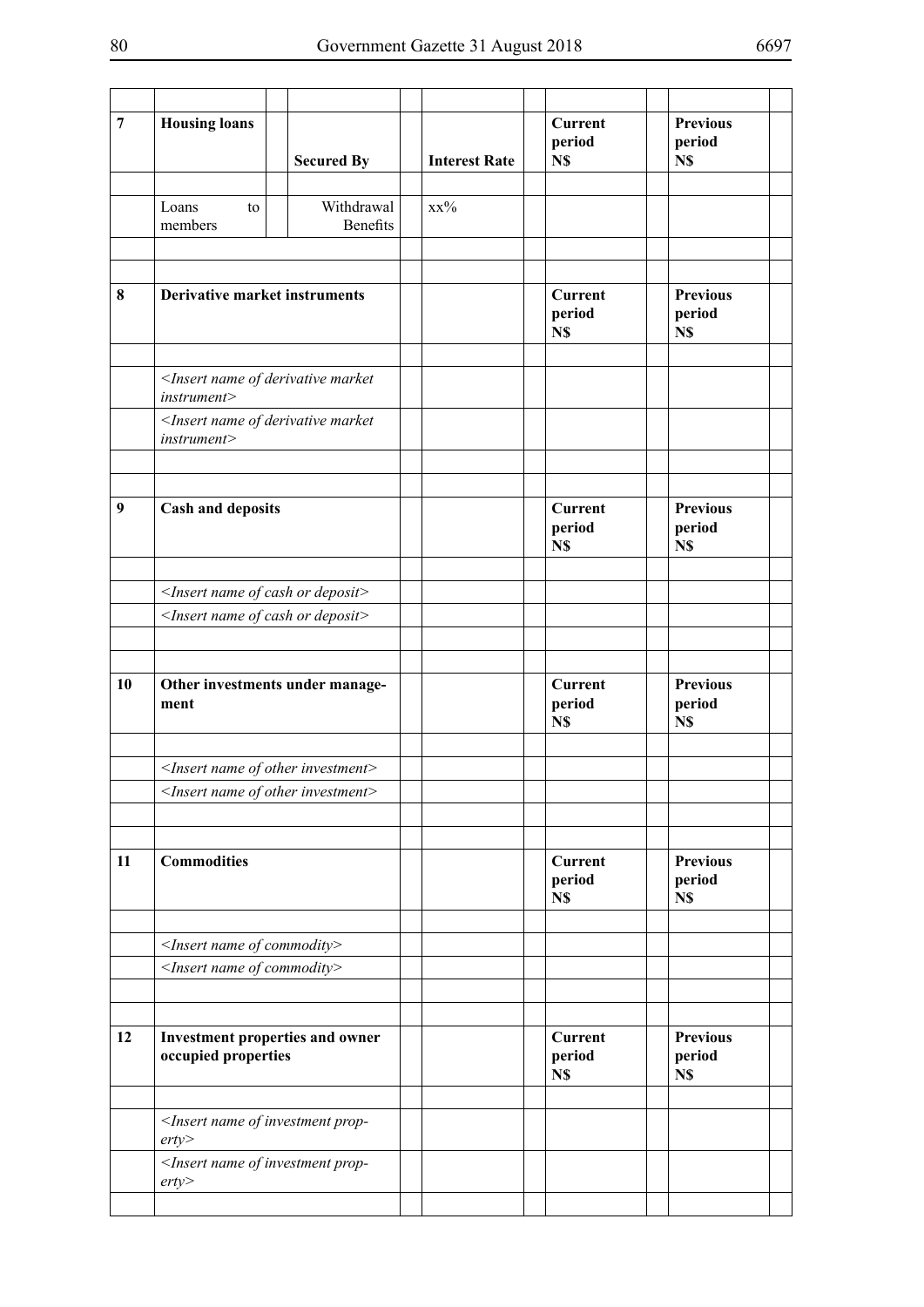|    | <insert fund="" hedge="" name="" of=""><br/><insert fund="" hedge="" name="" of=""></insert></insert> | N\$                             | N\$                              |  |
|----|-------------------------------------------------------------------------------------------------------|---------------------------------|----------------------------------|--|
|    |                                                                                                       |                                 |                                  |  |
|    |                                                                                                       |                                 |                                  |  |
|    |                                                                                                       |                                 |                                  |  |
| 14 | <b>Private equity funds</b>                                                                           | <b>Current</b><br>period<br>N\$ | <b>Previous</b><br>period<br>N\$ |  |
|    | $\leq$ Insert name of private equity fund $>$                                                         |                                 |                                  |  |
|    | $\leq$ Insert name of private equity fund $\geq$                                                      |                                 |                                  |  |
| 15 | Participating employer(s)                                                                             |                                 |                                  |  |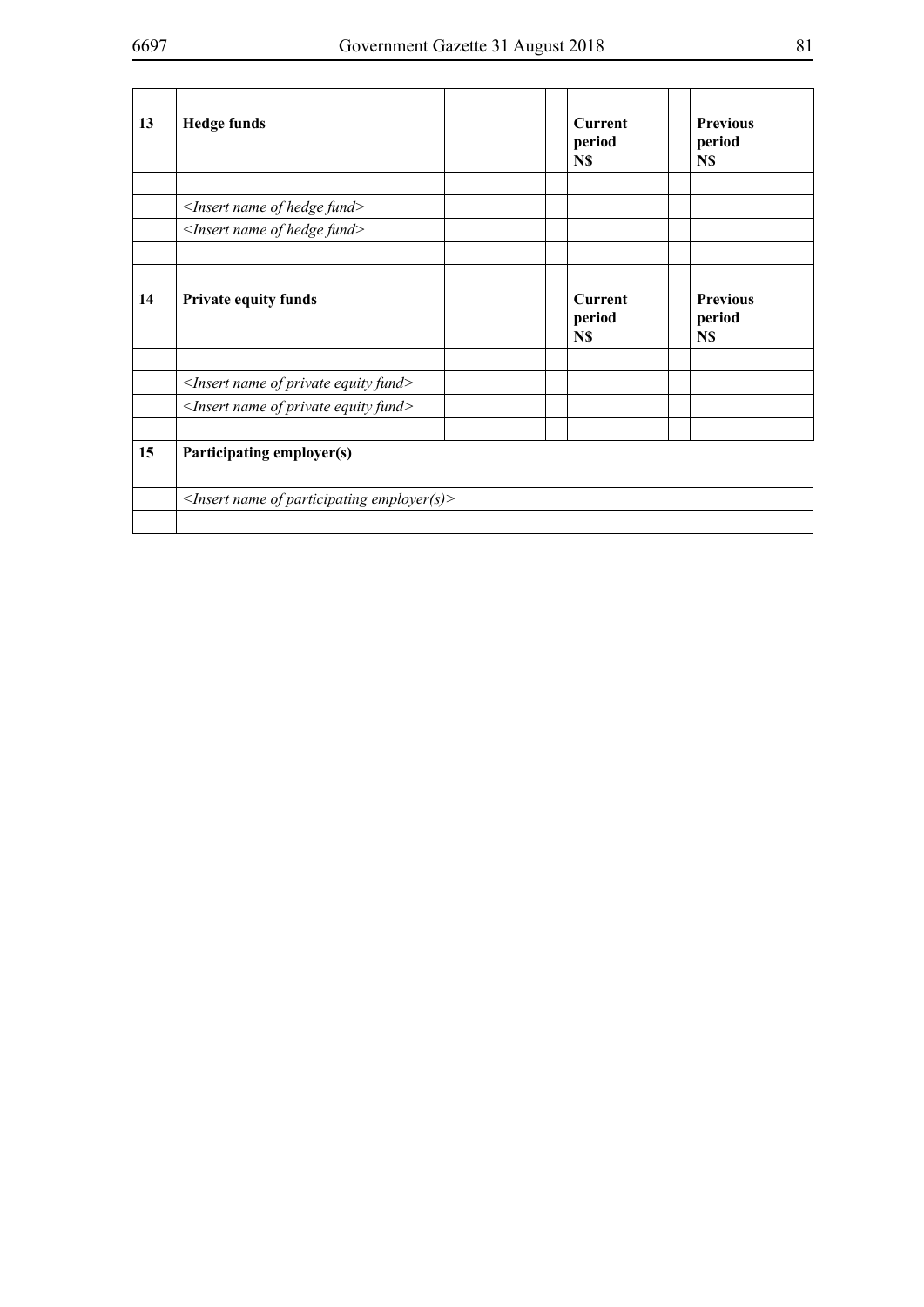## **SCHEDULE IB**

## **Report of the independent auditors to the Board of Trustees of** *<Insert name of fund>* **on assets held in compliance with Regulation 13**

#### **Scope**

We have audited 'Assets held in compliance with Regulation 13' "the Schedule" of *<Insert name of fund>* at *<insert year end of fund>* for compliance with the requirements of Regulation 13 of the Pensions Funds Act of Namibia, as set out on pages x to y. Our engagement arises from our appointment as auditors of the Fund and is for the purpose of assisting the Trustees to report to the Registrar of Pension Funds (the 'Registrar').

The information has been extracted from the Fund's underlying accounting records that were the subject of our audit engagement on the annual financial statements and forms the subject matter of this engagement. Our audit of the annual financial statements of *<Insert name of fund>* for the year ended *<insert year end of fund>* was conducted in accordance with International Standards on Auditing and our report of *<Insert name of fund>* we expressed an unmodified opinion on the financial statements, prepared, in all material respect, with Generally Accepted Accounting Practice applied to retirement funds in Namibia.

#### **Board of trustees' responsibility for the Schedule**

The board of trustees is responsible for the preparation of the Schedule in accordance with Generally Accepted Accounting Practice applied to retirement funds in Namibia and in compliance with the Regulation, from information derived from the accounting records of the fund, and for ensuring that the Schedule is in compliance with Regulation, and for such internal control as the Board of Trustees determines is necessary to enable the preparation of the Schedule that is free from material misstatements, whether due to fraud or error.

#### **Auditors' responsibility**

Our responsibility is to express and opinion based on our audit of the Schedule. We conducted our audit in accordance with International Standards on Auditing. Those standards require that we comply with ethical requirements and plan and perform the audit to obtain reasonable assurance about whether the schedule is free from material misstatement.

An audit involves performing procedures to obtain audit evidence about the amounts and disclosures in the Schedule. The procedures selected depend on the auditor's judgment, including the assessment of the risks of material misstatement of the Schedule, whether due to fraud or error. In making those risk assessments, the auditor considers internal control relevant to the entity's preparation of the Schedule in order to design audit procedures that are appropriate in the circumstances, but not for the purpose of expressing an opinion on the effectiveness of the entity's internal control.

We believe that the audit evidence we have obtained is sufficient and appropriate to provide a basis for our audit opinion.

#### **Opinion**

In our opinion, 'Assets held in compliance with Regulation 13' at *<insert year end of fund* > by *<Insert name of fund>* has been prepared, in all material respects, in accordance with Generally Accepted Accounting Practice applied to retirement funds in Namibia and in compliance with the Regulation.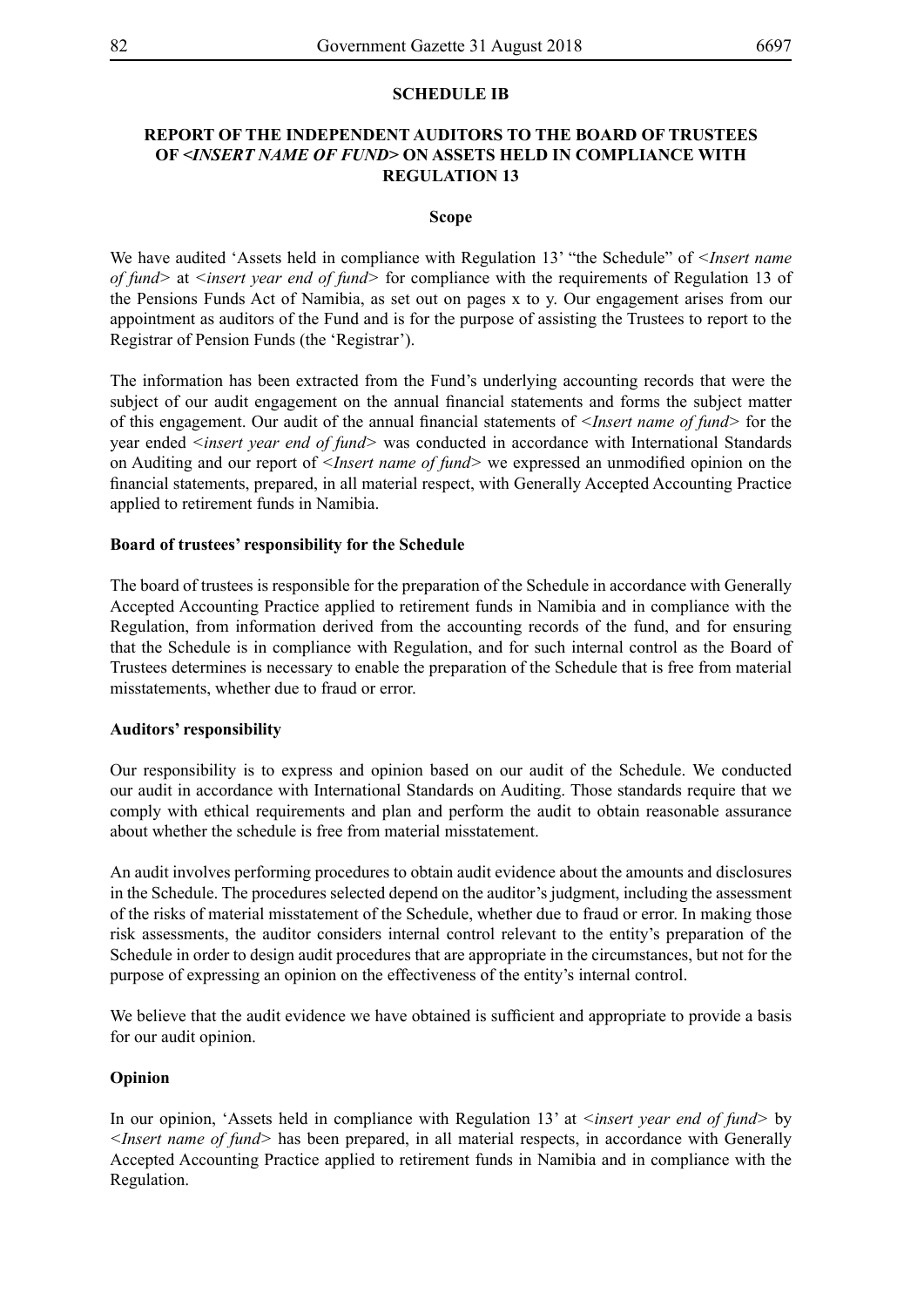## **Version of Regulation 13 applied in the preparation of the Schedule**

The Board of Trustees prepare the Schedule in accordance with Regulation 13 of these regulations.

## **Other matter - Restriction on use**

Without modifying our opinion, we draw attention to the purpose of our report as indicated in the introductory paragraph, and the basis of accounting. Consequently, the Schedule and auditor's report may not be suitable for another purpose.

*<Insert name of audit firm>* Registered Accountants and Auditors Chartered Accountants (Namibia)

Per: *<Insert name of partner>* **Partner Windhoek, Namibia**

…………………………………

**Date**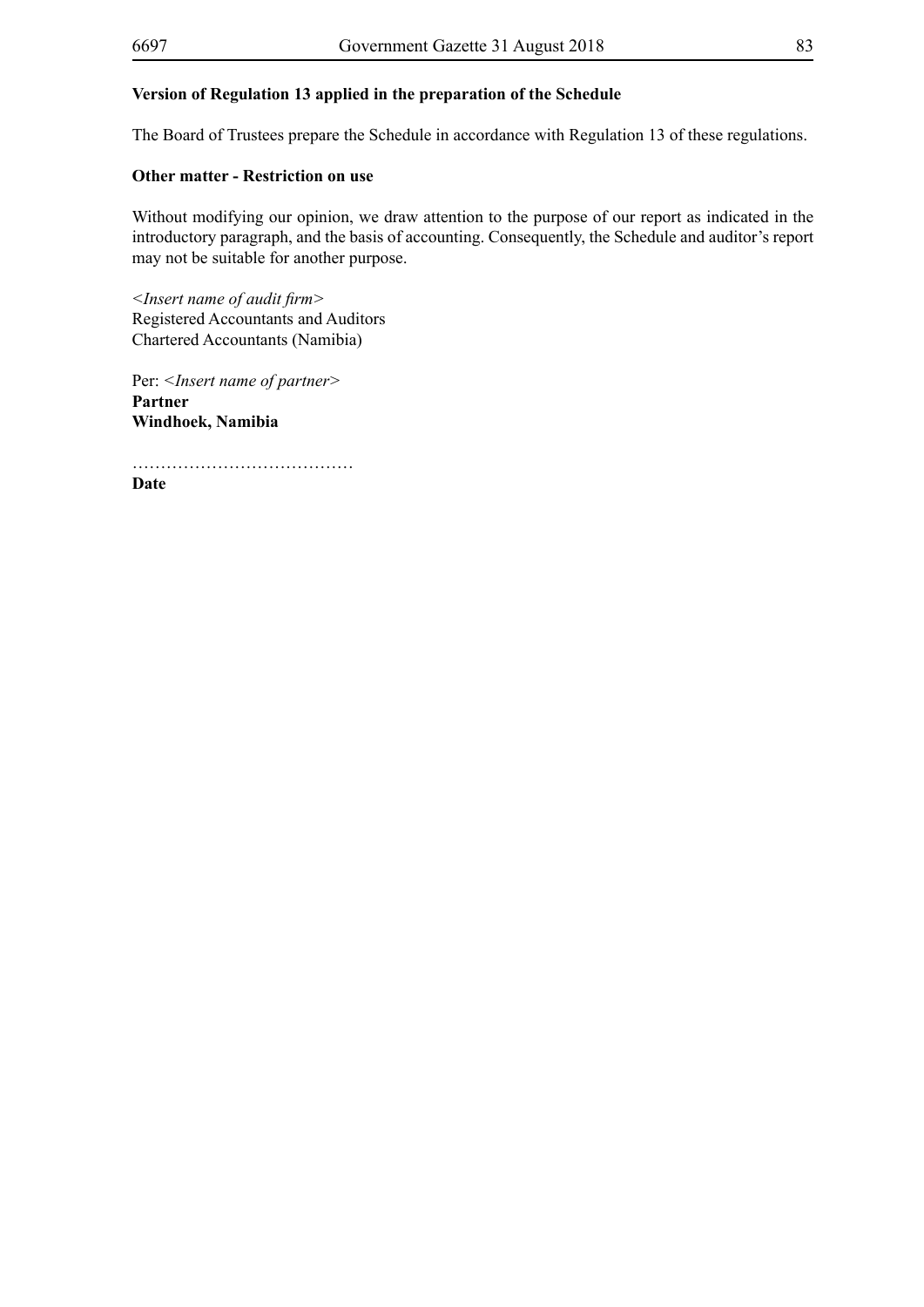## Form 3



## PENSION FUNDS ACT, 1956 (ACT NO. 24 OF 1956) PENSION FUNDS REGULATIONS, 2018

(Section 16, Regulation 7)

## **SUMMARY OF REPORT OF VALUATOR**

|                  | Name of fund                                                                                                                                                                                                    |
|------------------|-----------------------------------------------------------------------------------------------------------------------------------------------------------------------------------------------------------------|
|                  | Financial year                                                                                                                                                                                                  |
| Valuator         |                                                                                                                                                                                                                 |
|                  | Particulars of financial condition                                                                                                                                                                              |
| $\mathbf{1}$ .   | The balance sheet value of the net assets of the fund, after deduction of current liabilities and<br>any liabilities arising from the pledging, hypothecation or other encumbering of the assets of<br>the fund |
| $\overline{2}$ . | The actuarial value of assets of the fund, for purposes of comparison with the accrued<br>liabilities* of the fund                                                                                              |
| 3.               | A brief description of the basis employed in calculating the actuarial value of assets                                                                                                                          |
| $\overline{4}$ . | The accrued liabilities* of the fund                                                                                                                                                                            |
| 5.               | Any other particulars deemed necessary by t he valuator for purposes of this summary                                                                                                                            |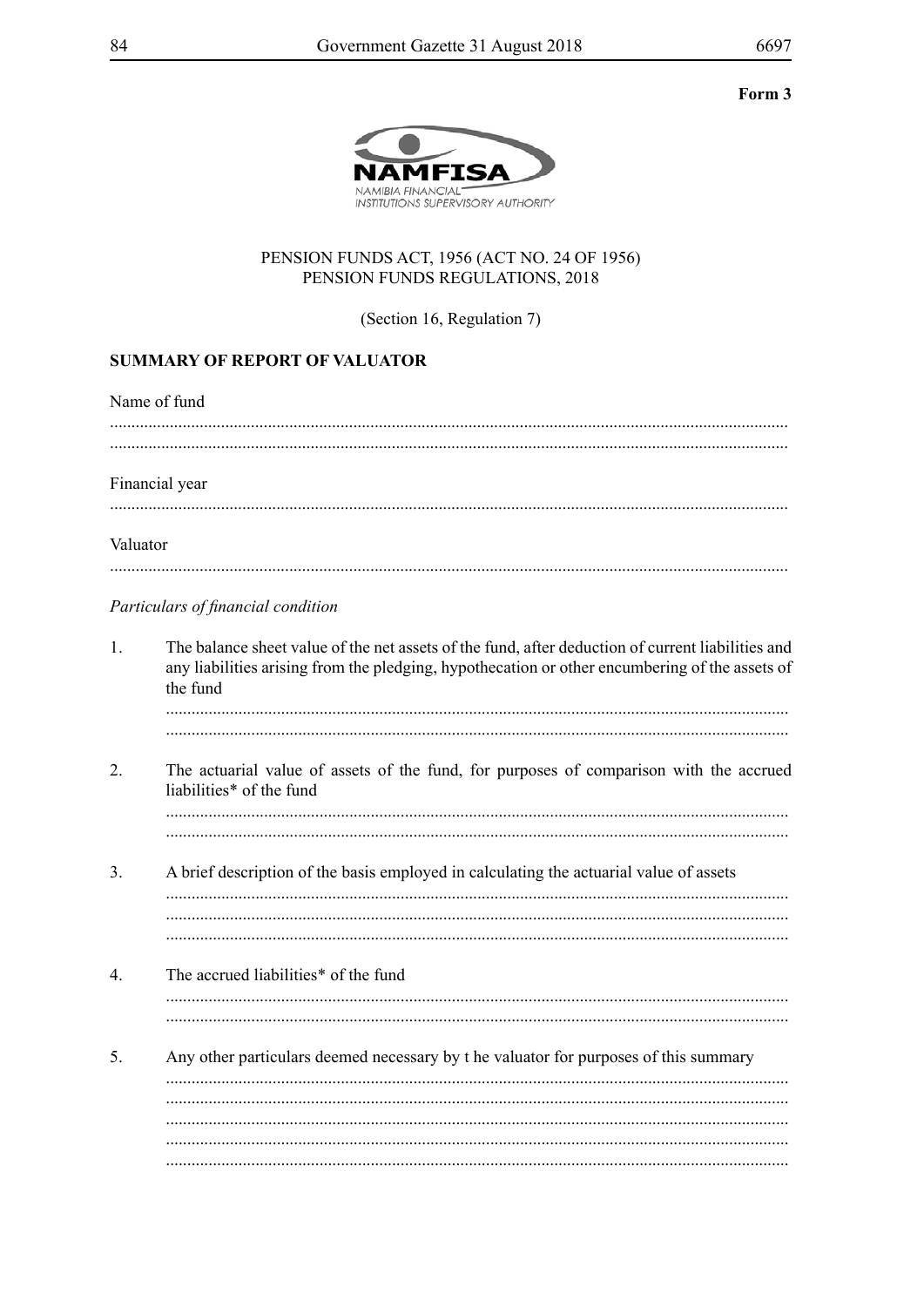| 6. | Pension Funds Act, 1956 | A statement as to whether the fund was in a sound financial condition for the purposes of the |
|----|-------------------------|-----------------------------------------------------------------------------------------------|
|    |                         |                                                                                               |
|    |                         |                                                                                               |
|    |                         |                                                                                               |
|    | Prepared by me:         |                                                                                               |
|    |                         |                                                                                               |

(Date)

(Signature of valuator)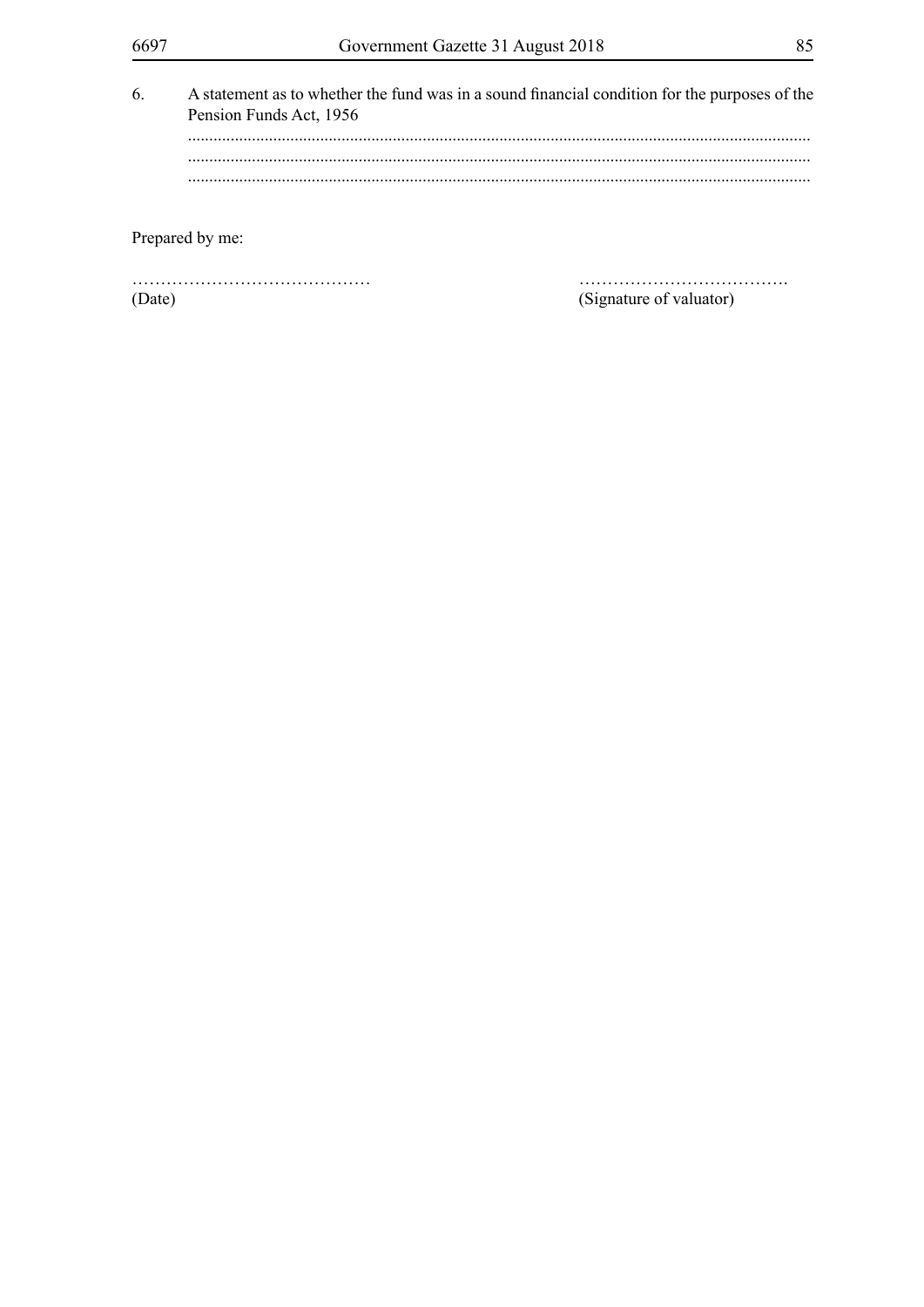#### **Form 4**



## PENSION FUNDS ACT, 1956 (ACT NO. 24 OF 1956) PENSION FUNDS REGULATIONS, 2018

(Section 9, Regulation 11)

## **APPLICATION FORM FOR THE APPROVAL OF THE APPOINTMENT OF AUDITOR IN TERMS OF SECTION 9 OF THE PENSION FUNDS ACT 1956, (ACT NO. 24 OF 1956), REGULATION 11**

## **Instructions for completion and submission**

- **1. This form must be completed when a new audit firm is appointed or when there is a 50 percent change in partnership as per Section 9 (5) of the Pension Fund Act, 24 of 1956.**
- **2. Information and attachments in Section A (4) need not be given when only the responsible partner changes except if there are changes in that section's information.**
- **3. A "responsible partner" means the engagement partner overseeing the audit of a fund.**
- **4. Applications must be submitted within thirty days of appointment of the Auditor as per Section 9 (2) of the Pension Fund Act, 1956 (Act No. 24 of 1956).**
- **5. NAMFISA may call upon the applicant to furnish further information relevant to the application.**
- **6. NAMFISA will not accept incomplete application forms.**

## **Section A. General Information**

#### **1. Fund information**

Full name of the Fund:

............................................................................................................................................................... Registration number:

...............................................................................................................................................................

Physical Address:

...............................................................................................................................................................

Postal Address:

...............................................................................................................................................................

Telephone Number: ...............................................................................................................................................................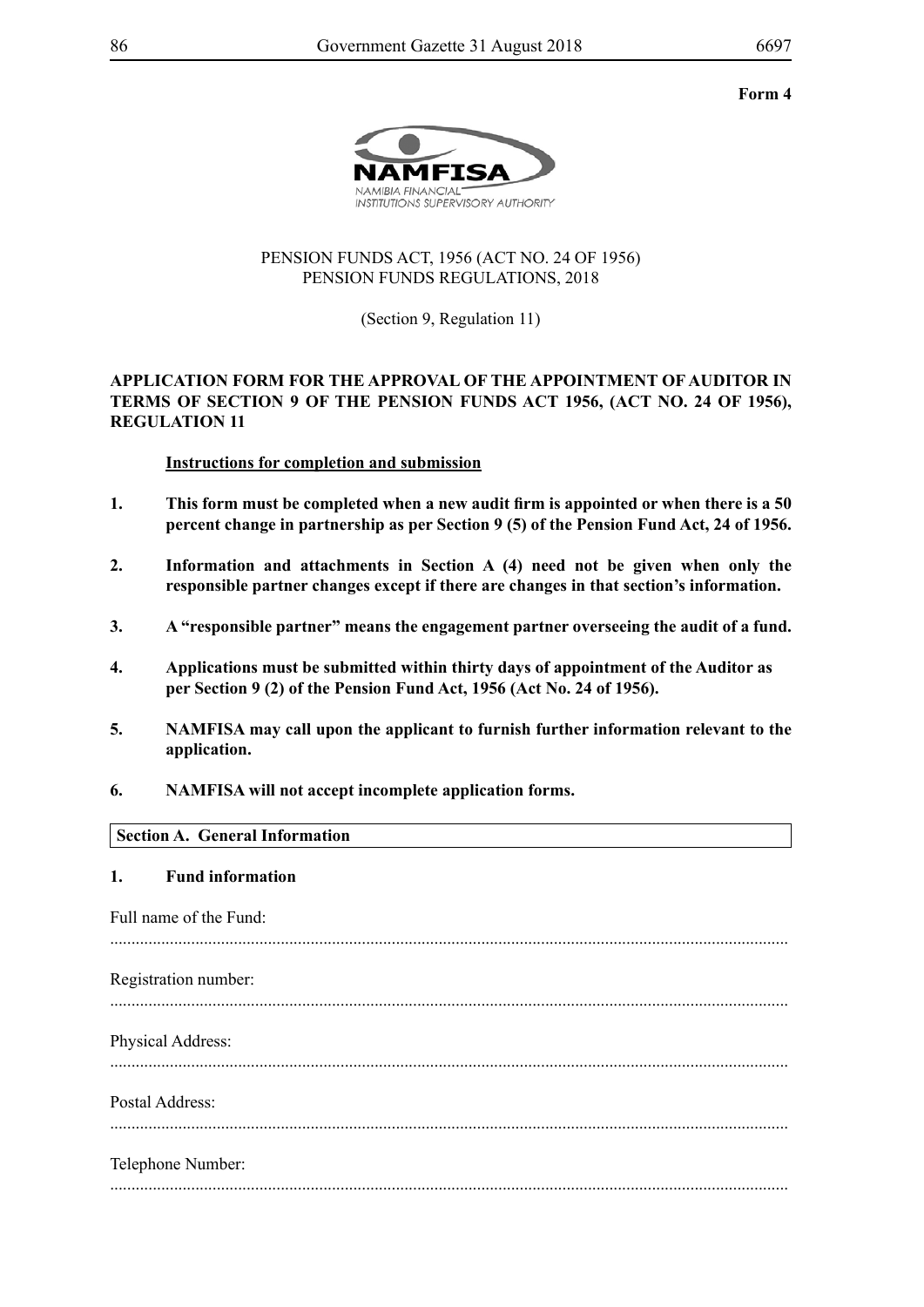| ×<br>۰. |  |
|---------|--|
|         |  |

| Facsimile:                                                      |
|-----------------------------------------------------------------|
| Website, if any                                                 |
| E-mail address:                                                 |
| <b>Auditing firm information</b><br>2.                          |
| Full name of the Auditing firm:                                 |
| Postal Address:                                                 |
| Physical Address:                                               |
| Telephone No:                                                   |
| Facsimile:                                                      |
| Website, if any                                                 |
| E-mail address                                                  |
| Date of appointment:                                            |
| Contact person in the firm:                                     |
| Previous Auditing firm or responsible partner information<br>3. |
| Full name of Auditing firm:                                     |
| Responsible partner:                                            |
| Postal Address:                                                 |
| Physical Address:                                               |
| Telephone No:                                                   |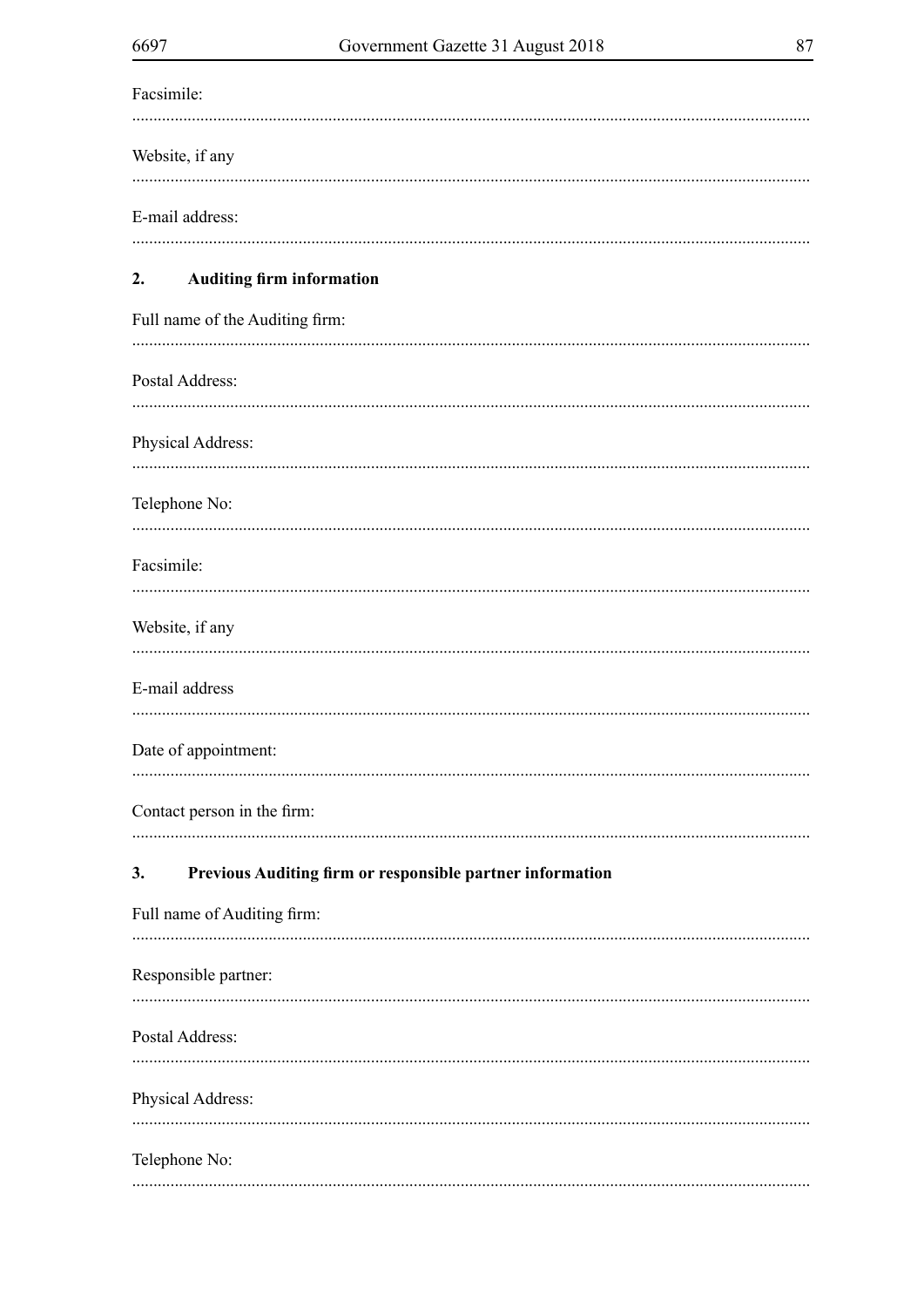| Facsimile: |                                                                                                                                                                                                                                                                                                                                                                                                                                       |
|------------|---------------------------------------------------------------------------------------------------------------------------------------------------------------------------------------------------------------------------------------------------------------------------------------------------------------------------------------------------------------------------------------------------------------------------------------|
|            | Website, if any                                                                                                                                                                                                                                                                                                                                                                                                                       |
|            | E-mail address:                                                                                                                                                                                                                                                                                                                                                                                                                       |
|            |                                                                                                                                                                                                                                                                                                                                                                                                                                       |
|            | Contact Person in the firm:                                                                                                                                                                                                                                                                                                                                                                                                           |
|            | Date of appointment:                                                                                                                                                                                                                                                                                                                                                                                                                  |
|            | Reason(s) for change in Auditing firm/responsible partner                                                                                                                                                                                                                                                                                                                                                                             |
|            |                                                                                                                                                                                                                                                                                                                                                                                                                                       |
|            |                                                                                                                                                                                                                                                                                                                                                                                                                                       |
|            |                                                                                                                                                                                                                                                                                                                                                                                                                                       |
| 4.         | What is the auditing firm's relationship with the fund other than in the capacity of an auditor?<br>Please provide details of other services and agreements with the fund, if any (e.g. investment<br>adviser, other special investigations not related to the audit, positions occupied e.g. a trustee,<br>rendering of internal audit services). If yes, please provide copies of such contractual<br>arrangements as an attachment |
|            |                                                                                                                                                                                                                                                                                                                                                                                                                                       |
|            |                                                                                                                                                                                                                                                                                                                                                                                                                                       |
|            |                                                                                                                                                                                                                                                                                                                                                                                                                                       |
|            |                                                                                                                                                                                                                                                                                                                                                                                                                                       |
|            |                                                                                                                                                                                                                                                                                                                                                                                                                                       |
| 5.         | Is there any other matter, relationship or interest that may cause, potentially cause or be<br>perceived to cause a conflict of interest vis a vis the fund                                                                                                                                                                                                                                                                           |
|            |                                                                                                                                                                                                                                                                                                                                                                                                                                       |
|            |                                                                                                                                                                                                                                                                                                                                                                                                                                       |
|            |                                                                                                                                                                                                                                                                                                                                                                                                                                       |
|            |                                                                                                                                                                                                                                                                                                                                                                                                                                       |
|            |                                                                                                                                                                                                                                                                                                                                                                                                                                       |
|            |                                                                                                                                                                                                                                                                                                                                                                                                                                       |
|            |                                                                                                                                                                                                                                                                                                                                                                                                                                       |
|            |                                                                                                                                                                                                                                                                                                                                                                                                                                       |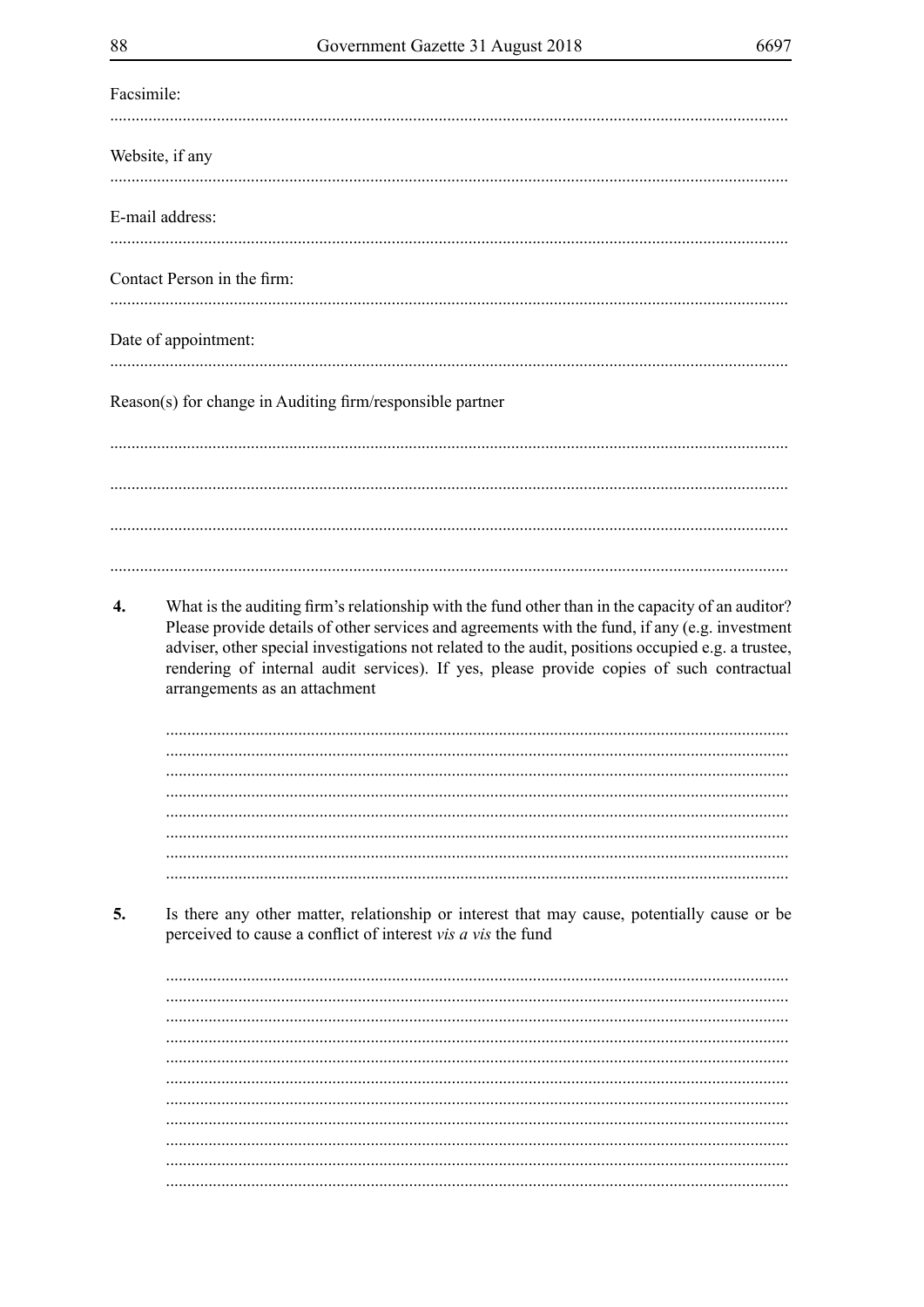Title:

Personal Information of the responsible partner

| THE.                         |  |
|------------------------------|--|
| Full name(s):                |  |
| Surname:                     |  |
| Maiden name: (if applicable) |  |
| Nationality:                 |  |
| Date of birth:               |  |
|                              |  |

# Identification number: Passport Number:

Telephone number:

Cell phone number:

E-mail address: 

Facsimile number:

Do you own immovable properties in Namibia? Yes ()/No ()

Are you a permanent resident in Namibia? Yes ()/No ()

Are you allowed to legally work in Namibia? Yes ()/No ()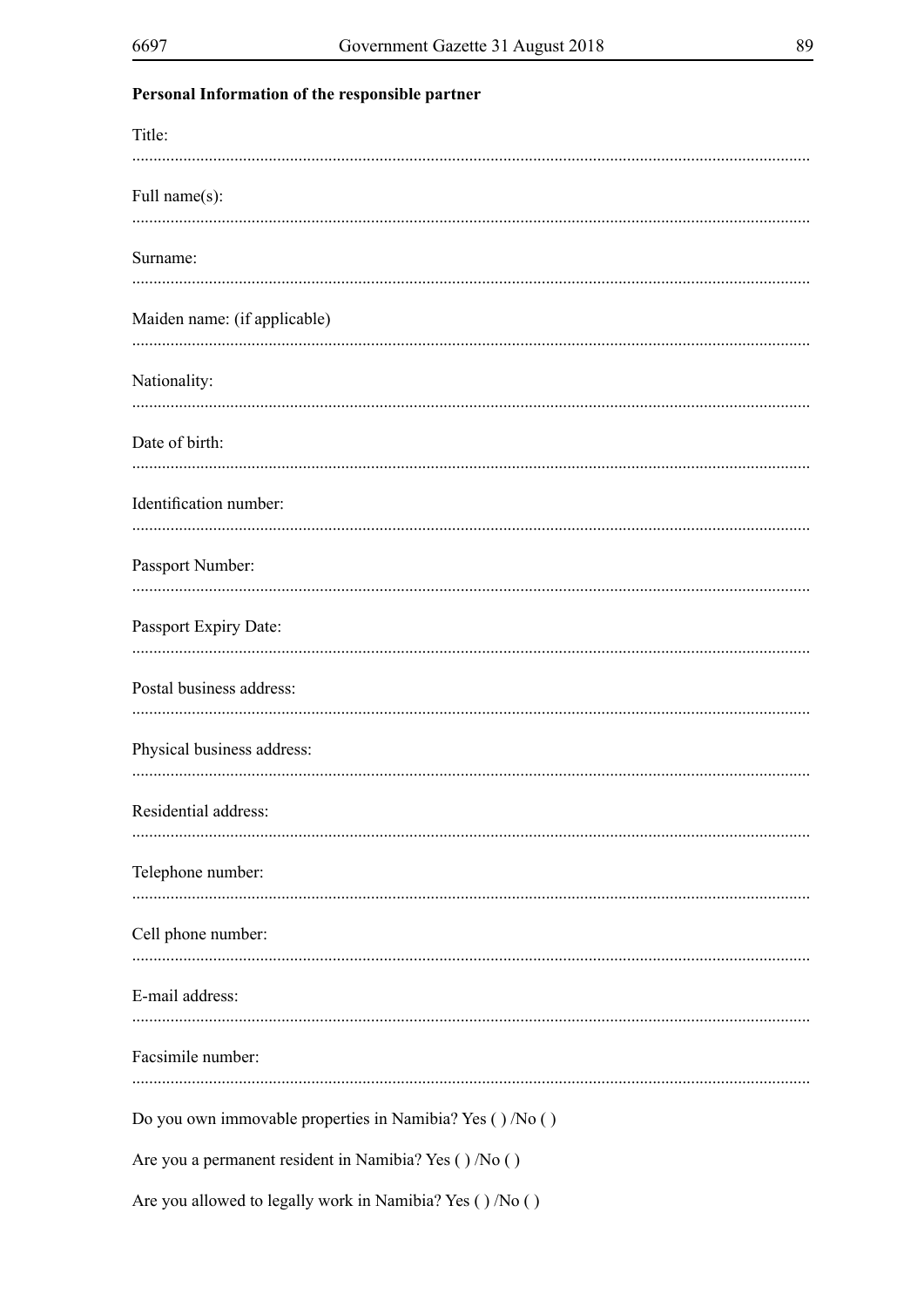## **6. Professional body(ies) membership**

| (i) | Are you registered under the Public Accountants' and Auditors' Act, 1951? Yes () /<br>No (), if yes please provide details e.g. registration number. |
|-----|------------------------------------------------------------------------------------------------------------------------------------------------------|
|     |                                                                                                                                                      |

- (ii) In what year were you admitted as a fellow member? ..................................................................................................................................... .....................................................................................................................................
- (iii) Are you a member of any other national or international professional bodies? Yes ( $)/No($ ).

## (iv) If the answer to (iii) is 'Yes' please provide details in the table below:

| Professional body | Year of membership | Level of membership |
|-------------------|--------------------|---------------------|
|                   |                    |                     |
|                   |                    |                     |
|                   |                    |                     |
|                   |                    |                     |
|                   |                    |                     |
|                   |                    |                     |
|                   |                    |                     |
|                   |                    |                     |

## **7. Qualifications and Experience**

## (a) **Qualifications**

| Institution | Qualification | <b>Year obtained</b> |
|-------------|---------------|----------------------|
|             |               |                      |
|             |               |                      |
|             |               |                      |
|             |               |                      |
|             |               |                      |
|             |               |                      |
|             |               |                      |
|             |               |                      |
|             |               |                      |

### (b) **Work Experience**

| Organisation | <b>Nature of business</b> | <b>Duration</b> | <b>Position</b> |
|--------------|---------------------------|-----------------|-----------------|
|              |                           |                 |                 |
|              |                           |                 |                 |
|              |                           |                 |                 |
|              |                           |                 |                 |
|              |                           |                 |                 |
|              |                           |                 |                 |
|              |                           |                 |                 |
|              |                           |                 |                 |
|              |                           |                 |                 |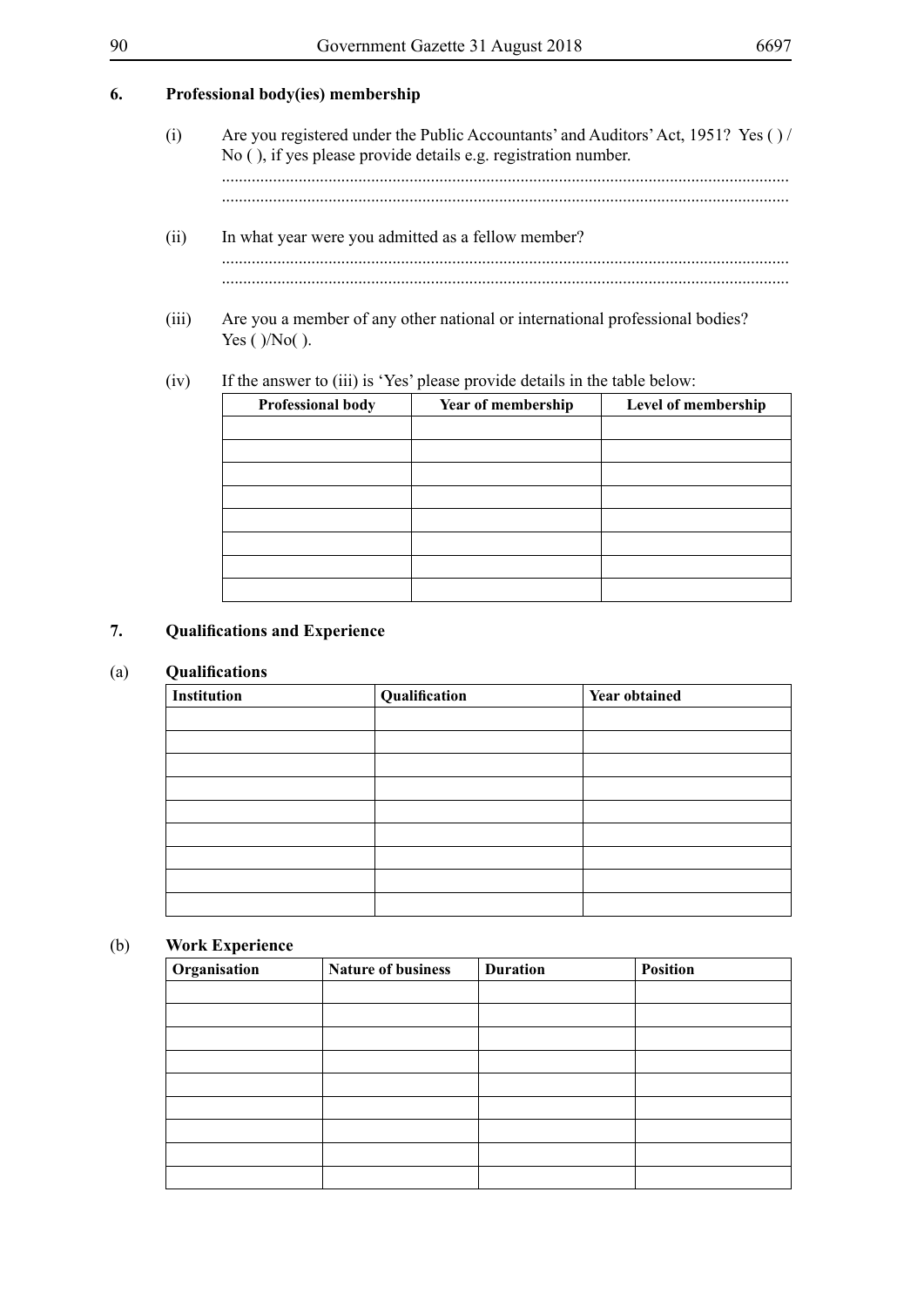## **8. Operational abilities**

| (a) | Are you fully aware of all the obligations and duties of a statutory auditor/<br>responsible partner as set out in the relevant Namibian legislation?                                                                                                                                                                                                                                            | <b>YES</b> | N <sub>O</sub> |
|-----|--------------------------------------------------------------------------------------------------------------------------------------------------------------------------------------------------------------------------------------------------------------------------------------------------------------------------------------------------------------------------------------------------|------------|----------------|
| (b) | Are you fully aware of all the obligations and duties of a statutory auditor/<br>responsible partner as set out in the applicable professional guidance notes<br>issued by the Public Accountants' and Auditors' Board of Namibia or any<br>other Society of which you are a member?                                                                                                             |            |                |
| (c) | Are you confident that you will have enough time to fulfill these duties, in<br>accordance with the obligations and duties as set out in the professional<br>guidance notes issued by the Public Accountants' and Auditors' Board of<br>Namibia or any similar Society, taking into account other appointments<br>as statutory auditor/responsible partner and commitments that you may<br>have? |            |                |

## **9. Other appointments**

Details of current appointments by other funds as a statutory auditor or responsible partner (if applicable):

| Name of fund | <b>Appointment date</b> |
|--------------|-------------------------|
|              |                         |
|              |                         |
|              |                         |
|              |                         |
|              |                         |
|              |                         |
|              |                         |
|              |                         |
|              |                         |
|              |                         |

## **10. Information on other Partners**

(Attach *if more partner's details is required)*

## **(A)**

| Full name of auditor/ director: |
|---------------------------------|
| <b>Identification No:</b>       |
| Nationality:                    |
| Postal address:                 |
| Telephone No:                   |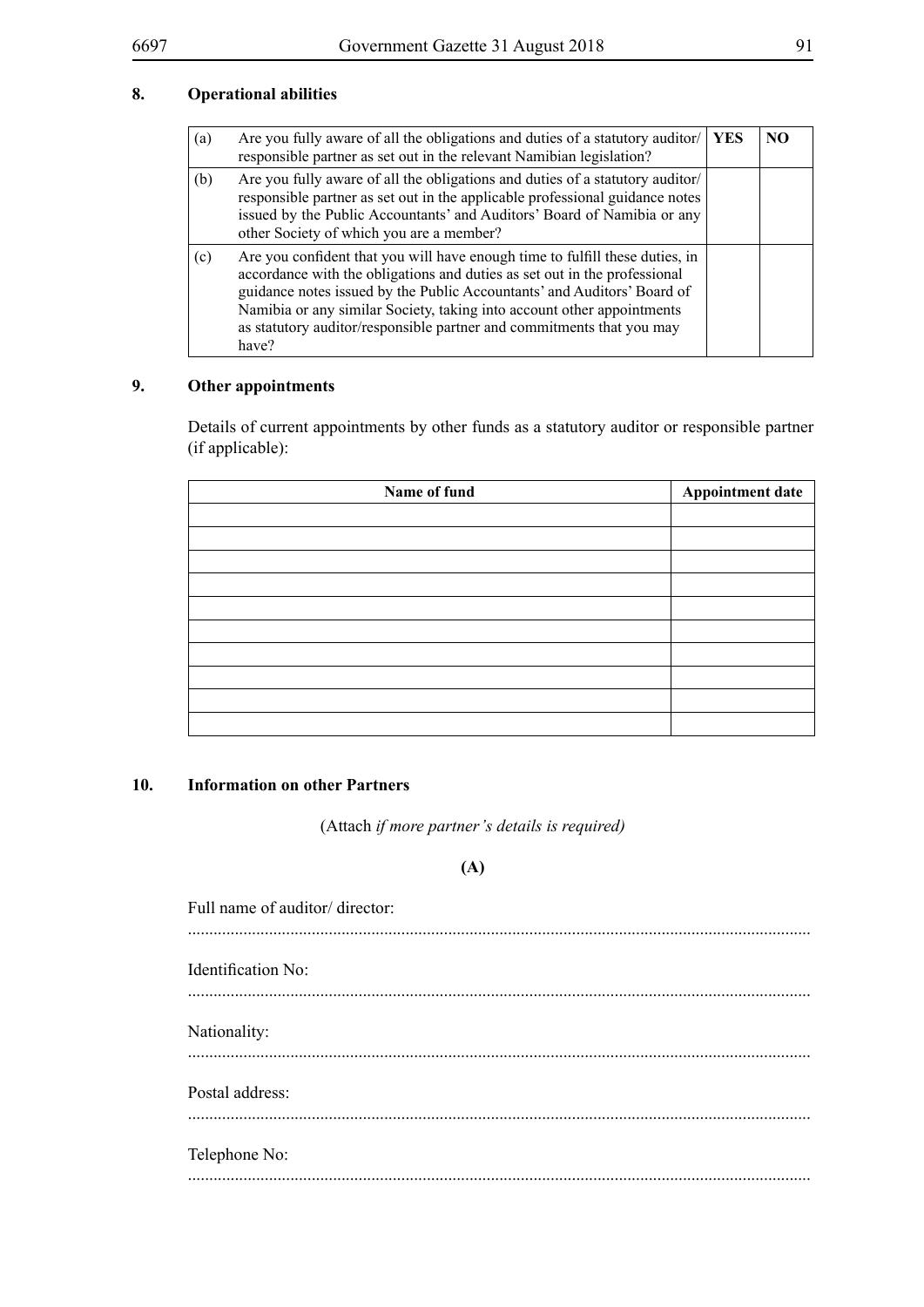| Email address:                                                                              |
|---------------------------------------------------------------------------------------------|
| Professional qualifications:                                                                |
| (Attach certified copies of qualifications, identification documents and curriculum vitae). |
| <b>(B)</b>                                                                                  |
| Full name of auditor/director:                                                              |
| Identification No:                                                                          |
| Nationality:                                                                                |
| Postal address:                                                                             |
| Telephone No:                                                                               |
| Email address:                                                                              |
| Professional qualifications:                                                                |
| (Attach certified copies of qualifications, identification documents and curriculum vitae). |
| (C)                                                                                         |
| Full name of auditor/director:                                                              |
| Identification No:<br>                                                                      |
| Nationality:                                                                                |
| Postal address:                                                                             |
| Telephone No:                                                                               |
| Email address:                                                                              |
| Professional qualifications:                                                                |
|                                                                                             |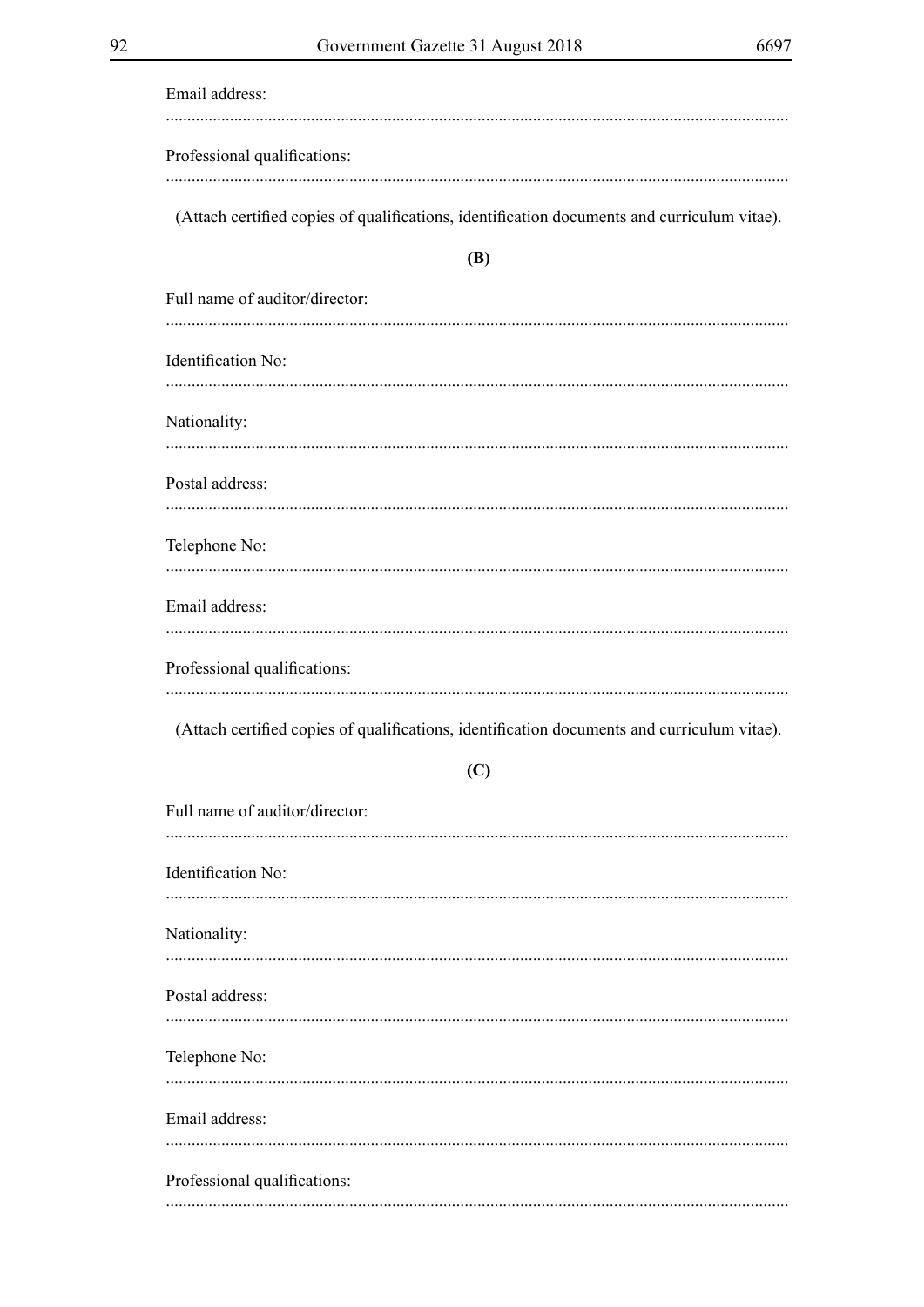$11.$ 

 $12.$ 

 $13.$ 

(Attach certified copies of qualifications, identification documents and curriculum vitae)

| I<br>۰. |
|---------|
|         |

|                    | Full name of auditor/director:                                                                                                                                                                         |
|--------------------|--------------------------------------------------------------------------------------------------------------------------------------------------------------------------------------------------------|
| Identification No: |                                                                                                                                                                                                        |
| Nationality:       |                                                                                                                                                                                                        |
| Postal address:    |                                                                                                                                                                                                        |
| Telephone No:      |                                                                                                                                                                                                        |
| Email address:     |                                                                                                                                                                                                        |
|                    | Professional qualifications:                                                                                                                                                                           |
|                    | (Attach certified copies of qualifications, identification documents and curriculum vitae)                                                                                                             |
|                    |                                                                                                                                                                                                        |
|                    | directly or indirectly from the fund. If yes, please provide more details                                                                                                                              |
|                    | Please describe in short how you/your firm keeps updated with technical and other<br>developments in accounting and auditing standards in the financial services sector, e.g.<br>research and training |
|                    |                                                                                                                                                                                                        |
|                    |                                                                                                                                                                                                        |
|                    | the adequacy and effectiveness of computerized systems? If yes, please provide detail                                                                                                                  |
|                    | Does the firm possess or have access to a specialized unit capable of auditing and assessing                                                                                                           |
|                    |                                                                                                                                                                                                        |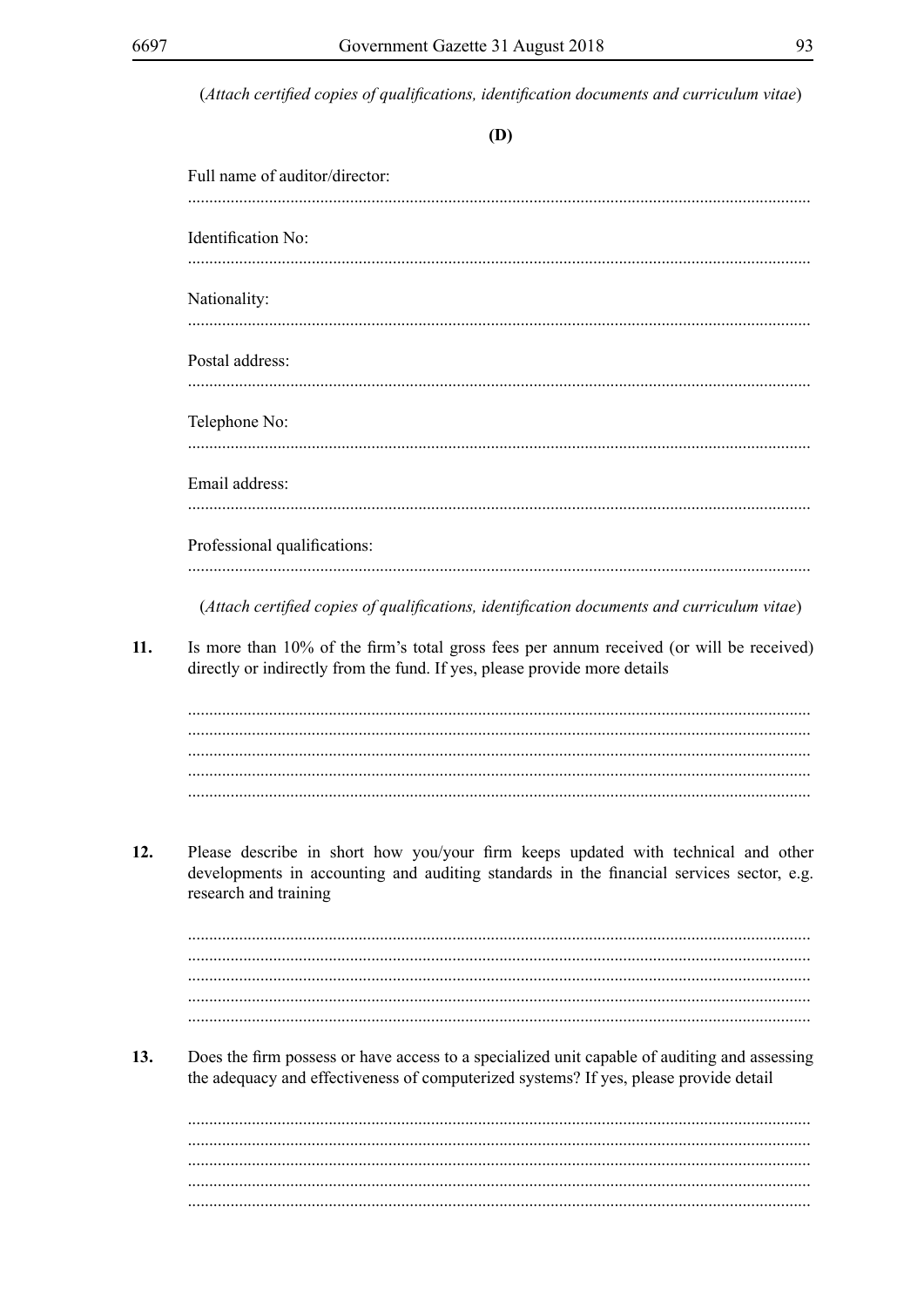- 
- **14.** Does the firm have an effective audit approach, techniques and procedures designed to obtain reasonable assurance that material misstatements arising from fraud and error are detected?

.................................................................................................................................................. .................................................................................................................................................. .................................................................................................................................................. .................................................................................................................................................. ..................................................................................................................................................

15. Does the firm have a competent quality-assurance process that ensures that there is compliance with the firm's internal standards and any externally imposed standards? (Please provide details)

.................................................................................................................................................. .................................................................................................................................................. .................................................................................................................................................. .................................................................................................................................................. ..................................................................................................................................................

## **Section B. Fit and Proper Questionnaire to be completed by the auditor**

|     |                                                                                                                                                                                                                                                                                                                                                                     | <b>YES</b> | N <sub>O</sub> |
|-----|---------------------------------------------------------------------------------------------------------------------------------------------------------------------------------------------------------------------------------------------------------------------------------------------------------------------------------------------------------------------|------------|----------------|
| (a) | Has an adverse finding been made against you in any civil or criminal proceedings<br>by a court of law (whether in Namibia or elsewhere) in which you were found to<br>have acted fraudulently, dishonestly, unprofessionally, dishonourably or in breach<br>of a fiduciary duty?                                                                                   |            |                |
| (b) | Have you been found guilty by any professional or financial services industry<br>body (whether in Namibia or elsewhere), of an act of dishonesty, negligence,<br>incompetence or mismanagement?                                                                                                                                                                     |            |                |
| (c) | Have you been denied membership of any professional body because of an act of<br>dishonesty, negligence, incompetence or mismanagement?                                                                                                                                                                                                                             |            |                |
| (d) | Have you ever held a practicing certificate issued by any Auditing Society subject<br>to conditions?                                                                                                                                                                                                                                                                |            |                |
| (e) | Have you been found guilty by any regulatory or supervisory body (whether<br>in Namibia or elsewhere) of an act of dishonesty, negligence, incompetence or<br>mismanagement or has an authorization to carry on business been refused,<br>suspended or withdrawn by any such body on account of an act of dishonesty,<br>negligence, incompetence or mismanagement? |            |                |
| (f) | Have you at any time prior to the date of application been disqualified or prohibited<br>by any court of law (whether in Namibia or elsewhere) from taking part in the<br>management of any company or other statutorily created, recognized or regulated<br>body, irrespective of whether such disqualification has since been lifted?                             |            |                |
| (g) | Have you, in Namibia or elsewhere, been dismissed from any office of employment?                                                                                                                                                                                                                                                                                    |            |                |
| (h) | Have you been refused the right to carry on or restricted from carrying on a trade,<br>business or profession for which a specific license, registration or other authority is<br>required by law in any country?                                                                                                                                                   |            |                |
| (i) | Have you been issued with a prohibition order under any Act administered by<br>NAMFISA or any other financial services supervisory body or been prohibited by<br>other regulatory bodies from operating in the financial services industry?                                                                                                                         |            |                |
| (j) | Have you been involved with a corporation that has been censured, disciplined,<br>suspended or refused membership or registration by a stock exchange, futures<br>exchange, other market or regulatory authority?                                                                                                                                                   |            |                |

*If the answer to any of these questions is yes, please provide details.*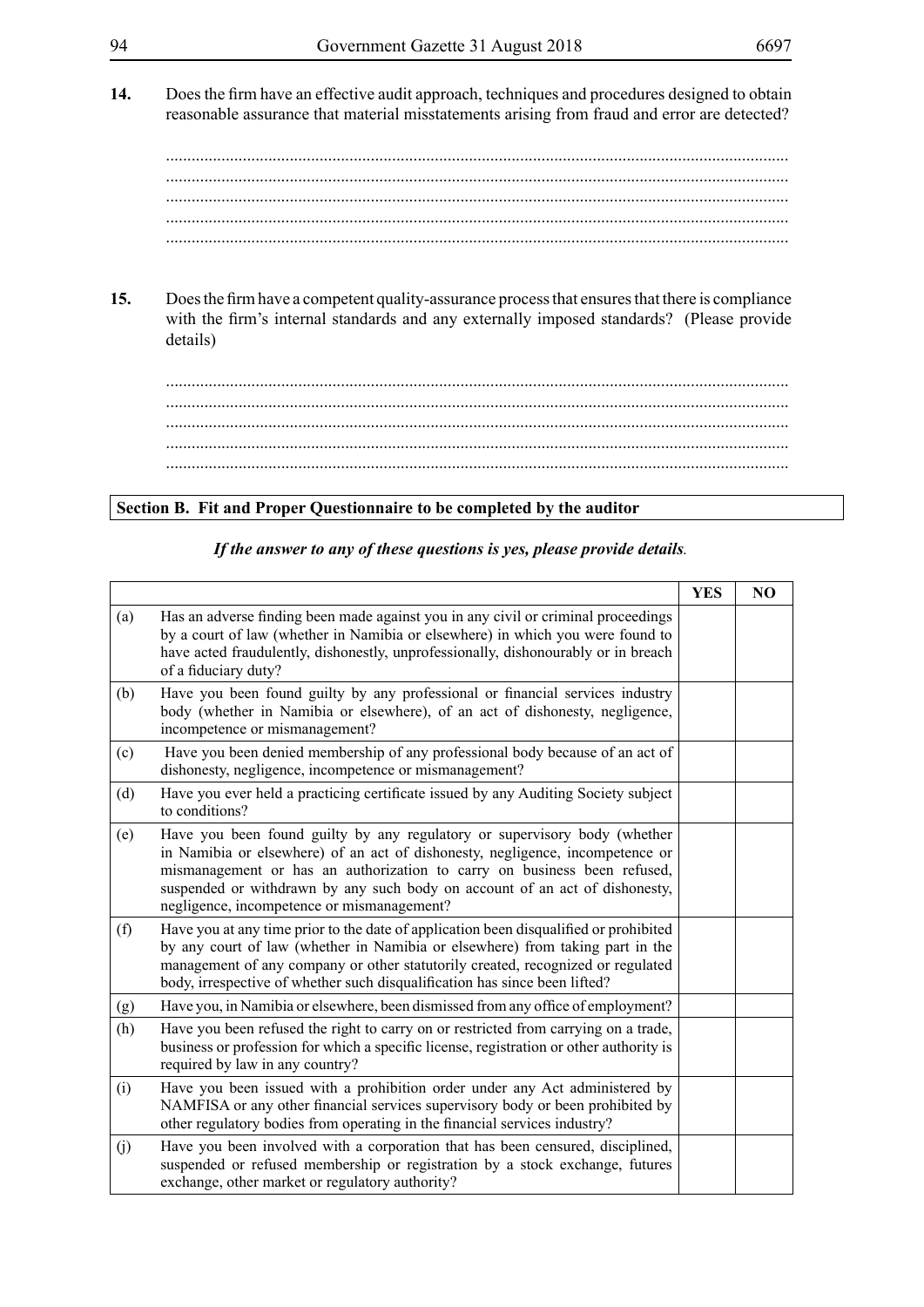|     |                                                                                                                                                                                                                                                                   | <b>YES</b> | N <sub>O</sub> |
|-----|-------------------------------------------------------------------------------------------------------------------------------------------------------------------------------------------------------------------------------------------------------------------|------------|----------------|
| (k) | Have you had any judgment (including a finding of fraud, misrepresentation or<br>dishonesty) given against you in any civil proceedings, in Namibia or elsewhere or<br>are there any proceedings now pending which may lead to such a judgment?                   |            |                |
| (1) | Have you knowingly or negligently aided or abetted other persons in the breaching<br>of any laws, regulations, exchange rules and/or codes of conduct?                                                                                                            |            |                |
| (m) | Have you been the subject of any investigation or disciplinary proceedings by any<br>regulatory authority (whether in Namibia or elsewhere) or exchange, professional<br>body or government body or agency?                                                       |            |                |
| (n) | Has your estate ever been sequestrated?                                                                                                                                                                                                                           |            |                |
| (0) | Have you ever been a controlling shareholder, director of a company or member<br>of a close corporation at the time it was placed under judicial management or in<br>provisional or final liquidation?                                                            |            |                |
| (p) | Have you ever been refused a license or registration in any place under any law,<br>which requires licensing or registration in relation to securities, futures, leveraged<br>foreign exchange, insurance or pension fund activities?                             |            |                |
| (q) | Have you ever been refused authorization to carry on business by any regulatory<br>body (whether in Namibia or elsewhere), or has such authorisation ever been<br>suspended or revoked by any such body, because of negligence, incompetence or<br>mismanagement? |            |                |
| (r) | Are there any pending or current lawsuits or professional liability suits against<br>partners of the firm that the Registrar should be aware of? (Please provide details)                                                                                         |            |                |
| (s) | Has the firm previously been engaged by a regulatory authority to perform a special<br>investigation on its behalf that failed to reveal a problem that was subsequently<br>shown to exist?                                                                       |            |                |
| (t) | Do you have any additional information, which should be brought to the Registrar's<br>attention, which may have an impact on the evaluation by the Registrar of your<br>good character and integrity                                                              |            |                |

Please give explanations where applicable.

**Section C. Disclosure of Interest**

**Note: The disclosure of interest report must be completed by the Auditor at the time of notifying the Registrar of the appointment.**

**If the answer to any of the questions is yes, please provide full details and attach to the application form:**

|                                                              | <b>YES</b> | NC |
|--------------------------------------------------------------|------------|----|
| 1. Do you hold any shares or have any financial interest in: |            |    |
| (a) a brokerage;                                             |            |    |
| (b) an administrator of pension funds;                       |            |    |
| an asset manager;<br>(c)                                     |            |    |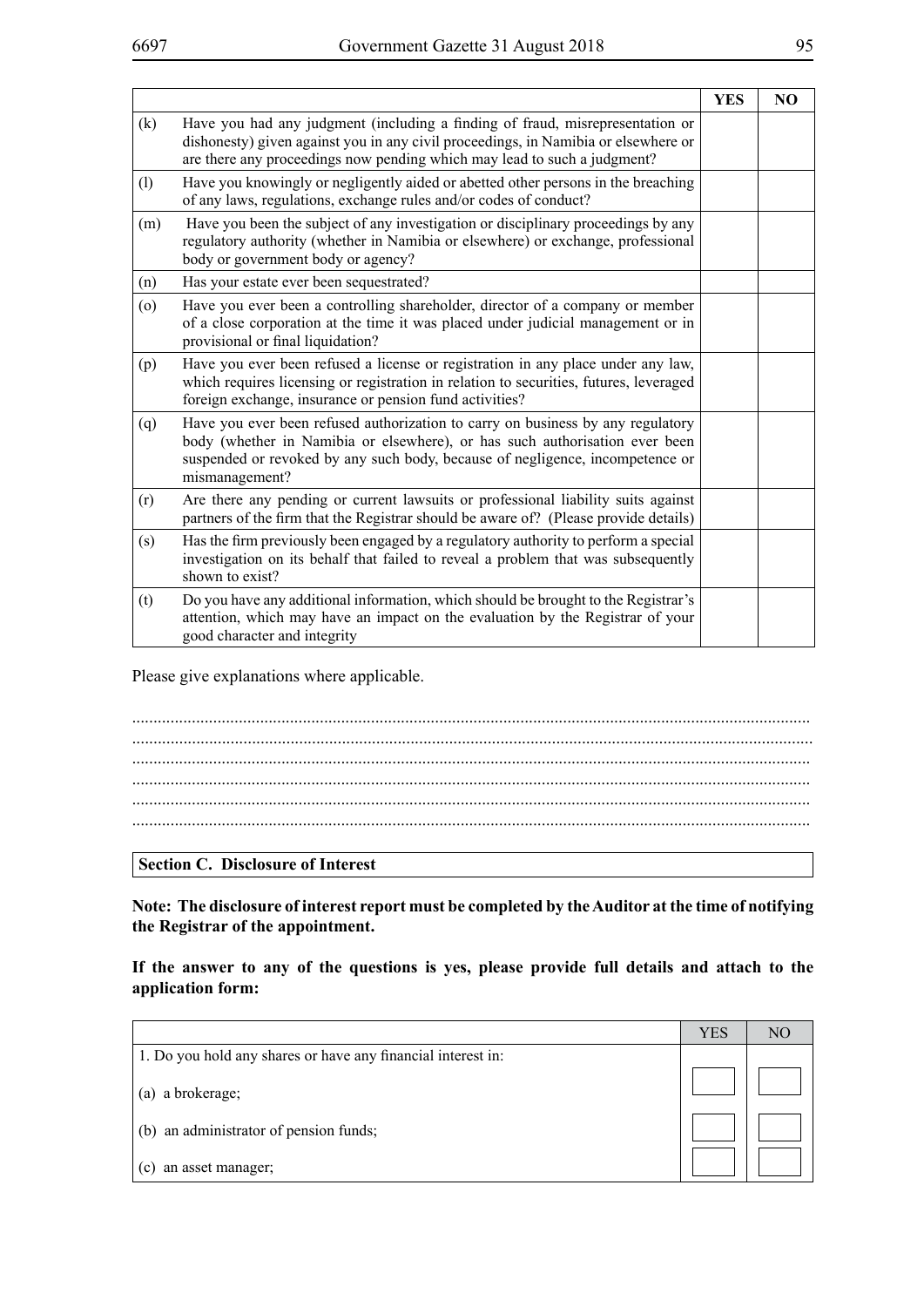| (d) any other organization or entity that provides services to pension funds; and                                                                                                       |  |
|-----------------------------------------------------------------------------------------------------------------------------------------------------------------------------------------|--|
| (e) a life assurance office, a short term insurer or re-insurer.                                                                                                                        |  |
| 2. Do you have any additional information, which should be brought to the Registrar's<br>attention, which may have an impact on the evaluation of your application to be<br>accredited? |  |

If you answered yes to any of the above questions, please provide details.

............................................................................................................................................................... ............................................................................................................................................................... ............................................................................................................................................................... ............................................................................................................................................................... ...............................................................................................................................................................

## **Section D. Declaration and Indemnity**

## **Declaration by Auditors**

## **1. Appointment and duties of an Auditor**

- **1.1.** As auditors appointed by (name of fund) we hereby confirm that:
	- **a**) We are not officers or members of (name of fund)  $\therefore$  and
	- **b**) Whenever we (name of auditor), terminate or resign as auditors, we will within seven (30) days from the date of such termination or resignation, as the case may be, notify NAMFISA in writing of the reasons.
- **1.2.** As per the duties imposed on the Auditor by the International Auditing Standards , we further confirm that we will:
	- **a**) Investigate and report on the financial position of (name of fund) external parameters of each parameters of each  $\frac{1}{2}$  at the end of each  $\frac{1}{2}$ financial year;
	- **b**) Undertake the evaluation or examination of the affairs of (name of fund) \_\_\_\_\_\_\_\_\_\_\_\_\_\_\_\_\_\_\_\_\_\_\_\_\_\_\_\_\_\_\_\_\_\_\_\_\_\_\_\_\_\_\_\_\_\_\_\_\_\_\_\_\_\_*\_,*at its cost, as may be required by NAMFISA.

## **1.3 Declaration**

**I,** \_\_\_\_\_\_\_\_\_\_\_\_\_\_\_\_\_\_\_\_\_\_\_\_\_\_\_\_\_\_\_\_\_\_\_\_\_\_\_\_\_\_\_\_\_\_\_\_\_\_\_\_\_\_\_\_\_\_\_\_\_\_\_\_\_\_\_\_\_\_\_\_\_\_\_\_\_\_

(Name of Auditor)

- **(a) Declare** that all the information provided in this application (including any attachments) is complete, true and correct.
- **(b) Understand** that the information provided in this application forms the basis of the application and can be relied upon.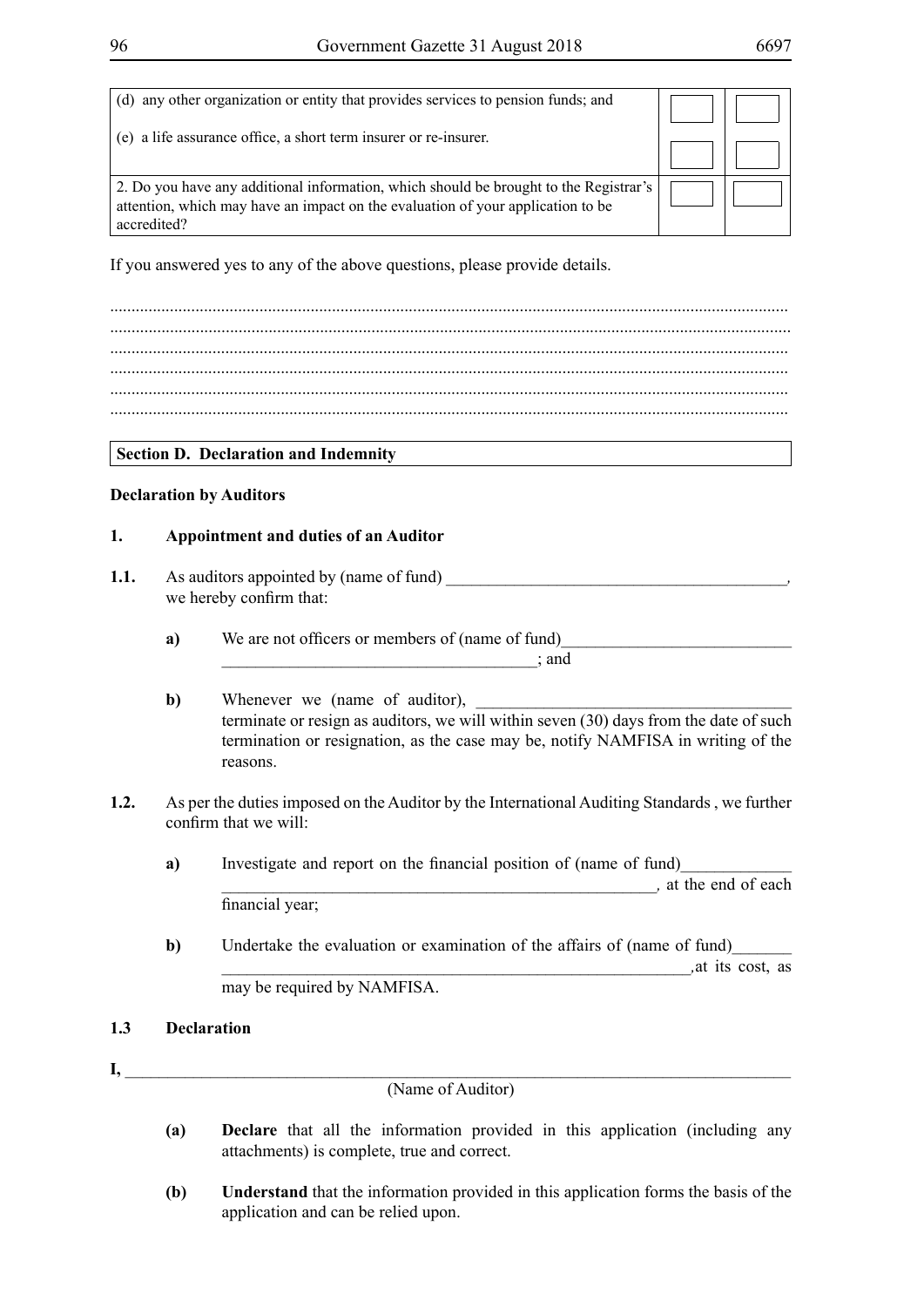**(c) Undertake to provide** a copy of the report on any transactions or conditions which have come to our attention which in our opinion could significantly and adversely impact the financial position of (name of fund)

\_\_\_\_\_\_\_\_\_\_\_\_\_\_\_\_\_\_\_\_\_\_\_\_\_\_\_\_\_\_\_\_\_\_*\_* to NAMFISA.

- **(d) Understand** that a copy of the annual financial statements together with the report of the auditor must be prepared and send to NAMFISA within 90 days of the financial year end of the fund.
- **(e) Undertake** to report to NAMFISA any material internal control weaknesses or fraud identified during the performance of the audit, where management and those charged with governance has failed to take corrective action.
- **(f) Read and understood** our duties as Auditors in terms of Section 258 and 373 and Standard no. . . . . . . . . . . . . . of the FIM Act.
- **(g) Understand** that if any information in this application changes before and/or after this application is approved, we must immediately notify NAMFISA in writing of the changes.

## **(To be signed by the Managing Partner and another Partner in the case of a partnership of the entity applying as Auditor or by the auditor in the case of an individual )**

| <b>Full Name</b><br>(Managing Partner) | <br><b>Signature</b> | <br>Date |
|----------------------------------------|----------------------|----------|
| <b>Full Name</b><br>(Ordinary Partner) | <b>Signature</b>     | Date     |
| <b>Section E. Affidavits</b>           |                      |          |

## **1. Affidavit by responsible partner/auditor**

#### I, the undersigned

...............................................................................................................................................................

*(Full name of auditor/ partner)*

Identity / Passport number .................................................................... hereby declare and confirm under oath / or affirm that I –

- (a) am not a minor or a person under legal disability;
- (b) am not an un-rehabilitated insolvent;
- (c) have not been removed from an office of trust on account of misconduct;
- (d) have not been convicted, whether in Namibia or elsewhere, of theft; fraud; forgery or uttering a forged document; perjury; an offence under any law for the prevention of corruption; or any offence involving dishonesty or in connection with the promotion; formation or management of a company and sentenced to imprisonment without the option of a fine or to a fine to the equivalent of or exceeding N\$1 000.00 (One Thousand Namibia dollar);
- (e) have been candid and truthful in all my dealings with any regulatory body and I am ready and willing to comply with the requirements and standards of the regulatory system and with other legal, regulatory and professional requirements and standards; and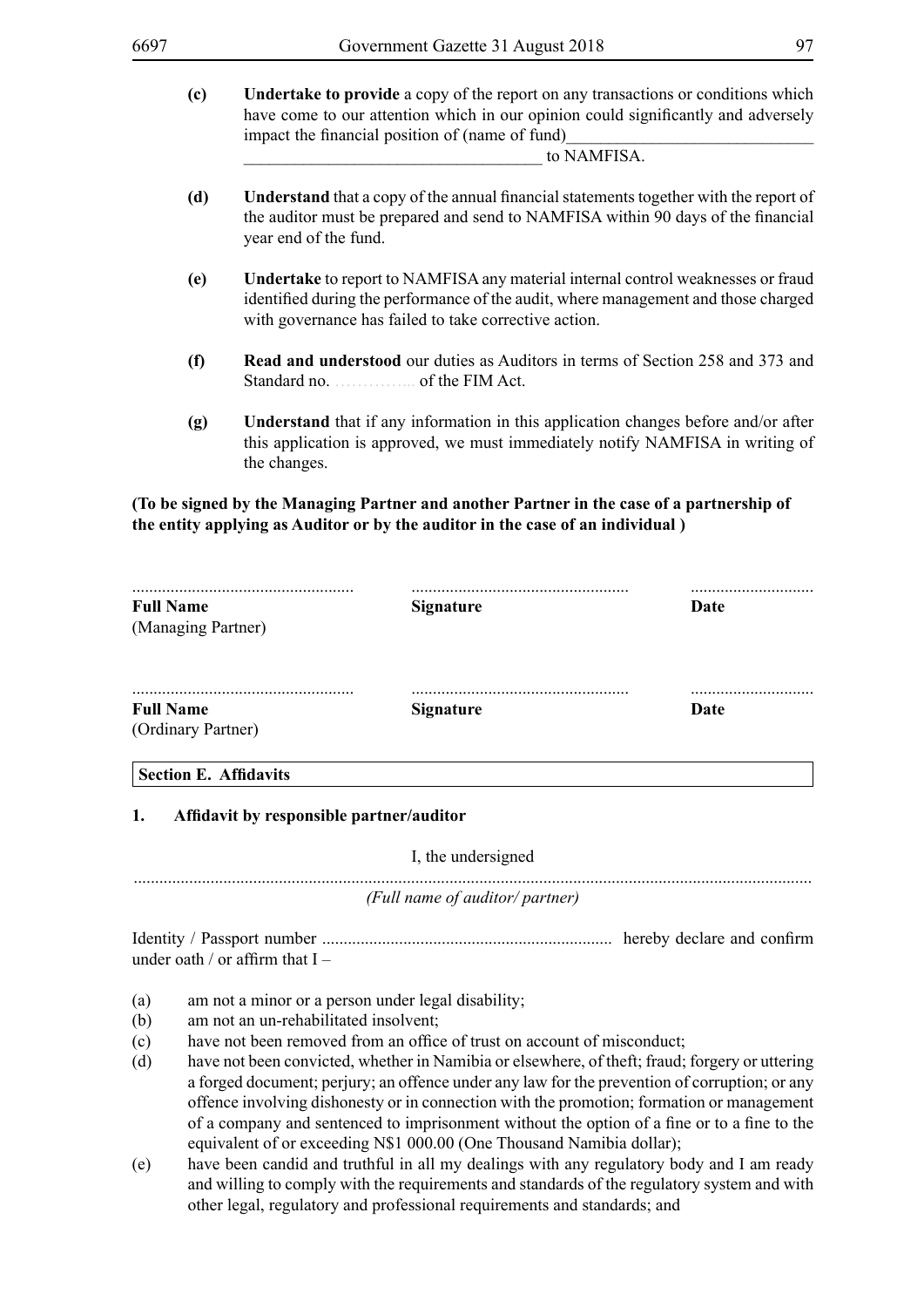(f) am not a trustee or a Principal Officer of (name of the Pension Fund)

\_\_\_\_\_\_\_\_\_\_\_\_\_\_\_\_\_\_\_\_\_\_\_\_\_\_\_\_\_\_\_\_\_\_\_\_\_\_\_\_\_\_.

I undertake to inform NAMFISA forthwith should any of the statements made in this affidavit no longer be true and correct.

#### .............................................................................. ......................................... **Signature of deponent Date**

## **2. Affidavit by the Commissioner of Oaths**

I hereby certify that the deponent has acknowledged that he/she knows and understands the contents of this affidavit, which was signed and sworn to or affirmed before me at …………………………………………….. on the ………. day of ……………………, the regulations contained in Government Notice No R1268 of 21 July 1972, as amended, and Government Notice No R1648 of 19 August 1977, as amended, having been duly complied with, that he/she has no objection to taking the prescribed oath and that he/she regards same as binding on his/her conscience and declared as follows:

#### **"I swear that the contents of this declaration are true, so help me God"**

#### **Commissioner of Oaths**

.............................................................................. .........................................

**Signature & particulars Constanting Stamp Date and Stamp** 

#### **Section F. Attachments**

#### **Please attach the following documents to the application**

#### *Kindly confirm the attachment of documents by marking the appropriate box with an "X".*

|     |                                                                                                          | <b>Attached</b> | Comment |
|-----|----------------------------------------------------------------------------------------------------------|-----------------|---------|
| (a) | Certified copy(ies) of ID document(s) of responsible partner/<br>auditor(s) (and passport if applicable) |                 |         |
| (b) | Resolution of the Board of Trustees of the fund to appoint the<br>auditing firm/auditor                  |                 |         |
| (c) | Evidence of membership of professional bodies                                                            |                 |         |
| (d) | Curriculum vitae of responsible partner/auditor                                                          |                 |         |
| (e) | Copies of service agreements with the fund, if any (refer A. 5)                                          |                 |         |
| (f) | Responsible partner, Managing partner, Auditor's, and/or partners'<br>curriculum vitae                   |                 |         |
| (g) | Certified copies of qualifications of the responsible partner and all<br>other partners;                 |                 |         |
| (h) | Work permits for non-Namibians                                                                           |                 |         |
| (i) | Any other relevant document                                                                              |                 |         |

**Note: NAMFISA may call upon the applicant to furnish further information relevant to the application. NAMFISA is not obliged to consider incomplete applications.**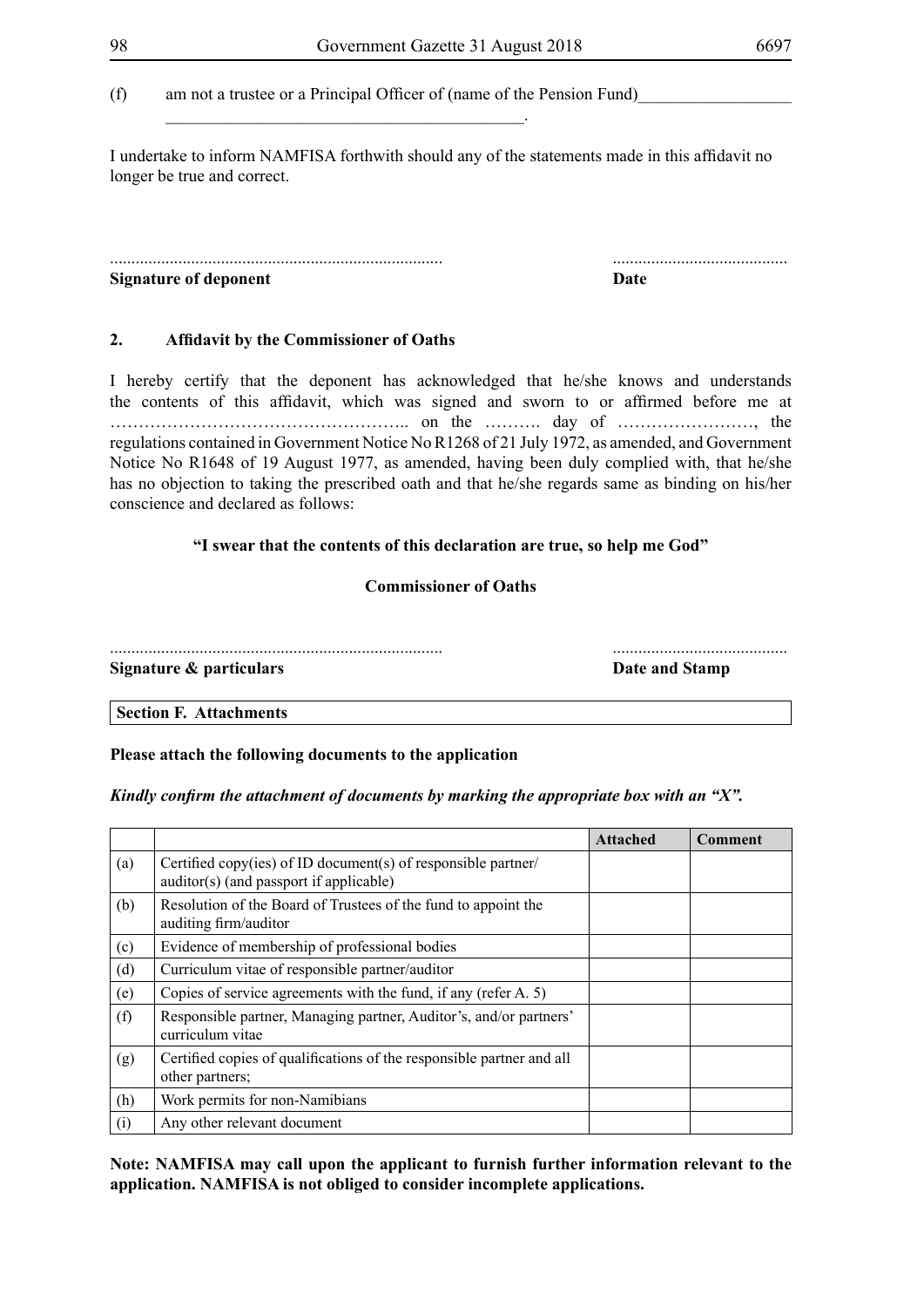Form 5



## PENSION FUNDS ACT, 1956 (ACT NO. 24 OF 1956) PENSION FUNDS REGULATIONS, 2018

(Section 36, Regulation  $18(1)$ )

## APPLICATION FOR REGISTRATION AS A SPECIAL PURPOSE VEHICLE

We, the undersigned, do hereby apply for the registration as a Special Purpose Vehicle, in terms of subregulation (1) of Regulation 18, pursuant to section 36 of the Pension Funds Act, 1956 (Act No. 24 of 1956).

|    | <b>Section A.</b><br><b>Information of Applicant</b> |
|----|------------------------------------------------------|
| 1. | General                                              |
|    | Full name of applicant:                              |
|    | <b>Business Address:</b>                             |
|    | Postal Address:                                      |
|    | Telephone Number:                                    |
|    | Facsimile:                                           |
|    | Website, if any:                                     |
|    | E-mail address:                                      |
|    | Financial year end of the Entity:                    |
|    | Entity's registration No:                            |
|    | Namibian Tax reference No:                           |
|    |                                                      |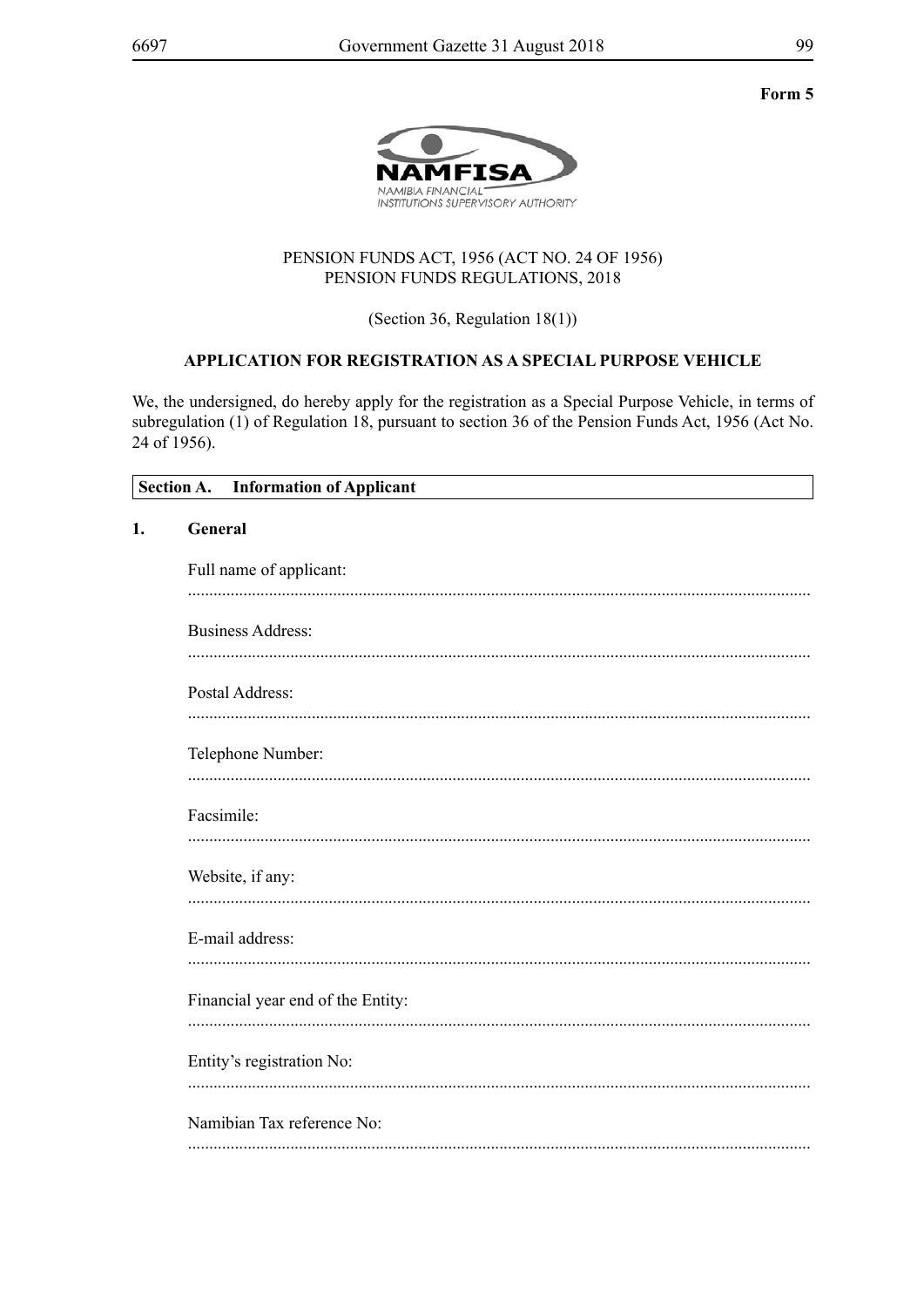$(a)$ 

#### **Details of Directors or Trustees**  $2.$

(Please fill directors' details if the entity is registered as a company or trustees' details if the entity is registered as a trust). < Attach more details of directors or trustees if required>

| Full name:         |
|--------------------|
| Identification No: |
| Nationality:       |
| Postal address:    |
| Telephone No:      |
| Email address:     |
| (b)                |
| Full name:         |
| Identification No: |
| Nationality:       |
| Postal address:    |
| Telephone No:      |
| Email address:     |
| (c)                |
| Full name:         |
| Identification No: |
| Nationality:       |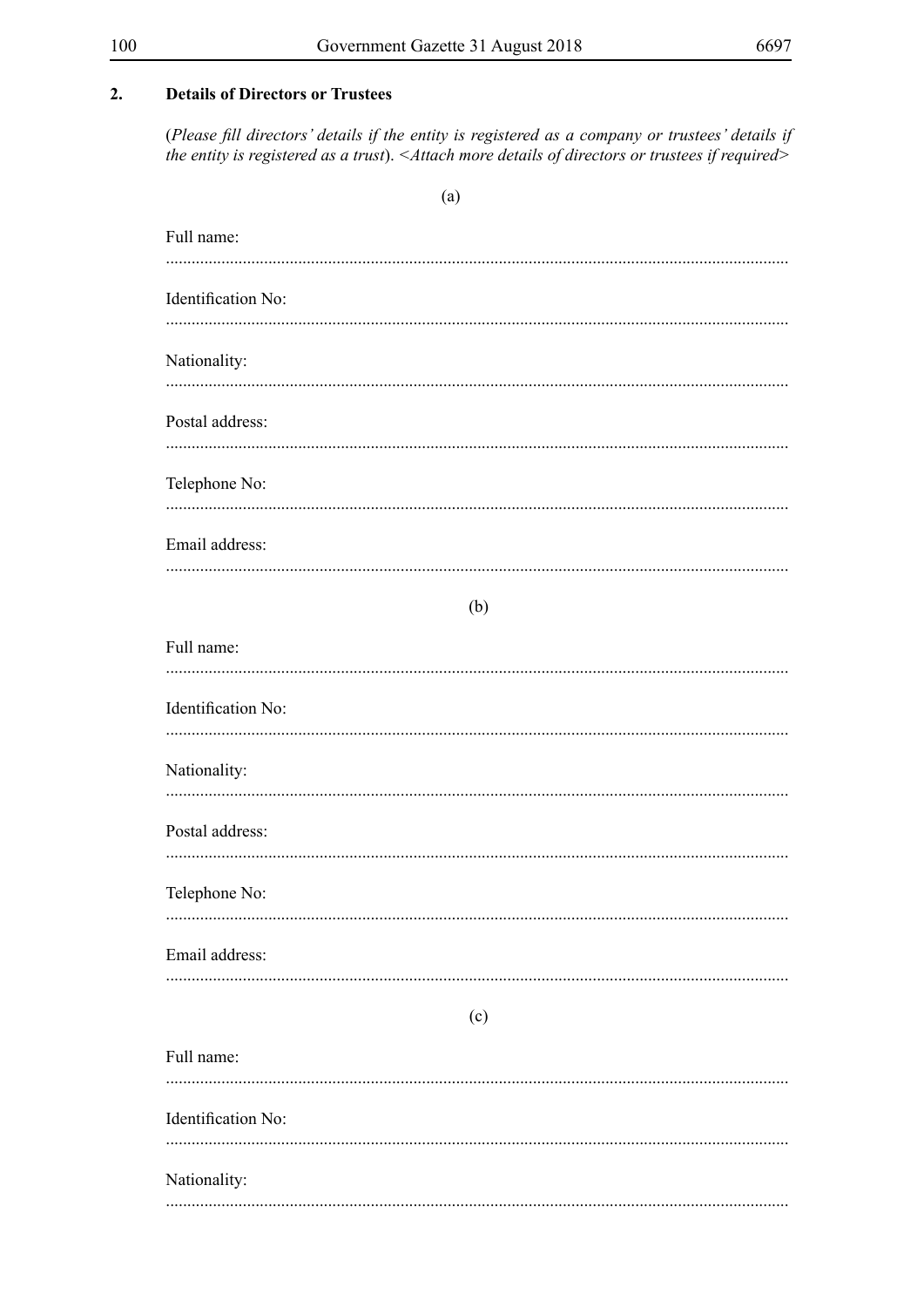| ٠ | I<br>٠<br>× |  |
|---|-------------|--|
|   |             |  |

| Postal address:                                                                 |
|---------------------------------------------------------------------------------|
| Telephone No:                                                                   |
| Email address:                                                                  |
| <b>Auditor</b><br>(Auditor should adhere to Annexure A of the application form) |
| Full name of Auditor:                                                           |
| <b>Contact Person:</b>                                                          |
| Postal Address:                                                                 |
| Physical Address:                                                               |
| Telephone No:                                                                   |
| Facsimile:                                                                      |
| <b>Bank Details</b>                                                             |
|                                                                                 |
|                                                                                 |
|                                                                                 |
|                                                                                 |
|                                                                                 |

#### Section B: **Requirements, Information and Documentation**

#### Is the Special Purpose Vehicle as per Regulation 17:  $1.$

|     |                                                                                                                        | Yes | No. |
|-----|------------------------------------------------------------------------------------------------------------------------|-----|-----|
| (a) | Incorporated as either a public company or a private company<br>under the Companies Act, 2004 (Act No. 28 of 2004)? Or |     |     |
| (b) | Registered as a trust under the Trust Moneys Protection Act, 1934<br>(Act No. 34 of 1934)?                             |     |     |
| 2.  | <b>Information and Documentation:</b>                                                                                  |     |     |
|     | We have submitted the following documentation:                                                                         | Yes |     |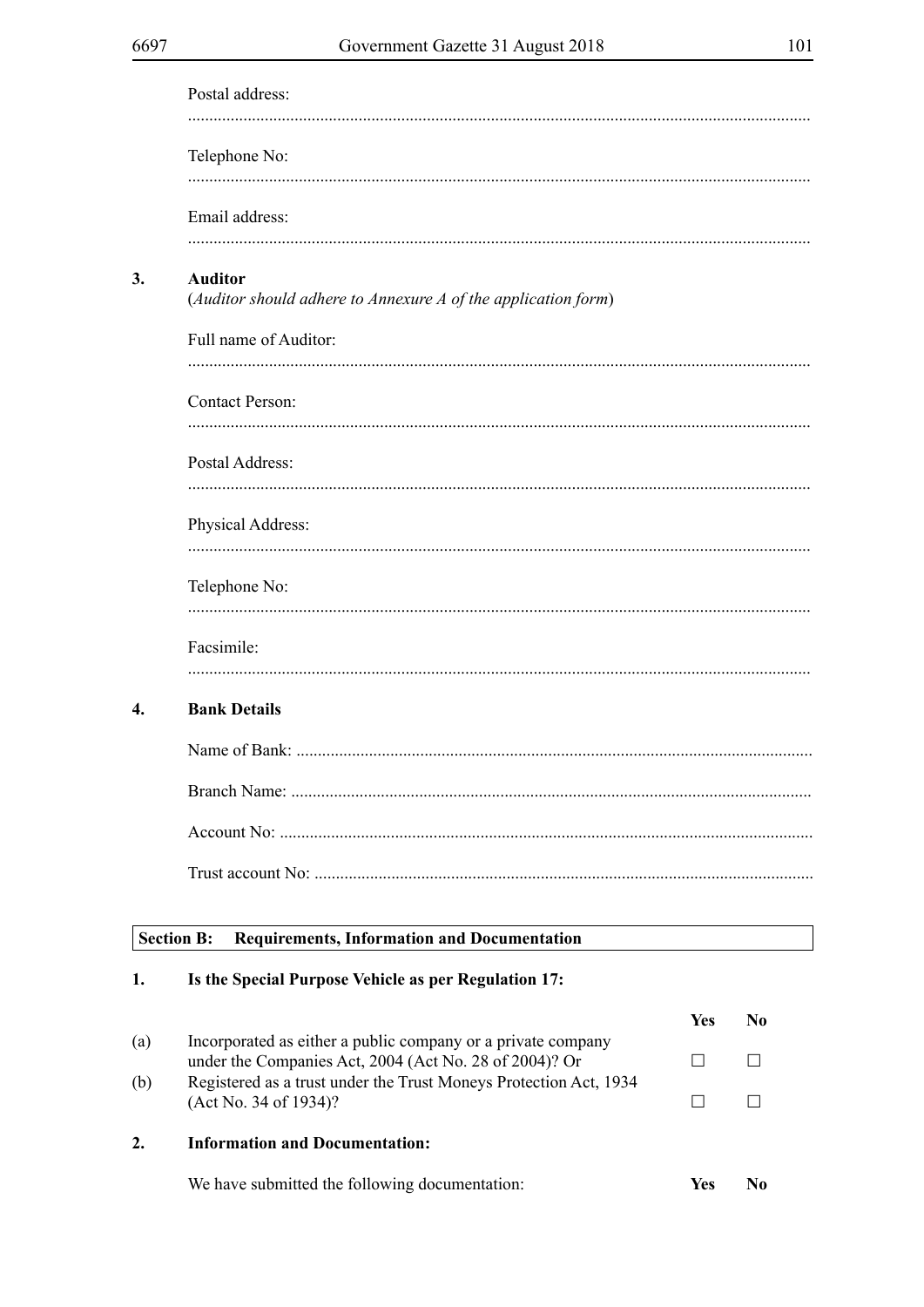| 102                                      | Government Gazette 31 August 2018                                                                                                                                                                    |                              | 6697                     |
|------------------------------------------|------------------------------------------------------------------------------------------------------------------------------------------------------------------------------------------------------|------------------------------|--------------------------|
| (a)                                      | Investment Plan;                                                                                                                                                                                     |                              |                          |
| (b)                                      | Memorandum of Association or trust deed<br>(not inconsistent with the Investment Plan);                                                                                                              |                              | $\vert \ \ \vert$        |
| (c)                                      | Management Agreement;                                                                                                                                                                                | $\mathsf{L}$                 | $\Box$                   |
| (d)                                      | Generic Subscription Agreement; and                                                                                                                                                                  | $\mathsf{L}$                 |                          |
| (e)                                      | Names of all directors or trustees.                                                                                                                                                                  |                              |                          |
| 3.                                       | Disclosure:                                                                                                                                                                                          |                              |                          |
| 1.1                                      | Is the manner in which the business of the Special Purpose Vehicle to be carried on in<br>terms of subregulation $(3)(c)$ of Regulation 18:                                                          |                              |                          |
|                                          |                                                                                                                                                                                                      | Yes                          | N <sub>0</sub>           |
| (a)                                      | Consistent with the Act and these regulations?                                                                                                                                                       |                              |                          |
| (b)                                      | Based on sound financial principles? and                                                                                                                                                             | $\vert \ \ \vert$            | П                        |
| (c)                                      | In the public interest?                                                                                                                                                                              |                              |                          |
|                                          | Please give explanations where necessary                                                                                                                                                             |                              |                          |
|                                          |                                                                                                                                                                                                      |                              |                          |
|                                          |                                                                                                                                                                                                      |                              |                          |
| 1.2                                      | <b>Restrictions on Directors and Trustees in terms of Regulation 19:</b>                                                                                                                             |                              |                          |
| (a)                                      | Has any of the directors been disqualified as directors in terms<br>of sections 225 and 226 of the Companies Act, 2004 (Act No.                                                                      | <b>Yes</b><br>$\blacksquare$ | N <sub>0</sub><br>$\Box$ |
|                                          | 28 of 2004)?                                                                                                                                                                                         |                              |                          |
| (a)                                      | Has any of the directors been a director or a principal officer of<br>a financial institution and such financial institution was not in<br>compliance with any law governing financial institutions? |                              |                          |
| (c)                                      | Has any of the directors or trustees serve as chairperson<br>of the board of the Special Purpose Vehicle? and                                                                                        |                              |                          |
| (d)                                      | Confirm if the majority of the directors or trustees<br>are independent directors or trustees and not affiliated,<br>directly or indirectly with the Unlisted Investment Manager.                    |                              |                          |
| Please give explanations where necessary |                                                                                                                                                                                                      |                              |                          |
|                                          |                                                                                                                                                                                                      |                              |                          |
|                                          |                                                                                                                                                                                                      |                              |                          |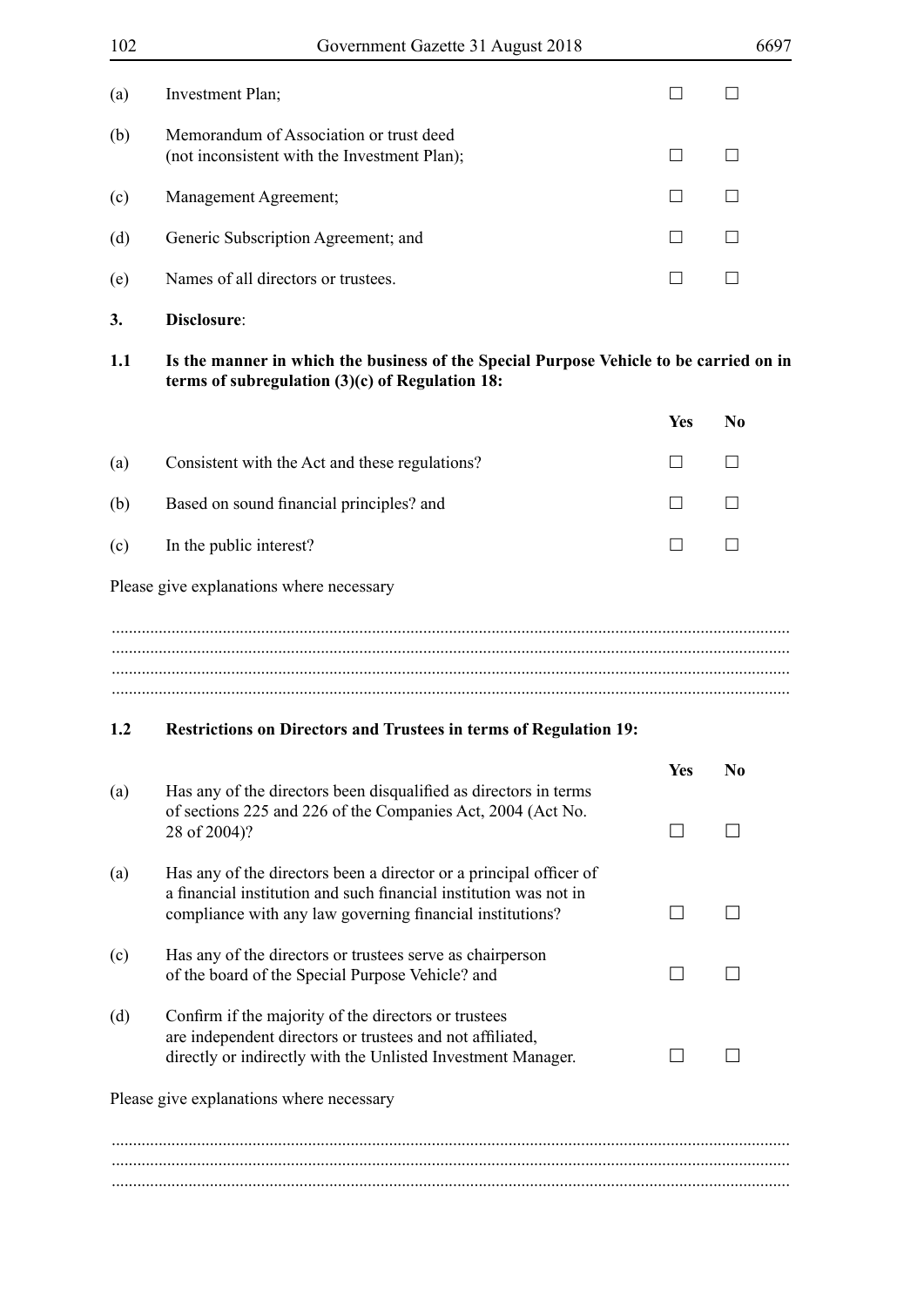## **4. Reporting Requirements and continues compliance obligation:**

- **4.1** We, in terms of Regulation 35, endeavor to submit to the Registrar within 60 days after the end of 31 December and 30 June of each year -
- (a) unaudited financial reports that includes
	- (i) A statement of assets and liabilities;
	- (ii) A statement of profit and loss;
	- (iii) A statement of holdings of securities;
	- (iv) A description of the nature of each portfolio investment, including cost thereof;
- (b) details of portfolio investments and disposals made by the SPV including minutes and resolutions, detailing such investment decisions;
- (c) particulars of expenditure incurred by the SPV;
- (d) summary of valuations for new portfolio investments;
- (e) details of drawdowns, total contributed capital and committed capital; and
- (f) details of the number of permanent and temporary employees of the portfolio companies.
- **1.2** In addition, we will submit to the Registrar within 180 days after the end of the financial year annual audited financial statements, prepared in accordance with International Financial Reporting Standards as is required in terms of Regulation 36.
- **1.3** We will also ensure compliance with the provisions of the Financial Intelligence Act, 2012 (Act No. 13 of 2012).

## **5. Attachments**

- (a) Proof of bank account of the Special Purpose Vehicle;
- (b) Company or trust registration documents;
- (c) Certified copies of ID of all directors or trustees;
- (d) Signed declaration of all directors or trustees;
- (e) Certified copies of qualification of all directors or trustees;
- (f) Proof of registration payment of **N\$5 000** (Five Thousand Namibia Dollar).

## **6. Declaration**

*<Name of entity applying for the registration as a Special Purpose Vehicle*>

\_\_\_\_\_\_\_\_\_\_\_\_\_\_\_\_\_\_\_\_\_\_\_\_\_\_\_\_\_\_\_\_\_\_\_\_\_\_\_\_\_\_\_\_\_\_\_\_\_\_\_\_\_\_\_\_\_\_\_\_\_\_\_\_\_\_\_\_\_\_

- **Declare** that all the information provided in this application (including all attachments) are complete, true and correct.
- **Read and understood** the provisions of the regulations and hereby declare that we will comply with these provisions and with any other provisions as may be determined by the Registrar.
- **Understand** that if any information in this application changes before this application is approved, we must notify the Authority in writing immediately of the changes.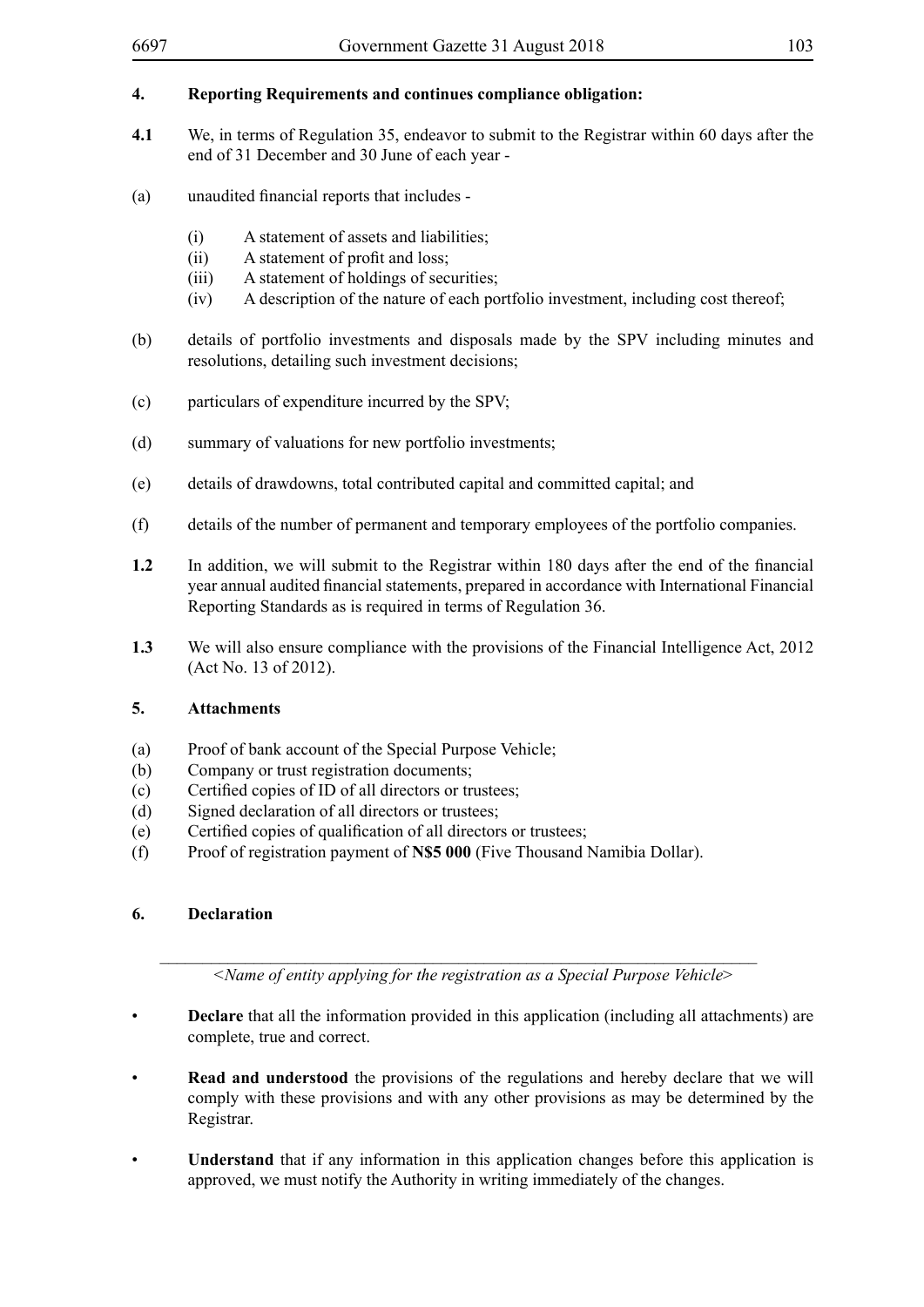(*To be signed by all directors or trustees of the entity applying for registration as a Special Purpose Vehicle*.)

| <b>Full Name</b>               | <b>Signature</b>                    | Date                              |
|--------------------------------|-------------------------------------|-----------------------------------|
| <b>Full Name</b>               | <b>Signature</b>                    | <br>Date                          |
| <b>Full Name</b>               | <b>Signature</b>                    | Date                              |
|                                |                                     |                                   |
| <b>COMMISSIONER OF OATHS</b>   |                                     |                                   |
|                                |                                     | <b>Rank and other Particulars</b> |
| 7.<br>Name<br><b>Signature</b> | Date and Stamp<br><b>SCHEDULE A</b> |                                   |

- **8.1** A Special Purpose Vehicle must, subject to the written approval of the Registrar, appoint, and at all times have, an auditor.
- **8.2** As Auditors appointed by <*name of the Special Purpose Vehicle*>, hereby confirm that:
- (a) We are not directors or trustees of <*name of the Special Purpose Vehicle>* and none of our members are directors or trustees of <*name of the Special Purpose Vehicle*>;
- (b) We are not directors or trustees of <*name of the Unlisted Investment Manager*>, and none of our members are directors or trustees of <*name of the Unlisted Investment Manager* >; and
- (c) Whenever we, <*name of Auditor*> terminate or resign as auditors, we will within seven days from the date of such termination or resignation, as the case may be, notify the Registrar in writing of the reasons.
- **8.3** As per the duties imposed on the Auditor by the Public Accountants' and Auditors' Act, 1951 (Act No. 51 of 1951), in terms of subregulation (5) of Regulation 33, we will:
- (a) Audit the financial statements of <*name of the Special Purpose Vehicle*>;
- (b) Conduct an independent review, of the valuations conducted by <*name of the Unlisted Investment Manager*>; and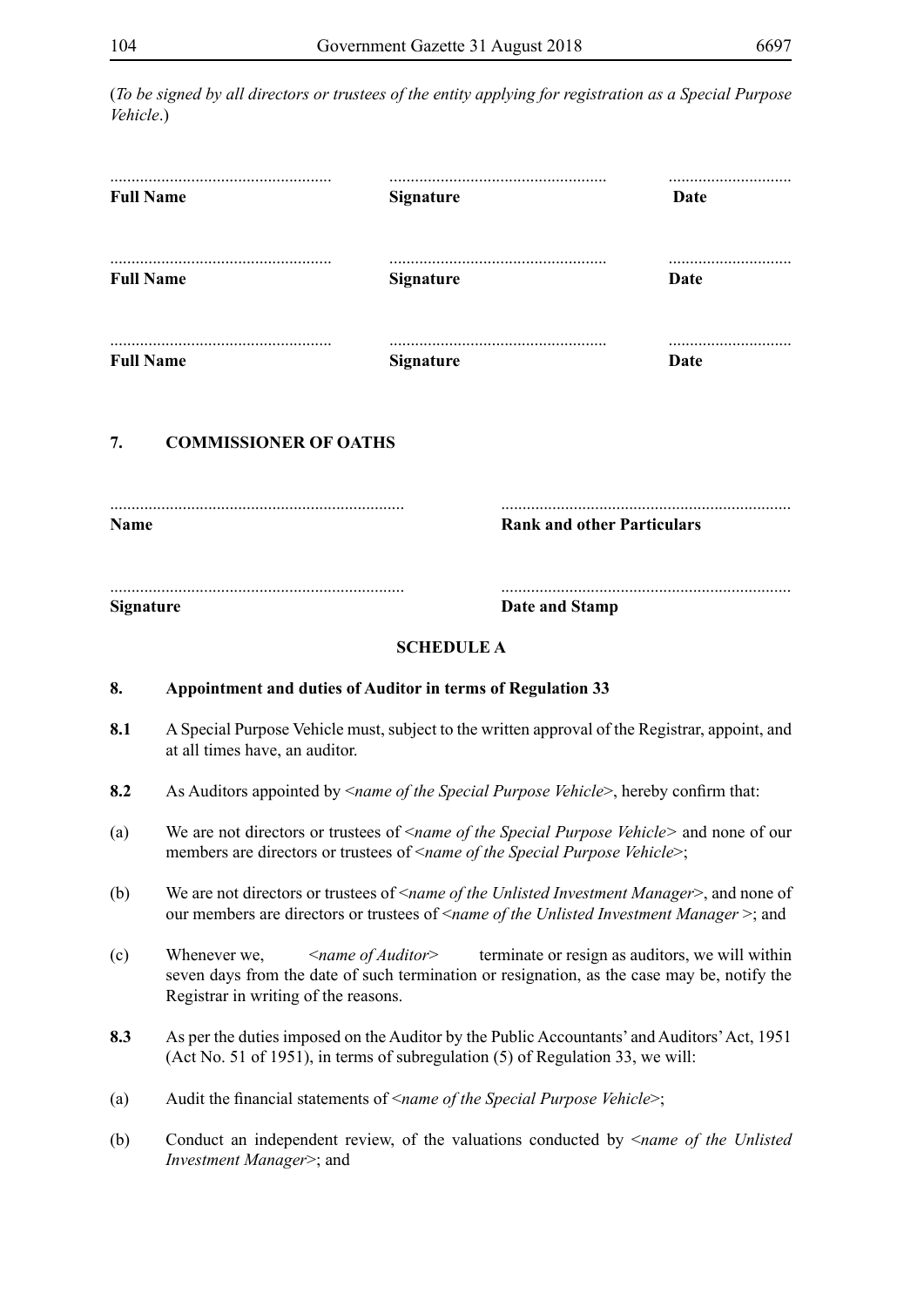- (c) Submit a report to the registrar and *<name of Unlisted Investment Manager>* on compliance, or otherwise, with these Regulations, the Investment Plan, the Management Agreement and any other applicable law.
- **8.4** Report to the registrar any irregularity or any other matter which we have become aware of in our capacity as auditor of *<name of the Special Purpose Vehicle >* and which in our opinion may be of concern to the Registrar having regard to the Registrar's supervisory functions.

## **9. Declaration by Auditors**

| (Name of Auditor) |  |
|-------------------|--|

- • **Read and Understood** our duties as Auditors in terms of Regulation 33.
- **Declare** that all the information provided as per Annexure A of this application (including any attachments) is complete, true and correct.

**Full Name** Date **Signature Signature Date** 

## **SCHEDULE B**

.................................................... ................................................... .............................

#### **10. Affidavit by Director or Trustee or Portfolio Manager or Chief Executive Officer**

I, ............................................................................................................................................... (Full name of director/trustee/portfolio manager/chief executive officer), Identity / Passport Number ……………………………… hereby declare and confirm under oath / or affirm that I -

- 1. am not a minor or a person under legal disability;
- 2. am not an unrehabilitated insolvent;
- 3. have not been removed from an office of trust on account of misconduct;
- 4. have not been convicted of insider trading or any other fraud-on-the-market offence; and
- 5. have not been convicted, whether in Namibia or elsewhere, of theft, fraud, forgery or uttering a forged document, perjury, an offence under any law for the prevention of corruption, or any offence involving dishonesty or in connection with the promotion, formation or management of a company, and sentenced to imprisonment without the option of a fine or to a fine to the equivalent of or exceeding N\$1 000 (One Thousand Namibia dollar).

I undertake to inform the Registrar forthwith should any of the statements made in this affidavit no longer be true and correct.

| <b>Signature of deponent</b> | Date                              |
|------------------------------|-----------------------------------|
| <b>COMMISSIONER OF OATHS</b> |                                   |
| <b>Name</b>                  | <b>Rank and other Particulars</b> |
| <b>Signature</b>             | Date and Stamp                    |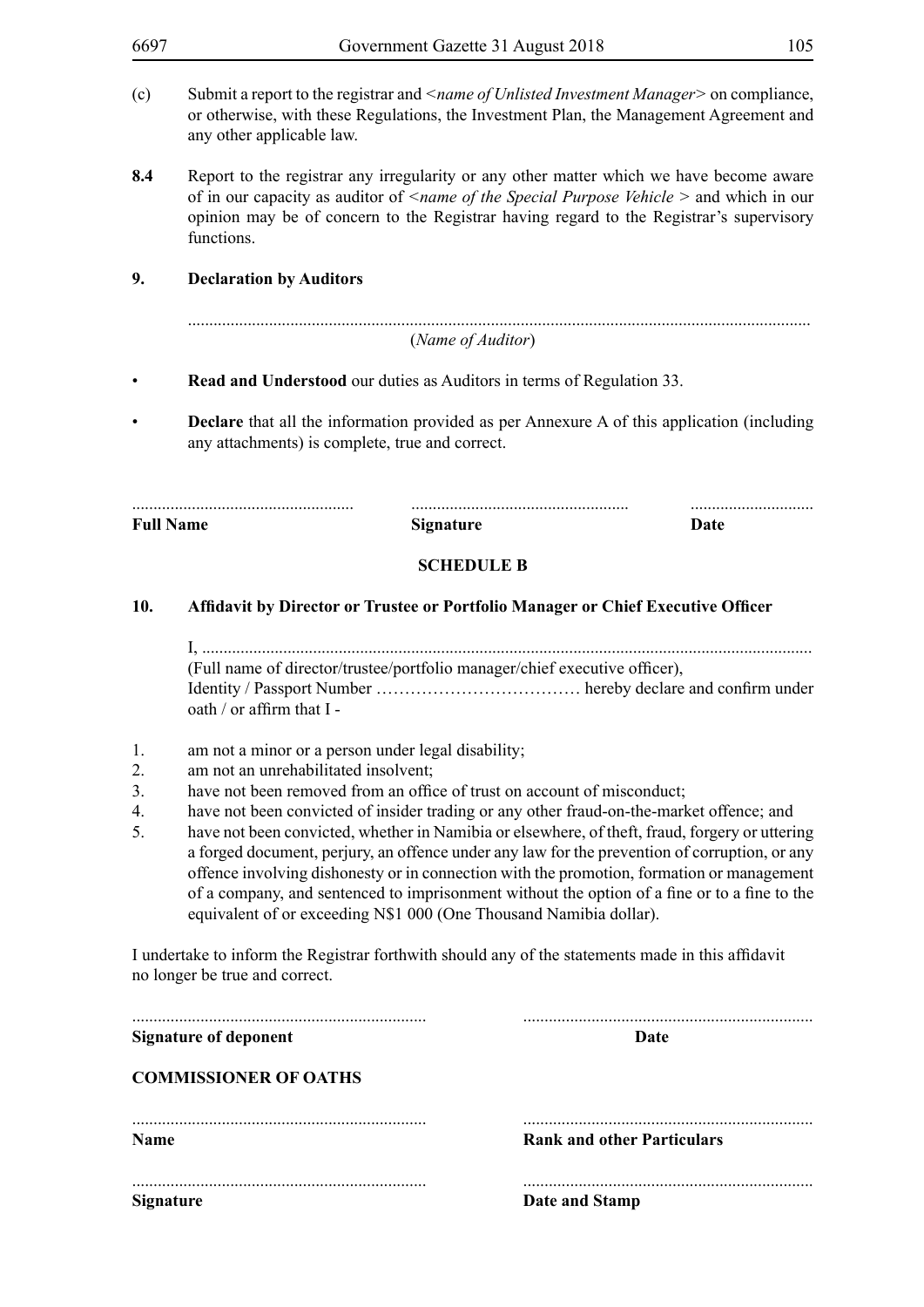**Form 6**



## PENSION FUNDS ACT, 1956 (ACT NO. 24 of 1956) PENSION FUNDS REGULATIONS, 2018

(Regulation 18(3))

## **CERTIFICATE OF REGISTRATION AS SPECIAL PURPOSE VEHICLE**

This is to certify that

...............................................................................................................................................................

is registered as Special Purpose Vehicle in terms of regulation 18 of the Pension Fund Regulations made under the Pension Funds Act, 1956 (Act No. 24 of 1956).

**\_\_\_\_\_\_\_\_\_\_\_\_\_\_\_\_\_\_\_\_\_\_\_\_ \_\_\_\_\_\_\_\_\_\_\_\_\_\_\_\_\_\_\_\_\_\_\_\_\_\_\_\_\_\_\_\_\_\_ Registrar of Pension Funds Date**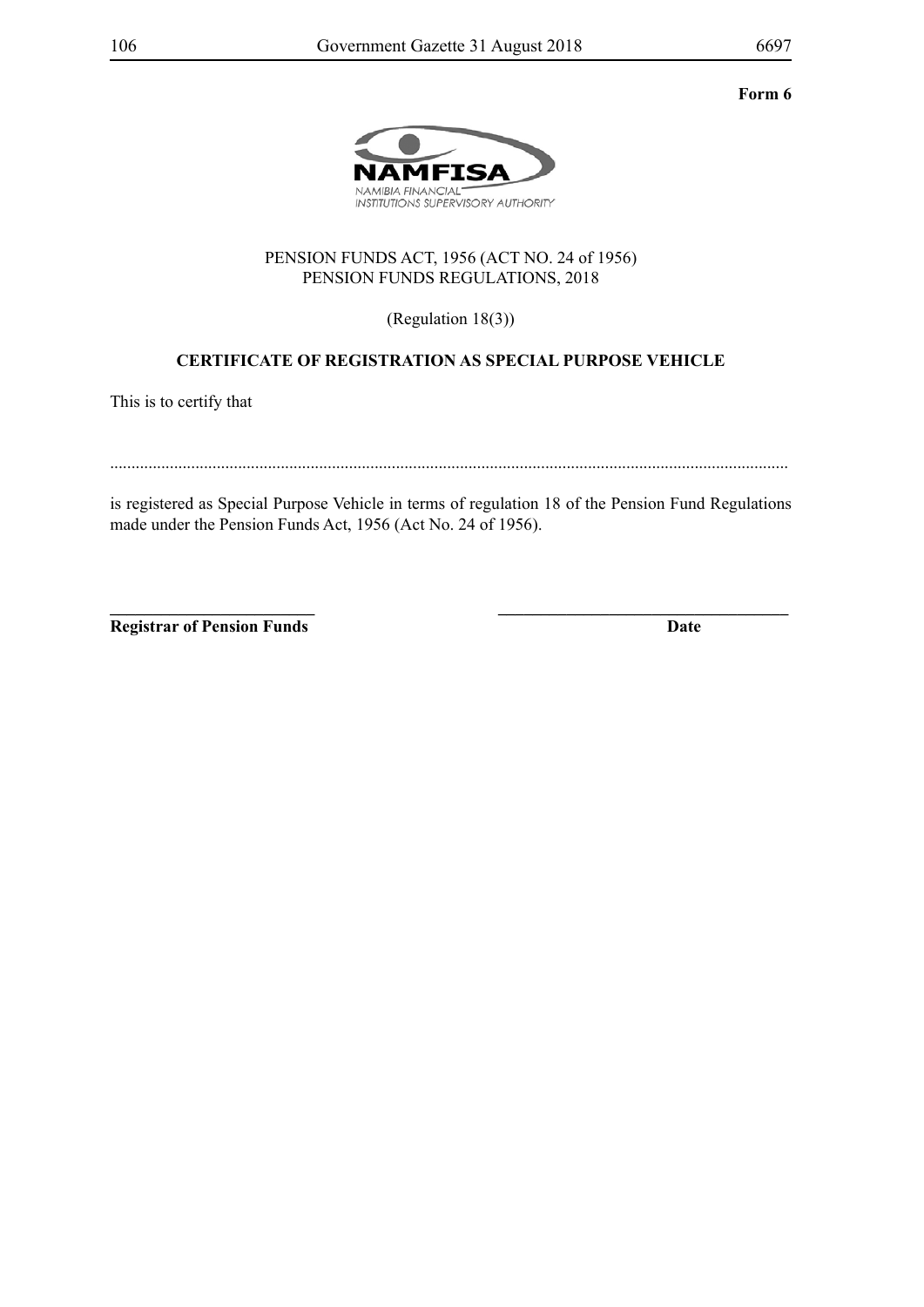Form 7



## PENSION FUNDS ACT, 1956 (ACT NO. 24 OF 1956) PENSION FUNDS REGULATIONS, 2018

(Regulation 28)

## APPLICATION FOR REGISTRATION AS UNLISTED INVESTMENT MANAGER

We, the undersigned, do hereby apply for the registration as Unlisted Investment Manager, in terms of Regulation 28 the Pension Funds Act, 1956 (Act No. 24 of 1956).

| D.<br>Danv | unany |  |
|------------|-------|--|
|------------|-------|--|

Please tick whichever is relevant

#### **Section A. Company information**

| 1. | General                            |
|----|------------------------------------|
|    | Full name of applicant:            |
|    | <b>Business Address:</b>           |
|    | Postal Address:                    |
|    | Telephone Number:                  |
|    | Facsimile:                         |
|    | Website, if any:                   |
|    | E-mail address:                    |
|    | Financial year end of the company: |
|    | Company's registration No:         |
|    | Namibian Tax reference No:         |
|    |                                    |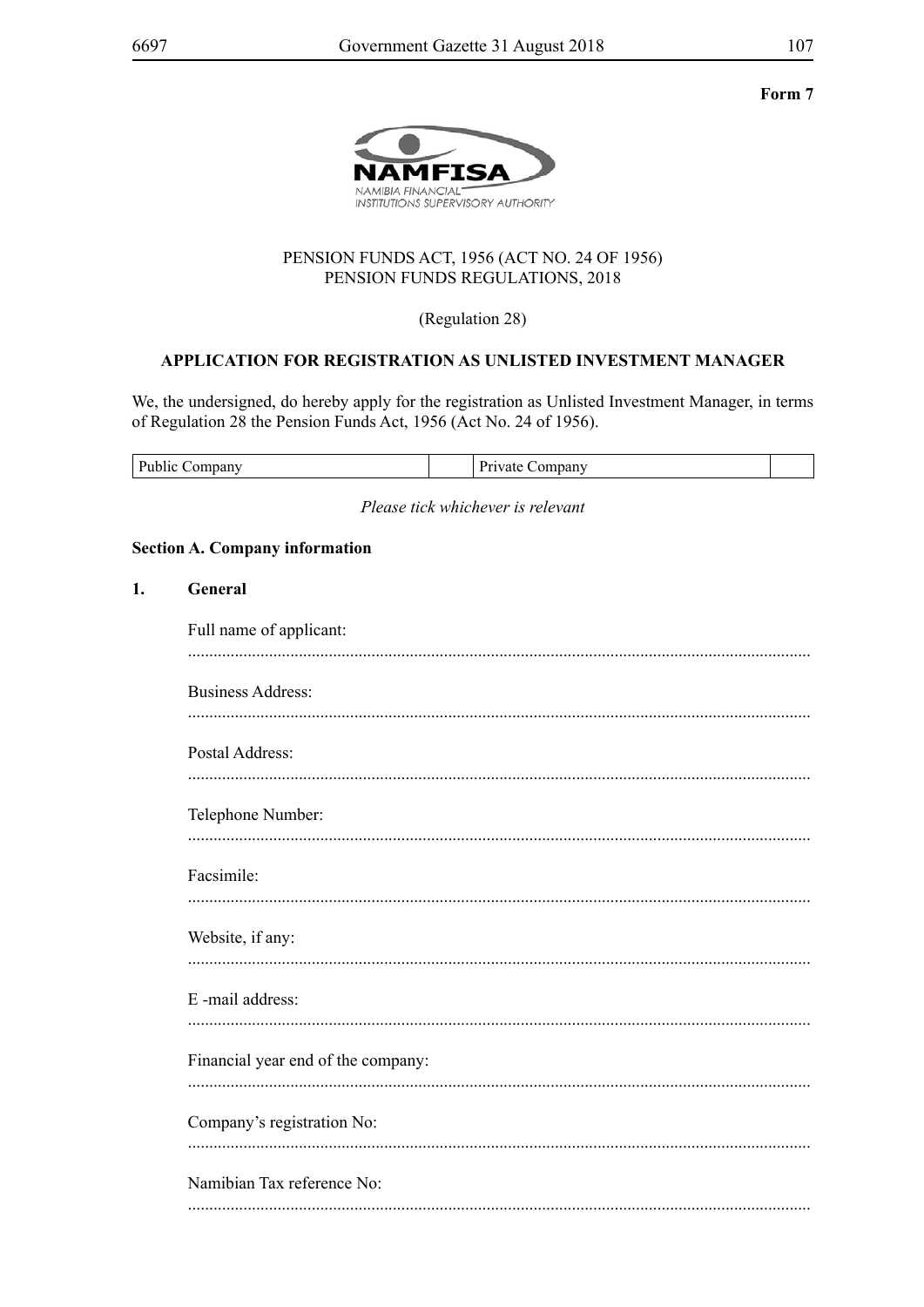#### **Share Capital**  $2.$

We hereby confirm that the company will have and maintain a paid-up share capital and nondistributable reserves at any time, not less than 1% of the committed capital in each special purpose vehicle reflected as follows:

| <b>Committed Capital</b><br><b>Special Purpose</b><br><b>Vehicle</b><br>(SPV)(Provide name) | Paid-up share capital | Non-distributable<br>reserves | % of committed<br>capital<br>in SPV |
|---------------------------------------------------------------------------------------------|-----------------------|-------------------------------|-------------------------------------|
| SPV1                                                                                        |                       |                               |                                     |
| SPV <sub>2</sub>                                                                            |                       |                               |                                     |
| SPV3                                                                                        |                       |                               |                                     |

#### $3.$ **Auditor**

 $\overline{4}$ .

 $(a)$ 

Full name of Auditor: **Contact Person:** Postal Address: Physical Address: Telephone No: Facsimile: **Directors** <Attach if more directors' details required> Full name of director: Identification No: Nationality: Postal address: Telephone No: Email address: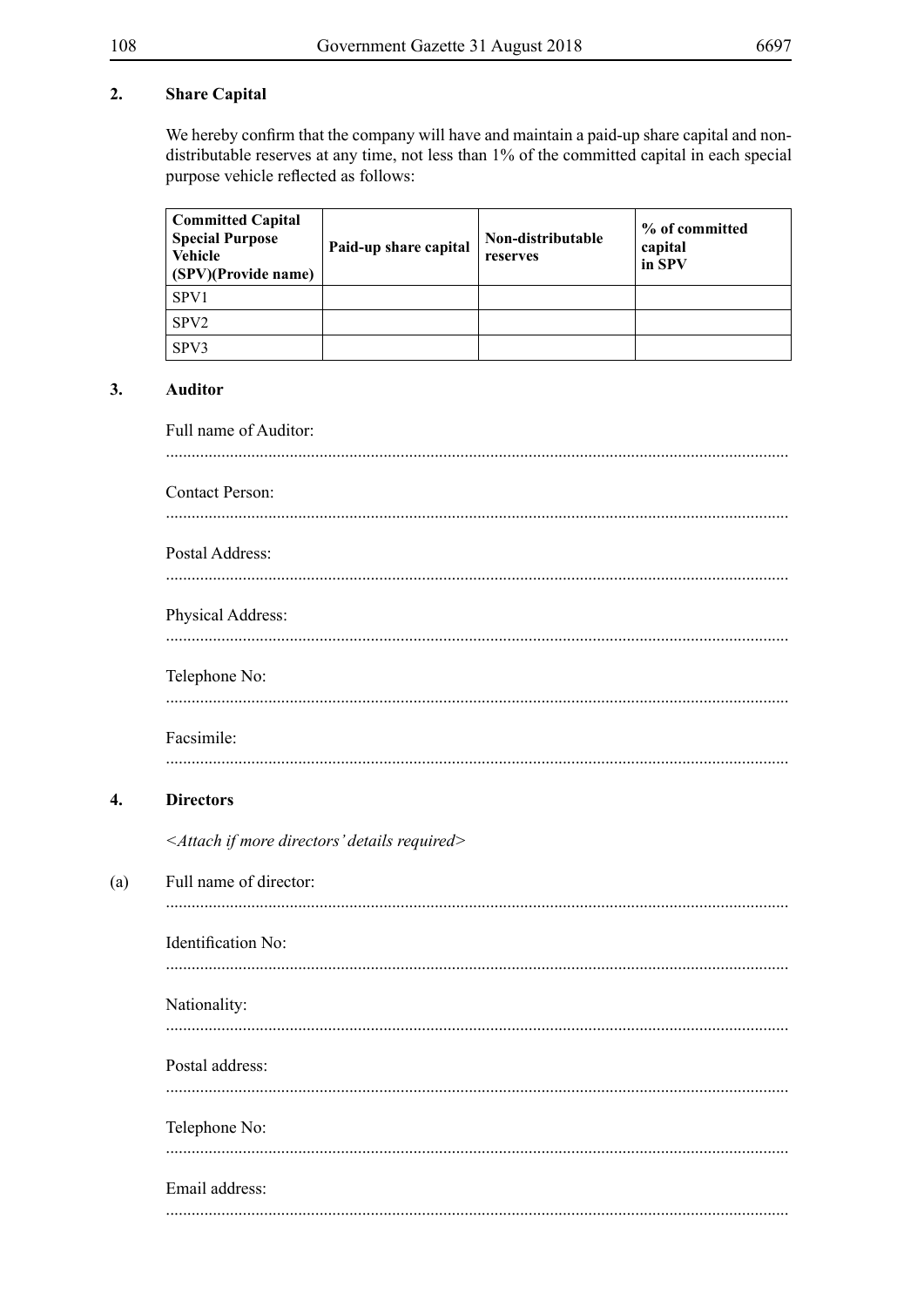| ×<br>I<br>I<br>۰.<br>ı<br>v<br>٧<br>× |  |
|---------------------------------------|--|
|---------------------------------------|--|

| (b) | Full name of director:                                                 |
|-----|------------------------------------------------------------------------|
|     | Identification No:                                                     |
|     | Nationality:                                                           |
|     | Postal address:                                                        |
|     | Telephone No:                                                          |
|     | Email address:                                                         |
| (c) | Full name of director:                                                 |
|     | Identification No:                                                     |
|     | Nationality:                                                           |
|     | Postal address:                                                        |
|     | Telephone No:                                                          |
|     | Email address:                                                         |
| 5.  | <b>Chief Executive Officer</b>                                         |
|     | Full name:                                                             |
|     | Identification No:                                                     |
|     | Nationality:                                                           |
|     | (If not Namibian, provide letter stating the exceptional circumstance) |
|     | Postal address:                                                        |
|     | Telephone No:                                                          |
|     |                                                                        |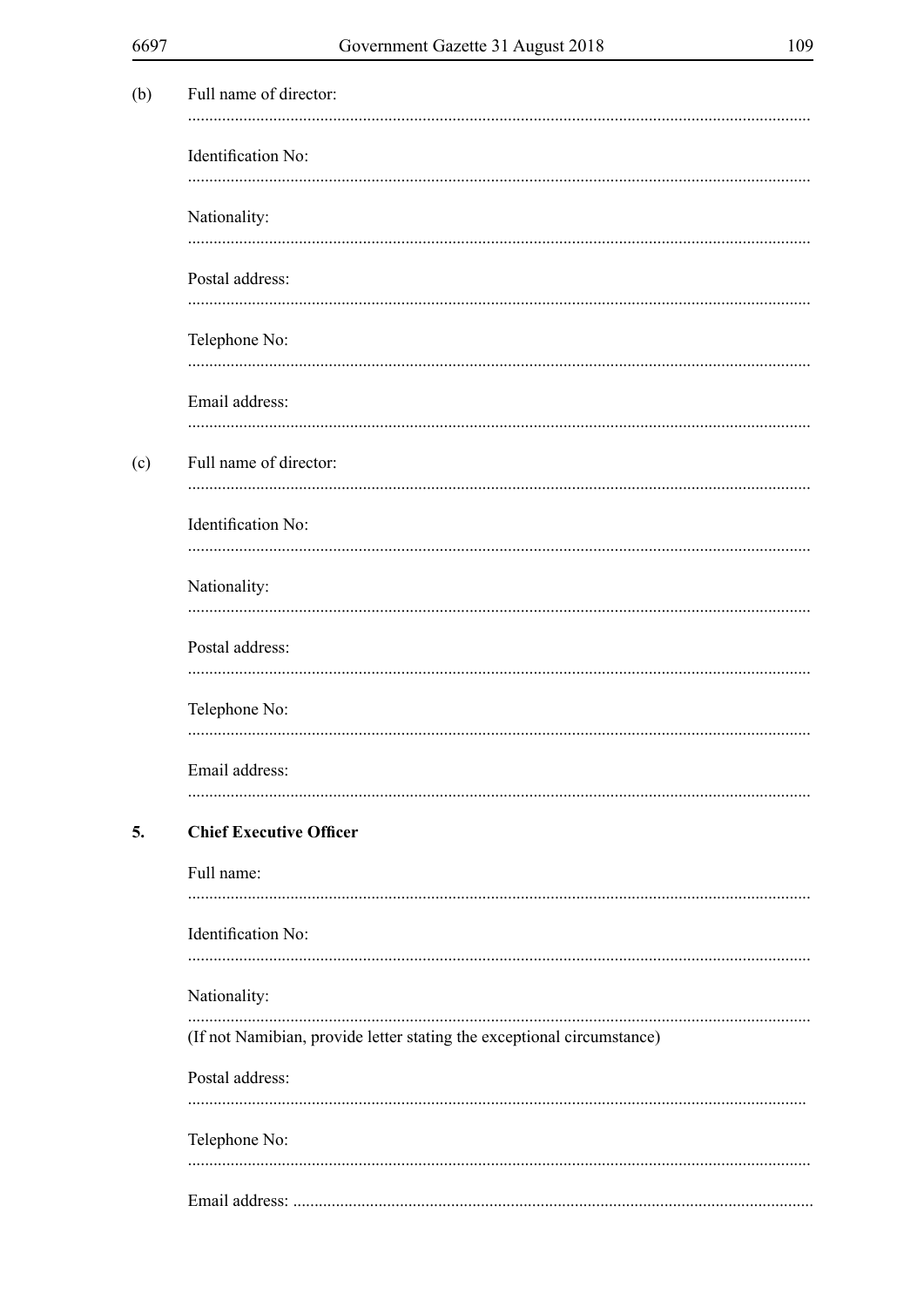| Identification No:<br>Nationality:<br>(If not Namibian, provide letter stating the exceptional circumstance)<br>Postal address:<br>Telephone No:<br>Email address:<br><b>Bank Details</b><br>7.<br><proof account="" attached="" bank="" be="" of="" to=""><br/><b>Section B: Registration Requirements, Disclosure and Duties</b><br/><b>Disclosure</b><br/>1.<br/>Is the manner in which the business to be carried on in terms of of regulation <math>28(3)(c)</math>:<br/>1.1<br/>Consistent with the Act and these regulations;<br/>(a)<br/>Based on sound financial principles; and<br/>(b)<br/>In the public interest.<br/>(c)</proof> | Full name: |  |  |  |  |  |  |
|-----------------------------------------------------------------------------------------------------------------------------------------------------------------------------------------------------------------------------------------------------------------------------------------------------------------------------------------------------------------------------------------------------------------------------------------------------------------------------------------------------------------------------------------------------------------------------------------------------------------------------------------------|------------|--|--|--|--|--|--|
|                                                                                                                                                                                                                                                                                                                                                                                                                                                                                                                                                                                                                                               |            |  |  |  |  |  |  |
|                                                                                                                                                                                                                                                                                                                                                                                                                                                                                                                                                                                                                                               |            |  |  |  |  |  |  |
|                                                                                                                                                                                                                                                                                                                                                                                                                                                                                                                                                                                                                                               |            |  |  |  |  |  |  |
|                                                                                                                                                                                                                                                                                                                                                                                                                                                                                                                                                                                                                                               |            |  |  |  |  |  |  |
|                                                                                                                                                                                                                                                                                                                                                                                                                                                                                                                                                                                                                                               |            |  |  |  |  |  |  |
|                                                                                                                                                                                                                                                                                                                                                                                                                                                                                                                                                                                                                                               |            |  |  |  |  |  |  |
|                                                                                                                                                                                                                                                                                                                                                                                                                                                                                                                                                                                                                                               |            |  |  |  |  |  |  |
|                                                                                                                                                                                                                                                                                                                                                                                                                                                                                                                                                                                                                                               |            |  |  |  |  |  |  |
|                                                                                                                                                                                                                                                                                                                                                                                                                                                                                                                                                                                                                                               |            |  |  |  |  |  |  |
|                                                                                                                                                                                                                                                                                                                                                                                                                                                                                                                                                                                                                                               |            |  |  |  |  |  |  |
|                                                                                                                                                                                                                                                                                                                                                                                                                                                                                                                                                                                                                                               |            |  |  |  |  |  |  |
|                                                                                                                                                                                                                                                                                                                                                                                                                                                                                                                                                                                                                                               |            |  |  |  |  |  |  |
|                                                                                                                                                                                                                                                                                                                                                                                                                                                                                                                                                                                                                                               |            |  |  |  |  |  |  |
|                                                                                                                                                                                                                                                                                                                                                                                                                                                                                                                                                                                                                                               |            |  |  |  |  |  |  |
|                                                                                                                                                                                                                                                                                                                                                                                                                                                                                                                                                                                                                                               |            |  |  |  |  |  |  |
|                                                                                                                                                                                                                                                                                                                                                                                                                                                                                                                                                                                                                                               |            |  |  |  |  |  |  |
|                                                                                                                                                                                                                                                                                                                                                                                                                                                                                                                                                                                                                                               |            |  |  |  |  |  |  |
|                                                                                                                                                                                                                                                                                                                                                                                                                                                                                                                                                                                                                                               |            |  |  |  |  |  |  |
| Please give explanations where necessary                                                                                                                                                                                                                                                                                                                                                                                                                                                                                                                                                                                                      |            |  |  |  |  |  |  |
|                                                                                                                                                                                                                                                                                                                                                                                                                                                                                                                                                                                                                                               |            |  |  |  |  |  |  |
|                                                                                                                                                                                                                                                                                                                                                                                                                                                                                                                                                                                                                                               |            |  |  |  |  |  |  |
|                                                                                                                                                                                                                                                                                                                                                                                                                                                                                                                                                                                                                                               |            |  |  |  |  |  |  |

**Portfolio Manager** 

6.

 $\ddotsc$ 

 $\cdots$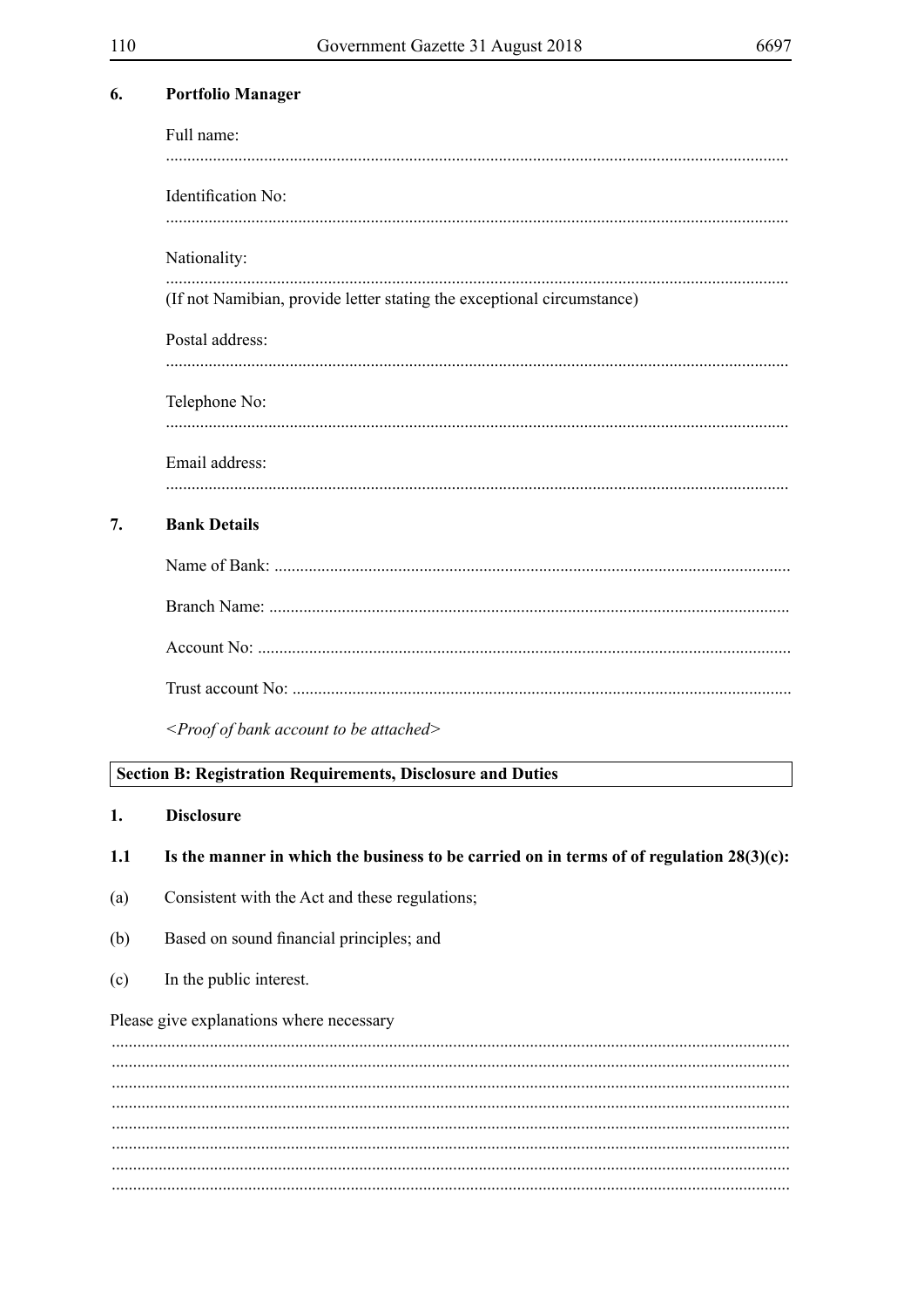### **1.2 Restrictions on Directors, Chief Executive Officer and Portfolio Manager in terms of regulation 29**

|     |                                                                                                                                                                                                                                           | Yes                                                             | N <sub>0</sub>       |
|-----|-------------------------------------------------------------------------------------------------------------------------------------------------------------------------------------------------------------------------------------------|-----------------------------------------------------------------|----------------------|
| (a) | Has any of the directors or the Chief Executive Officer (CEO) or<br>the Portfolio Manager (PM) been disqualified to act as directors<br>in terms of sections 225 and 226 of the Companies Act, 2004<br>(Act No. 28 of 2004) of a company? |                                                                 | $\perp$              |
| (b) | Was any of the directors or the CEO or the PM, a director or a<br>principal officer of a financial institution and such financial<br>institution was not in compliance with any law governing<br>financial institutions?                  | $\perp$                                                         | $\perp$              |
| (c) | Are any of the directors, the CEO or the PM, a trustee or a principal<br>officer of a pension fund?                                                                                                                                       |                                                                 |                      |
|     | Please give explanations where necessary?                                                                                                                                                                                                 |                                                                 |                      |
|     |                                                                                                                                                                                                                                           |                                                                 |                      |
|     |                                                                                                                                                                                                                                           |                                                                 |                      |
| 2.  | <b>Operational ability</b>                                                                                                                                                                                                                |                                                                 |                      |
| (a) | Do you have a fixed business address?                                                                                                                                                                                                     | Yes<br>$\mathbf{I}$                                             | N <sub>0</sub><br>ΙI |
| (b) | Do you have adequate access to communication facilities<br>including at least, a full-time telephone or cell phone service,<br>typing and document duplication facilities?                                                                | H                                                               | $\Box$               |
| (c) | Do you have adequate storage and filing systems for the<br>safekeeping of records, business communications<br>and correspondence?                                                                                                         |                                                                 |                      |
| (d) | Have you established compliance and reporting arrangements<br>for your entity activities?                                                                                                                                                 |                                                                 |                      |
| (e) | Do your compliance arrangements specify how often<br>compliance with procedures are monitored and reported on?                                                                                                                            | $\Box$                                                          | $\mathsf{L}$         |
| (f) | Will any substantial activities of the entity be outsourced?                                                                                                                                                                              |                                                                 |                      |
| (g) | Do you have written service level agreements in place for<br>outsourced activities?                                                                                                                                                       | $\Box$                                                          |                      |
| (h) | Do you have a process in place to ensure that providers<br>selected for any outsourced functions are suitable?                                                                                                                            |                                                                 |                      |
| (i) | To whom will you be outsourcing these activities?                                                                                                                                                                                         | $\Box$ Independent party<br>$\Box$ Related party<br>$\Box$ Both |                      |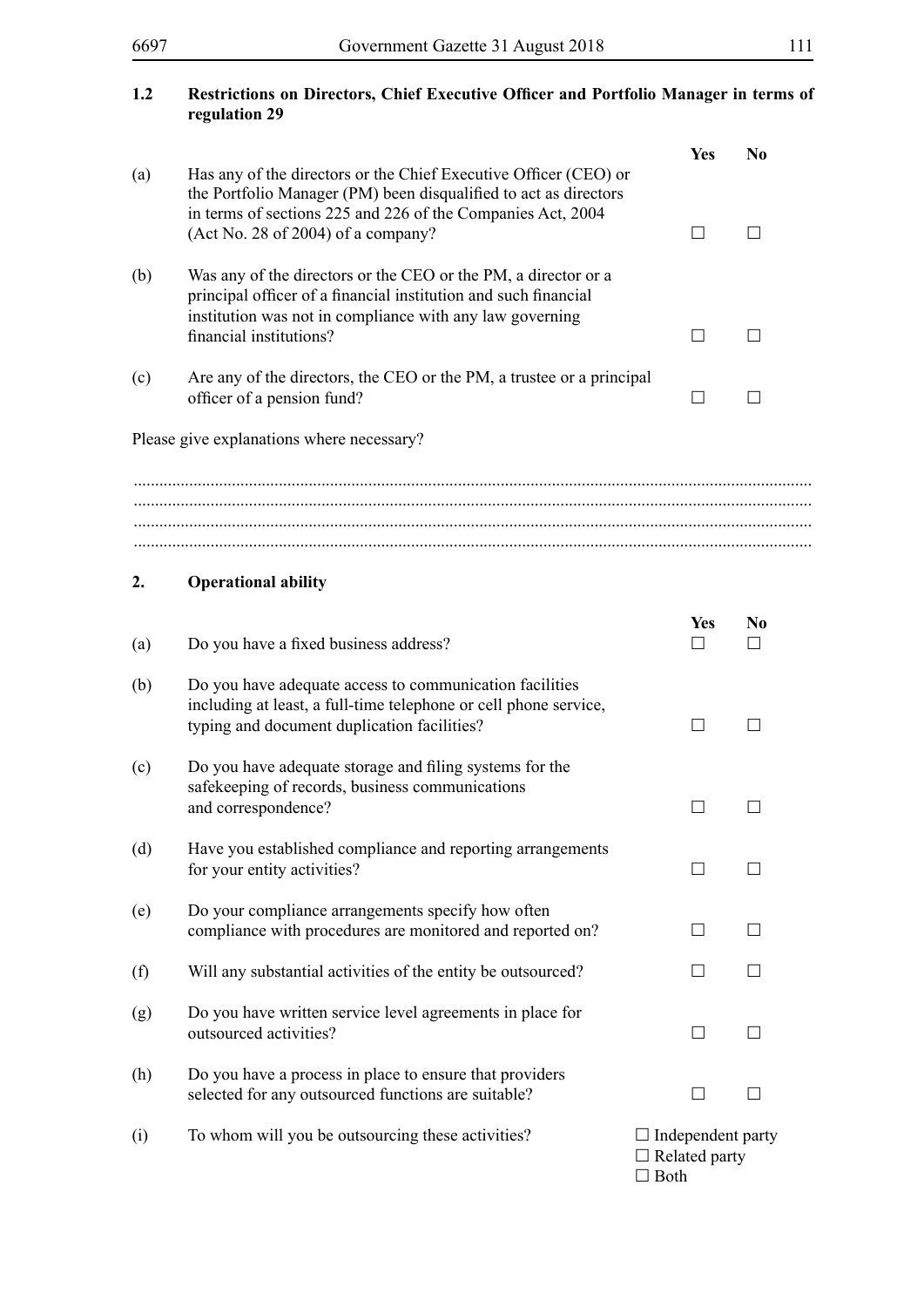|               | (k) What function(s) will be outsourced?                                                                  |                          |                   |
|---------------|-----------------------------------------------------------------------------------------------------------|--------------------------|-------------------|
|               | Do you have internal controls structure, procedures and controls in place which include<br>the following? |                          |                   |
|               |                                                                                                           | <b>Yes</b>               | N <sub>0</sub>    |
| (i)           | segregation of duties, roles and responsibilities where                                                   |                          |                   |
|               | such segregation is appropriate from an operational risk                                                  |                          |                   |
|               | mitigation perspective;                                                                                   | $\perp$                  | $\perp$           |
| (ii)<br>(iii) | application of logical access security;<br>access rights and data security on electronic data,            | H                        | П                 |
|               | where applicable;                                                                                         | $\overline{\phantom{0}}$ | $\Box$            |
| (iv)          | physical security of the providers' assets and records,                                                   |                          |                   |
|               | where applicable;                                                                                         | $\vert \ \ \vert$        | П                 |
| (v)           | documentation relating to business processes,                                                             |                          |                   |
|               | policies and controls, and technical requirements;                                                        | $\blacksquare$           | $\vert \ \ \vert$ |
| (vi)          | system application testing, where applicable;                                                             | П                        |                   |
| (vii)         | disaster recovery and back-up procedures on electronic data,                                              |                          |                   |
|               | where applicable;                                                                                         | П                        | $\vert \ \ \vert$ |
| (viii)        | training for all staff regarding the requirements of                                                      |                          |                   |
|               | these regulations;<br>a business continuity plan;                                                         |                          |                   |
| (ix)          |                                                                                                           |                          |                   |
|               | Compliance with the Financial Intelligence Act, 2012, and other anti-money laundering                     |                          |                   |
| legislation.  |                                                                                                           | <b>Yes</b>               | N <sub>0</sub>    |
| (i)           | Do you have written internal rules in place as required by the                                            |                          |                   |
|               | Financial Intelligence Act, 2012 (Act No.13 of 2012)?                                                     | $\Box$                   | П                 |
| (ii)          | Do you have processes in place to ensure that employees                                                   |                          |                   |
|               | receive training in respect of an area of their obligation to                                             |                          | П                 |
| (iii)         | report suspicious transactions?<br>Do you have anti-money laundering control policies,                    | П                        |                   |
|               | procedures and systems in place?                                                                          | П                        | П                 |
| (iv)          | Do you have processes to incorporate any additional                                                       |                          |                   |
|               | requirements as may be required under the Financial                                                       |                          |                   |
|               | Intelligence Act, 2012, and/or any other anti-money                                                       |                          |                   |
|               | laundering legislation?                                                                                   | $\overline{\phantom{0}}$ |                   |
| (v)           | Do you have process in place to train staff in relation to                                                |                          |                   |
|               | anti-money laundering legislation?                                                                        | $\vert \ \ \vert$        | П                 |

(a) Have exclusive authority to manage and administer the portfolio investments of a Special Purpose Vehicle (SPV) in accordance with the Investment Plan and in terms of the Management Agreement;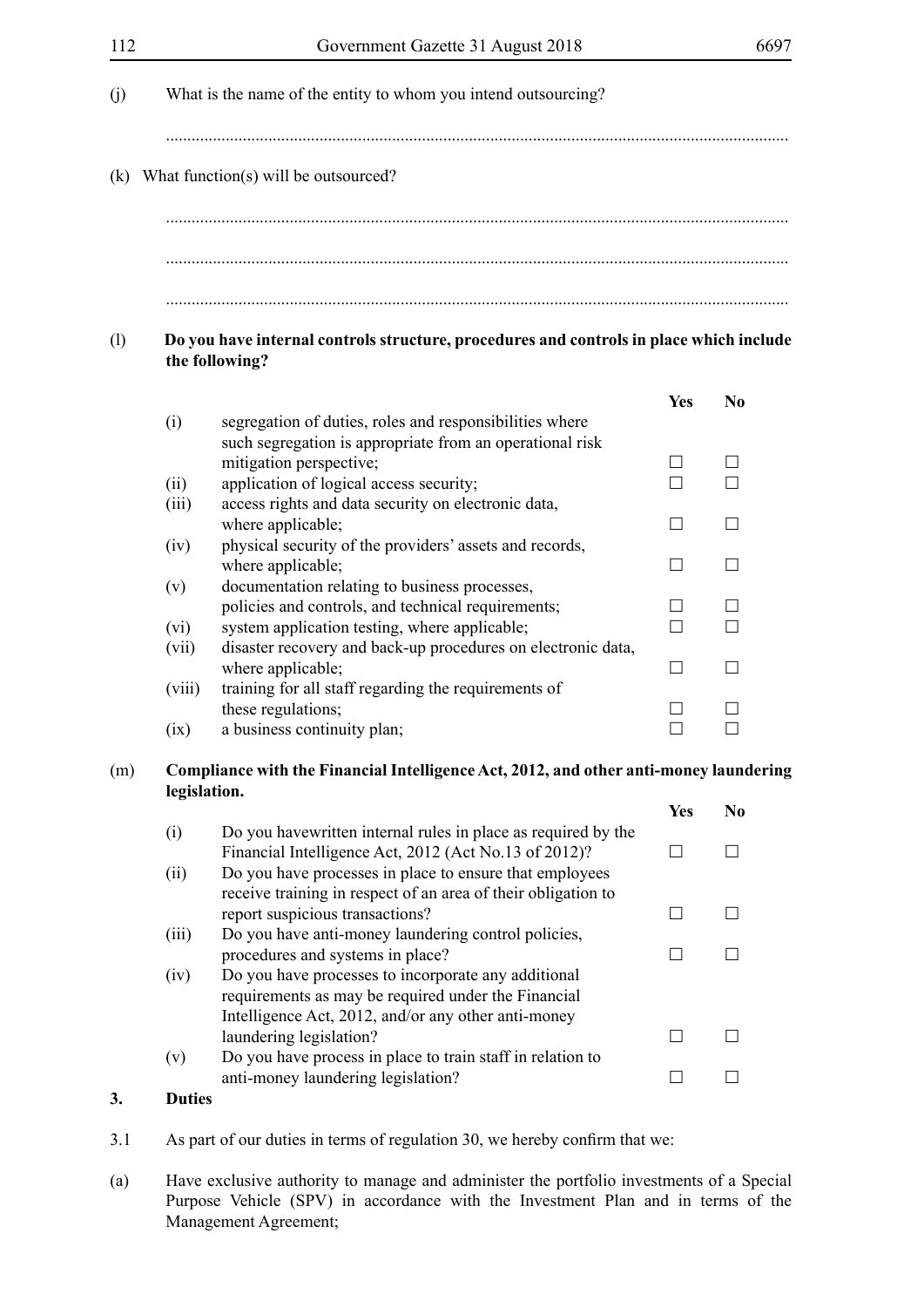- (b) Have the right, power and authority to do all things necessary or desirable on behalf of the SPV, in order for the SPV to carry out its duties and responsibilities and to fulfill the requirements of the Investment Plan and the Management Agreement, including to initiate, screen, select and conduct due diligence and perform valuations on potential portfolio investments;
- (c) Have the right, power and authority to initiate, screen, select and conduct due diligence and perform valuations on potential portfolio investments;
- (d) Have the right to make investment decisions, not inconsistent with the Investment Plan and subject to regulation 21(4), on behalf of the SPV;
- (e) Have the right to exercise the voting power conferred by the securities issued by a portfolio company and held in the SPV;
- (f) Monitor and report on the performance of portfolio investments of the SPV;
- (g) Structure and manage portfolio investments; and
- (h) Manage and administer the operations of the SPV.
- 3.2 In addition, we will:
- (a) Comply with the provisions of the Financial Intelligence Act, 2012;
- (b) Pay levies; and
- (c) Submit returns as required by the registrar.
- **4. In performing our functions as per regulations 30 32, we declare that we will:**
- (a) Not receive any other type of compensation or commission, direct or indirect, except that which is specified in the Management Agreement;
- (b) Observe utmost good faith and act with due skill, care and diligence;
- (c) Conduct our business in a responsible way and not engage in practices which would prejudice the interests of investors, Special Purpose Vehicles, portfolio companies and other stakeholders;
- (d) Not engage in speculative activity;
- (e) Exercise the voting power in a manner that best serves the interests of the Special Purpose Vehicle;
- (f) Promote and maintain ethical standards of conduct and deal fairly and honestly with investors, Special Purpose Vehicles, portfolio companies and other stakeholders;
- (g) Not disclose to third parties any confidential, financial or technical information acquired in the course of negotiations with potential portfolio companies, or in the course of business with portfolio companies, unless they have received explicit permission for such disclosure;
- (h) Not be used to promote the welfare of, or assist our directors, officers or employees, except in so far as they benefit from the performance of the Special Purpose Vehicle in terms of the Management Agreement;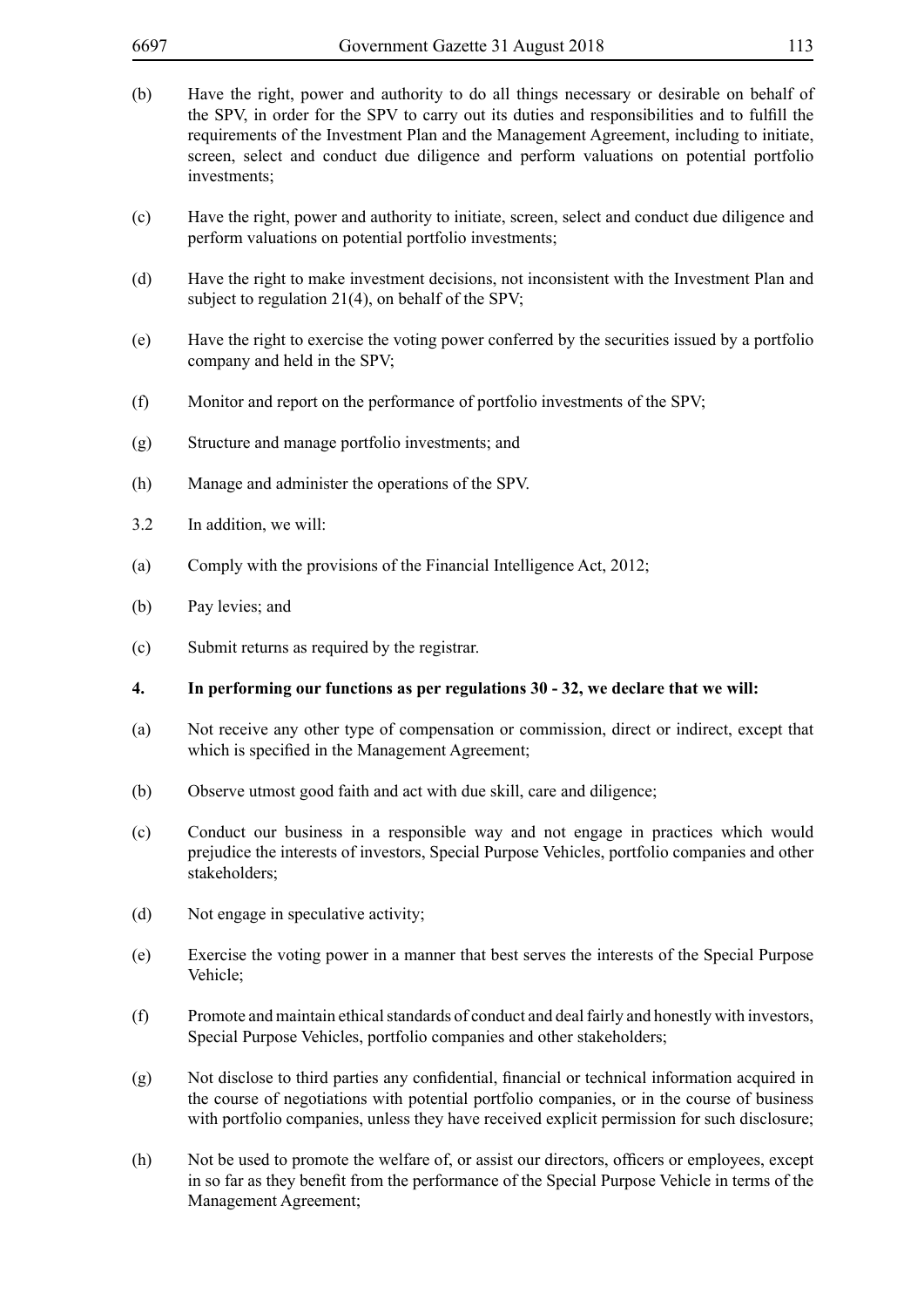- 114 Government Gazette 31 August 2018 6697 (i) Be accountable to the Special Purpose Vehicle, by fully disclosing information in a manner that is clear, fair and not misleading; (j) Maintain adequate human, financial and operational resources for our business; (k) Require our directors, officers and employees to abide by the regulations as stipulated in regulation 30(3); (l) Co-invest in any Special Purpose Vehicle with which we have entered into a Management Agreement, a minimum of 1% of the contributed capital on the same terms and conditions as applicable to investors in terms of regulation 31; and (m) Submit to the Registrar within 180 days after the end of the financial year, annual audited financial statements, prepared in accordance with the International Financial Reporting Standards in terms of regulation 36. **5. Attachments**  (a) Company registration documents; (b) Investment Plan; (c) Management Agreement; (d) Portfolio Manager's CV, certified copy of ID and if not Namibian, provide letter stating the exceptional circumstance;
- (e) CEO and Directors' CV and their certified copies of ID;
- (f) Certified copies of qualification of the portfolio manager, the CEO and all the directors;
- (g) Proof of banking details; and
- (h) Proof of payment of the application fee **N\$5 000** (Five Thousand Namibia Dollar).

**Note:** *The Registrar may call upon the applicant to furnish him/her with further information relevant to the application. The registrar is not obliged to consider incomplete applications.*

# **6. Applicant's declaration**

#### We: \_\_\_\_\_\_\_\_\_\_\_\_\_\_\_\_\_\_\_\_\_\_\_\_\_\_\_\_\_\_\_\_\_\_\_\_\_\_\_\_\_\_\_\_\_\_\_\_\_\_\_\_\_\_\_\_\_\_\_\_\_\_\_\_\_\_\_\_\_\_\_\_\_\_\_\_

(*Name of entity applying for the registration as an Unlisted Investment Manager*)

- **• Declare** that all the information provided in this application (including all attachments) is complete, true and correct.
- **• Read and understood** the provisions in regulation 34 and hereby declare that we will comply with these provisions and any other provisions as may be determined by the registrar.
- **• Understand** that if any information in this application changes before this application is approved, we must notify the Authority in writing immediately of the changes.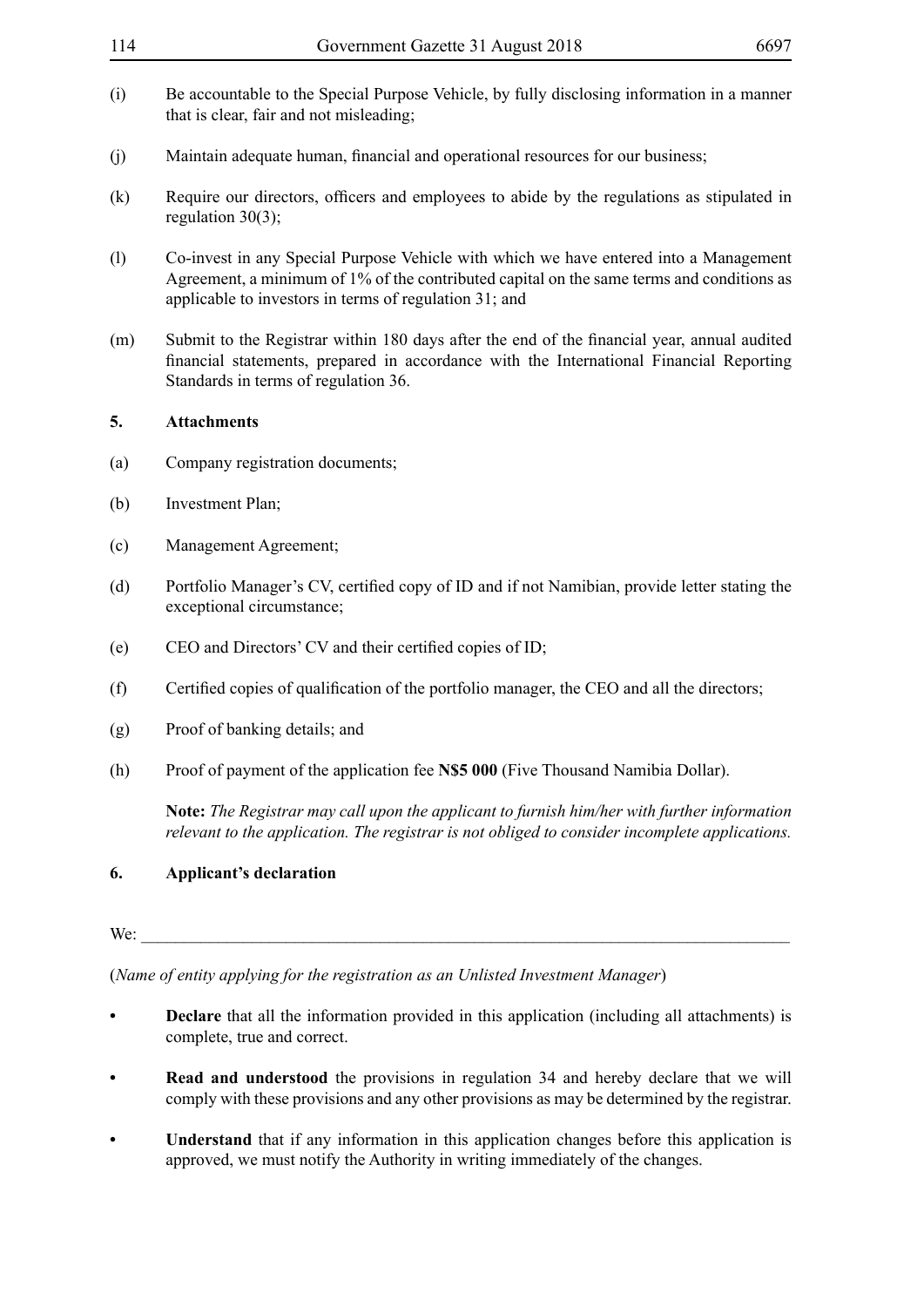(*To be signed by either two directors or the Chief Executive Officer and the Portfolio Manager of the entity applying as an Unlisted Investment Manager*.)

| <b>Full Name</b> | <br><b>Designation</b>      | <b>Signature</b>                      | Date        |  |
|------------------|-----------------------------|---------------------------------------|-------------|--|
| <b>Full Name</b> | <b>Designation</b>          | <b>Signature</b>                      | <b>Date</b> |  |
| 7.               | <b>COMMISSIONER OF OATH</b> |                                       |             |  |
| <b>Name</b>      |                             | <br><b>Rank and other Particulars</b> |             |  |
| <b>Signature</b> |                             | Date and Stamp                        |             |  |